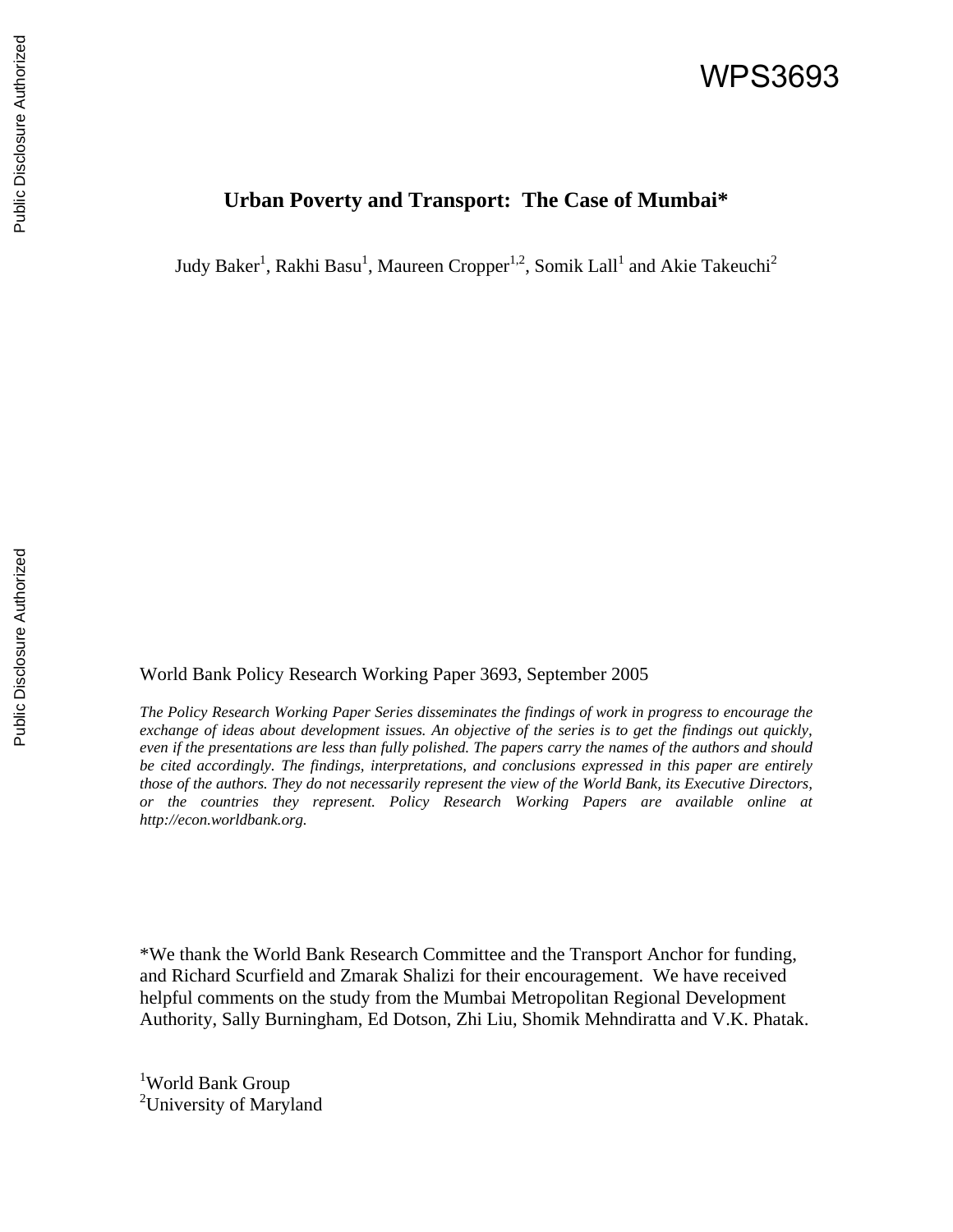## **Urban Poverty and Transport: The Case of Mumbai**

Judy Baker, Rakhi Basu, Maureen Cropper, Somik Lall and Akie Takeuchi

#### **I. Introduction**

This paper reports work carried out by the World Bank to analyze the linkages between urban poverty and transport in Mumbai, India. The analysis draws on a household survey and focus group discussions that were carried out between August 2003 and February 2004. Section I provides the background and motivation for the study and discusses the questions addressed. Section II discusses the target population for the survey, questionnaire development, sample selection and survey administration. Sections III and IV discuss our findings. Section V summarizes our conclusions and suggests the areas in which future research is needed.

### **A. Background and Motivation**

The urban poor in developing countries face enormous challenges in their daily lives. Many live in crowded slums within cities or in more remote peri-urban areas with limited access to jobs and social services. Problems of access can be linked to failures of the economy, lack of equity in the provision of services, and poor or unaffordable transport links to enable mobility. This contributes to low living standards, social fragmentation and problems of social exclusion.

Relatively little is known about the transport behavior of the urban poor in developing countries, their residential patterns, and how these are affected by transport policy. The research that exists characterizes the transport patterns of the poor as a complex tradeoff among residential location, travel distance and travel mode, in an attempt to minimize the social exclusion associated with low earnings potential (World Bank, 2002). In accessible parts of the city, the poor can often afford only precarious sites with insecure tenure. Conversely, affordable sites that may have more secure tenure are more likely to be located in the less accessible periphery of the city and involve higher commuting times and costs (UNHABITAT, 2003).

Empirical studies in individual cities show evidence of differences in the composition, number, and mode of trips between poor and non-poor, but the dynamics of these differences are not well explored (Thompson, 1993; Godard and Olvera, 2000). The urban poor make fewer trips per capita than the non-poor, but the differences are not extreme. The travel purposes of the poor are more limited in scope, with journeys to work, education and shopping dominating. Transport mode differs substantially, with the urban poor relying heavily on walking, and the non-poor making many more motorized trips.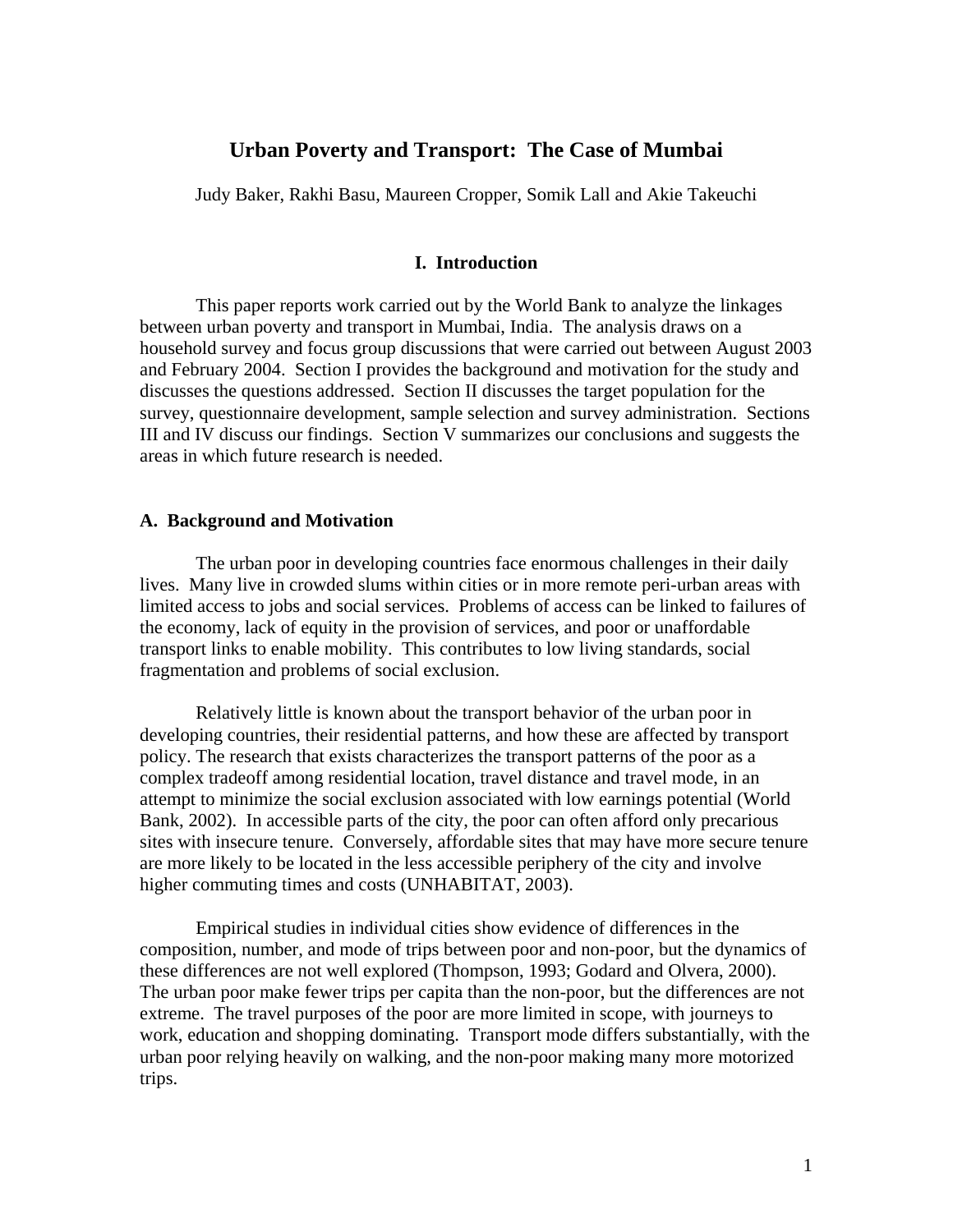The goal of this study is to better understand the demand for transport services by the poor, the factors affecting this demand, and the inter-linkages between transport decisions and other vital decisions such as where to live and work. Understanding these linkages should ultimately help to design transport policies that will help the poor. The study is not intended to be a tool for transportation planning purposes per se, and is not based on a large enough to provide information on trip patterns at a fine level of spatial detail (e.g., at the level of transportation analysis zones). The Mumbai Metropolitan Regional Development Authority Comprehensive Transportation Study, to be completed in 2005, is designed for this purpose.

We have addressed these goals by conducting a survey of 5,000 randomly sampled households in Mumbai, India. The goals of the project were:

- 1. To document where in Mumbai the poor and the non-poor live and work, and to characterize their travel patterns;
- 2. To study the travel behavior of the poor and the non-poor as a function of residential location, employment location, the time and money costs of travel and the quality of transit service (as perceived by the traveler);
- 3. To estimate household models of residential and employment location choice that quantify the role of access to transit (as well as other factors) in location choice.

## **B. Questions Addressed by the Paper**

In this paper we focus on the first goal of the project: the description of residential and work locations and travel patterns of households in Mumbai. The key questions addressed are as follows:

• What is the spatial distribution of households by income (consumption) in the Greater Mumbai Region? How segregated are various income groups?

We find that there is considerable heterogeneity in income across residential locations in Mumbai—in many areas of the city the poor live next to the rich and to the middle class. It is however, the case that a larger fraction of the poor live in the eastern suburbs of Mumbai (zones 5 and 6 of the city) than do the non-poor. This area is not as well served by public transit and is not where the majority of jobs in Mumbai are located.

• How does the distance between residence and employment vary (a) by income group; (b) by location of residence?

Regardless of where they live, the poor, on average, commute shorter distances than the non-poor, implying that they work closer to home than non-poor households. The fact that the poor work closer to home than the non-poor could be due to commuting costs: rail and bus fares are a higher percent of income for the poor than the non-poor. It is also the case that the poor live farther away from train stations than the middle class,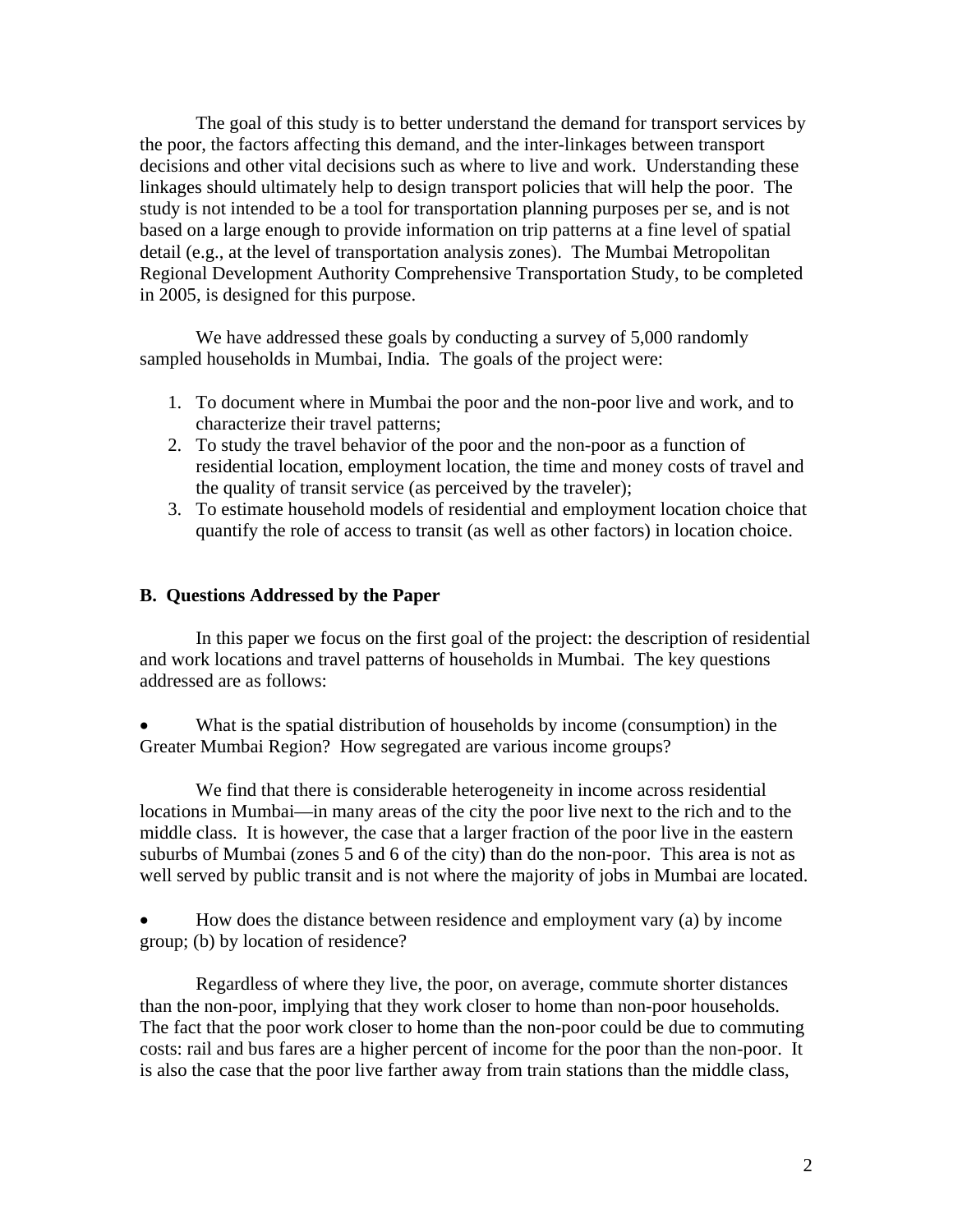possibly due to higher land prices near rail lines, which implies that they have higher outof-vehicle travel times.

• How do the number of trips made and modal split vary among income groups? What is the demand for trips other than trips to work? How do the poor utilize transport for daily errands such as shopping?

As expected, poor households make fewer trips than wealthier households and rely more on walking than on motorized transit regardless of where in Mumbai they live. This is true both for the journey to work (66% of commuters in poor households either walk or bicycle to work v. 45% for all households) and for non-work trips. Over 30% of poor households do, however, use rail and bus for commuting, and those that do spend a significant fraction of their income on transportation—17% in poor households where the main earner commutes by train and 19% in poor households where he or she commutes by bus.

• How does access to basic social services such as education and healthcare vary across location and income? Is it the case that the access is the major problem for the poor to use the service?

About 90% of the students from the poor households live within 30 minutes walking distance from their schools. Consequently, school trips are largely made on foot (83%). School attendance varies significantly across zones but access to school doesn't seem to account for much of this variation.

Although most people—regardless of income—have some form of healthcare provider within a 15 minute walk from their homes, the poor travel more to obtain healthcare because they are farther away from relatively low cost service at municipal hospitals.

• Does the cost of public transit result in the lower mobility of the poor?

Is the reason that the poor travel shorter distances and less often than the non-poor because of the high time and money costs of travel or is it because they have chosen for other reasons to work near where they live? This has clear implications for the impact of transit policies on travel by the poor. We will investigate this question more thoroughly in subsequent papers.

• Does low mobility imply that the poor are worse off than if they traveled more?

A key question for policy is whether the poor are necessarily disadvantaged by where they live and by the fact that they rely less on motorized transport than the nonpoor. Household welfare depends on what household members earn, on the cost and quality of housing they consume, and on the cost of transportation. Whether poor households living in the suburbs of Mumbai are worse off than poor households who are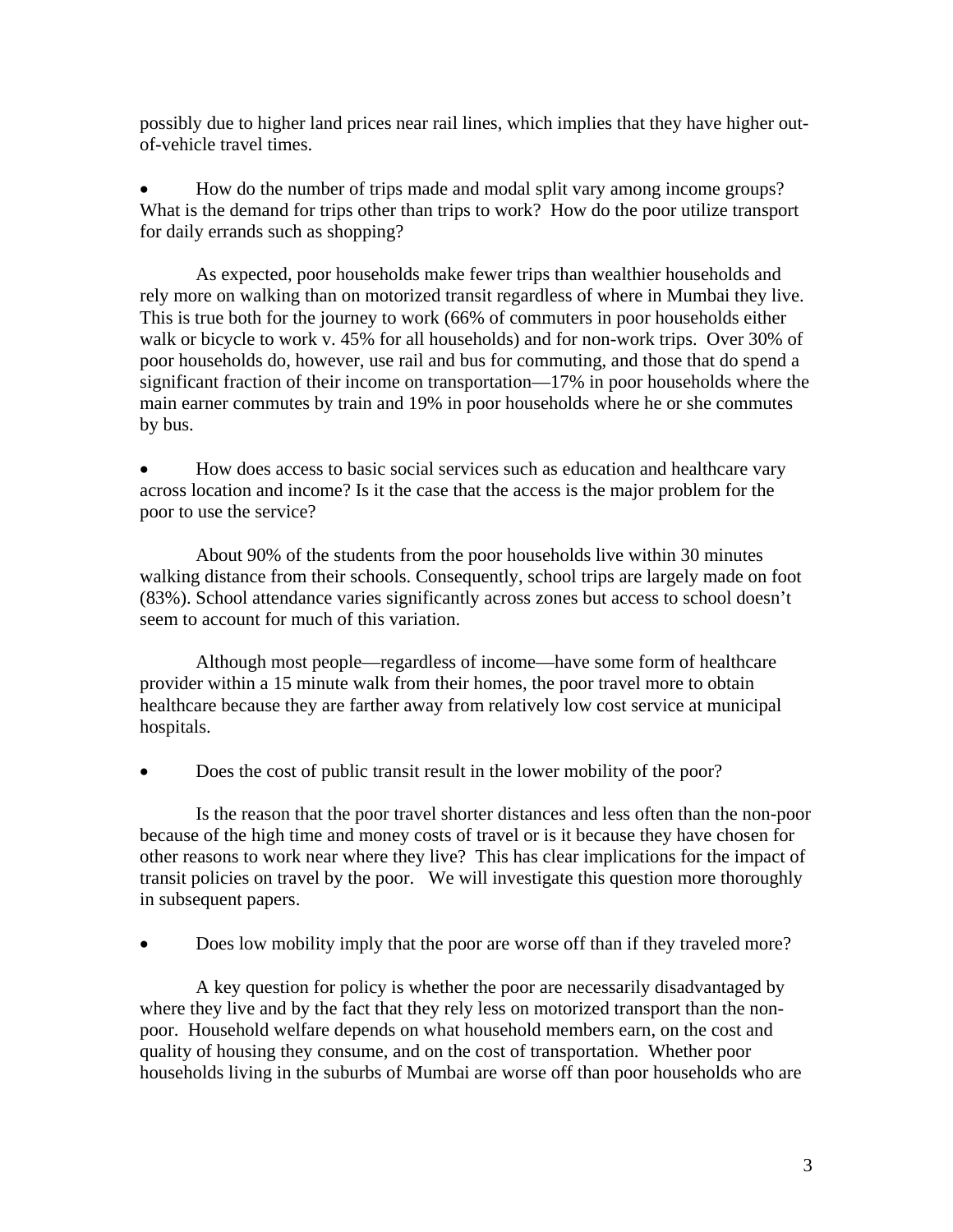more centrally located depends on the level of wages and rents in the suburbs versus the city center.

To provide some insights into the tradeoff between wages, rents and transport costs, we use our survey data in section IV to describe how wages and rents vary spatially in Mumbai. This gives us a rough idea whether lower rents in more remote locations compensate for lower wages. It also enables us to ask whether, by lowering the cost of transportation, one could increase household welfare by enabling a worker who lives in the suburbs to travel to a job in the center city. The results in section IV of the paper are, however, merely suggestive. Evaluating the welfare effects of a reduction in the cost of transit, including its impacts on choice of where to live and work, requires estimating models of housing and job location choice, together with models of commute mode choice. This is a subject for further research.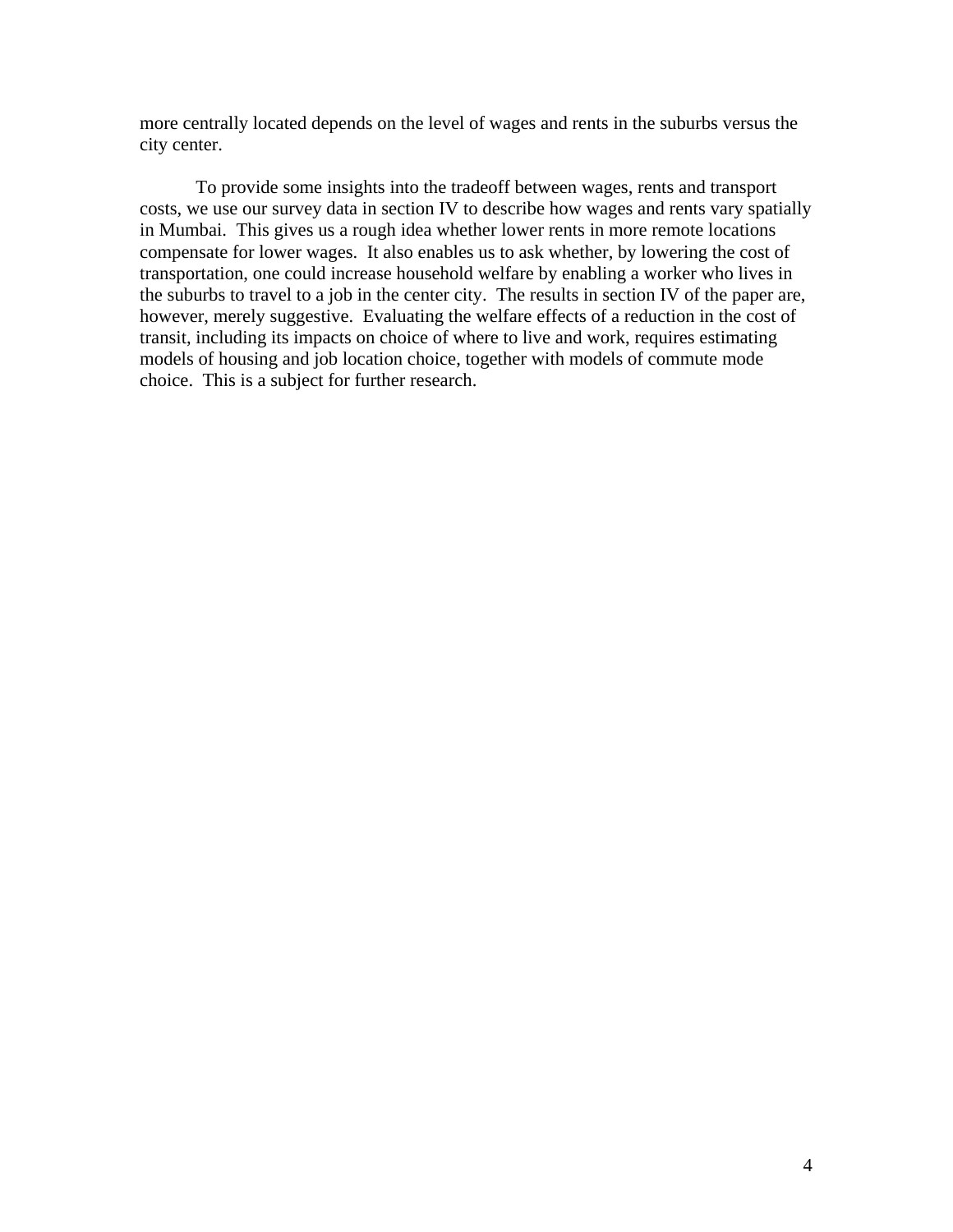## **II. Study Site, Questionnaire Development, and Data Collection**

## **A. Mumbai**

The target population of our survey are households in the Greater Mumbai Region (GMR), which constitutes the core of the Mumbai metropolitan area. The GMR, with a population of 11.9 million people in 2001, occupies 468 sq. km. This makes Mumbai one of the most densely populated cities in the world. During the decade 1991-2001 the population of the GMR grew at a rate of approximately 1.8 percent annually—less than the national average. This reflects a declining rate of migration into the city and the more rapid growth of the Mumbai metropolitan area. The Mumbai metropolitan area is one of the world's largest with a population in 2001 of 18 million. The city faces enormous challenges with shortages of land, housing, infrastructure, and social services that have not kept up with the growing demands of the city. An estimated 50 percent of the city's population lives in slums, many located along railway tracks. Some of Asia's largest slums, including Dharavi, with a population of over one million, are located in Mumbai.

Mumbai is located on the Arabian Sea. The GMR extends 42 km north to south and has a maximum width of 17 km. The Municipal Corporation of Greater Mumbai has divided the city into 6 zones, each with distinctive characteristics. The southern tip of the city (Zone 1) is the traditional city center. Zone 3 is a newly developed commercial and employment center, and Zones 4, 5 and 6, each served by a different railway line, constitute the suburban area. While the majority of jobs are concentrated in Zones 1-3, there has been some dispersion in the distribution of jobs to the suburbs.



#### **Figure 1 Map of Zones**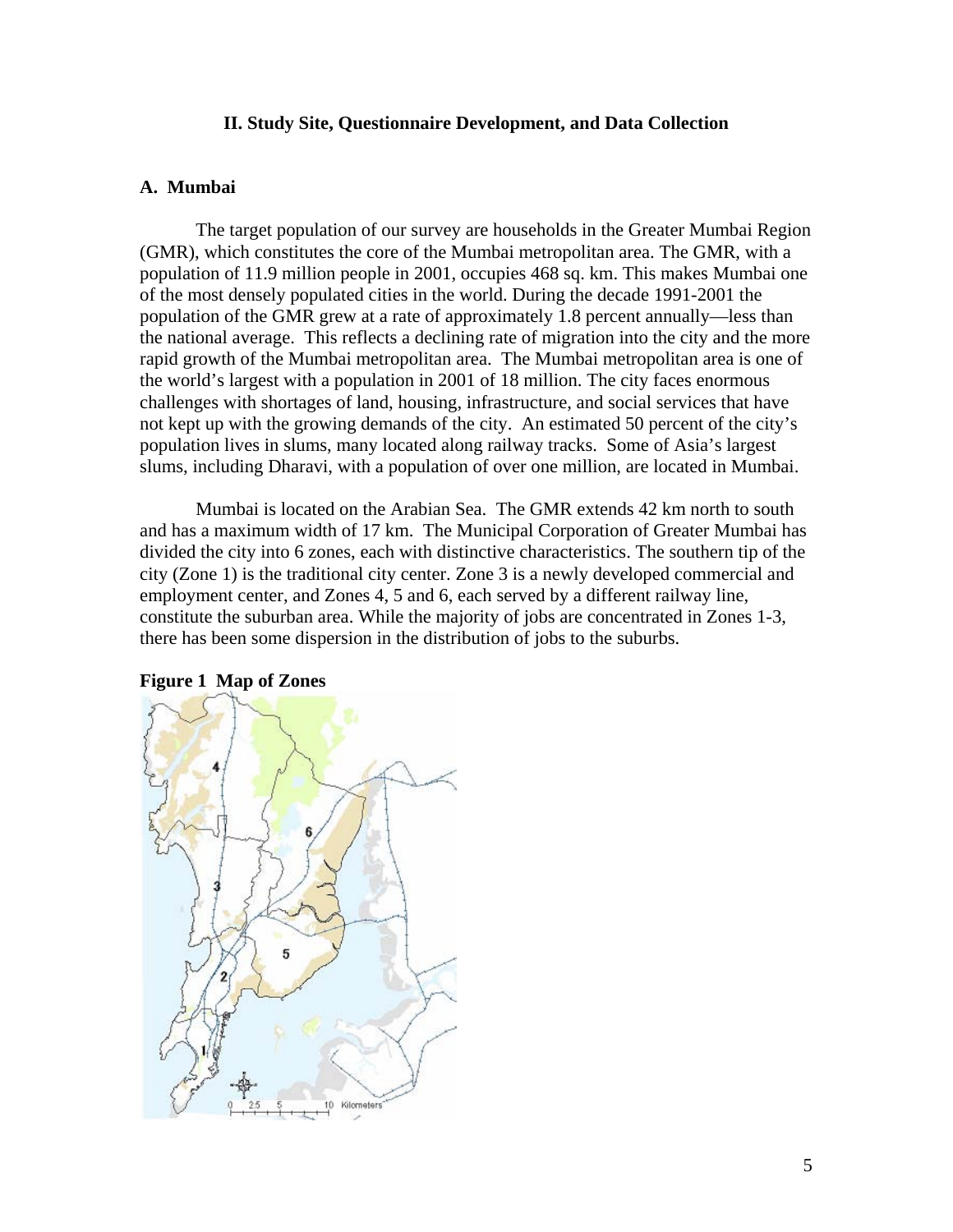Urban development and urban transport are managed by the Mumbai Metropolitan Regional Development Authority (MMRDA) a regional planning agency under the Department of Urban Development. The urban transport network is linear along the peninsula. There are two national rail lines serving Mumbai (the Western Railway (WR) and Central Railway  $(CR)^{1}$  which also provide suburban commuter rail services. Three urban arterial roads run through crowded urban areas, also running linearly. Cross-road links are less developed.

## **B. Household Questionnaire Design and Administration**

Our household questionnaire (see Appendix A) was administered to an adult respondent in each household to elicit the following information:

- Household demographic composition and educational achievement
- Household geographic location and housing characteristics
- Activities (employment, schooling) undertaken by each household member
- Household assets and sources of income

 $\overline{a}$ 

- Availability and cost of various transport modes
- Assessment of quality of transit services and barriers to use of transit
- Distances to educational, health, shopping facilities; availability and cost (both time and money) of transit to these facilities; other factors affecting usage
- Description of typical work trips taken by the two most important earners in the household; description of typical school trips taken by children in the household

In addition, a travel diary (see Appendix A) was filled out by (a) the main wage earner in each household; (b) a randomly chosen adult over 21; and (c) a randomly chosen person between the ages of 16 and 21. The travel diary requested the following information for all trips taken on the day following the household survey: destination of trip, purpose of trip, time of day trip originates, distance traveled, mode(s) chosen, duration of trip, out-of-pocket cost.

The questionnaire was developed on the basis of focus group discussions, one-onone interviews and two pre-tests, each consisting of 100 households. The survey was administered beginning in October of 2003 by a local survey research firm, MaRS (Monitoring and Research Systems) Ltd. using a team of 17 enumerators and 3 supervisors. Data collection ended in February 2004. Enumerators were trained by the authors of this paper and by employees of Cal-2-Cal Corporation, the firm that programmed the questionnaire and travel diaries on PDAs. The PDAs were equipped with portable Global Positioning System (GPS) units. The enumerators carried these devices to the field and recorded responses on site. The GPS units stamped each survey response with the time of the survey and with geo-coded information that validated the

<sup>&</sup>lt;sup>1</sup> The Harbor Line which connects the GMR to the Navi Mumbai area is considered a part of the Central Railway.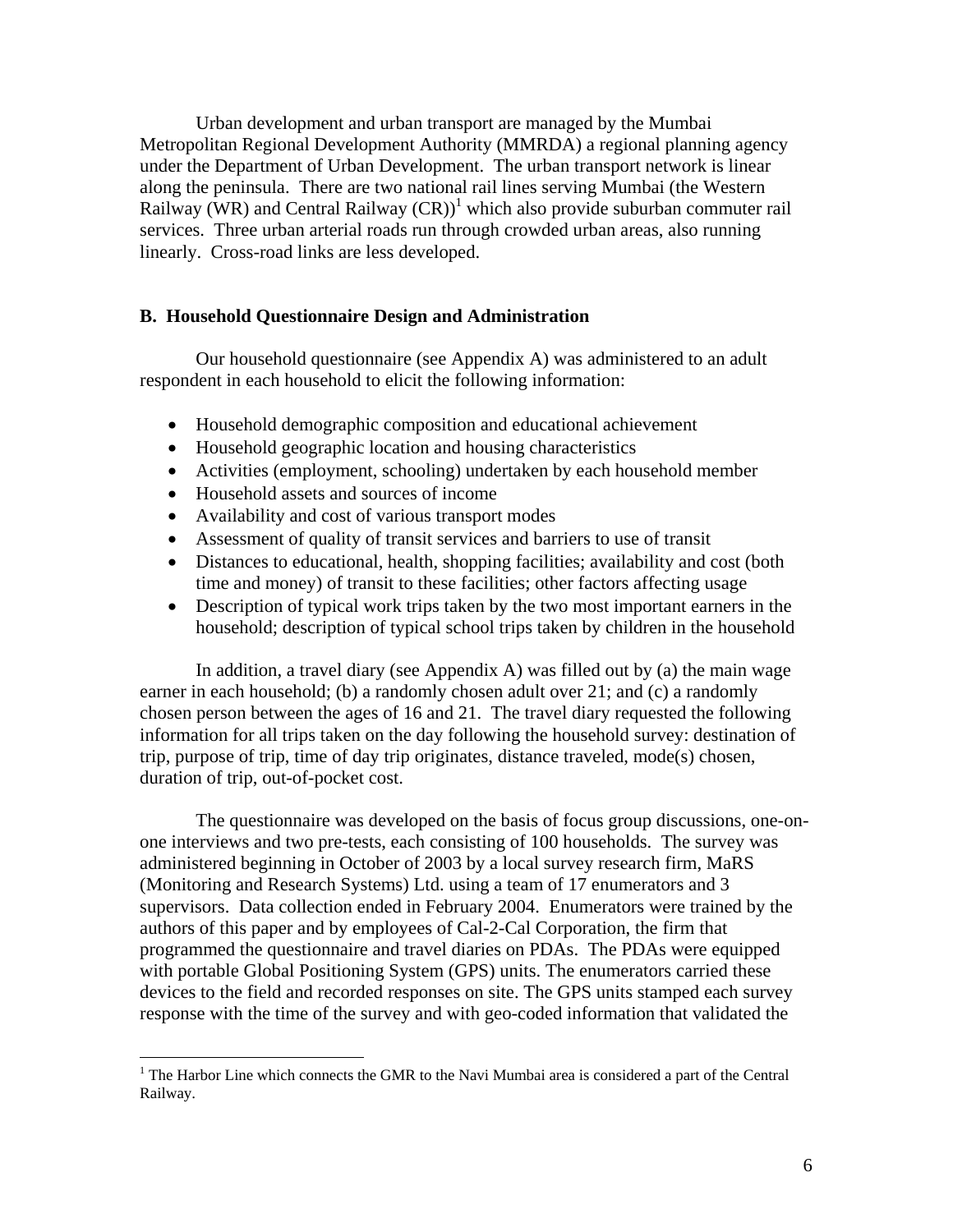survey location. Extensive consistency checks were programmed into the software to minimize data collection errors and ensure a high level of data quality. (A detailed description of our survey administration protocols appears in Appendix B.)

## **C. Sample Selection**

The Mumbai survey was designed to be representative of the Greater Mumbai Region (GMR), hence the sampling universe did not cover the entire Mumbai metropolitan area, which is considerably larger than the GMR. $<sup>2</sup>$  All households in the city</sup> were part of the sampling universe with the exception of residents of military cantonments and institutional populations (e.g., prisons). The target sample size was 5,000 households.

To select the sample we obtained household listings from the March 2001 Census to use as a sampling frame. The GMR is divided into 6 zones, which are further subdivided into 88 sections. Each section is, in turn, comprised of Census Enumeration Blocks (CEBs) containing approximately 600 households. To ensure that all parts of the city were covered by the sample, we chose sample fractions in each section in proportion to the number of households living in that section. Within each section CEBs were randomly selected with a predetermined number of households in each CEB. (Figure 2 below provides location of the sample households and the section boundaries.) Approximately 1,000 CEBs were sampled, with (on average) 5 houses chosen in each CEB. The selection of the households to be interviewed within a CEB was determined by choosing an arbitrary starting point in the CEB and sampling every  $10<sup>th</sup>$  household.

The respondent within each household was either the head of household or the head's spouse. Enumerators were instructed to alternate male and female respondents within an enumeration block to assure an equal number of male and female respondents.

## **III. Description of Residential and Work Locations and Travel Patterns**

In this section we describe the characteristics of our sample households. The goal is to present the stylized facts about where households live and work, and about their travel patterns. Throughout the section we highlight two themes: how travel demand in Mumbai varies by residential location (especially the central city v. the suburbs), and how it differs between poor and non-poor households. We begin by describing the sociodemographic characteristics of households and household heads.

#### **A. Household Characteristics**

Tables C-1 through C-6 in Appendix C describe the socio-demographic characteristics of our sample households and compare them to the characteristics of households in the 55<sup>th</sup> National Sample Survey. The profile of households in Mumbai, as defined in our sample, shows average household size to be 4.4, with three-quarters of our

<sup>&</sup>lt;sup>2</sup> According to the 2001 census, the GMR has a total population of 11.9 million, compared to 17.8 million for the metropolitan area.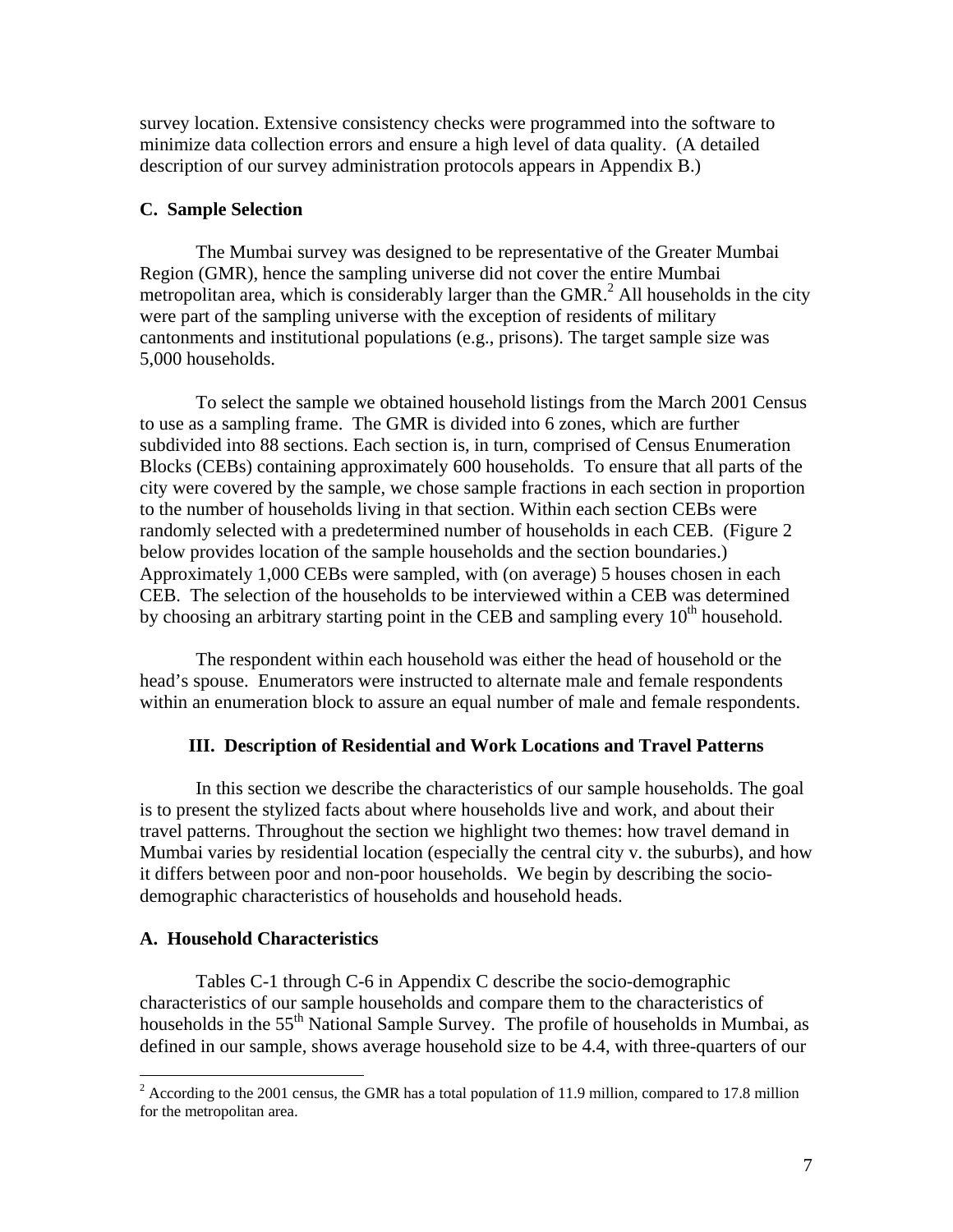households having 3, 4 or 5 members.<sup>3</sup> Ninety-five percent of households are maleheaded, and the average household head is 40 years old. Approximately 10% of our household heads have a primary education or less, and 18 percent have received a university degree or higher. In terms of occupation, 25% of household heads are employed as skilled workers, 18% as unskilled workers, 12% as clerical/sales workers and 11% as shop owners. The majority (75%) of households are Hindu, while 17% are Muslim.

## *1. A Profile of the Poor*

 $\overline{a}$ 

How do the socio-demographic characteristics of poor households differ from those of non-poor households? Income poverty is typically defined in terms of consumption, due in part to difficulties in measuring income in developing countries. Initially our survey included an extensive consumption module as well as information on income. Respondents were asked to report household income in a one of a series of intervals, as well as the income of each of the two main earners in the family (also in intervals).<sup>4</sup> Responses to the consumption module from the first 500 households who completed the survey were used to examine the correlation between household consumption and household income. Because the correlation between consumption expenditure and income was high (0.69), and because household income was explained well by the income of the two main earners in the household, we decided to rely on household income as a measure of welfare. This allowed us to drop the lengthy consumption module from the survey, thereby shortening the length of the interview and reducing respondent fatigue.

In what follows we classify households into one of five income categories, corresponding to self-reported monthly income (in Rs.): under 5,000; 5,000-7,500; 7,500- 10,000; 10,000-20,000; over 20,000. Twenty-seven percent of households fall in the first income category; 28% in the second, 22% in the third, 18% in the fourth and 6% in last category.

For the purposes of poverty analysis we focus on the first income group, with household income below 5000 rupees per month. We acknowledge that this is above the official poverty line for urban Maharashtra of 594 Rs. per person per month; however,

 $3$  As discussed in Appendix C, there are some differences between our households and those in the NSS due to differences in the populations sampled. The NSS covers "inmates (including residential staff) of a hostel, mess, hotel, boarding and lodging house, etc.," who are likely to constitute a single member household. It also covers "households residing in open space, roadside shelter, under a bridge etc., more or less regularly in the same place." Both of these categories are not covered in our survey. The NSS definition of a household is also slightly different from ours, as it includes resident employees, domestic servants and paying guests.

 $4$  The household income categories in the survey instruments are: less than Rs. 5,000, Rs. 5,001-7,500, Rs. 7,501-10,000, Rs. 10,001-15,000, Rs. 15,001-20,000, Rs. 20,001-25000, Rs. 25,001-50000, Rs 50,001- 75,000, and more than Rs. 75,000. The personal income categories are: less than Rs. 1,000, Rs. 1,001-5,000, Rs. 5,001-10,000, Rs. 10,001-25,000 and more than Rs. 25,000.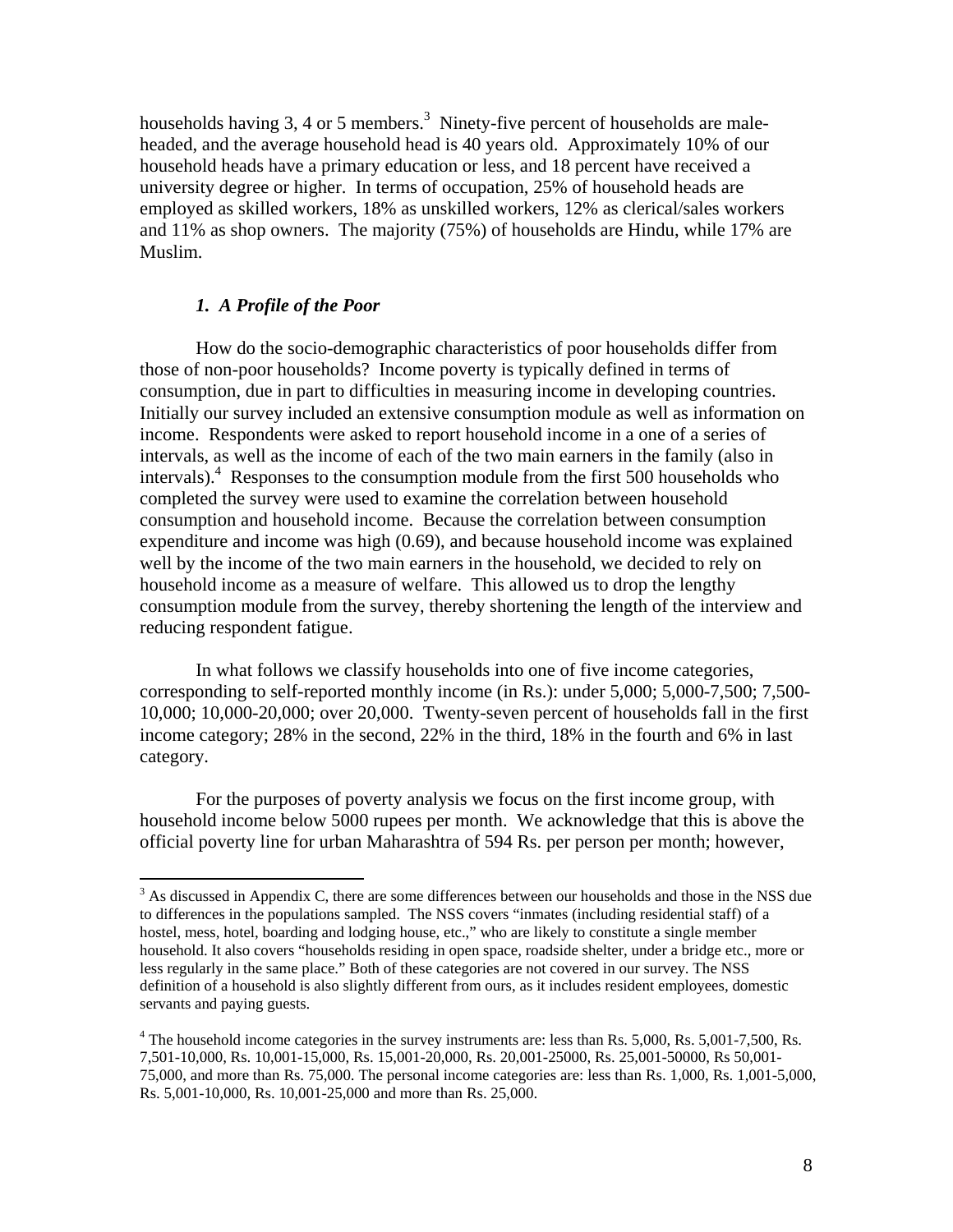5000 Rs. per month is the lowest income category in the survey. The characteristics of poor households in Mumbai are, not surprisingly, quite different from those of non-poor households. (See Table 1.) For poor households, the average age of the household head is slightly younger, a larger proportion of poor households are female headed, educational attainment is lower, and a larger fraction of heads are employed as unskilled workers.

|                                    | Income Group (in rupees per month) |                |             |            |         |                        |  |  |  |  |  |
|------------------------------------|------------------------------------|----------------|-------------|------------|---------|------------------------|--|--|--|--|--|
| <b>Characteristic</b>              | < 5k                               | $5 - 7.5k$     | $7.5 - 10k$ | $10 - 20k$ | $>20$ k | Avg. All<br><b>HHs</b> |  |  |  |  |  |
| Household size (mean)              | $\overline{4}$                     | 4.4            | 4.6         | 4.6        | 4.4     | 4.4                    |  |  |  |  |  |
| Age of Head (mean)                 | 38.2                               | 39.4           | 41.1        | 42.9       | 45      | 40.4                   |  |  |  |  |  |
| Female Head (%)                    | 8.8                                | $\overline{3}$ | 3.9         | 3.2        | 1.3     | 4.5                    |  |  |  |  |  |
| Education $(\% )$                  |                                    |                |             |            |         |                        |  |  |  |  |  |
| Primary or less                    | 20.6                               | 10.8           | 7.2         | 2.0        | 0.3     | 10.4                   |  |  |  |  |  |
| College or above                   | 4.0                                | 7.9            | 17.0        | 39.2       | 66.5    | 18.0                   |  |  |  |  |  |
| Occupation $(\% )$                 |                                    |                |             |            |         |                        |  |  |  |  |  |
| Unskilled                          | 33.9                               | 21.0           | 11.1        | 3.5        | 1.3     | 17.9                   |  |  |  |  |  |
| <b>Housing Category (%)</b>        |                                    |                |             |            |         |                        |  |  |  |  |  |
| Squatter settlement                | 52.2                               | 45.3           | 34.3        | 16.1       | 6.2     | 37.2                   |  |  |  |  |  |
| Chawls/Wadi                        | 37.5                               | 37.5           | 41.5        | 27.6       | 9.9     | 34.9                   |  |  |  |  |  |
| <b>Cooperative Housing</b>         | 5.2                                | 9.6            | 17.1        | 47.6       | 78      | 21                     |  |  |  |  |  |
| Other                              | 5.1                                | 7.7            | 7.2         | 8.8        | 5.9     | 7.1                    |  |  |  |  |  |
| <b>Housing Tenure (%)</b>          |                                    |                |             |            |         |                        |  |  |  |  |  |
| Less than 5 years                  | 18.6                               | 14.5           | 13.2        | 20.1       | 17.4    | 16.4                   |  |  |  |  |  |
| 6-9 years                          | 8.2                                | 7.5            | 7.1         | 8.5        | 10.8    | 8                      |  |  |  |  |  |
| More than 10 years                 | 34.5                               | 35.3           | 34.7        | 31.3       | 46.6    | 35                     |  |  |  |  |  |
| Since birth                        | 38.7                               | 42.7           | 45          | 40.1       | 25.3    | 40.6                   |  |  |  |  |  |
| <b>Within-household access to:</b> |                                    |                |             |            |         |                        |  |  |  |  |  |
| Piped Water                        | 48                                 | 64             | 75          | 92         | 99      | 69                     |  |  |  |  |  |
| Toilet                             | 12                                 | 18             | 31          | 64         | 89      | 32                     |  |  |  |  |  |
| Kitchen                            | 29                                 | 43             | 61          | 87         | 98      | 54                     |  |  |  |  |  |

**Table 1. Selected Household Characteristics in Mumbai, by Income Group** 

The poor are also more likely to live in squatter settlements and are less likely to have a piped water connection, toilet or kitchen within their homes than the non-poor. One way in which the poor do not differ much from the non-poor is in terms of the length of time they have lived in their current residence: 75% of the poor have lived in their current homes for at least 10 years. This is approximately the same percent for all income groups. What differs among income groups is the percent of households who have lived in their homes since birth. Thirty-nine percent of the poor have lived in their homes since birth. This figure is even higher for the Rs. 7,500-10,000 Group (45%), but is lower for the highest income group (25%).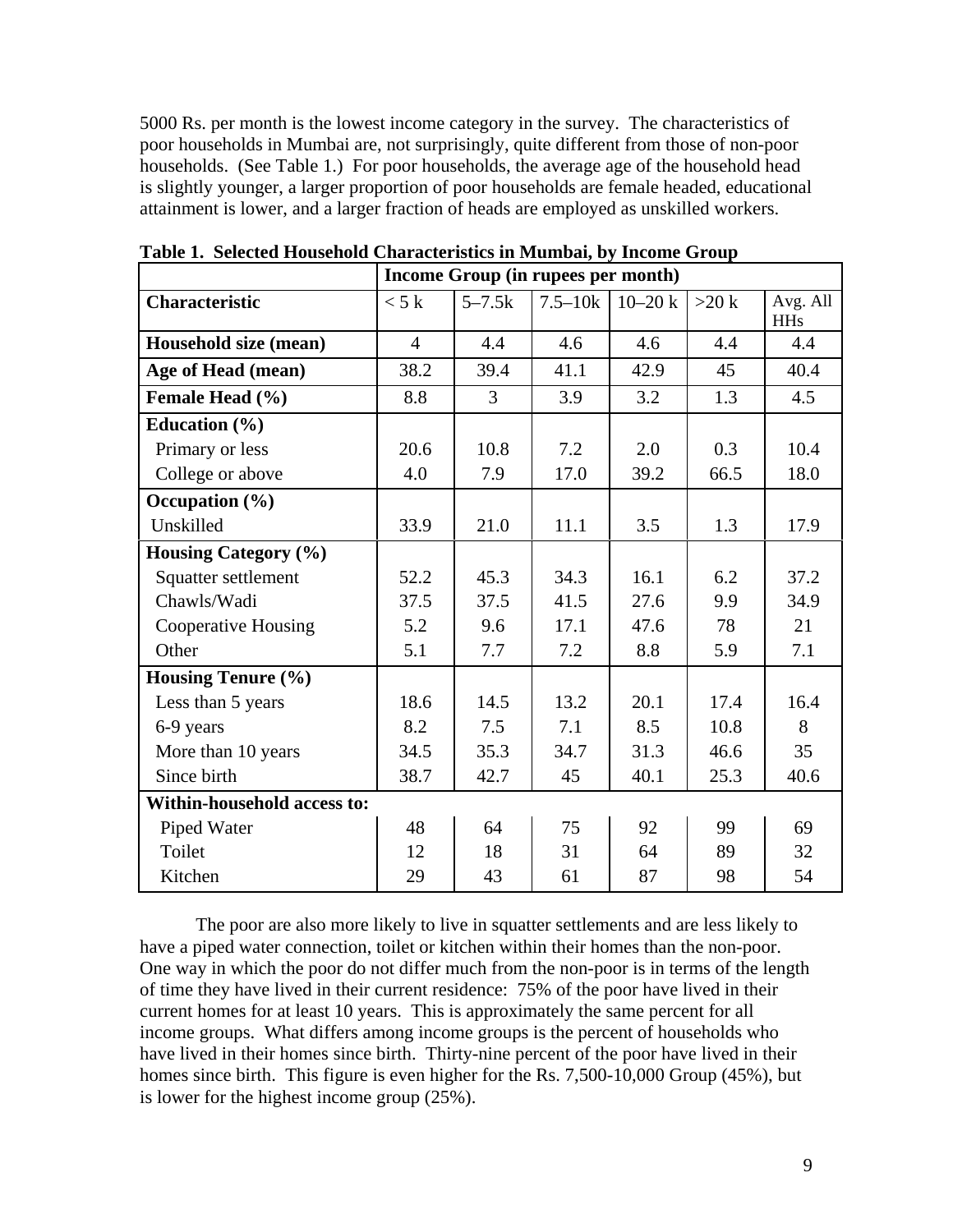## *2. Spatial Distribution of Households by Income Group*

Where do households in different income groups live in Mumbai? Tables 2 and 3 show the distribution of households across zones, by income group. The most salient feature of the spatial distribution of households is its lack of pattern or segregation by income group. There is neither a large predominantly poor or rich area, nor does a large percent of a given income group live in a particular zone. There are, however, some discernable patterns: A greater percent of the poor live in Zones 5 and 6 than do other groups, especially higher income groups: 37% of the poor live in these zones v. 21% of the top income group and 23% of the next highest income group. Zone 2 has a larger proportion of middle income households than other zones, and Zone 1 a larger percent of households in the highest income category than other zones.

**Table 2. Percentage Distribution of Household Incomes within Each Zone** 

|                      | <b>HH</b> income   |         |          |         |      |              |
|----------------------|--------------------|---------|----------|---------|------|--------------|
| Zone                 | $<$ 5 $\mathrm{k}$ | 5k-7.5k | 7.5k-10k | 10k-20k | >20k | <b>Total</b> |
|                      | 22.3               | 22.5    | 21.5     | 25.6    | 8.1  | 100          |
| $\overline{2}$       | 20.3               | 30.2    | 25.2     | 20.1    | 4.1  | 100          |
| 3                    | 26.7               | 24.5    | 20.9     | 20.7    | 7.3  | 100          |
| 4                    | 28.0               | 27.2    | 19.3     | 16.2    | 9.3  | 100          |
| 5                    | 34.5               | 32.1    | 21.6     | 8.6     | 3.2  | 100          |
| 6                    | 26.4               | 29.7    | 22.9     | 16.3    | 4.7  | 100          |
| Average<br>All Zones | 26.5               | 27.7    | 21.9     | 17.8    | 6.2  | 100          |

**Table 3. Percentage Distribution of Households Across Zones, by Income Category HH income** 

|       | пп шсоше  |           |          |         |      |                        |
|-------|-----------|-----------|----------|---------|------|------------------------|
| Zone  | $<$ 5 $k$ | $5k-7.5k$ | 7.5k-10k | 10k-20k | >20k | Avg.<br><b>All HHs</b> |
|       | 9.9       | 9.5       | 11.5     | 16.8    | 15.3 | 11.7                   |
| 2     | 12.7      | 18.0      | 19.0     | 18.6    | 11.0 | 16.5                   |
| 3     | 21.2      | 18.6      | 20.1     | 24.4    | 24.7 | 21.0                   |
| 4     | 19.8      | 18.3      | 16.5     | 17.0    | 28.3 | 18.7                   |
| 5     | 19.1      | 17.0      | 14.5     | 7.1     | 7.5  | 14.7                   |
| 6     | 17.4      | 18.7      | 18.3     | 16.0    | 13.3 | 17.5                   |
| Total | 100       | 100       | 100      | 100     | 100  | 100                    |

This heterogeneity persists when the data are examined at a more disaggregate level. Figure 2 shows the actual location of our sample households. Each dot represents one enumeration block (i.e., 3-6 sampled households) and is color-coded to show the mean household income of the enumeration block. We can see that most parts of the city are quite heterogeneous in terms of income, with dots of different colors mixed with each other.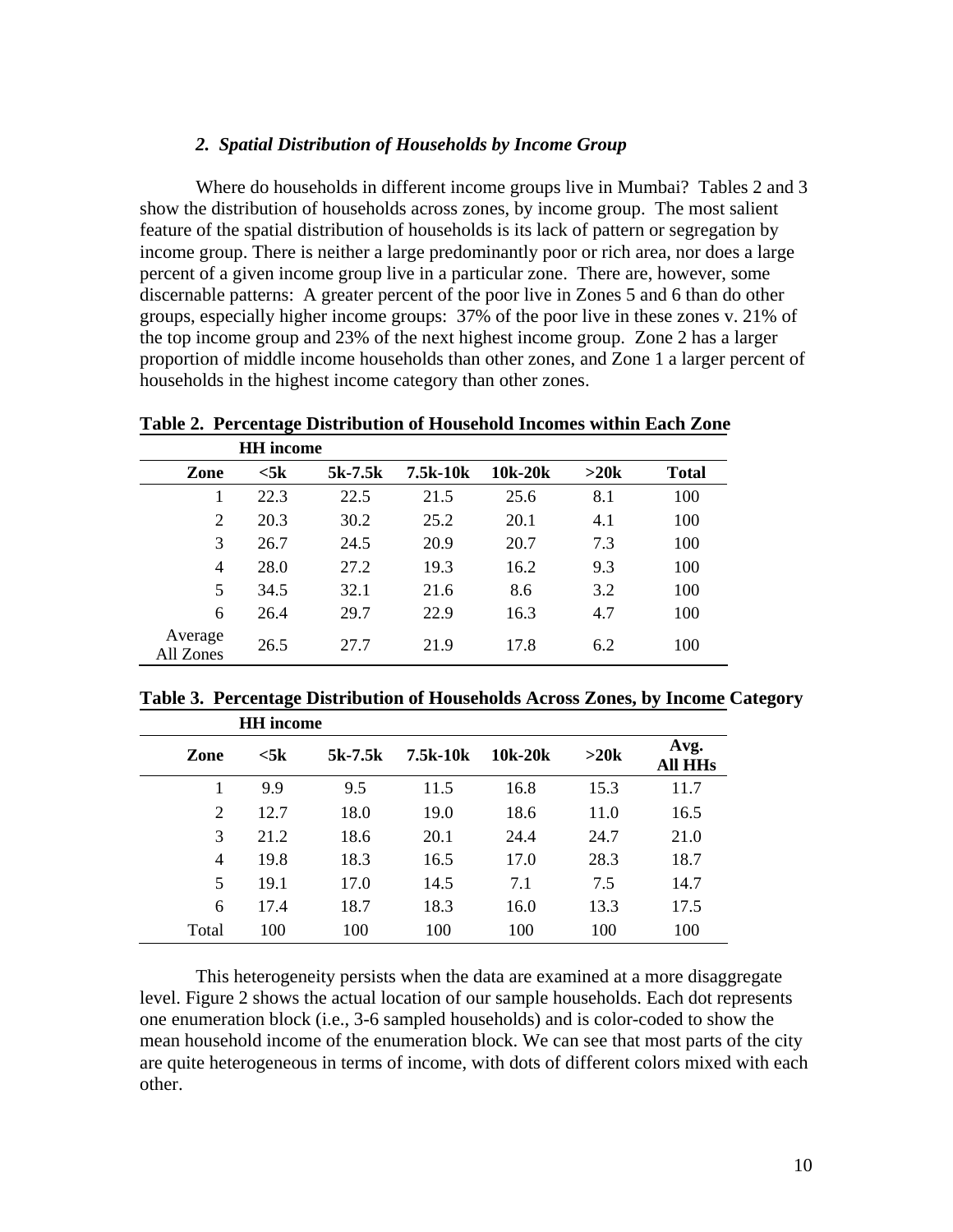

**Figure 2 Location and Income of Sample Households**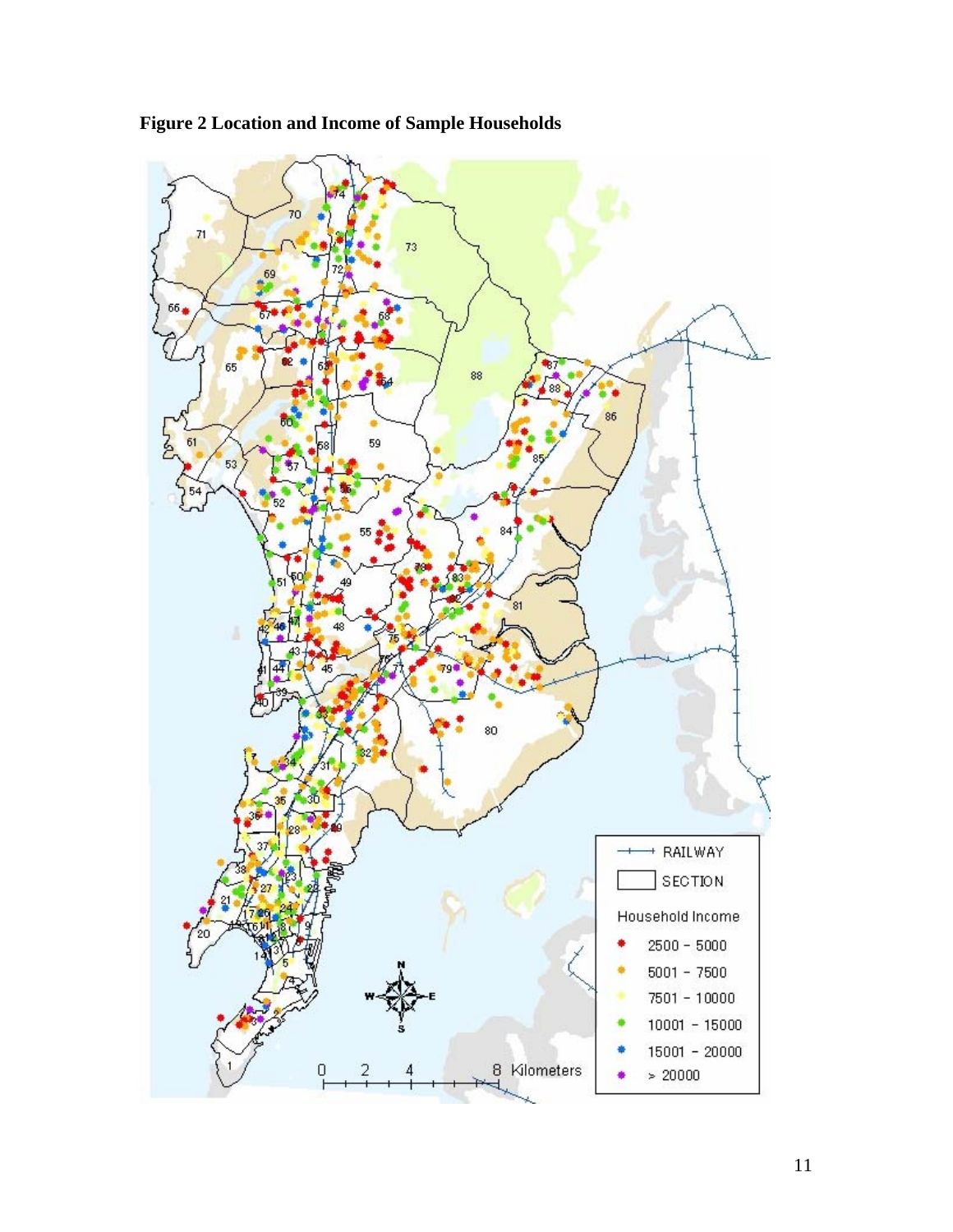## **B. Commuting Patterns**

 $\overline{a}$ 

In Mumbai, as in other cities, the journey to work constitutes the largest fraction of household trips in terms of distance traveled. This section describes the commuting behavior of the main earner and second most important earner in each household, based on questions about the earner's usual commute in the main household survey.<sup>5</sup>

Perhaps the most striking feature of commuting behavior in Mumbai is the distribution of commute distances (Figure 3). The commute distance with the highest frequency is only 1-2 km, and more than 40% of workers (50% of poor workers) are commuting less than 2 km. The distribution, however, has a long tail. Approximately 19% of all workers and 11% of poor workers commute more than 10 km. The mean oneway commute distance is 5.3 km for all workers and 3.9 km for the poor.



**Figure 3. Distribution of One-Way Commute Distances** 

## *1. Commute Patterns by Zone and Income Group*

What Figure 3 does not show are the significant differences in commuting patterns by area of the city. As shown in Table 4, approximately 85% of the workers who live in zones 1-3 also work in one of these zones. This accounts for the fact that average commutes in zones 1-3 are shorter than in zones 4-6. (See Table 5.) In contrast, a

<sup>&</sup>lt;sup>5</sup> The household questionnaire collected information about the two most important earners in each household, including their earnings, place of work and usual commute pattern. Table 4, which shows where people who live in each zone work, is based on all  $6,492$  workers in the survey. Table 5, which shows one-way commute distances, is based on the subset of workers who commute to a job in the GMR. It excludes persons who work at home or who commute to a work place outside the GMR, whose exact location was not obtained.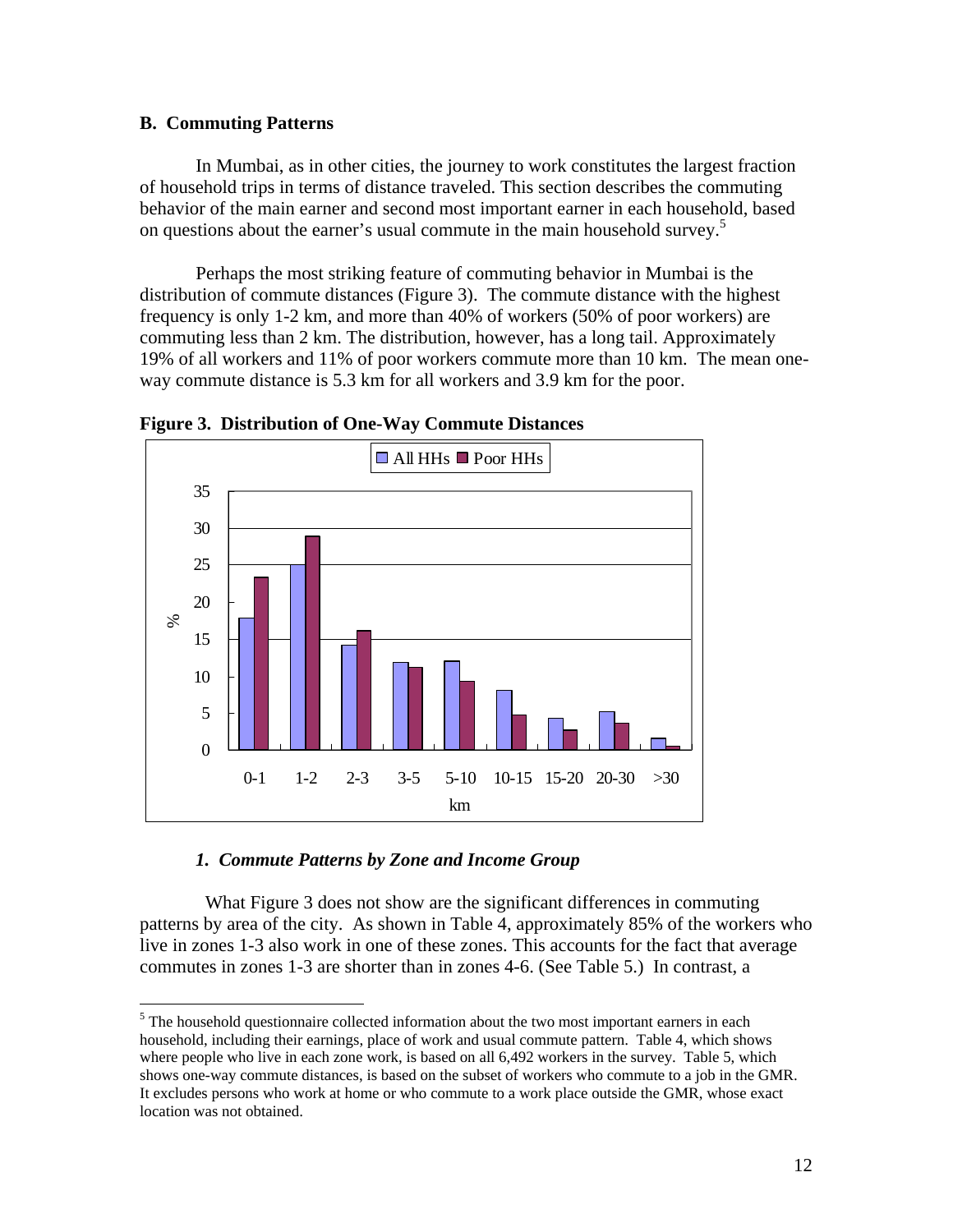significant fraction of workers who live in zones 4 and 6 commute to zones 1-3 (36% and 29%, respectively), which raises the average commute distance in these zones. Zone 5 is somewhat different: 55% of persons who live in zone 5 also work there; however, it is still true that 24% of workers in this zone commute to zones 1-3.

|                   | <b>Work location</b> |      |      |      |      |                                    |      |                          |                                  |
|-------------------|----------------------|------|------|------|------|------------------------------------|------|--------------------------|----------------------------------|
|                   | Home At home Zone 1  |      |      |      |      | Zone 2 Zone 3 Zone 4 Zone 5 Zone 6 |      | <b>Outside</b><br>of GMR | <b>Not</b><br>fixed <sup>6</sup> |
| Zone 1            | 8.5                  | 76.0 | 5.4  | 4.1  | 0.9  | 1.1                                | 2.9  | 1.2                      | 0.1                              |
| Zone 2            | 6.2                  | 20.3 | 60.4 | 6.1  | 1.6  | 1.5                                | 1.0  | 2.8                      | 0.0                              |
| Zone $3$          | 5.0                  | 6.7  | 5.0  | 73.1 | 4.2  | 2.0                                | 0.7  | 0.3                      | 3.0                              |
| Zone 4            | 8.8                  | 10.2 | 4.3  | 21.2 | 47.8 | 0.5                                | 0.8  | 3.1                      | 3.2                              |
| Zone 5            | 2.1                  | 9.0  | 7.8  | 6.7  | 0.9  | 54.6                               | 6.7  | 4.7                      | 7.7                              |
| Zone 6            | 4.4                  | 13.3 | 8.1  | 7.7  | 15.1 | 3.6                                | 37.6 | 5.4                      | 4.9                              |
| Average All Zones | 5.8                  | 19.5 | 15.1 | 22.3 | 13.4 | 9.3                                | 8.5  | 2.9                      | 3.2                              |

**Table 4. Percentage Distribution of Workers Across Job Locations, by Zone of Residence** 

There are also significant differences in commuting patterns by income. On average, higher income workers travel significantly longer distances and spend a longer time commuting irrespective of place of residence (Tables 5, 6). The difference in commuting patterns between the rich and the poor is, however, greatest in the suburbs. If one looks at Table 4 (Work Location by Residential Location) broken down by income group (Appendix D, Table D-1), the percent of workers who work in the zone in which they live varies little by income group in zone 1 and 3. In zone 4, however, 55% of the poor living in zone 4 work in the zone, whereas only 30% of the highest income group do. The corresponding figures for zone 6 are 49% v. 16%. The fact that a higher percent of the poor living in the suburbs work in the suburbs (rather than commuting to zones 1- 3) may be due to the cost of commuting. We return to this point below.

| Zone              | $<$ 5 $\bf{k}$ | 5k-7.5k | 7.5k-10k 10k-20k |     | >20k | Avg. All<br><b>HHs</b> |
|-------------------|----------------|---------|------------------|-----|------|------------------------|
|                   | 2.3            | 2.7     | 3.5              | 3.7 | 4.6  | 3.3                    |
| 2                 | 2.8            | 3.5     | 4.4              | 4.5 | 5.7  | 4.0                    |
| 3                 | 2.8            | 3.5     | 4.7              | 5.1 | 5.0  | 4.1                    |
| 4                 | 4.8            | 6.7     | 6.3              | 9.5 | 11.3 | 7.1                    |
| 5                 | 3.7            | 4.5     | 5.8              | 4.5 | 6.0  | 4.6                    |
| 6                 | 6.2            | 7.7     | 8.8              | 8.9 | 10.4 | 8.0                    |
| Average All Zones | 3.9            | 4.9     | 5.7              | 6.1 | 7.7  | 5.3                    |

**Table 5. Mean One-Way Commute Distance by Zone and Income (km)** 

 $\overline{a}$ 

 $6$  Those who don't work in the same location every day, such as taxi drivers, street vendors, etc.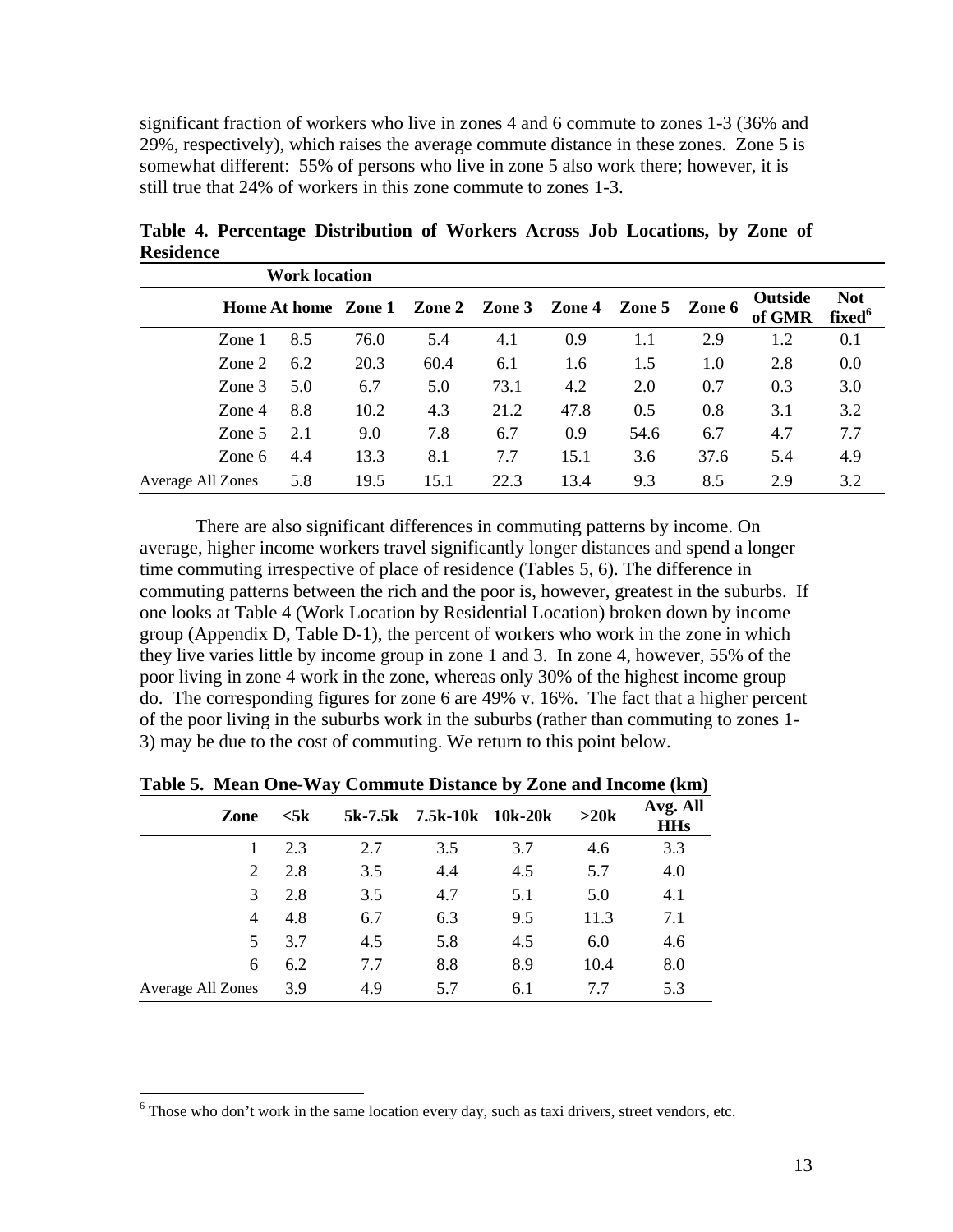|                |           | $\cdot$ |          | $\cdot$ |      | $\overline{\phantom{a}}$<br>$\overline{\phantom{a}}$ |
|----------------|-----------|---------|----------|---------|------|------------------------------------------------------|
| Zone           | $<$ 5 $k$ | 5k-7.5k | 7.5k-10k | 10k-20k | >20k | Avg. All<br><b>HHs</b>                               |
| 1              | 16.1      | 14.9    | 19.4     | 19.0    | 25.0 | 18.1                                                 |
| $\overline{2}$ | 17.3      | 19.5    | 23.2     | 24.9    | 25.6 | 21.7                                                 |
| 3              | 18.0      | 20.4    | 22.1     | 23.8    | 26.3 | 21.4                                                 |
| $\overline{4}$ | 23.7      | 26.9    | 26.8     | 33.9    | 48.6 | 29.7                                                 |
| 5              | 18.2      | 23.1    | 31.1     | 21.0    | 29.4 | 23.5                                                 |
| 6              | 26.2      | 28.1    | 33.5     | 30.6    | 34.8 | 29.8                                                 |
| Avg.           |           |         |          |         |      |                                                      |
| All            | 20.4      | 22.9    | 26.3     | 26.0    | 34.0 | 24.5                                                 |
| Zones          |           |         |          |         |      |                                                      |

**Table 6. Mean One-Way Commute Time by Zone & Income (minutes)** 

#### *2. Mode Choice*

 $\overline{a}$ 

In a city in which 57% of works trips are 3 km or less, it is not surprising that over 40% of commuters walk to work. Table 7 describes the 'main mode' used on a typical commute trip, as described in our household survey. The main mode is defined to be the mode that takes the longest time, with the exception of "on foot" and "bicycle," which are counted as the main mode only if they are the only mode used on the trip. Table 7 indicates that 44% of commuters walk to work, 23% rely on rail as their main mode, while 16% rely on bus as a main mode.<sup>7</sup> The modal shares for private vehicles are much smaller—approximately 3% each for bicycle and car and 8.5% for two-wheelers. $8$  The respective mode shares are somewhat different for the poorest income group: 61% of the poor walk to work, 6% ride a bicycle, 16% take the train and 15% ride the bus. Because, for most income groups, the shares of bicycle, auto-rickshaw and ride-sharing (other's car) are small, we concentrate in the analysis that follows on the four major modes plus private car, whose share is overall small but which plays an important roll in some income categories.

The choice of mode differs considerably by commute distance and across income groups (Table 8). $9$  For all income groups, the modal share for walking decreases with commute distance, whereas the share for rail in general increases with commute distance. The modal share for bus is highest for commutes between 3 and 10 km. For motorcycles, the share is highest for trips of 5 km or less. The relationship between income and mode choice is what one would expect: The poor rely heavily on walking (61% for commuters in households earning less than Rs. 5000) but take rail for long distances (5 km or more) and bus for intermediate distances (3-10 km). Overall, the modal shares for rail and bus

<sup>&</sup>lt;sup>7</sup> In Table 12, these shares, based on the travel diaries are, respectively, 46% walking, 21% rail and 15% bus.

 $8$  The shares based on the travel diaries are 3.5% for bicycle, 3.2% for own car and 8.6% for own twowheeler.

 $9^9$  Commute distance is calculated as the distance between the worker's house, whose geographic coordinates are known, and his approximate work location. The work location is approximated by the centroid of the intersection of the section and pin code in which the job is located.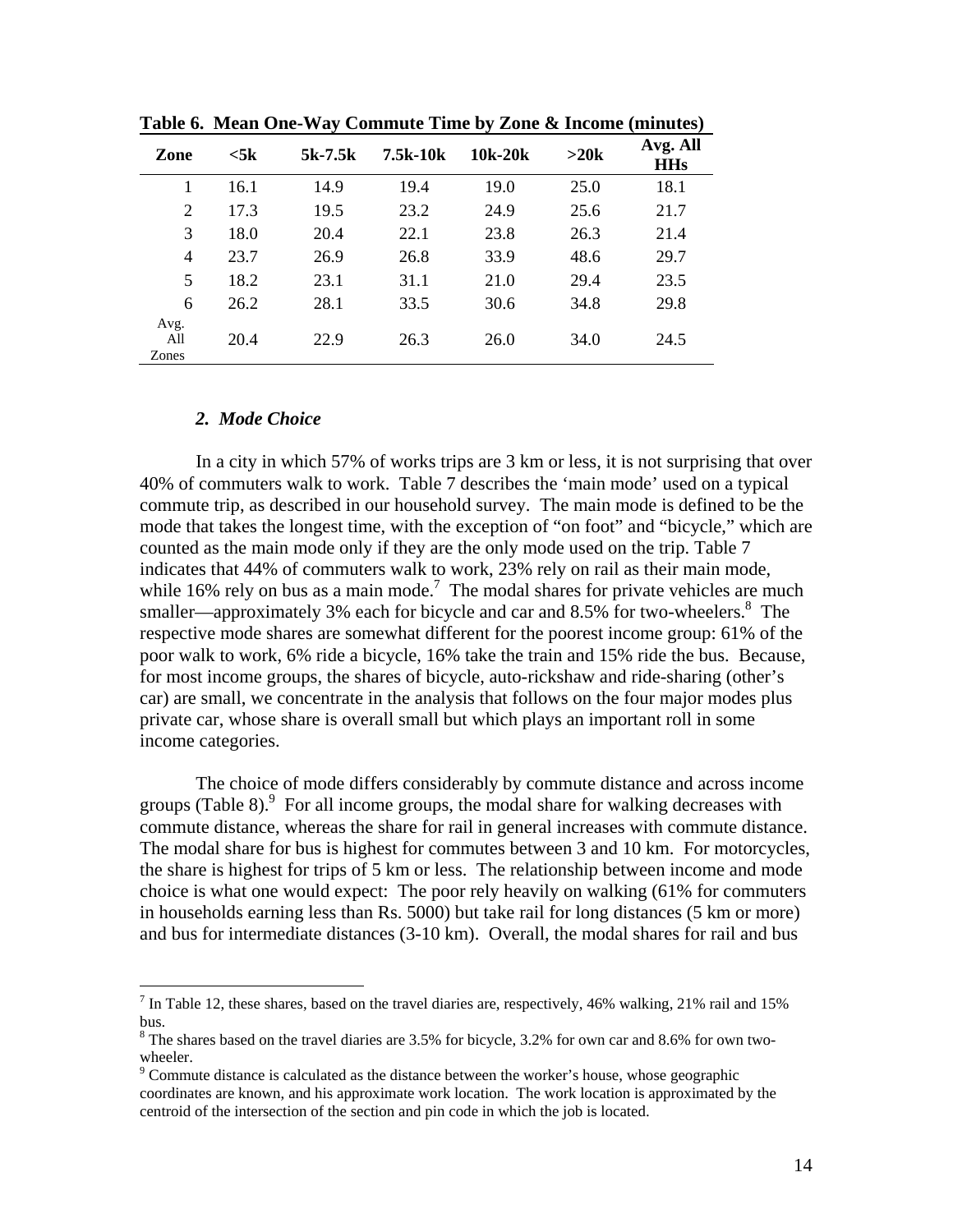are 16% and 15% for the poor; however, these shares are higher in the suburbs than in zones 1-3 (see Table 9).

|                   |       | <b>Total</b>   |                | Income $<$ 5 $k$ |
|-------------------|-------|----------------|----------------|------------------|
|                   | Freq. | <b>Percent</b> | Freq.          | <b>Percent</b>   |
| On foot           | 2,447 | 43.8           | 727            | 60.8             |
| Bicycle           | 173   | 3.1            | 73             | 6.1              |
| Train             | 1,267 | 22.7           | 192            | 16.1             |
| <b>Public Bus</b> | 902   | 16.1           | 173            | 14.5             |
| Auto-Rickshaw     | 100   | 1.8            | 15             | 1.3              |
| Taxi              | 8     | 0.1            | 0              | 0.0              |
| Own Two-Wheeler   | 477   | 8.5            | 8              | 0.7              |
| Own Car           | 148   | 2.7            | 0              | 0.0              |
| Other's car       | 8     | 0.1            | $\overline{2}$ | 0.2              |
| Other             | 57    | 1.0            | 5              | 0.4              |
| Total             | 5,594 | 100.0          | 1,195          | 100.0            |

**Table 7. Main Mode to Work** 

As household income goes up, the modal shares of bus and motorcycle increase for short to medium commutes, while the share of trips made on foot declines. Rail remains the choice for long distance commutes, especially for households with incomes between Rs. 7,500 and 20,000 per month: One-quarter of commuters in this income range report rail as their main commute mode. Indeed, it is commuters in the Rs. 7,500- 20,000 income range who are the largest users of public transit. In the highest income category (Rs. 20,000 or more), the share of walking declines to 15% and is replaced by motorcycles and cars. For commuters in the highest income category, the modal shares are 20% for two-wheeler and 24% for car.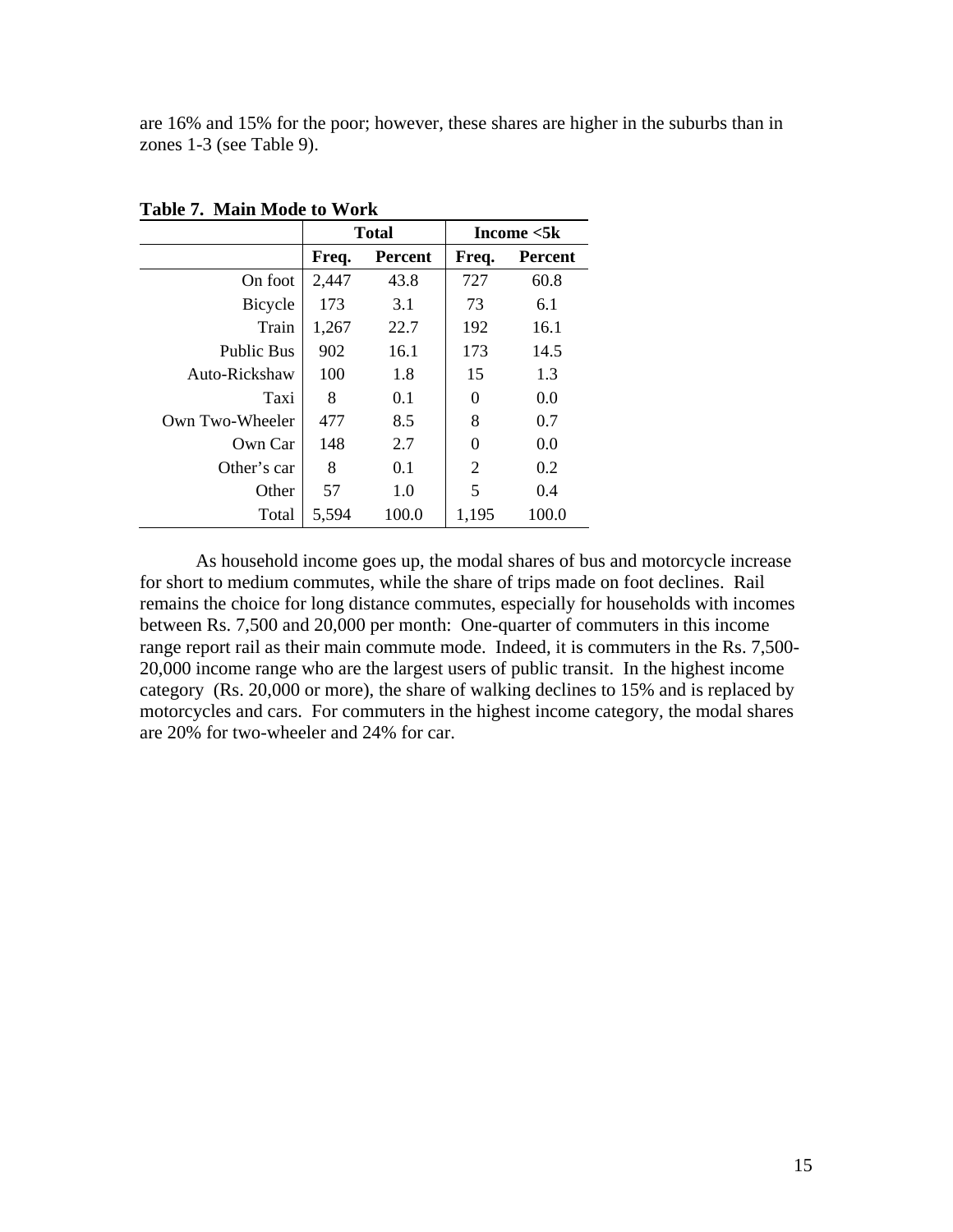| (% within distance/income category who take each mode) |                 |           |         |          |         |       |         |  |  |
|--------------------------------------------------------|-----------------|-----------|---------|----------|---------|-------|---------|--|--|
|                                                        | <b>Distance</b> | $<$ 5 $k$ | 5k-7.5k | 7.5k-10k | 10k-20k | >20k  | HH Avg. |  |  |
|                                                        | $0-1km$         | 84.6      | 80.1    | 83.2     | 61.1    | 40.6  | 77.4    |  |  |
|                                                        | $1-2km$         | 84.6      | 80.3    | 68.1     | 60.2    | 36.7  | 72.2    |  |  |
|                                                        | $2-3km$         | 72.4      | 68.1    | 60.0     | 36.0    | 26.9  | 58.3    |  |  |
| Walk                                                   | $3-5km$         | 36.6      | 29.8    | 20.5     | 15.1    | 6.0   | 24.0    |  |  |
|                                                        | 5-10km          | 9.9       | 6.3     | 1.7      | 0.0     | 1.7   | 4.0     |  |  |
|                                                        | 10-15km         | 0.0       | 0.0     | 5.1      | 0.9     | 0.0   | 1.5     |  |  |
|                                                        | Dist. Avg.      | 60.8      | 50.2    | 40.7     | 30.5    | 15.2  | 43.8    |  |  |
|                                                        | $0-1km$         | 0.7       | 0.9     | 0.5      | 1.7     | 0.0   | 0.9     |  |  |
|                                                        | $1-2km$         | 0.3       | 0.5     | 3.6      | 2.2     | 1.3   | 1.6     |  |  |
|                                                        | $2-3km$         | 1.6       | 3.0     | 5.6      | 5.0     | 3.8   | 3.6     |  |  |
|                                                        | $3-5km$         | 9.0       | 13.5    | 8.1      | 7.2     | 8.0   | 9.5     |  |  |
| Rail                                                   | 5-10km          | 51.4      | 42.2    | 41.6     | 41.0    | 11.7  | 40.6    |  |  |
|                                                        | 10-15km         | 69.6      | 82.4    | 72.0     | 61.5    | 26.0  | 66.8    |  |  |
|                                                        | 15-20km         | 96.9      | 89.6    | 91.8     | 87.3    | 50.0  | 86.0    |  |  |
|                                                        | 20-30km         | 95.3      | 96.2    | 98.4     | 96.1    | 81.3  | 94.9    |  |  |
|                                                        | >30km           | 100.0     | 100.0   | 100.0    | 96.0    | 100.0 | 98.9    |  |  |
|                                                        | Dist. Avg.      | 16.1      | 22.8    | 26.4     | 26.0    | 20.8  | 22.7    |  |  |
|                                                        | $0-1km$         | 5.7       | 7.5     | 4.7      | 6.3     | 3.1   | 6.1     |  |  |
|                                                        | $1-2km$         | 7.2       | 6.8     | 10.5     | 9.7     | 6.3   | 8.3     |  |  |
|                                                        | $2-3km$         | 17.2      | 15.9    | 20.0     | 21.1    | 15.4  | 18.1    |  |  |
|                                                        | $3-5km$         | 37.3      | 42.7    | 46.0     | 30.9    | 14.0  | 37.8    |  |  |
| Bus                                                    | 5-10km          | 30.6      | 40.6    | 38.7     | 35.3    | 26.7  | 36.1    |  |  |
|                                                        | 10-15km         | 23.2      | 12.6    | 12.7     | 18.3    | 22.0  | 16.4    |  |  |
|                                                        | 15-20km         | 3.1       | 6.3     | 4.1      | 3.6     | 3.6   | 4.2     |  |  |
|                                                        | 20-30km         | 2.3       | 0.0     | 0.0      | 1.3     | 0.0   | 0.7     |  |  |
|                                                        | Dist. Avg.      | 14.5      | 16.5    | 18.3     | 16.3    | 12.4  | 16.2    |  |  |
|                                                        | $0-1km$         | 0.4       | 2.8     | 7.4      | 21.7    | 28.1  | 7.1     |  |  |
|                                                        | $1-2km$         | 0.6       | 3.7     | 11.7     | 19.3    | 26.6  | 9.1     |  |  |
|                                                        | $2-3km$         | 0.0       | 4.7     | 10.0     | 26.7    | 21.2  | 10.2    |  |  |
|                                                        | $3-5km$         | 1.5       | 4.5     | 15.5     | 28.8    | 36.0  | 14.0    |  |  |
| Motor Cycle                                            | 5-10km          | 1.8       | 3.6     | 13.3     | 12.2    | 20.0  | 9.0     |  |  |
|                                                        | 10-15km         | 1.8       | 3.4     | 5.1      | 11.0    | 8.0   | 6.0     |  |  |
|                                                        | 15-20km         | 0.0       | 2.1     | 4.1      | 3.6     | 7.1   | 3.4     |  |  |
|                                                        | 20-30km         | 0.0       | 2.5     | 0.0      | 2.6     | 12.5  | 2.7     |  |  |
|                                                        | Dist. Avg.      | 0.7       | 3.6     | 9.8      | 17.9    | 20.4  | 8.5     |  |  |
|                                                        | $0-1km$         | 0.0       | 0.6     | 0.5      | 1.7     | 15.6  | 1.1     |  |  |
|                                                        | $1-2km$         | 0.0       | 0.0     | 0.3      | 3.3     | 21.5  | 1.9     |  |  |
|                                                        | $2-3km$         | 0.0       | 0.0     | 0.0      | 3.7     | 25.0  | 2.4     |  |  |
|                                                        | $3-5km$         | 0.0       | 0.6     | 0.0      | 9.4     | 26.0  | 4.1     |  |  |
| <b>Gar</b>                                             | 5-10km          | 0.0       | 0.0     | 0.0      | 7.2     | 35.0  | 4.6     |  |  |
|                                                        | 10-15km         | 0.0       | 0.0     | 0.0      | 1.8     | 32.0  | 4.0     |  |  |
|                                                        | 15-20km         | 0.0       | 0.0     | 0.0      | 3.6     | 35.7  | 5.1     |  |  |
|                                                        | 20-30km         | 0.0       | 0.0     | 0.0      | 0.0     | 6.3   | 0.7     |  |  |
|                                                        | >30km           | 0.0       | 0.0     | 0.0      | 4.0     | 0.0   | 1.1     |  |  |
|                                                        | Dist. Avg.      | 0.0       | 0.2     | 0.2      | 4.0     | 24.4  | 2.6     |  |  |

**Table 8. Main Mode to Work by Commute Distance and Income**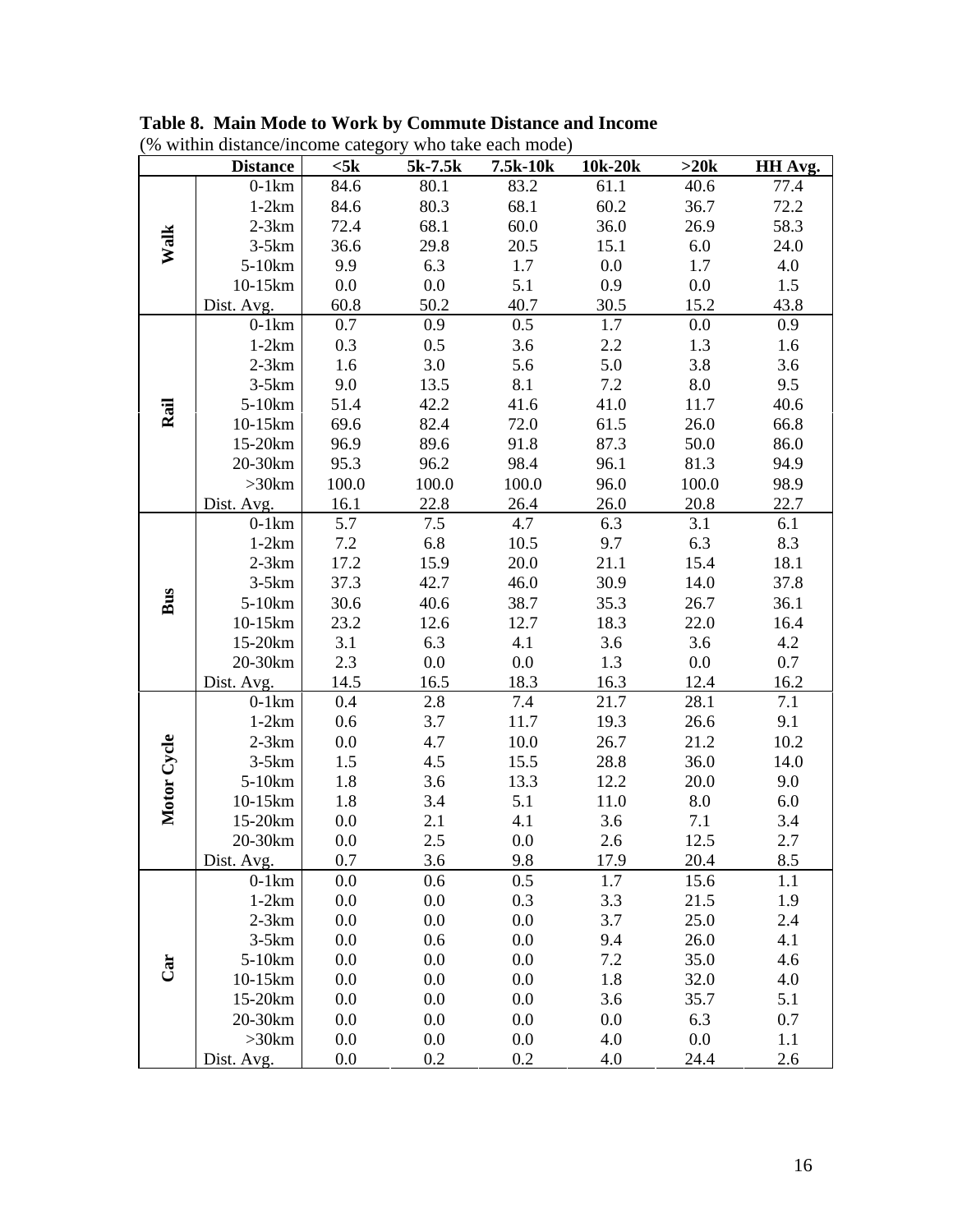|             | Zone             | $<$ 5 $k$ | $5k-7.5k$ | 7.5k-10k | 10k-20k | >20k | HH Avg. |
|-------------|------------------|-----------|-----------|----------|---------|------|---------|
|             | 1                | 64.5      | 56.2      | 38.6     | 27.5    | 5.2  | 41.2    |
|             | $\overline{2}$   | 55.6      | 48.5      | 37.7     | 28.8    | 14.8 | 40.2    |
|             | 3                | 62.2      | 56.1      | 47.2     | 31.3    | 13.3 | 46.6    |
| Walk        | $\overline{4}$   | 59.0      | 46.3      | 46.6     | 32.5    | 15.9 | 43.4    |
|             | 5                | 66.8      | 53.8      | 38.1     | 34.2    | 20.7 | 50.5    |
|             | 6                | 55.7      | 42.3      | 33.9     | 30.5    | 24.1 | 39.9    |
|             | Zone<br>Average  | 60.7      | 50.0      | 40.6     | 30.4    | 15.1 | 43.6    |
|             | 1                | 9.9       | 11.1      | 19.3     | 14.7    | 10.3 | 13.6    |
|             | $\mathbf 2$      | 13.1      | 23.2      | 25.7     | 27.4    | 16.7 | 22.9    |
|             | 3                | 11.0      | 16.7      | 23.0     | 19.5    | 5.6  | 16.6    |
| Rail        | $\overline{4}$   | 17.6      | 27.4      | 24.0     | 39.0    | 35.4 | 27.5    |
|             | 5                | 17.0      | 20.0      | 26.8     | 19.7    | 13.8 | 20.6    |
|             | 6                | 25.1      | 32.1      | 37.1     | 33.2    | 33.3 | 32.1    |
|             | Zone<br>Average  | 16.0      | 22.7      | 26.3     | 25.8    | 20.6 | 22.6    |
|             | 1                | 16.5      | 21.0      | 18.6     | 12.7    | 8.6  | 16.2    |
|             | $\overline{2}$   | 20.9      | 16.9      | 18.7     | 23.0    | 14.8 | 19.3    |
|             | 3                | 15.7      | 14.6      | 15.1     | 13.7    | 11.1 | 14.5    |
| Bus         | $\overline{4}$   | 10.2      | 13.2      | 17.6     | 12.5    | 13.3 | 13.3    |
|             | 5                | 12.6      | 18.5      | 24.7     | 21.1    | 10.3 | 18.3    |
|             | 6                | 13.8      | 16.7      | 15.8     | 17.1    | 14.8 | 15.9    |
|             | Zone<br>Average  | 14.4      | 16.5      | 18.2     | 16.2    | 12.3 | 16.1    |
|             | 1                | 0.8       | 4.9       | 20.7     | 36.3    | 29.3 | 18.8    |
|             | $\overline{c}$   | 0.0       | 4.0       | 12.1     | 19.0    | 18.5 | 9.9     |
| Motor Cycle | 3                | 1.2       | 4.8       | 11.9     | 17.6    | 22.2 | 9.8     |
|             | $\overline{4}$   | 1.2       | 3.6       | 4.5      | 7.0     | 15.9 | 5.2     |
|             | 5                | 0.0       | 1.9       | 5.2      | 18.4    | 31.0 | 4.9     |
|             | 6                | 0.5       | 2.6       | 6.8      | 8.6     | 13.0 | 4.8     |
|             | Zone<br>Average  | 0.7       | 3.6       | 9.8      | 17.9    | 20.4 | 8.5     |
|             | $\mathbf{1}$     | 0.0       | 0.0       | 0.0      | 4.4     | 34.5 | 4.2     |
|             | $\boldsymbol{2}$ | 0.0       | 0.0       | 0.0      | 0.4     | 31.5 | 1.9     |
|             | $\overline{3}$   | 0.0       | 0.7       | 0.4      | 9.0     | 40.0 | 5.4     |
| Car         | $\overline{4}$   | 0.0       | 0.4       | 0.0      | $2.5$   | 11.5 | 1.8     |
|             | 5                | 0.0       | 0.0       | 0.0      | 5.3     | 20.7 | 1.3     |
|             | 6                | 0.5       | 0.0       | 0.5      | 2.1     | 9.3  | 1.0     |
|             | Zone<br>Average  | 0.1       | 0.2       | 0.2      | 4.0     | 24.4 | 2.6     |

**Table 9. Main Mode to Work by Residential Location and Income**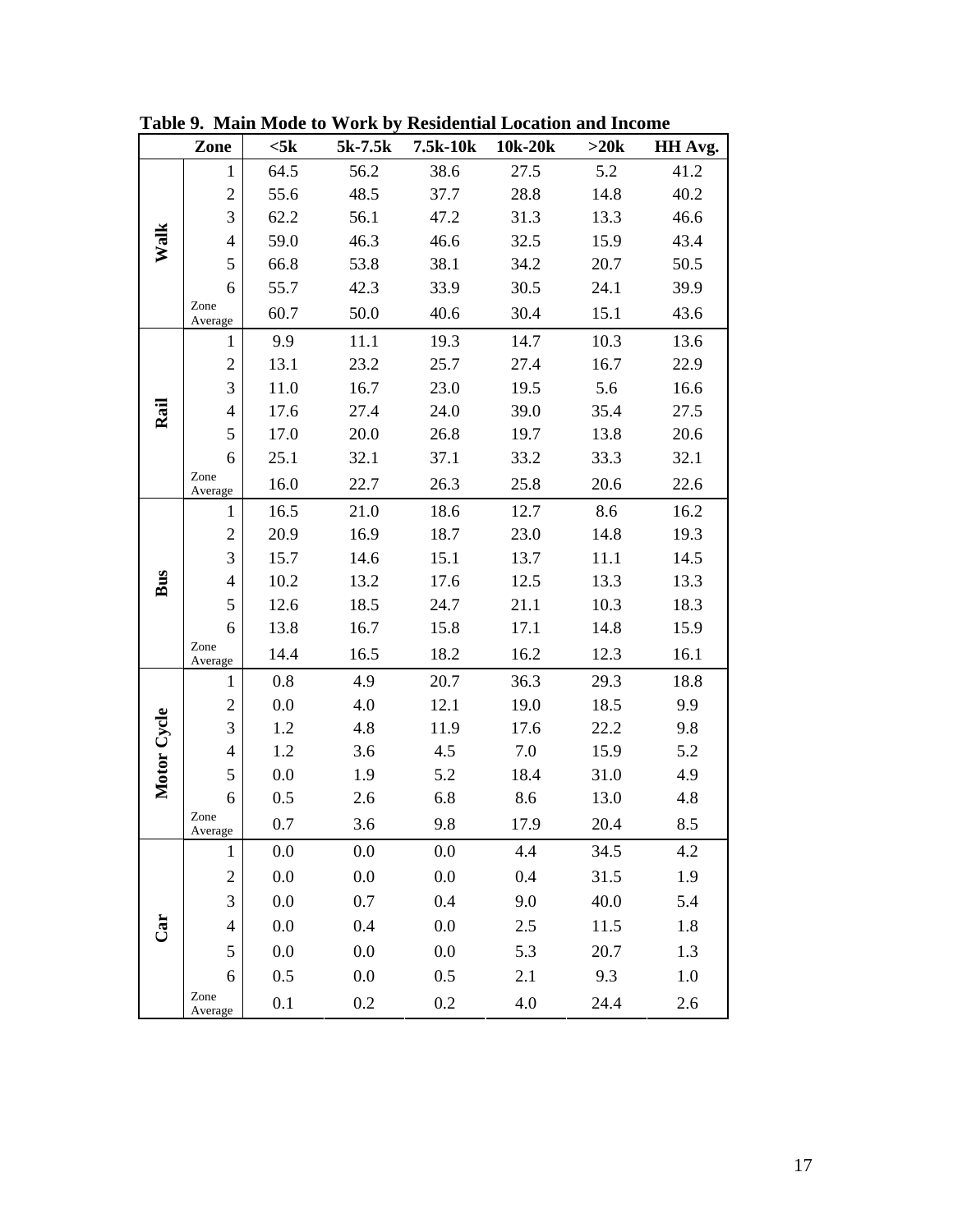## *3. Implications of Commuting Behavior for Transport Planning*

What are the implications of Table 8 for transportation planning? The fact that a large fraction of commuters have chosen to live very close to where they work and, hence, are able to walk to work, might appear to imply that, in the short run, they are unlikely to benefit from improvements in bus and rail transit. This is especially true for the poor, who rely more on walking than the non-poor.

These statements, however, ignore the spatial dimensions of the problem. If one breaks mode choice down by income and zone of residence (see Table 9), it is clear that the modal share for rail and bus vary significantly by zone. The share of rail is highest in zones 2, 4 and 6 (23%, 28% and 32% respectively), whereas it is highest for bus in zones 2 and 5 (19% and 18% respectively). If we focus on the poor, it is clear that a nonnegligible fraction of the poor rely on rail in the suburbs (zones 4-6) and on buses in zones 1-3. For example, 25% of low-income commuters who live in zone 6 take rail to work; 21% of low-income commuters in zone 2 use the bus as their primary commute mode. These commuters would, even in the short run, benefit from improvements in transit service and/or fares.

#### **C. Travel for Other Purposes**

 $\overline{a}$ 

What are the travel patterns of poor and non-poor households for non-work trips? To answer this question we summarize the trips taken by the 11,077 household members who filled out travel diaries.<sup>10</sup> Three types of people received travel diaries: the main income earner of the household, a randomly chosen adult over 21 years old, and a randomly chosen person between 16 and 20 years old. An analysis of trips reported in the travel diaries requires some weighting of the data. Since the probability of receiving a diary differs across household members, the number of trips reported is weighted by the household member's selection probability to obtain the share of different type of trips in the population of persons over 16 years old (Table 11 below). Note that, because persons less than 16 years old did not fill out travel diaries, Table 11 is not representative of travel demand by all persons in Mumbai. School trips, for example, are definitely underrepresented. $^{11}$ 

The poor take fewer trips than the non-poor, although the differences are not dramatic. Table 10 reports the average number of trips taken by each type of traveler on the travel day. Although there is a slight increase in the number of trips as income goes up, most wage earners take two trips per day (to and from work). The randomly chosen adult and young person show more significant increases in trip generation as income increases. The major source of the differences is the fraction of people in the lower income categories who don't have a job (for adults) and who don't go to school (in the case of youths) and thus take no trips. For example, among households with monthly incomes less than Rs. 5,000, 55% of "other" adults didn't travel at all; this number,

 $10$  The term "trip" refers to a one-way trip from an origin to a destination.

 $11$  Information on school trips was obtained from the main household survey but is not discussed here.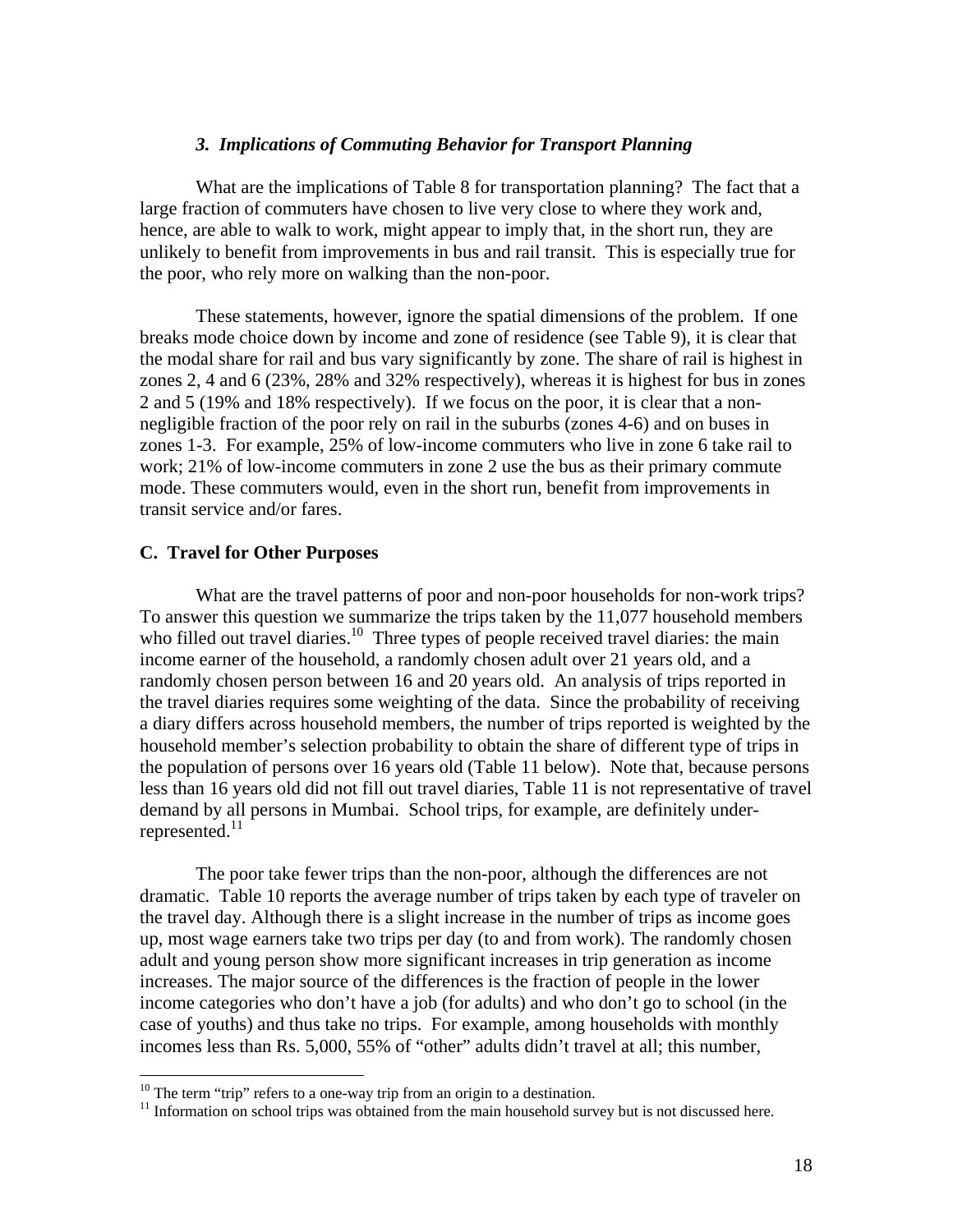however, declines to less than 40% in the highest income category. Similar differences are observed among youths. The number of trip taken by non-working adults and nonworking, non-student youths are not statistically different across income groups.

|             |          | <b>HH</b> Income |           |            |           |      |         |  |  |  |  |
|-------------|----------|------------------|-----------|------------|-----------|------|---------|--|--|--|--|
|             |          | $<$ 5 $k$        | $5k-7.5k$ | $7.5k-10k$ | $10k-20k$ | >20k | HH Avg. |  |  |  |  |
| Main earner | mean     | 2.02             | 1.99      | 2.06       | 2.13      | 2.15 | 2.05    |  |  |  |  |
|             | se(mean) | 0.03             | 0.03      | 0.03       | 0.03      | 0.06 | 0.01    |  |  |  |  |
| Adult       | mean     | 1.01             | 0.98      | 1.06       | 1.17      | 1.26 | 1.06    |  |  |  |  |
|             | se(mean) | 0.04             | 0.03      | 0.04       | 0.04      | 0.06 | 0.02    |  |  |  |  |
| Youth       | mean     | 1.40             | 1.45      | 1.52       | 1.81      | 1.86 | 1.54    |  |  |  |  |
|             | se(mean) | 0.07             | 0.05      | 0.06       | 0.07      | 0.14 | 0.03    |  |  |  |  |

## **Table 10. Number of One-Way Trips per Day by Income**

Do the types (purposes) of trips differ between the poor and the non-poor? Table 11 shows the distribution of trips by purpose, broken down by income group. Excluding "return home," which is a mixture of return trips of all purposes, work trips represent roughly half of all trips made, for all income groups. About 30% of trips are for shopping, health care and other personal business. On average, households with monthly incomes of at least Rs. 20,000 make fewer shopping and medical trips and more trips for personal business than do the poor. The share of trips made for shopping, doctor's visits and personal business does not, however, differ significantly between the poor and households in the next two income categories (Rs. 5,000-7,500 and Rs. 7,500-10,000). About 14% of trips are made for entertainment or social purposes. Although the share of entertainment trips increases slightly with income, trips for social visits do not vary much in frequency across income groups.

Thus we conclude that trip generation is relatively similar across income groups except that more people work or go to school as income increases. Of course for work trips, the causality may go the other direction: if a household has more than one worker, it tends to earn more than a single-worker household. The issue of whether mobility is an important obstacle to working or schooling will be examined in the sections IV and III-D, respectively.

As far as mode choice is concerned, walking is, on average, the most frequently chosen mode for all trip types (see Table 12). Shopping and health care trips are predominantly made on foot (modal shares of 82% and 67%, respectively). Buses are used for a significant fraction of school trips (22%) as well as trips for personal business (18%) and entertainment (16%). The share of trips made by rail is highest for school trips (15%), social visits (14%) and personal business (13%). This reflects that fact that distance traveled is, on average, longest for these trips. The modal shares of motorcycles and cars are highest for entertainment and personal business trips. This may reflect the fact that entertainment and personal business trips are made more frequently by high income people. The mean time and distance of the trip by purpose and mode are summarized in Appendix D, Tables D-2 and D-3.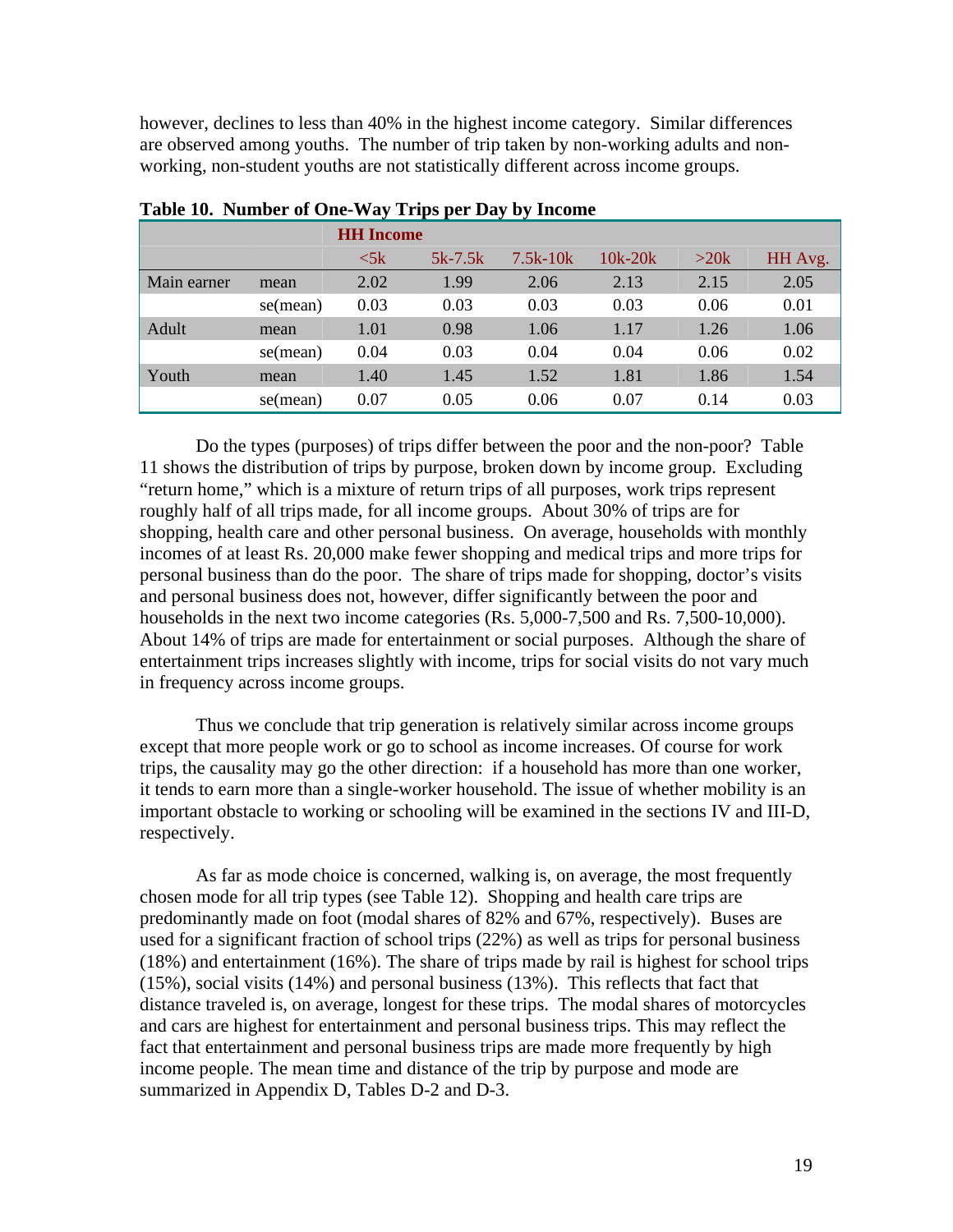|                             | <b>HH</b> Income |           |          |         |      |         |
|-----------------------------|------------------|-----------|----------|---------|------|---------|
| <b>Purpose</b>              | $<$ 5 $\bf{k}$   | $5k-7.5k$ | 7.5k-10k | 10k-20k | >20k | HH Avg. |
| Work                        | 25.4             | 25.4      | 23.0     | 23.0    | 24.7 | 24.3    |
| Shopping                    | 7.8              | 8.3       | 7.8      | 8.0     | 6.8  | 7.9     |
| School                      | 4.6              | 4.5       | 5.3      | 5.0     | 3.9  | 4.8     |
| Social Visit                | 4.0              | 3.9       | 5.2      | 4.7     | 3.9  | 4.4     |
| Entertainment               | 2.0              | 2.3       | 2.4      | 3.0     | 3.2  | 2.5     |
| Doctor/Hospital             | 2.0              | 1.6       | 1.9      | 1.6     | 0.8  | 1.7     |
| Personal<br><b>Business</b> | 4.9              | 4.7       | 4.9      | 6.0     | 7.9  | 5.3     |
| Return to Home              | 49.0             | 49.1      | 49.1     | 48.2    | 48.7 | 48.9    |
| Other                       | 0.3              | 0.3       | 0.4      | 0.3     | 0.2  | 0.3     |
| Total                       | 100              | 100       | 100      | 100     | 100  | 100     |

**Table 11. Percentage Distribution of Trips by Purpose, for Each Income Group** 

**Table 12. Percentage Distribution of Trips by Mode, for Each Trip Purpose** 

|                   | Work | <b>Shopping</b> | <b>School</b> | <b>Social</b><br><b>Visit</b> | Entertain-<br>ment | <b>Health</b><br>Care | <b>Personal</b><br><b>Business</b> | <b>HH</b><br>Avg. |
|-------------------|------|-----------------|---------------|-------------------------------|--------------------|-----------------------|------------------------------------|-------------------|
| On foot           | 45.1 | 82.2            | 55.5          | 52.4                          | 51.6               | 66.9                  | 47.9                               | 52.5              |
| Bicycle           | 3.5  | 0.4             | 0.4           | 0.4                           | 0.0                | 0.8                   | 1.2                                | 2.2               |
| Train             | 20.9 | 1.5             | 15.3          | 13.8                          | 3.5                | 1.2                   | 13.2                               | 15.4              |
| <b>Public Bus</b> | 15.1 | 6.2             | 22.3          | 13.1                          | 16.0               | 12.8                  | 18.3                               | 14.6              |
| Auto-Rickshaw     | 2.1  | 5.4             | 3.3           | 7.6                           | 7.0                | 13.2                  | 6.7                                | 4.3               |
| Taxi              | 0.3  | 1.4             | 0.1           | 6.3                           | 3.5                | 3.1                   | 0.8                                | 1.1               |
| Two-Wheeler       | 8.6  | 2.5             | 2.3           | 3.1                           | 8.0                | 1.2                   | 8.3                                | 6.4               |
| Own Car           | 3.2  | 0.4             | 0.3           | 1.6                           | 4.3                | 0.4                   | 3.3                                | 2.4               |
| Other's car       | 0.4  | 0.2             | 0.1           | 1.5                           | 6.2                | 0.4                   | 0.4                                | 0.6               |
| Other             | 0.8  | 0.0             | 0.3           | 0.3                           | 0.0                | 0.0                   | 0.0                                | 0.5               |
| Total             | 100  | 100             | 100           | 100                           | 100                | 100                   | 100                                | 100               |

## **D. Access to Social Services**

 $\overline{a}$ 

In view of the importance that social services play in the lives of the poor, our survey included sections asking about trips to school and accessibility of health care.<sup>12</sup> In rural areas, the distance household members must travel to attend school or receive health care is viewed as an indication of how accessible these social services are. The same issues arise in urban areas, where poor households far from hospitals or schools must

 $12$  Information on school attendance was obtained for all children in the family aged 5-21. The respondent was asked to describe a typical school trip for a randomly chosen child under age 11, and for a randomly chosen child over age 11. With regard to health care, the respondent was asked how long it takes to walk from his house to the nearest doctor, municipal hospital and private hospital. He was also asked what type of facility would be used if the respondent or his child were seriously ill.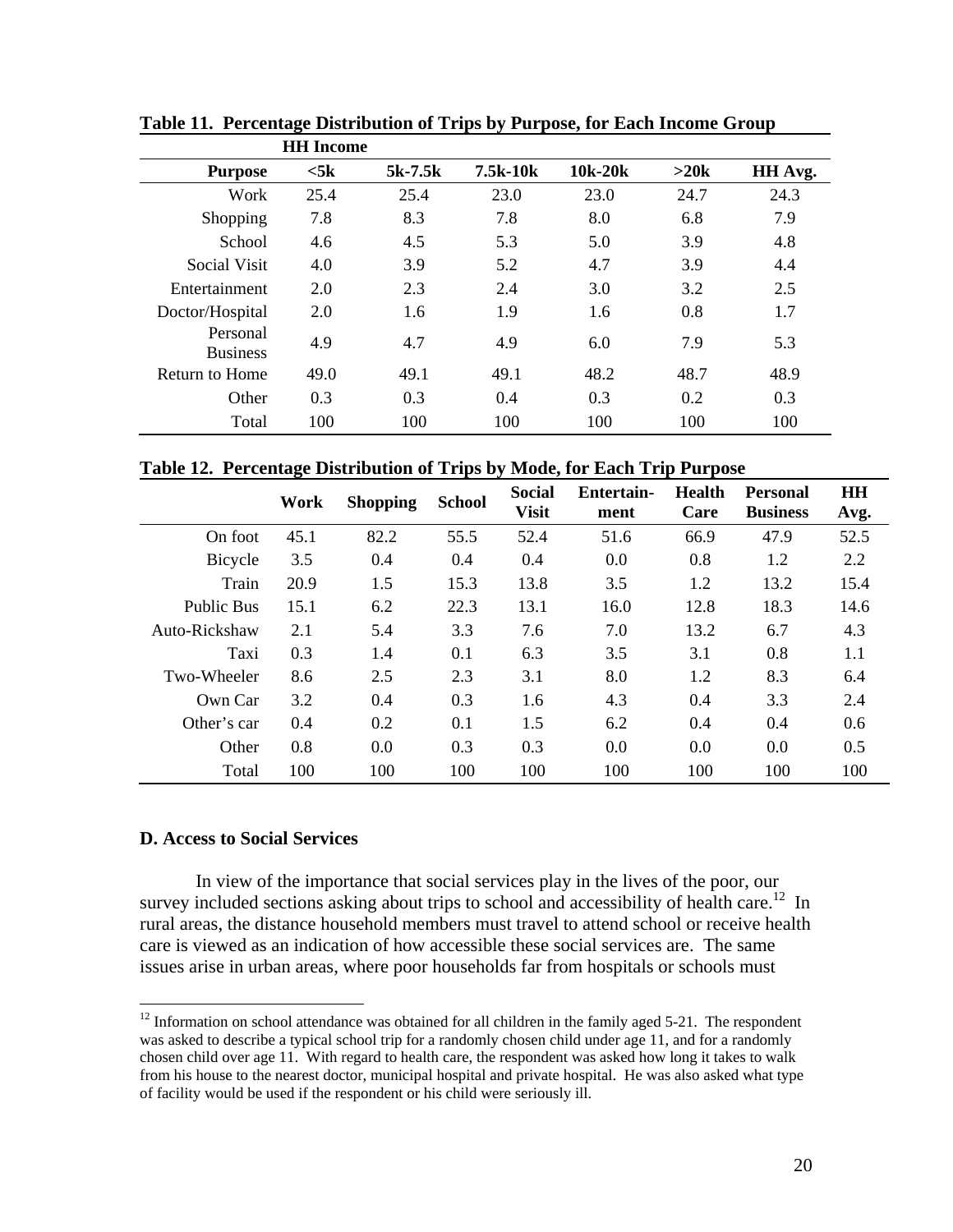either spend long amounts of time walking or must substitute money for time (e.g., by taking an auto-rickshaw to a hospital) to access these services.

## *1. School Attendance and Travel to School*

In examining travel to school, we are interested in several questions: How far must poor children travel to get to school? How much does this cost, in time and money? How do the answers to these questions differ for poor households in different parts of the city? How do they compare to the answers for other income groups? We would also like to know whether the costs of traveling to school are an important factor influencing school attendance rates for children in poor households. This is a much more difficult question to answer. We did, in fact, ask parents the question directly. It is also possible to infer the answer by examining differences in school attendance and travel costs across the city, although we do not attempt a formal statistical analysis here.

We begin by examining school attendance rates, conditional on child age, by income group and zone (Table 13 and 14). As expected, attendance rates at all ages are lower for the children of the poor, and the difference increases with child age. Only 75% of poor children aged 15-16 are in school, compared with 100% of children in the highest income group. The corresponding figures are 40% v. 65% for children 17-21. More surprising is the difference in attendance rates by zone. For all income groups attendance rates for ages 15 and older are much lower in zone 5 and much higher in zone 6 than in the rest of the city. For the poor, 91% of children 15-16 living in zone 6 attend school, compared to only 63% in zone 5. The corresponding figures for persons ages 17-21 are 51% in zone 6 vs. 29% in zone 5.

| Age       | <5k | ີ<br>$5k-7.5k$ | 7.5k-10k | ້<br>10k-20k | >20k | HH Avg. |
|-----------|-----|----------------|----------|--------------|------|---------|
| $\leq$ =9 | 93  | 97             | 99       | 100          | 98   | 97      |
| $10 - 14$ | 89  | 95             | 98       | 98           | 98   | 94      |
| $15 - 16$ | 75  | 78             | 87       | 95           | 100  | 83      |
| $17 - 21$ | 40  | 42             | 49       | 62           | 65   | 48      |

**Table 13. Percent Attending School by Age and HH Income** 

| Table 14. Percent Attending School by Age and Zone |  |  |  |  |  |  |  |
|----------------------------------------------------|--|--|--|--|--|--|--|
|----------------------------------------------------|--|--|--|--|--|--|--|

|                 |           | л  | -9<br>$\mathbf 2$ | --ə-<br>3 | 4  | 5  | $\mathbf b$ |
|-----------------|-----------|----|-------------------|-----------|----|----|-------------|
|                 | $\leq$ =9 | 98 | 98                | 96        | 97 | 96 | 97          |
| HHS             | $10 - 14$ | 93 | 94                | 94        | 94 | 94 | 98          |
| $\overline{AB}$ | $15-16$   | 80 | 81                | 87        | 82 | 75 | 92          |
|                 | $17 - 21$ | 55 | 46                | 49        | 53 | 35 | 53          |
|                 | $\leq$ =9 | 96 | 98                | 90        | 94 | 92 | 96          |
| HHS             | $10 - 14$ | 88 | 82                | 89        | 88 | 89 | 96          |
| Poor            | $15-16$   | 64 | 70                | 80        | 78 | 63 | 91          |
|                 | $17 - 21$ | 53 | 32                | 32        | 43 | 29 | 51          |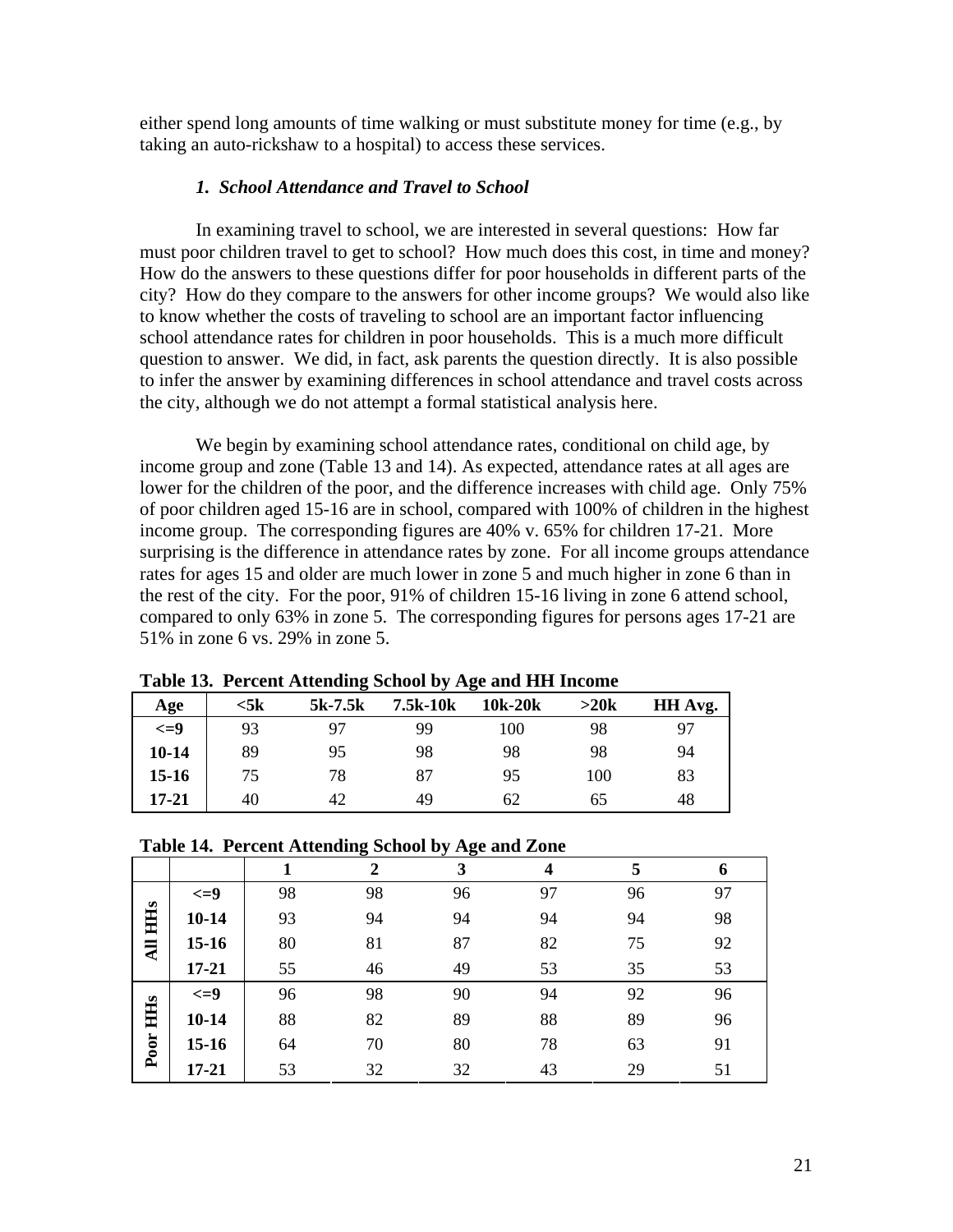Is the difference in attendance rates possibly due to schools in zone 5 being farther away from households in zone 5 than in zone 6? To examine this, we first look at the type of schools attended by the children of the poor. Tables 15 and 16 show the percent of students, by level of schooling and income, attending private (as opposed to public or semi-governmental) schools. As expected, a smaller proportion of poor children attend private schools than do children of the rich; however, it is still the case 44% of poor children attend private schools, compared to 76% of children in the 10-20K income group and 87% of children in the top income group. Interestingly, the percent of poor children attending private schools is much higher in the suburbs (zones 4, 5 and 6) than in zones 1-3. It is especially high in zone 6, where 67% of poor children attend private schools.

|                         | $<$ 5 $\bf k$ | $5 - 7.5k$ | $7.5 - 10k$ | $10-20k$ | >20k | HH Avg. |
|-------------------------|---------------|------------|-------------|----------|------|---------|
| <b>Pre-primary</b>      | 57            | 67         | 77          | 80       | 100  | 69      |
| <b>Primary</b>          | 40            | 53         | 63          | 91       | 93   | 57      |
| <b>Middle school</b>    | 38            | 50         | 57          | 78       | 94   | 52      |
| <b>High school</b>      | 50            | 54         | 67          | 78       | 85   | 62      |
| <b>Technical School</b> | 37            | 47         | 49          | 53       | 69   | 50      |
| <b>College</b>          | 65            | 55         | 56          | 60       | 79   | 59      |
| Avg. All Levels         | 44            | 53         | 61          | 76       | 87   | 58      |

**Table 15. Percent Attending Private School by Level of School and Income** 

|  | Table 16. Percent Attending Private School by Level of School and Zone |
|--|------------------------------------------------------------------------|
|  |                                                                        |

|                |                         | 1              | $\mathbf{2}$ | 3  | 4  | 5   | 6  |
|----------------|-------------------------|----------------|--------------|----|----|-----|----|
|                | <b>Pre-primary</b>      | 62             | 64           | 69 | 74 | 62  | 78 |
|                | <b>Primary</b>          | 52             | 50           | 53 | 66 | 50  | 70 |
|                | <b>Middle school</b>    | 52             | 46           | 38 | 58 | 57  | 68 |
| <b>All HHs</b> | <b>High school</b>      | 66             | 47           | 54 | 64 | 71  | 75 |
|                | <b>Technical School</b> | 83             | 93           | 27 | 18 | 71  | 62 |
|                | <b>College</b>          | 70             | 75           | 44 | 52 | 59  | 63 |
|                | Zonal Avg.              | 61             | 54           | 47 | 60 | 58  | 69 |
|                | <b>Pre-primary</b>      | 40             | 50           | 48 | 65 | 53  | 73 |
|                | <b>Primary</b>          | 38             | 31           | 24 | 53 | 35  | 63 |
|                | <b>Middle school</b>    | 16             | 28           | 18 | 44 | 44  | 66 |
| Poor HHs       | <b>High school</b>      | 23             | 34           | 27 | 65 | 57  | 71 |
|                | <b>Technical School</b> | $\overline{0}$ | 100          | 20 | 25 | 100 | 50 |
|                | <b>College</b>          | 73             | 88           | 43 | 57 | 68  | 71 |
|                | Zonal Avg.              | 30             | 36           | 25 | 53 | 45  | 67 |

To look at the availability of public, private and semi-governmental schools, Table 17 shows the average distance to each type of school attended by children of the poor by type of school, level of schooling and zone.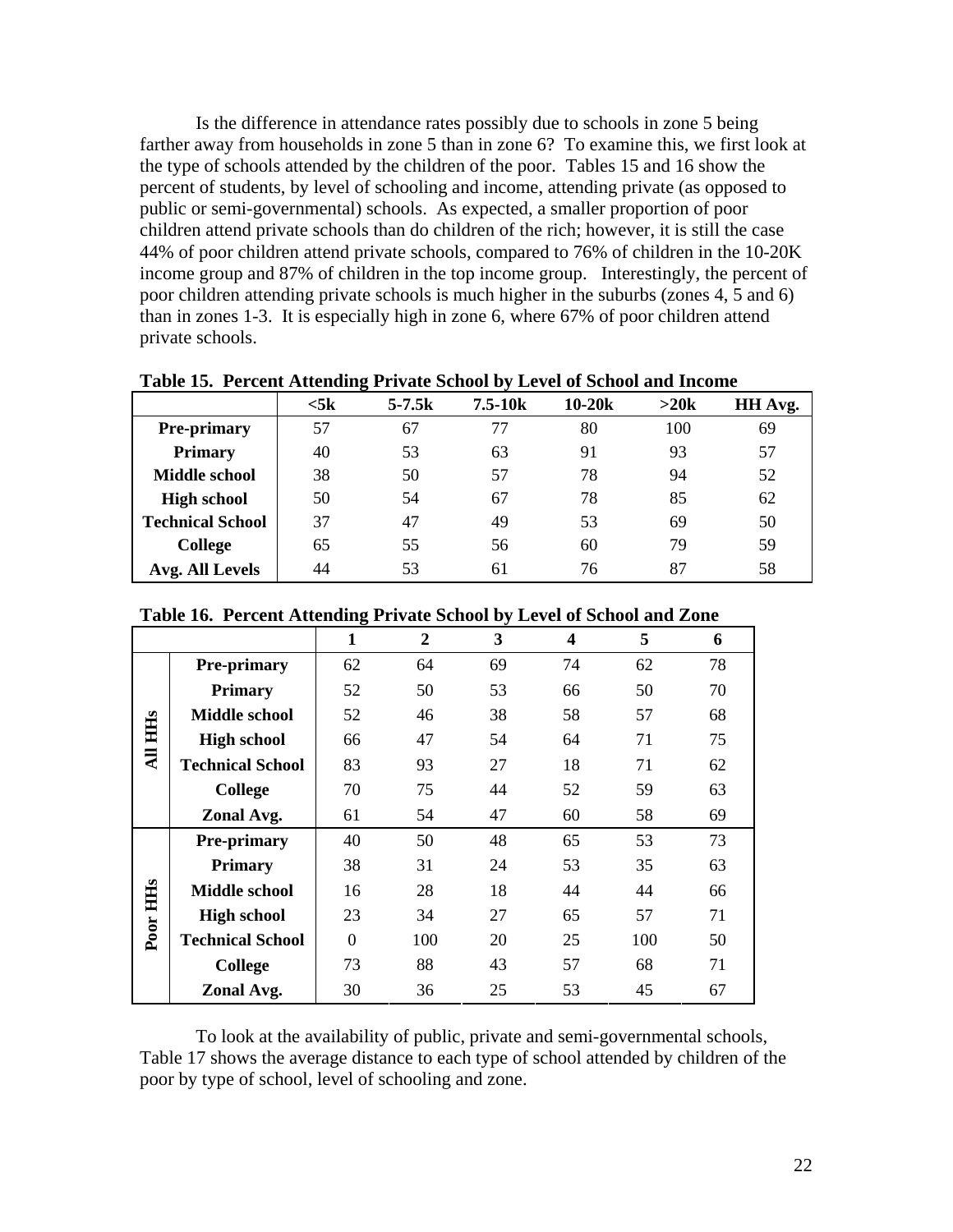Table 17 suggests that the difference in attendance rates between zones does not appear to be the result of schools being located farther away from residences in zone 5 than zone 6. It is also the case that, when the respondent was asked directly the reason for a child not attending school, the school "being too far away" was mentioned by only 0.2% of respondents as the reason for non-attendance.

We end by noting that most children of the poor walk to school. Mode choice for school trips by the poor, conditional on distance traveled, appears in Table 18. [Results for other income groups are shown in Table D4 of Appendix D.] For school trips less than 30 minutes away, 93% of poor children walk; for trips that would take more than 30 minutes on foot, 21% walk to school<sup>13</sup>, 40% take the public bus and 26 % take the train. Table 18, combined with information on distances traveled, implies that 83% of school trips made by poor children are on foot, 4% by train and 9% by public bus.

 $\overline{a}$ 

 $13$  The corresponding figures for children in the highest income group are 56% and 3%.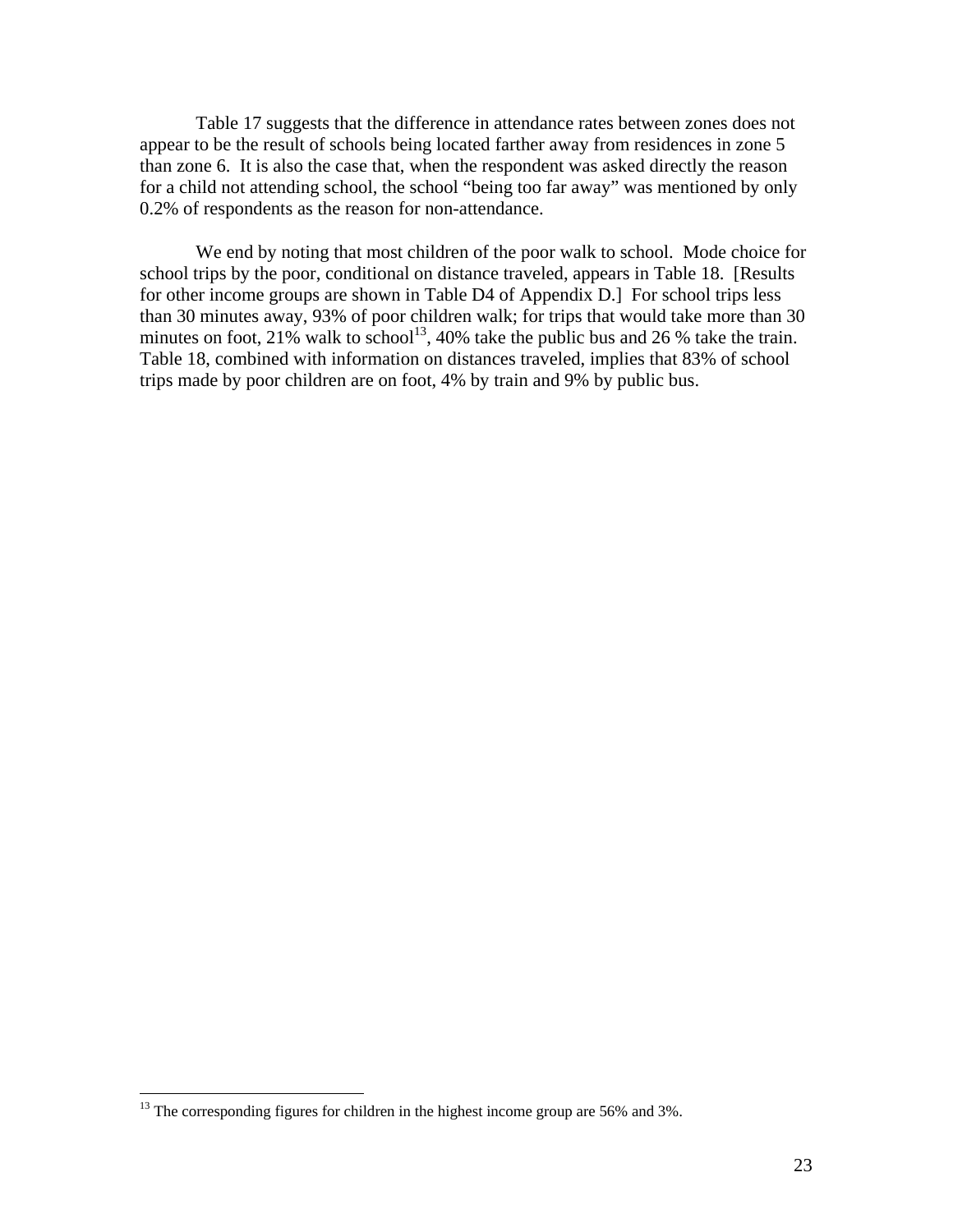|                       |                   |                         | <15     | 15-30   | $30 - 60$                | $>60$            | Don't know       |
|-----------------------|-------------------|-------------------------|---------|---------|--------------------------|------------------|------------------|
|                       |                   | $\mathbf{1}$            | 67      | $\,8\,$ | 8                        | $17\,$           | $\boldsymbol{0}$ |
|                       |                   | $\boldsymbol{2}$        | 50      | 10      | 20                       | 20               | $\boldsymbol{0}$ |
|                       | Private           | $\mathbf{3}$            | 31      | 69      | $\boldsymbol{0}$         | $\boldsymbol{0}$ | $\boldsymbol{0}$ |
|                       |                   | $\overline{\mathbf{4}}$ | 69      | 26      | 3                        | $\boldsymbol{0}$ | 3                |
|                       |                   | 5                       | 55      | 36      | 6                        | $\boldsymbol{0}$ | 3                |
|                       |                   | 6                       | 55      | 45      | $\boldsymbol{0}$         | $\boldsymbol{0}$ | $\boldsymbol{0}$ |
| <b>Primary School</b> |                   | $\mathbf{1}$            | $71\,$  | 21      | $\boldsymbol{7}$         | $\boldsymbol{0}$ | $\boldsymbol{0}$ |
|                       |                   | $\boldsymbol{2}$        | 72      | $28\,$  | $\boldsymbol{0}$         | $\boldsymbol{0}$ | $\boldsymbol{0}$ |
|                       |                   | $\mathbf{3}$            | 73      | $25\,$  | $\boldsymbol{0}$         | $\overline{c}$   | $\boldsymbol{0}$ |
|                       |                   | $\overline{\mathbf{4}}$ | 50      | 39      | 11                       | $\boldsymbol{0}$ | $\boldsymbol{0}$ |
|                       | Public / Semi Gov | 5                       | 69      | $27\,$  | $\overline{c}$           | $\overline{c}$   | $\boldsymbol{0}$ |
|                       |                   | 6                       | 88      | 13      | $\boldsymbol{0}$         | $\boldsymbol{0}$ | $\boldsymbol{0}$ |
|                       |                   | $\mathbf{1}$            | 50      | 33      | $17\,$                   | $\boldsymbol{0}$ | $\boldsymbol{0}$ |
|                       |                   | $\boldsymbol{2}$        | 60      | 30      | 10                       | $\boldsymbol{0}$ | $\boldsymbol{0}$ |
|                       |                   | 3                       | 38      | 38      | 19                       | $\boldsymbol{6}$ | $\boldsymbol{0}$ |
|                       | Private           | $\overline{\mathbf{4}}$ | 66      | $26\,$  | 9                        | $\boldsymbol{0}$ | $\boldsymbol{0}$ |
|                       |                   | 5                       | 60      | 30      | 8                        | $\boldsymbol{0}$ | 3                |
|                       |                   | 6                       | 76      | 22      | $\boldsymbol{0}$         | 3                | $\boldsymbol{0}$ |
| Middle School         |                   | $\mathbf{1}$            | 57      | 29      | 11                       | $\overline{4}$   | $\boldsymbol{0}$ |
|                       | Public / Semi Gov | $\boldsymbol{2}$        | 61      | 35      | $\overline{\mathcal{L}}$ | $\boldsymbol{0}$ | $\boldsymbol{0}$ |
|                       |                   | $\mathbf{3}$            | 68      | 30      | $\overline{c}$           | $\boldsymbol{0}$ | $\boldsymbol{0}$ |
|                       |                   | $\overline{\mathbf{4}}$ | 54      | 39      | $\overline{7}$           | $\boldsymbol{0}$ | $\boldsymbol{0}$ |
|                       |                   | 5                       | 54      | 41      | $\overline{\mathcal{L}}$ | $\boldsymbol{0}$ | $\boldsymbol{0}$ |
|                       |                   | 6                       | 43      | 39      | $\overline{4}$           | 13               | $\boldsymbol{0}$ |
|                       |                   | $\mathbf{1}$            | 29      | 43      | 29                       | $\boldsymbol{0}$ | $\boldsymbol{0}$ |
|                       |                   | $\boldsymbol{2}$        | 63      | 38      | $\boldsymbol{0}$         | $\boldsymbol{0}$ | $\boldsymbol{0}$ |
|                       | vate              | 3                       | 33      | 56      | 11                       | $\boldsymbol{0}$ | $\boldsymbol{0}$ |
|                       | Èń                | $\overline{\mathbf{4}}$ | 45      | 32      | $16$                     | $\boldsymbol{6}$ | $\boldsymbol{0}$ |
|                       |                   | 5                       | 48      | 26      | $17\,$                   | 9                | $\boldsymbol{0}$ |
| <b>High School</b>    |                   | 6                       | 42      | 50      | $\overline{4}$           | $\boldsymbol{0}$ | $\overline{4}$   |
|                       |                   | $\mathbf{1}$            | 42      | 33      | $25\,$                   | $\boldsymbol{0}$ | $\boldsymbol{0}$ |
|                       | Public / Semi Gov | $\boldsymbol{2}$        | 56      | 44      | $\boldsymbol{0}$         | $\boldsymbol{0}$ | $\boldsymbol{0}$ |
|                       |                   | 3                       | $77 \,$ | 13      | $\overline{7}$           | $\mathfrak{Z}$   | $\boldsymbol{0}$ |
|                       |                   | $\overline{\mathbf{4}}$ | 56      | 33      | $\boldsymbol{0}$         | $\boldsymbol{0}$ | 11               |
|                       |                   | 5                       | 50      | 39      | $\boldsymbol{0}$         | $\boldsymbol{0}$ | 11               |
|                       |                   | 6                       | $27\,$  | 64      | $\boldsymbol{0}$         | $\boldsymbol{0}$ | $\mathbf{9}$     |

**Table 17. Distribution of Walking Time to School by Level, Type of School and Zone for Poor HHs ( Row %)**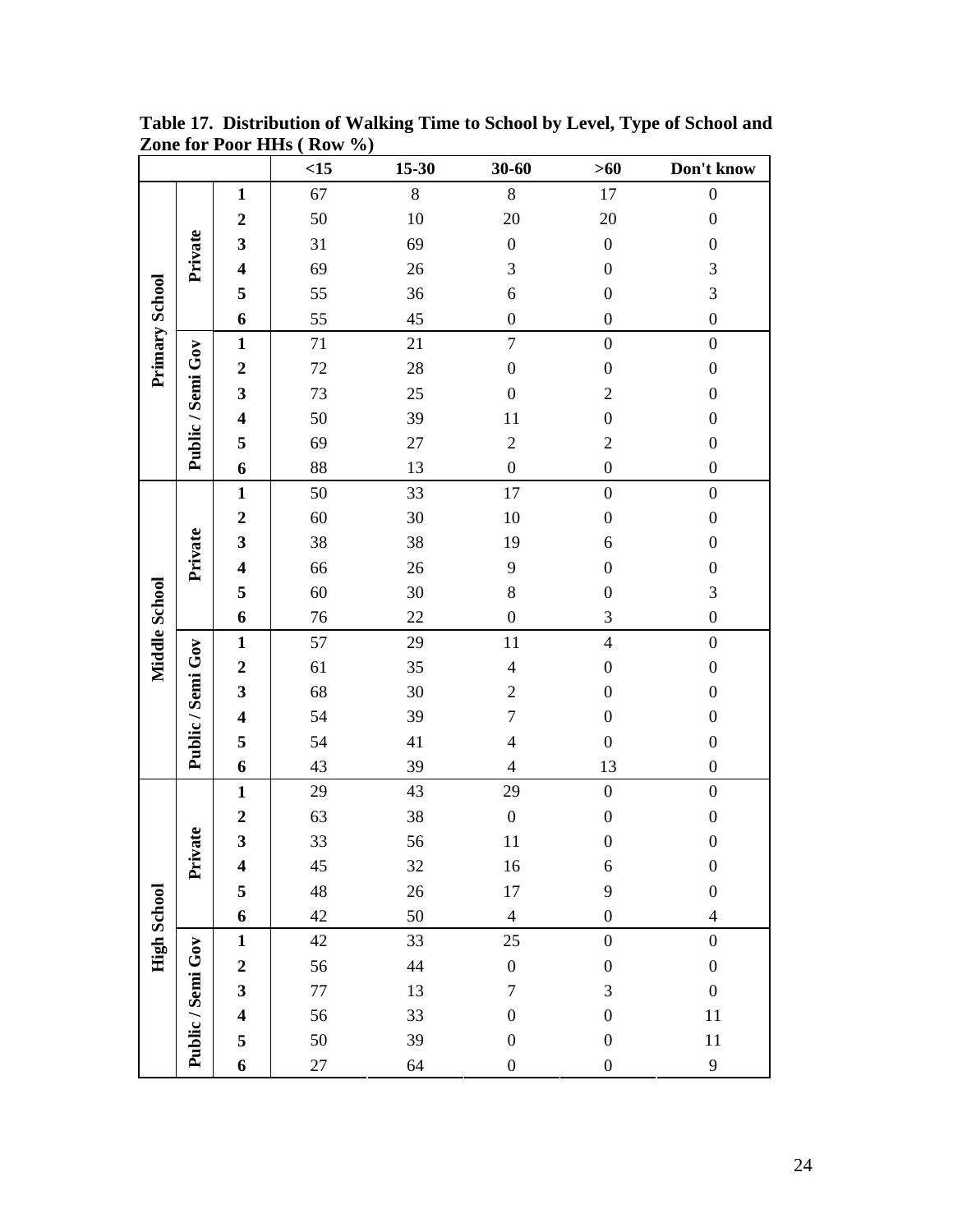|                   | <15      | $15 - 30$ | $30 - 60$ | >60                         | Don't<br>know | Avg. All<br><b>Times</b> |
|-------------------|----------|-----------|-----------|-----------------------------|---------------|--------------------------|
| On foot           | 98       | 83        | 37        | $\overline{2}$              | 7             | 83                       |
| Bicycle           | $\Omega$ | 2         | $\theta$  | $\overline{4}$              |               |                          |
| Train             |          |           |           | 46                          | 50            |                          |
| <b>Public Bus</b> |          | 9         | 42        | 44                          | 14            | 9                        |
| <b>School Bus</b> | $\Omega$ | 2         |           | $\overline{2}$              | 14            |                          |
| Auto-Rickshaw     | 0        | 4         | 6         | $\Omega$                    |               | $\overline{c}$           |
| Two-Wheeler       | 0        | 0         |           | 0                           | $\Omega$      |                          |
| Other's car       | 0        | 0         | 0         | $\mathcal{D}_{\mathcal{L}}$ | $\Omega$      |                          |
| Other             |          | 0         | $\Omega$  | 0                           |               |                          |
| Total             | 100      | 100       | 100       | 100                         | 100           | 100                      |

**Table 18. Main Mode to School by Walking Time for Poor HHs (Column %)** 

## *2. Access to Health Care*

From the perspective of transport, one way to define access to health care is to examine how far a poor household is from various health care providers. Since the cost of health services is also a barrier to access, it is also of interest to determine how far poor households are from the health care services that they would actually consult if ill. To determine proximity to health care providers, respondents were asked how long it would take to walk to (a) a private doctor; (b) a municipal hospital; (c) a private hospital.

|                | <b>Table 17. Walking Thile to a FITAGE DOCTOR BY HICOHIE (CORDINII)</b> 70) |             |              |             |       |               |  |  |  |  |
|----------------|-----------------------------------------------------------------------------|-------------|--------------|-------------|-------|---------------|--|--|--|--|
| <b>Minutes</b> | $<$ 5 $\bf{k}$                                                              | $5k - 7.5k$ | $7.5k - 10k$ | $10k - 20k$ | >20k  | HH Avg.       |  |  |  |  |
| $<$ 10         | 89.1                                                                        | 92.1        | 89.8         | 92.8        | 84.4  | 90.4          |  |  |  |  |
| $10 - 20$      | 8.5                                                                         | 6.7         | 8.6          | 6.2         | 14.6  | 8.0           |  |  |  |  |
| $21 - 30$      | 1.7                                                                         | 0.9         | 1.3          | 0.9         | 0.7   | 1.2           |  |  |  |  |
| >30            | 0.4                                                                         | 0.0         | 0.3          | 0.1         | 0.0   | $0.2^{\circ}$ |  |  |  |  |
| Don't know     | 0.4                                                                         | 0.3         | 0.1          | 0.0         | 0.3   | 0.2           |  |  |  |  |
| Total          | 100.0                                                                       | 100.0       | 100.0        | 100.0       | 100.0 | 100.0         |  |  |  |  |

**Table 19. Walking Time to a Private Doctor by Income (Column %)** 

|  |  |  | Table 20. Walking Time to a Municipal Hospital by Income (Column %) |
|--|--|--|---------------------------------------------------------------------|
|  |  |  |                                                                     |

| <b>Minutes</b> | −<br>$<$ 5 $\bf{k}$ | $5k-7.5k$ | $7.5k - 10k$ | $10k - 20k$ | >20k  | HH Avg. |
|----------------|---------------------|-----------|--------------|-------------|-------|---------|
| <15            | 32.1                | 36.3      | 38.2         | 45.4        | 38.6  | 37.4    |
| $15 - 30$      | 36.3                | 35.4      | 35.8         | 33.0        | 28.3  | 34.8    |
| $30 - 60$      | 19.4                | 18.0      | 18.8         | 12.6        | 14.6  | 17.4    |
| >60            | 7.8                 | 6.2       | 3.6          | 4.3         | 7.1   | 5.8     |
| Don't know     | 4.4                 | 4.1       | 3.7          | 4.7         | 11.4  | 4.7     |
| Total          | 100.0               | 100.0     | 100.0        | 100.0       | 100.0 | 100.0   |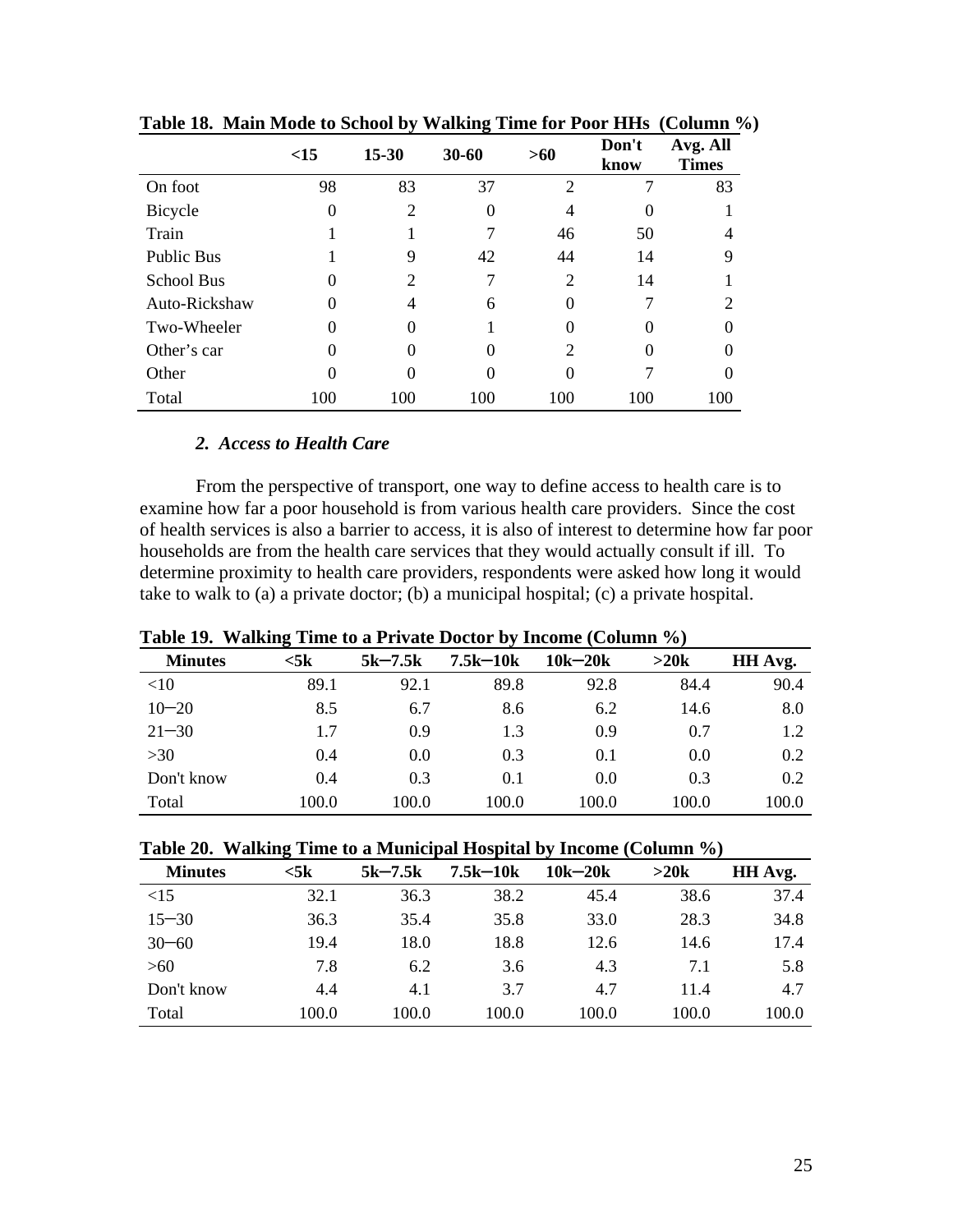|                | ີ         |           |              |             |       |         |
|----------------|-----------|-----------|--------------|-------------|-------|---------|
| <b>Minutes</b> | $<$ 5 $k$ | $5k-7.5k$ | $7.5k - 10k$ | $10k - 20k$ | >20k  | HH Avg. |
| <15            | 66.2      | 69.4      | 71.1         | 79.9        | 79.2  | 71.4    |
| $15 - 30$      | 27.5      | 25.1      | 25.2         | 16.9        | 18.5  | 23.9    |
| $30 - 60$      | 4.9       | 4.4       | 2.9          | 2.4         | 1.0   | 3.6     |
| >60            | 0.9       | 0.7       | 0.6          | 0.6         | 0.7   | 0.7     |
| Don't know     | 0.5       | 0.4       | 0.3          | 0.2         | 0.7   | 0.4     |
| Total          | 100.0     | 100.0     | 100.0        | 100.0       | 100.0 | 100.0   |

**Table 21. Walking Time to a Private Hospital by Income (Column %)** 

Not surprisingly, access to health care, as measured by the travel time (in minutes of walking time) required to reach the nearest private doctor, municipal hospital and private hospital (Tables 19-21), decreases with income: 89% of poor households report that they are within a 10 minute walk of a private doctor, 68% within a half-hour walk of a municipal hospital and 66% within a fifteen minute walk of a private hospital. The corresponding figures for the 10-20K Rs. income group are 93%, 78% and 80%, respectively, suggesting that the poor are somewhat farther away from health care than the non-poor.

We also asked respondents which health care provider they would choose if they were to require immediate medical attention, and how they would get to the health care provider. As Table 22 indicates, most respondents would go to a private doctor; however, the percent choosing a private doctor increases with income, while the percent choosing a municipal hospital decreases with income, from 35% among the poorest households to only 3% in the highest income group.

| $\prime\,$ v $\prime\,$   |                |            |             |          |      |         |
|---------------------------|----------------|------------|-------------|----------|------|---------|
| Provider Chosen           | $<$ 5 $k$      | $5 - 7.5k$ | $7.5 - 10k$ | $10-20k$ | >20k | HH Avg. |
| <b>Private Doctor</b>     | 56.1           | 65.2       | 71.5        | 72.9     | 72.8 | 66.0    |
| <b>Municipal Hospital</b> | 35.3           | 24.8       | 15.4        | 7.2      | 3.0  | 21.1    |
| <b>Private Hospital</b>   | 8.7            | 10.1       | 13.1        | 19.9     | 24.3 | 13.0    |
| <b>Reason for Choice</b>  | $<$ 5 $\bf{k}$ | $5 - 7.5k$ | $7.5 - 10k$ | $10-20k$ | >20k | HH Avg. |
| <b>Distance</b>           | 33.5           | 36.4       | 33.1        | 29.7     | 22.6 | 32.9    |
| Cost                      | 33.0           | 20.0       | 10.7        | 3.3      | 1.3  | 17.3    |
| <b>Quality</b>            | 32.3           | 42.7       | 55.3        | 66.1     | 74.8 | 48.8    |
| Other reason              | 1.2            | 1.0        | 0.8         | 0.9      | 1.3  | 1.0     |

**Table 22. Choice of Health Care Provider by Income and Reason for Choice (Col.**   $\mathbf{O}(\mathbf{A})$ 

People were also asked why they chose the health care provider that they did. For the poorest income group, proximity of the health care provider was cited as the main reason for choosing a provide one-third of respondents, cost by another third of respondents and quality by the remaining third. Most respondents who cited distance as the main factor influencing their choice went to a private doctor, while most who cited cost went to a municipal hospital. The percent of respondents citing distance as the main factor motivating their choice of health care provide declines only slightly with income. (Proximity is likely to be important in assuring timely treatment.) However, as one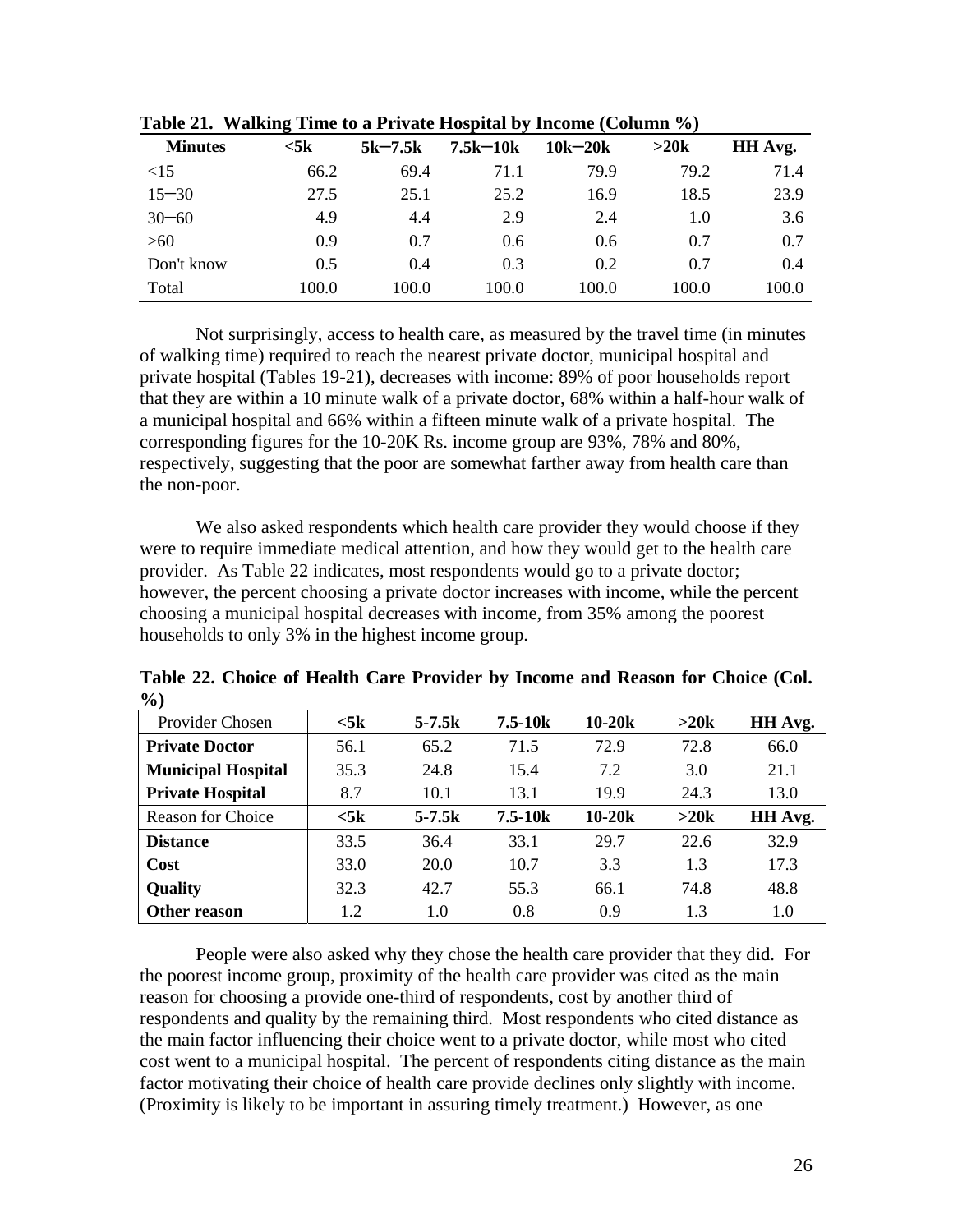would expect, the importance of cost declines with income while the importance of quality increases.

Tables 18-22 together suggest that although most people (95-98% depending on the income category) are within a 15 minute walk from some health care provider, the poor are somewhat farther away from the provider of their choice: 73% of the poor walk less than 15 minutes to reach their service provider compared to 91% for households earning 10-20k; 7% of the poor are more than 30 minutes away from their chosen healthcare provider. while virtually nobody is among the 10-20k group.

There are also significant differences in access to health services across zones. Here we focus on poor households in each zone.<sup>14</sup> From Tables 23-25, we note first that the access to a health service provider is considerably worse for zone 4, followed by zones 1 and 5. Except for zone 4, the access to a private doctor is almost the same for all zones, with more than 90% of the people having a private doctor within a 10 minute walk. Access to a municipal hospital is significantly better in the city center (especially zones 2 and 3) than in the suburbs (zone 4 and 5), whereas access to a private hospital is better in the suburbs. Although it is the case that most poor households have some sort of health care service provider within a 15-minute walk (89%-97% depending on zone), access to affordable health care is somewhat different.

| <b>Minutes</b> |     | 2   | 3                | $\boldsymbol{4}$ | 5        | 6   | Avg.<br>All<br><b>Zones</b> |
|----------------|-----|-----|------------------|------------------|----------|-----|-----------------------------|
| $<$ 10         | 90  | 97  | 91               | 77               | 92       | 92  | 89                          |
| $10 - 20$      | 8   | 3   | 7                | 16               |          |     | 9                           |
| $21 - 30$      | 2   | 0   | $\overline{2}$   | 4                |          |     | 2                           |
| $>30$          | 0   | 0   | $\boldsymbol{0}$ | 2                | $\theta$ | 0   | 0                           |
| Don't know     |     | 0   | $\boldsymbol{0}$ | 2                | $\theta$ | 0   | 0                           |
| Total          | 100 | 100 | 100              | 100              | 100      | 100 | 100                         |

**Table 23. Walking Time to a Private Doctor by Zone for Poor HHs (Col. %)**

|  |  | Table 24. Walking Time to a Municipal Hospital by Zone for Poor HHs (Col. %) |  |  |
|--|--|------------------------------------------------------------------------------|--|--|
|  |  |                                                                              |  |  |

| <b>Minutes</b> |                  | 2   | 3   | 4   | 5        | 6              | Avg.<br>All<br><b>Zones</b> |
|----------------|------------------|-----|-----|-----|----------|----------------|-----------------------------|
| <15            | 29               | 45  | 44  | 19  | 24       | 34             | 32                          |
| $15 - 30$      | 36               | 31  | 35  | 26  | 43       | 46             | 36                          |
| $30 - 60$      | 35               | 22  | 7   | 22  | 27       | 14             | 19                          |
| $>60$          | 1                | 2   | 13  | 15  | 6        | $\overline{4}$ | 8                           |
| Don't know     | $\boldsymbol{0}$ | 0   |     | 18  | $\theta$ | 3              | 4                           |
| Total          | 100              | 100 | 100 | 100 | 100      | 100            | 100                         |

 $\overline{a}$ 

<sup>14</sup> The differences in walking times across zones noted for poor households tend to hold for all households, regardless of income.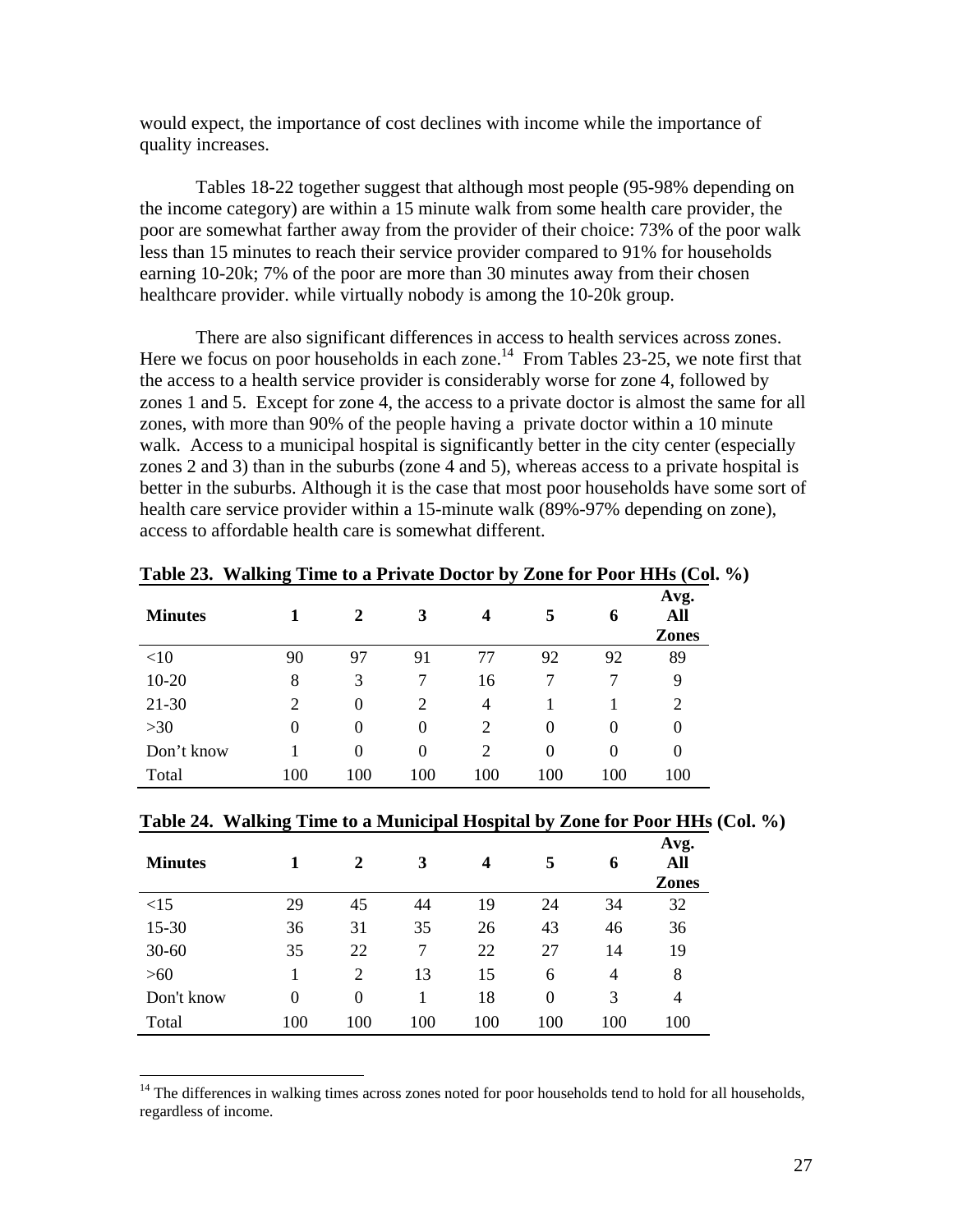| <b>Minutes</b> | ъ   | 2        | 3   | 4   | 5        | $\mathbf 6$ | Zonal Avg. |
|----------------|-----|----------|-----|-----|----------|-------------|------------|
| <15            | 50  | 52       | 84  | 66  | 61       | 72          | 66         |
| 15-30          | 38  | 41       | 14  | 26  | 33       | 24          | 27         |
| $30 - 60$      | 10  | 8        |     | 5   |          |             | 5          |
| $>60$          |     | $\theta$ |     |     |          |             |            |
| Don't know     |     | $\theta$ | 0   |     | $\Omega$ |             |            |
| Total          | 100 | 100      | 100 | 100 | 100      | 100         | 100        |

**Table 25. Walking Time to a Private Hospital by Zone for Poor HHs (Col. %)**

This difference in access is reflected in the choice of health care provider: Twenty-eight percent of respondents in poor households choose a municipal hospital in the suburbs, compared to 54% in the city center. In contrast, 12% of poor respondents in the suburbs would go to a private hospital if they needed immediate medical attention, compared to 5% in the city center. More poor respondents in the suburbs claim that distance is the main factor influencing their choice (36% as opposed to 30%), while fewer quote cost as the reason (28% in the suburbs vs. 39% in the city center). It seems that in the suburbs, poor people are somewhat father away from affordable health services and distance may constrain their choice.

The mode the respondent would take to a healthcare provider reflects this difference. Since people are traveling longer distances in the suburbs, they rely more on auto rickshaw rather than walking (see Table 26), which make health services even more costly to the poor in suburbs.

**Table 26. Main Mode Chosen for Health Care Trips by Zone for Poor HHs (Column %)**

| Mode               | $\mathbf{1}$ |             | $\mathbf{3}$ |                 | 4 5           | 6        | Zonal Avg. |
|--------------------|--------------|-------------|--------------|-----------------|---------------|----------|------------|
| Walk               | 60           | 82          | 78           | 52              | 63            | 48       | 64         |
| Bus                | 8            | $2^{\circ}$ | $\sim$ 1     | $\sim$ 1 $\sim$ | $\mathcal{L}$ |          |            |
| Auto Rickshaw/Taxi | 30           | 16          | 22           | 45              | 34            | 49       | 34         |
| Other              | $2^{\circ}$  | $\theta$    | $\theta$     | 2               | $\Omega$      | $\theta$ |            |
| Total              | 100          | 100         | 100          | 100             | 100           | 100      | 100        |

#### **E. Access to Transportation**

## *1. Distance to Public Transportation*

We have seen in the preceding sections that poor households rely heavily on walking compared to richer households. Is this because the poor don't have equal access to public transportation? This section examines the accessibility of various income groups to public transportation. One measure of accessibility is distance to the nearest public transit stop. Our main findings are that there are not significant differences between the poor and the non-poor in the time it takes to walk to the nearest bus stop. There are, however, differences in walking time to the nearest train station. Only 52% of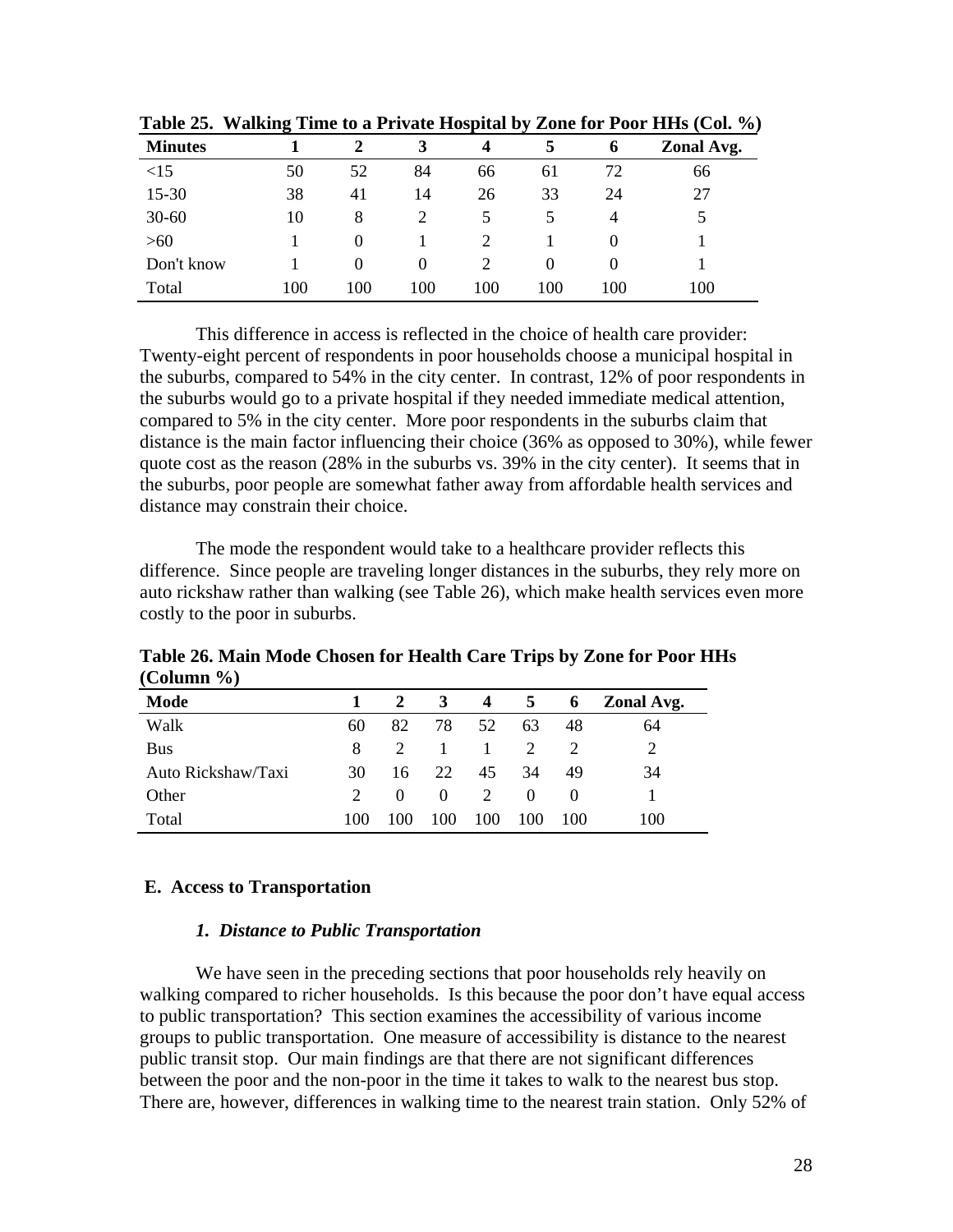the poor are within a 20 minute walk of a train station, whereas 70% of commuters in the 10,000-20,000 Rs. group are. This could reflect higher land prices near rail lines, or the fact that the poor choose jobs closer to their homes than the non-poor (due to labor market networks) for reasons unrelated to the availability of public transit.

Table 27 indicates that although the poor live slightly father away from a bus stop than the non-poor, 45% live within a 5 minute walk and over 90% live within a 10 minute walk from a bus stop. Virtually everyone (98.5 %) has a bus stop within a 10 minute walk from their work place. So, virtually everyone has bus service available to them.

Table 28, in contrast, indicates that a larger percent of the poor are at least a 20 minute walk from a railway station (47%) than any other income group (Table 28). The proportion of households more than 30 minutes away from a train station is 24% in the poorest income category as opposed to 12.5% in the Rs. 10,000-20,000 income category. These results are mirrored in Table D-5 in the appendix, which shows out-of-vehicle travel time by income group and mode. Out-of-vehicle travel time to rail stations is higher for the poor (17 minutes on average) than for other income groups. A possible explanation for these facts is that land prices are higher near rail lines and that the cost of living closer to rail for the poor is not worth the increased access to employment opportunities this would buy.

**Table 27. Percent of Households Living at Various Distances from a Bus Stop, by Income Group** 

| min walking | $<$ 5 $k$ | 5k-7.5k | 7.5k-10k | 10k-20k | >20k | <b>HH</b> Avg |
|-------------|-----------|---------|----------|---------|------|---------------|
| $\leq$ 5    | 45.0      | 48.8    | 50.3     | 57.7    | 55.2 | 50.1          |
| $5-10$      | 46.2      | 43.6    | 41.9     | 37.5    | 41.9 | 42.7          |
| $10-20$     | 74        | 6.8     | 7.0      | 4.7     | 2.9  | 6.4           |
| $20 - 30$   | 1.4       | 0.9     | 0.8      | 0.1     | 0.0  | 0.8           |
| Total       | 100       | 100     | 100      | 100     | 100  | 100           |

**Table 28. Percent of Households Living at Various Distances from a Train Station, by Income Group** 

| ~ J         |                |         |          |               |      |               |
|-------------|----------------|---------|----------|---------------|------|---------------|
| min walking | $<$ 5 $\bf{k}$ | 5k-7.5k | 7.5k-10k | 10k-20k       | >20k | <b>HH Avg</b> |
| $\leq 5$    | 5.5            | 5.4     | 7.9      | 9.3           | 8.1  | 6.8           |
| $5-10$      | 17.9           | 18.6    | 19.1     | 21.9          | 12.0 | 18.7          |
| $10-20$     | 28.8           | 33.3    | 39.1     | 38.8          | 39.0 | 34.7          |
| $20 - 30$   | 23.3           | 24.4    | 19.0     | 17.0          | 17.5 | 21.2          |
| >30         | 23.8           | 18.0    | 13.8     | 12.5          | 22.7 | 17.9          |
| Don't Know  | 0.7            | 0.3     | 1.1      | $0.6^{\circ}$ | 0.7  | 0.6           |
| Total       | 100            | 100     | 100      | 100           | 100  | 100           |
|             |                |         |          |               |      |               |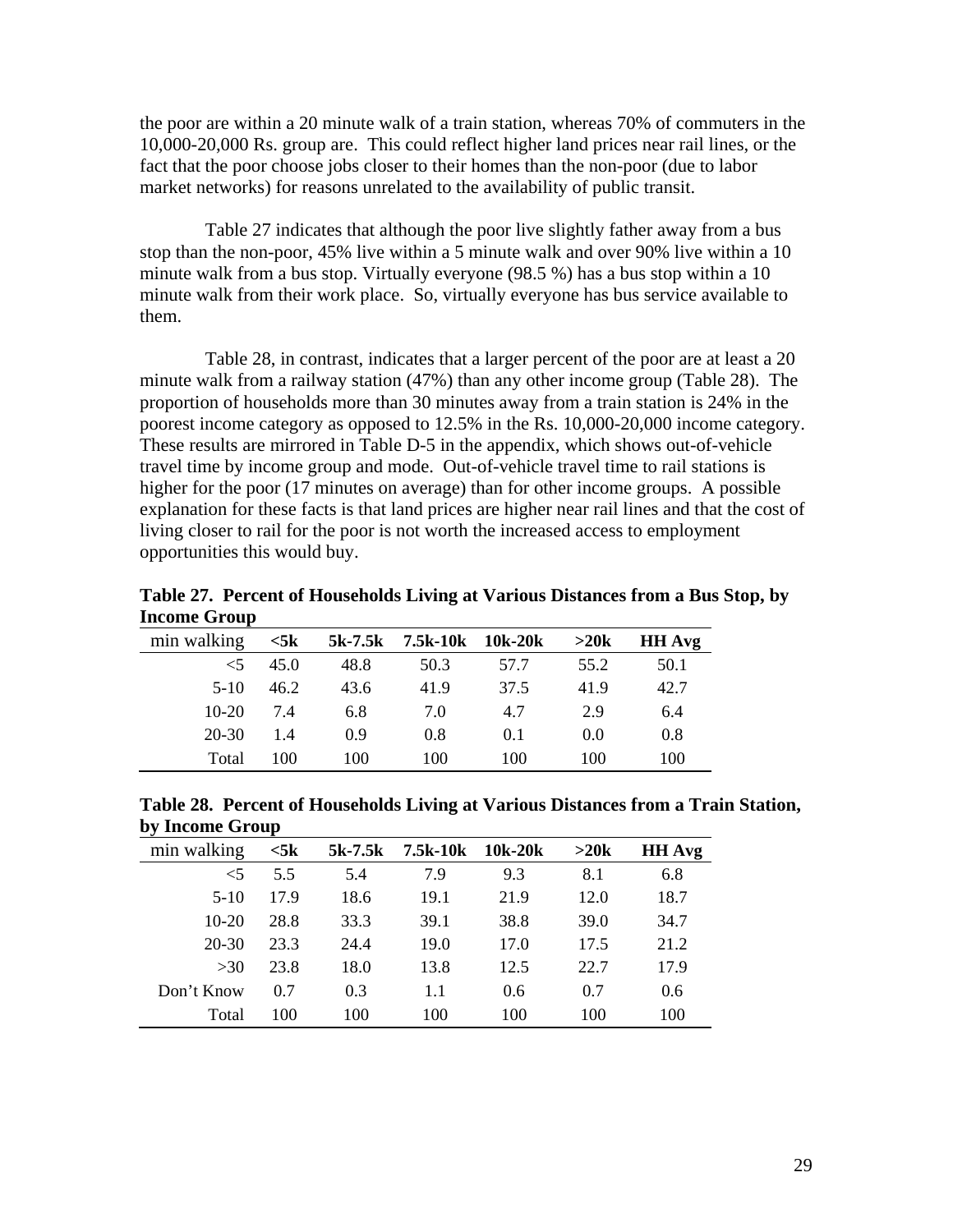## *2. Cost and Quality of Public Transit*

Distance to public transportation is not the only factor influencing transit use. Cost clearly matters, as does the quality of transit service. Table 29 lists the cost of rail and bus service in Mumbai. The cost per km of traveling by rail is much cheaper than the cost of bus service, especially if a monthly pass is purchased. For example, a worker with a one-way commute of 20 km would pay only Rs. 90 per month to commute by rail—less than Rs. 4 per day. The cost per day of commuting 20 km via bus is, by contrast, Rs. 20.

It is, of course, the case that the out-of-pocket cost of rail and bus constitute a much higher fraction of income for the poor than for the non-poor, and that this also explains the less frequent use of these modes by the poor. Table 30 shows the percent of household income spent on transportation by the commute mode of the principle wage earner.<sup>15</sup> The results are striking: for the poorest households whose main earner commutes by train, transportation expenditures are 17% of income; when the main earner commutes by bus they are over 19% of income.

|              |                          |                 | <b>Rail Fare</b>    |                | ᇰ               | <b>Bus Fare</b> |
|--------------|--------------------------|-----------------|---------------------|----------------|-----------------|-----------------|
|              |                          | <b>Distance</b> | <b>Monthly Pass</b> | <b>One</b> way | <b>Distance</b> | One way         |
|              | (km)                     |                 | (Rs.)               | (Rs.)          | (km)            | (Rs.)           |
| $\mathbf{1}$ |                          | 5               | 60                  | 4              | 3<br>0          | 3               |
|              |                          |                 |                     |                | 3<br>5          | $\overline{4}$  |
| 6            |                          | 10              | 60                  | $\overline{4}$ | 5<br>7          | 5               |
|              |                          |                 |                     |                | 7<br>10         | 6               |
| 11           |                          | 15              | 75                  | 5              | 10<br>15        | 9               |
| 16           |                          | 20              | 90                  | 6              | 15<br>20        | 10              |
| 21           |                          | 25              | 105                 | 7              | 20<br>25        | 11              |
| 26           |                          | 30              | 105                 | 7              | 25<br>30        | 12              |
| 31           |                          | 35              | 120                 | 8              | 30<br>35        | 13              |
| 36           |                          | 40              | 135                 | 9              | 35<br>40        | 15              |
| 41           |                          | 45              | 150                 | 10             | 40<br>45        | 17              |
| 46           | $\overline{\phantom{0}}$ | 50              | 165                 | 11             | 45<br>50        | 19              |
| 51           |                          | 55              | 180                 | 11             | 50<br>55        | 21              |
| 56           |                          | 60              | 195                 | 12             | 55<br>60        | 23              |

**Table 29. Cost of Rail (Second Class) and Bus (Regular Service)** 

 $\overline{a}$ 

<sup>&</sup>lt;sup>15</sup> Note that the transportation expenditure shown in the table is not solely for the journey to work.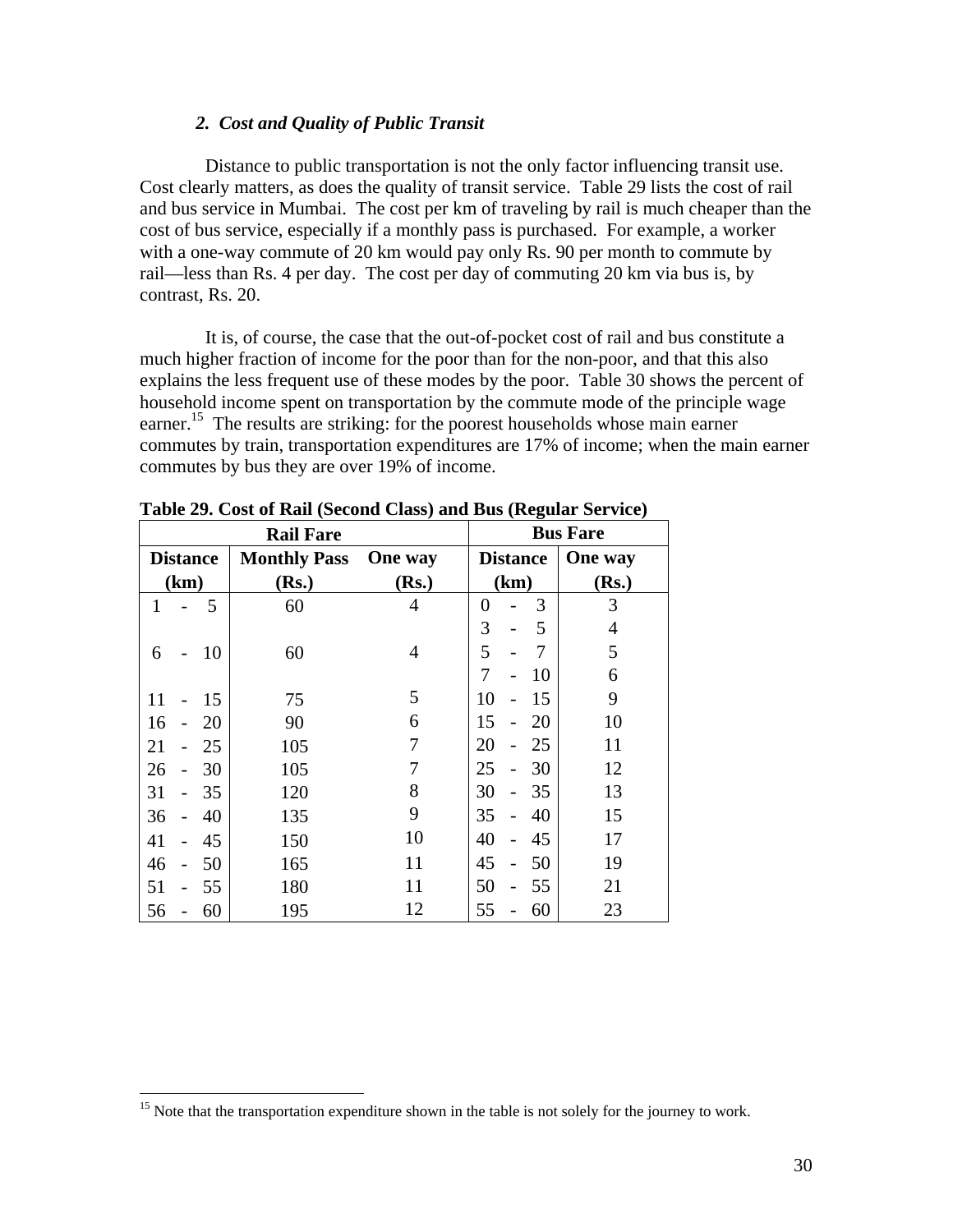|                      | Walk  | <b>Train</b> | <b>Bus</b> | <b>MTW</b> | Car       |
|----------------------|-------|--------------|------------|------------|-----------|
| $\langle 5k \rangle$ | 12.5% | 16.8%        | 19.4%      | 28.5%      | NA        |
| $5 - 7.5k$           | 8.6%  | 9.3%         | 9.9%       | 19.8%      | NΑ        |
| $7.5 - 10k$          | 7.8%  | 8.3%         | 8.7%       | 16.0%      | <b>NA</b> |
| $10-20k$             | 7.6%  | 9.0%         | 8.4%       | 14.4%      | 20.0%     |
| >20k                 | 7.8%  | 6.8%         | 5.8%       | 11.6%      | 14.2%     |

**Table 30. Share of Expenditure on Transportation by Income and Commute Mode of Principal Earner** 

We also asked people their perceptions of the quality of rail and bus service. Specifically, respondents were asked to rate the quality of service on a three-point scale, corresponding to "positive," "neutral" and "negative." Perceptions of quality are summarized by income group in Tables 31 and 32. Two results stand out: The first is that a majority of respondents have a positive opinion of the reliability (63%), safety (67%), convenience (68%) and frequency (59%) of bus service. Crowding on buses is seen as a problem by 35% of respondents, but the percent complaining about crowding is less for the poor (32%) than for the rich (49%). A majority of respondents have a favorable impression of the frequency (78%), convenience (70%) and reliability (63%) of rail service. Crowding is definitely viewed as a problem on trains (by 62% of respondents), as, to a lesser extent, is safety (by 21% of respondents). Again, it is the rich who are more likely to complain about crowding than the poor; however, the poor are more concerned about safety than the rich. These differences, however, are not dramatic: One of the most striking facts about the tables is how little quality ratings vary by income group.

There is, however, more variation in perceptions of transit quality across geographical zones. Households in some zones are clearly less satisfied with crowding on both bus (zone 4) and train (zone  $2 \& 4$ ). The charts by zone in same the format appear in Appendix D (Tables D-5 and D-6).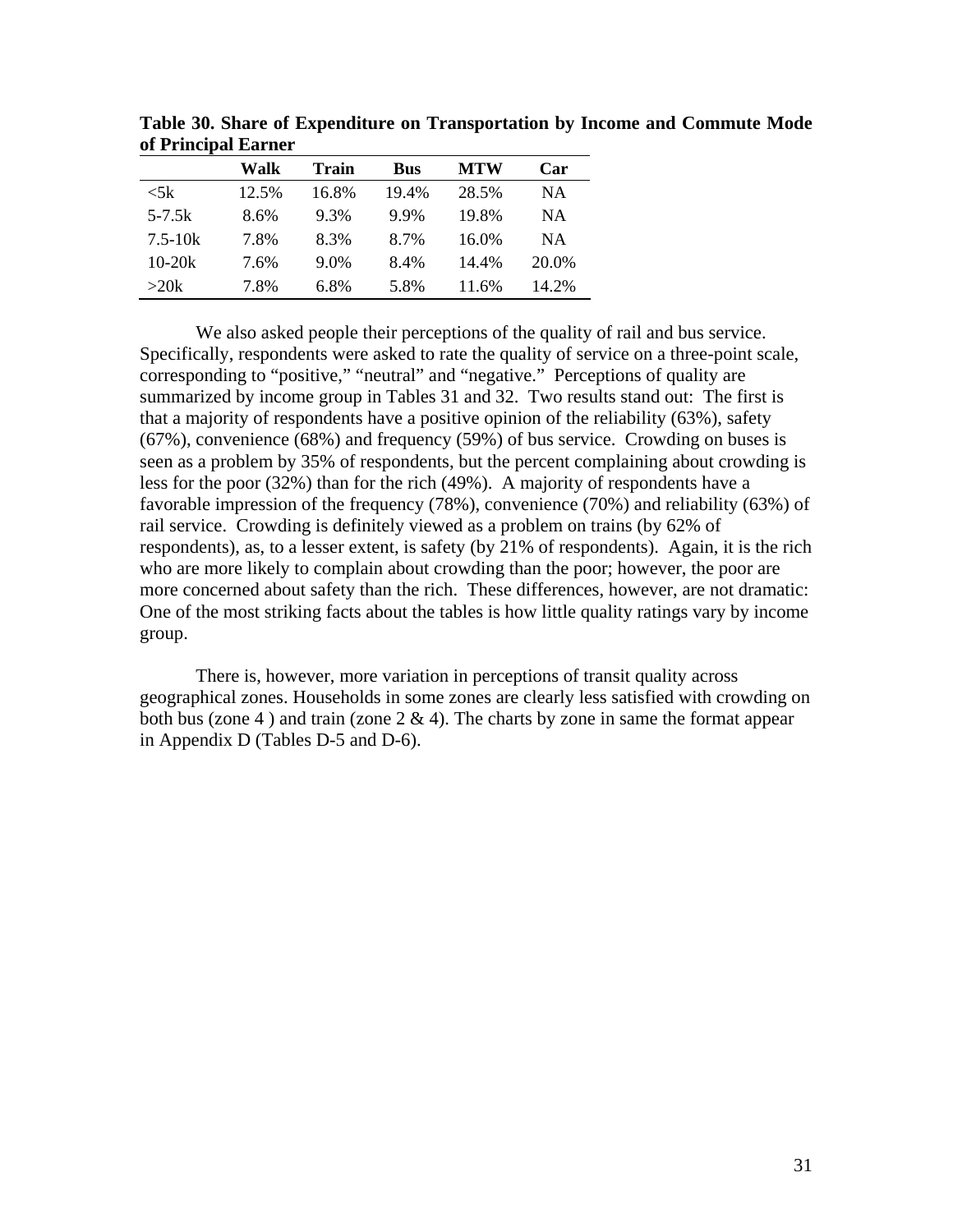|                    |                 | $<$ 5 $k$ | $5 - 7.5k$ | $7.5 - 10k$ | $10-20k$ | $>20k$ | HH Avg.        |
|--------------------|-----------------|-----------|------------|-------------|----------|--------|----------------|
|                    | <b>Positive</b> | 62        | 64         | 62          | 64       | 67     | 63             |
| <b>Reliability</b> | <b>Neutral</b>  | 31        | 30         | 32          | 31       | 28     | 31             |
|                    | <b>Negative</b> | 7         | 6          | 6           | 5        | 6      | 6              |
|                    | <b>Positive</b> | 36        | 39         | 36          | 30       | 21     | 35             |
| <b>Crowding</b>    | <b>Neutral</b>  | 31        | 29         | 32          | 30       | 30     | 31             |
|                    | <b>Negative</b> | 32        | 32         | 32          | 40       | 49     | 35             |
|                    | <b>Positive</b> | 65        | 71         | 65          | 67       | 66     | 67             |
| <b>Safety</b>      | <b>Neutral</b>  | 27        | 23         | 29          | 26       | 25     | 26             |
|                    | <b>Negative</b> | 8         | 7          | 7           | 7        | 9      | $\overline{7}$ |
|                    | <b>Positive</b> | 66        | 69         | 69          | 67       | 69     | 68             |
| Convenience        | <b>Neutral</b>  | 27        | 23         | 24          | 27       | 25     | 25             |
|                    | <b>Negative</b> | 8         | 7          | 8           | 6        | 6      | $\overline{7}$ |
|                    | <b>Positive</b> | 56        | 62         | 59          | 60       | 60     | 59             |
| <b>Frequency</b>   | <b>Neutral</b>  | 30        | 26         | 30          | 26       | 30     | 28             |
|                    | <b>Negative</b> | 14        | 12         | 12          | 14       | 10     | 13             |

**Table 31. Percent of Households in Each Income Group with Various Opinions About the Quality of Bus Service** 

**Table 32. Percent of Households in Each Income Group with Various Opinions About the Quality of Rail Service** 

|                    |                 | $<$ 5 $k$ | $5 - 7.5k$ | $7.5 - 10k$    | $10-20k$ | >20k           | HH Avg. |
|--------------------|-----------------|-----------|------------|----------------|----------|----------------|---------|
|                    | <b>Positive</b> | 58        | 60         | 65             | 71       | 70             | 63      |
| <b>Reliability</b> | <b>Neutral</b>  | 34        | 32         | 29             | 24       | 26             | 30      |
|                    | <b>Negative</b> | 8         | 9          | 7              | 5        | $\overline{4}$ | 7       |
|                    | <b>Positive</b> | 17        | 18         | 20             | 17       | 19             | 18      |
| Crowding           | <b>Neutral</b>  | 22        | 21         | 20             | 18       | 10             | 20      |
|                    | <b>Negative</b> | 61        | 61         | 60             | 65       | 70             | 62      |
|                    | <b>Positive</b> | 43        | 47         | 47             | 51       | 54             | 47      |
| <b>Safety</b>      | <b>Neutral</b>  | 33        | 32         | 33             | 31       | 28             | 32      |
|                    | <b>Negative</b> | 24        | 21         | 20             | 18       | 18             | 21      |
|                    | <b>Positive</b> | 68        | 71         | 72             | 71       | 74             | 70      |
| <b>Convenience</b> | <b>Neutral</b>  | 26        | 24         | 24             | 23       | 20             | 24      |
|                    | <b>Negative</b> | 6         | 5          | 5              | 6        | 6              | 5       |
|                    | <b>Positive</b> | 76        | 79         | 79             | 79       | 80             | 78      |
| <b>Frequency</b>   | <b>Neutral</b>  | 20        | 17         | 18             | 18       | 16             | 18      |
|                    | <b>Negative</b> | 4         | 3          | $\overline{3}$ | 3        | 4              | 3       |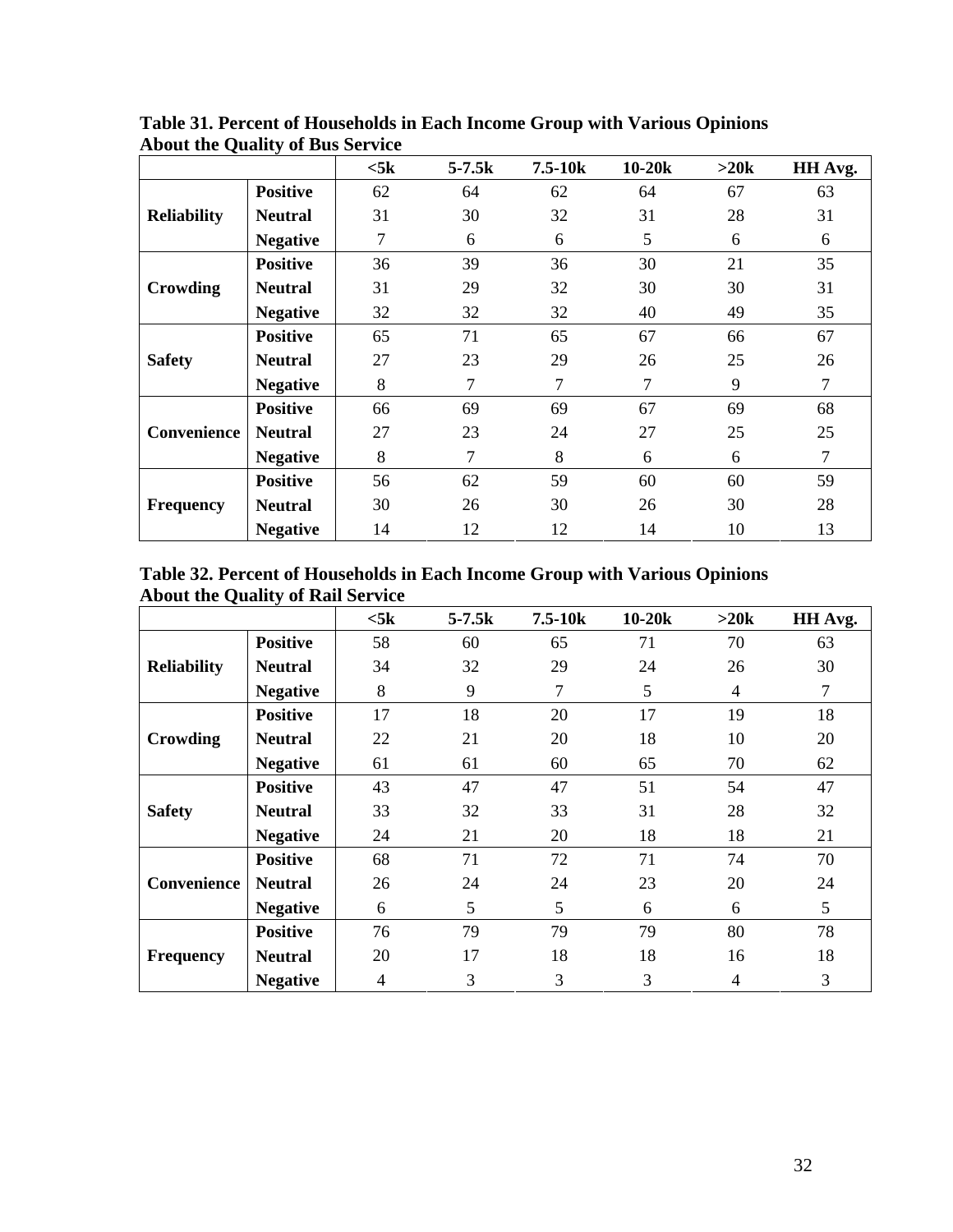#### *3. Access to Motor Vehicles, Roads and Footpaths*

The survey also inquired about vehicle ownership and access to roads and footpaths. As expected, ownership of motor vehicles differs by income group (see Table 33). For private cars, ownership is virtually limited to households with more than Rs. 10,000 of income. While 5.4% of our sample households overall own cars, in the highest income group, ownership is 45 percent. A larger proportion of households owns motorcycles (14.5% overall), with ownership concentrated in the mid- and upper-income categories. Bicycle ownership is relatively constant across income groups, ranging from 12% for the poorest to 10% for the wealthiest.

|                | $<$ 5 $\bf k$ |      | $5k-7.5k$ 7.5k-10k 10k-20k >20k |        |      | <b>HH Avg</b> |
|----------------|---------------|------|---------------------------------|--------|------|---------------|
| Bicycle 12.4   |               | 11.7 | - 11.8                          | 10.7   | 9.7  | 11.6          |
| Motor<br>Cycle | 1.5           | 7.4  | 17.7                            | 33.4   | 36.7 | 14.5          |
| Car            | 0.2           | 1.2  | 1.3                             | - 11 1 | 45.1 | 5.4           |

**Table 33. Percent of Households in Each Income Class Owning Motor Vehicles** 

Access to roads also differs significantly across income groups. The condition of roads in the neighborhood clearly improves as income increases (see Table 34). The percent of neighborhoods with a road that is accessible to vehicles throughout the year rises from 65% for the poorest households to 76% in the richest income group. The proportion of neighborhoods with "no road" declines from 22% to 8%, respectively. The availability of footpaths also increases with income, but is generally low: 27% of poor households have footpaths in their neighborhood; 33% of households in the highest income group have a footpath in their neighborhood.

| Footpaths                                |           |           |          |         |      |               |
|------------------------------------------|-----------|-----------|----------|---------|------|---------------|
|                                          | $<$ 5 $k$ | $5k-7.5k$ | 7.5k-10k | 10k-20k | >20k | <b>HH</b> Avg |
| No road                                  | 21.6      | 21.7      | 19.0     | 13.0    | 7.8  | 18.7          |
| Not vehicle<br>accessible                | 1.9       | 1.5       | 1.9      | 2.3     | 5.7  | 2.1           |
| Vehicle accessible<br>only in dry season | 11.9      | 9.4       | 8.2      | 8.9     | 10.5 | 9.8           |
| Vehicle accessible<br>all year           | 64.6      | 67.3      | 70.9     | 75.8    | 76.0 | 69.4          |
| Footpath                                 | 26.6      | 29.6      | 30.2     | 36.2    | 33.4 | 30.3          |

**Table 34. Percent of Households in Each Income Group with Access to Roads and** 

#### *4. Affordability of Transportation*

Our survey data can also be used to calculate each household's expenditure on transportation and to express this expenditure as a fraction of income. These results appear in Table 35. Expenditures on transportation increase steadily as income rises,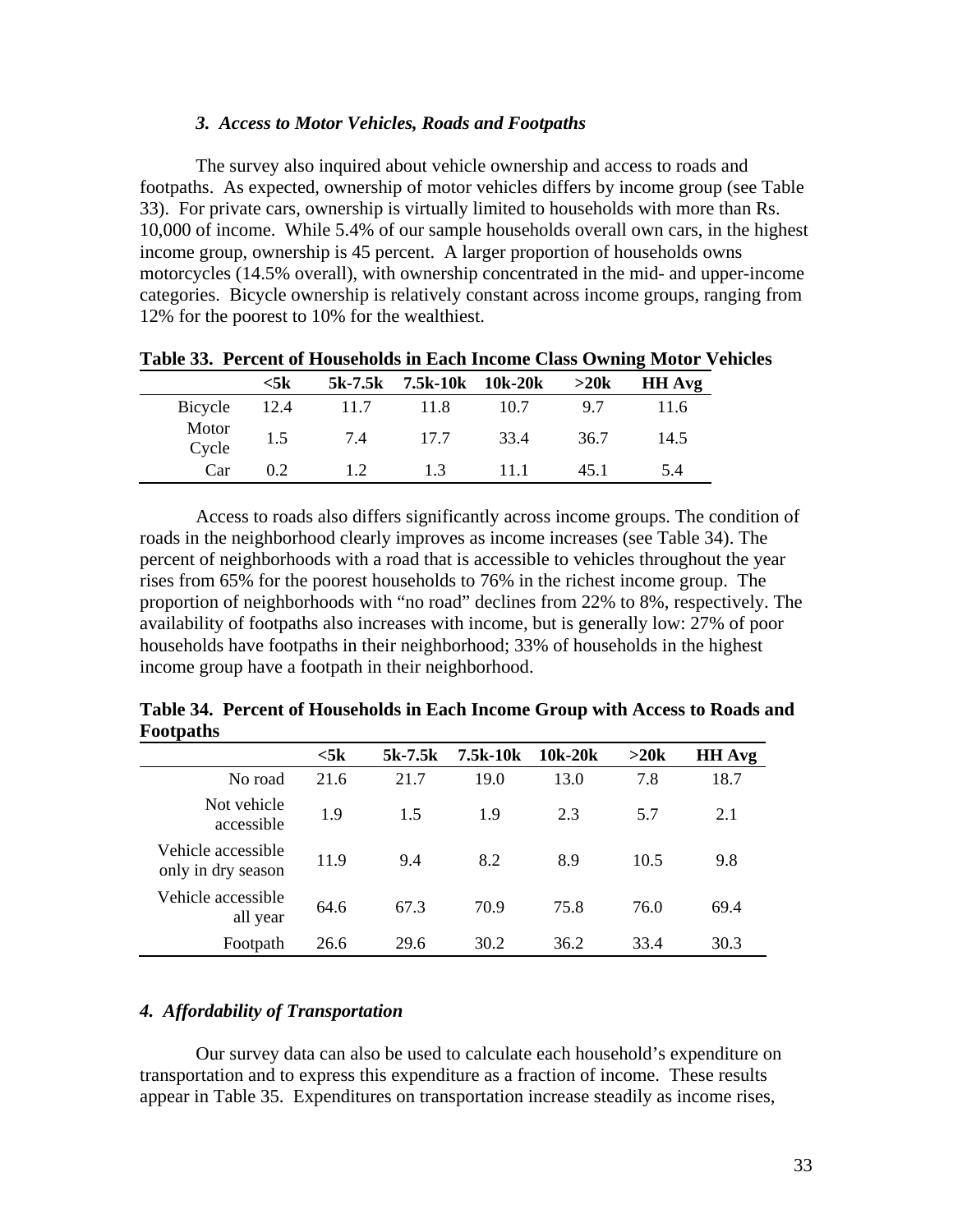reflecting the shift to more expensive transport modes: from walking to public transport and, eventually, to private cars, as people become richer. The share of transport-related expenses, however, is highest among the poorest households, where it constitutes 15% of income. It remains approximately constant at 10% of income for the rest of the income categories. This suggests that for the very poorest households, access to transportation (in money terms) is expensive and may affect mobility.

|                             | $<$ 5 $k$ | $5k-7.5k$        | 7.5k-10k | 10k-20k  | >20k | <b>HH Avg</b>    |  |  |
|-----------------------------|-----------|------------------|----------|----------|------|------------------|--|--|
| <b>Bus</b>                  | 43        | 49               | 53       | 67       | 65   | 52               |  |  |
| Rail                        | 25        | 31               | 40       | 53       | 72   | 38               |  |  |
| Taxi                        | 27        | 33               | 43       | 78       | 100  | 46               |  |  |
| School Bus                  |           |                  | 3        | 9        | 12   | 4                |  |  |
| Fuel                        | 13        | 33               | 52       | 134      | 378  | 71               |  |  |
| <b>Bicycle Repair</b>       |           | 5                | 10       | 24       | 79   | 13               |  |  |
| Vehicle Repair              | $\theta$  | $\boldsymbol{0}$ | $\theta$ | $\Omega$ |      | $\boldsymbol{0}$ |  |  |
| Total (fare $\&$ fuel only) | 108       | 148              | 191      | 341      | 628  | 211              |  |  |
| Total (incl. maintenance)   | 110       | 153              | 201      | 365      | 707  | 224              |  |  |
| Share(fare $\&$ fuel only)  | 14.7%     | 9.3%             | 8.9%     | 9.6%     | 8.2% | 9.6%             |  |  |
| Share(incl. maintenance)    | 14.9%     | 9.6%             | 9.4%     | 10.3%    | 9.2% | 10.2%            |  |  |

**Table 35. Mean Per Capita Expenditure (Rs./Month) on Transportation and Share in Income, by Income Group** 

## **F. Summary of Findings**

Several points regarding urban poverty and transport in Mumbai are worth emphasizing:

- 1. Although there is considerable heterogeneity in income among residential neighborhoods in Mumbai, a greater percent of the poor live in Zones 5 and 6 than do other groups, especially higher income groups: 37% of the poor live in these zones v. 21% of the top income group and 23% of the next highest income group (Table 3).
- 2. It is clear that, within each residential zone, the poor on average commute shorter distances, implying that they work closer to home than the non-poor (Tables 5 and D-1). Related to this is the fact that the poor use less motorized transit (including rail) than higher income groups, regardless of the zone in which they live (Table 9).
- 3. The result of 1. and 2. is that a higher fraction of the poor work in zones 5 and 6 (24%) than do the highest income group (9%) or the next highest income group (13%). In contrast, a smaller fraction of the poor work in zones 1-3 (49%) than the highest income group (65%).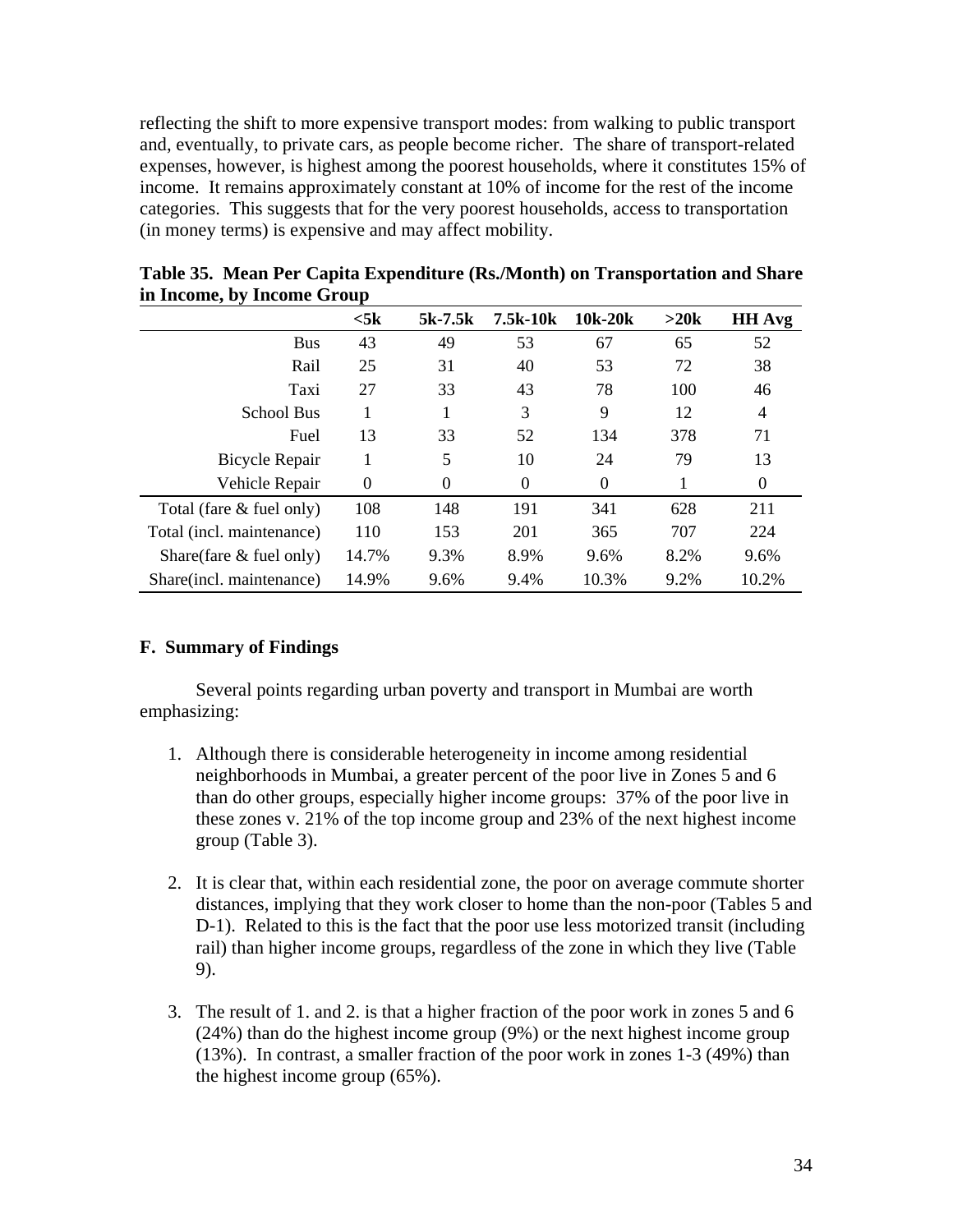These facts raise the following questions:

1. Is the cost of motorized transport the reason that the poor commute shorter distances and choose jobs closer to home than the non-poor?

The time and money costs of public transit are higher for the poor than for other income groups, which may indeed explain their short commutes. It is clear that the outof-vehicle time cost of riding rail is higher for the poor given their current residential locations: 52% of the poor are within a 20-minute walk (or less) of rail, whereas 70% of the 10-20K income group are so situated. (There is less difference in-out-of vehicle times for bus.) Furthermore, the out-of- pocket cost of rail and bus are higher as a percent of income for the poor than for other income groups (Table 30). Poor households in which the main earner commutes by bus spend 19% of their income on transport. The figure is 17% when the main earner commutes by rail.

On the other hand, labor market imperfections and the high cost of living near rail lines could also explain the fact that the poor work closer to home than the non-poor. Munshi and Rosenzweig (2004) emphasize the importance of networks, formed along caste lines, in determining the jobs available to workers in Mumbai. These networks are especially important for laborers and unskilled workers. It is possible that such networks limit the geographic mobility of workers as well. The higher cost of living near rail lines can be explored using data on housing prices.

2. Would the poor (especially those in zones 5 and 6) be better off if they did commute farther? Would lowering the cost of transport enable the poor to move to better housing and/or higher paying jobs?

The answer to the first question depends on tradeoffs between the cost of commuting and earnings from working in different parts of the city. This requires examining how wages vary across Mumbai for different occupations. We present such results in the next section. Whether the lower cost of housing in zones 5 and 6 compensates for either the costs of commuting from these zones to the CBD, or for possibly lower wages for people who do not commute, depends on how housing costs vary across Mumbai. We explore this in the next section.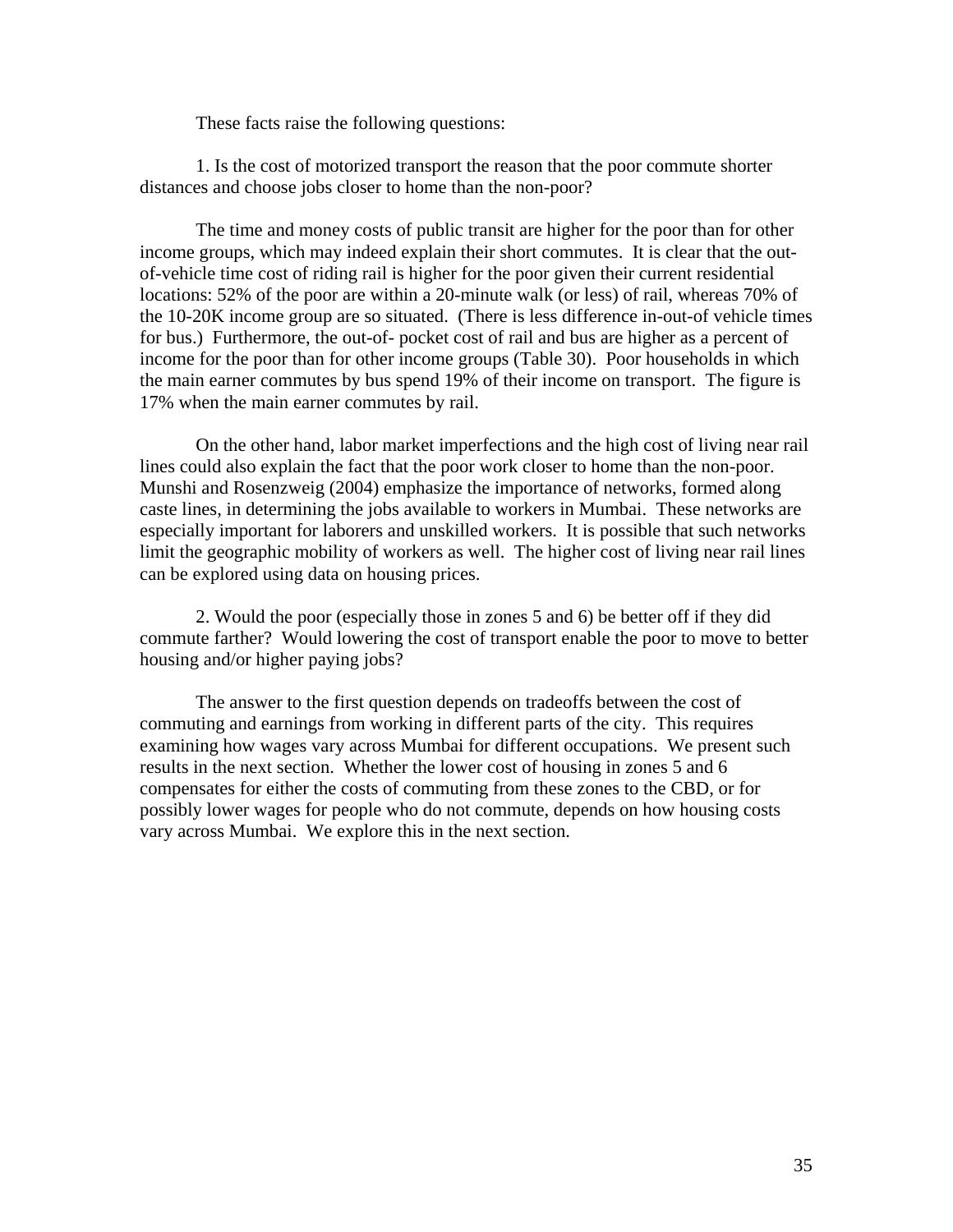# **IV. Rents, Wages and Transport Costs in Mumbai**

Whether transport costs prevent the poor of Mumbai from earning higher incomes or living in better housing depends on the spatial pattern of wages and rents in the GMR. In this section we examine how wages and rents vary across Mumbai.

# **A. Housing Prices and Housing Quality in Mumbai**

It is useful to begin by presenting the stylized facts about the housing stock and housing turnover in Mumbai. Table 1 shows the percent of each income group in our sample living in various types of housing in Mumbai—squatter settlements (slums), chawls or wadis (low-quality apartments), cooperative housing and other types of housing (e.g., employer-provided housing). Approximately 40% of our sample households live in slums, 35% in chawls and wadis and 21% in cooperative housing. Over half of the poor live in slums, with 37% living in either chawls or wadis. Table 36 (also based on sample data) shows the distribution of housing types by zone. Slums constitute the largest share of residential housing in zones 5 (79%) and 6 (47%) and the smallest share in zones 1 (19%) and 4 (17%).

| Table 36. Percent of Households in Different Types of Housing by Zone |  |
|-----------------------------------------------------------------------|--|
|                                                                       |  |

|                                                    | Zone          |  |                                         |      |      |               |
|----------------------------------------------------|---------------|--|-----------------------------------------|------|------|---------------|
|                                                    |               |  | $1 \qquad 2 \qquad 3 \qquad 4 \qquad 5$ |      |      | Zonal<br>Avg. |
|                                                    | $Slum = 19.2$ |  | 36.8 35.1 16.9 78.9 47.3                |      |      | 38.7          |
| Chawl/Wadi 52.0 39.9 37.5 50.2 7.3                 |               |  |                                         |      | 24.0 | 35.2          |
| Coop/Employer-Provided Housing 28.7 23.3 27.4 32.9 |               |  |                                         | 13.8 | 28.7 | 26.1          |

The quality of housing, holding housing type constant, varies significantly by zone. Table 37, which describes housing characteristics by housing type and zone, indicates that 74% of slum houses in zone 3 have piped water connections, whereas only 19% of the slum houses in zone 4 do. Forty-two percent of chawls in zone 1 have toilets, whereas only 6% of chawls in zone 5 are so equipped. This suggests the importance of controlling for housing characteristics when comparing the price of housing at various locations in Mumbai.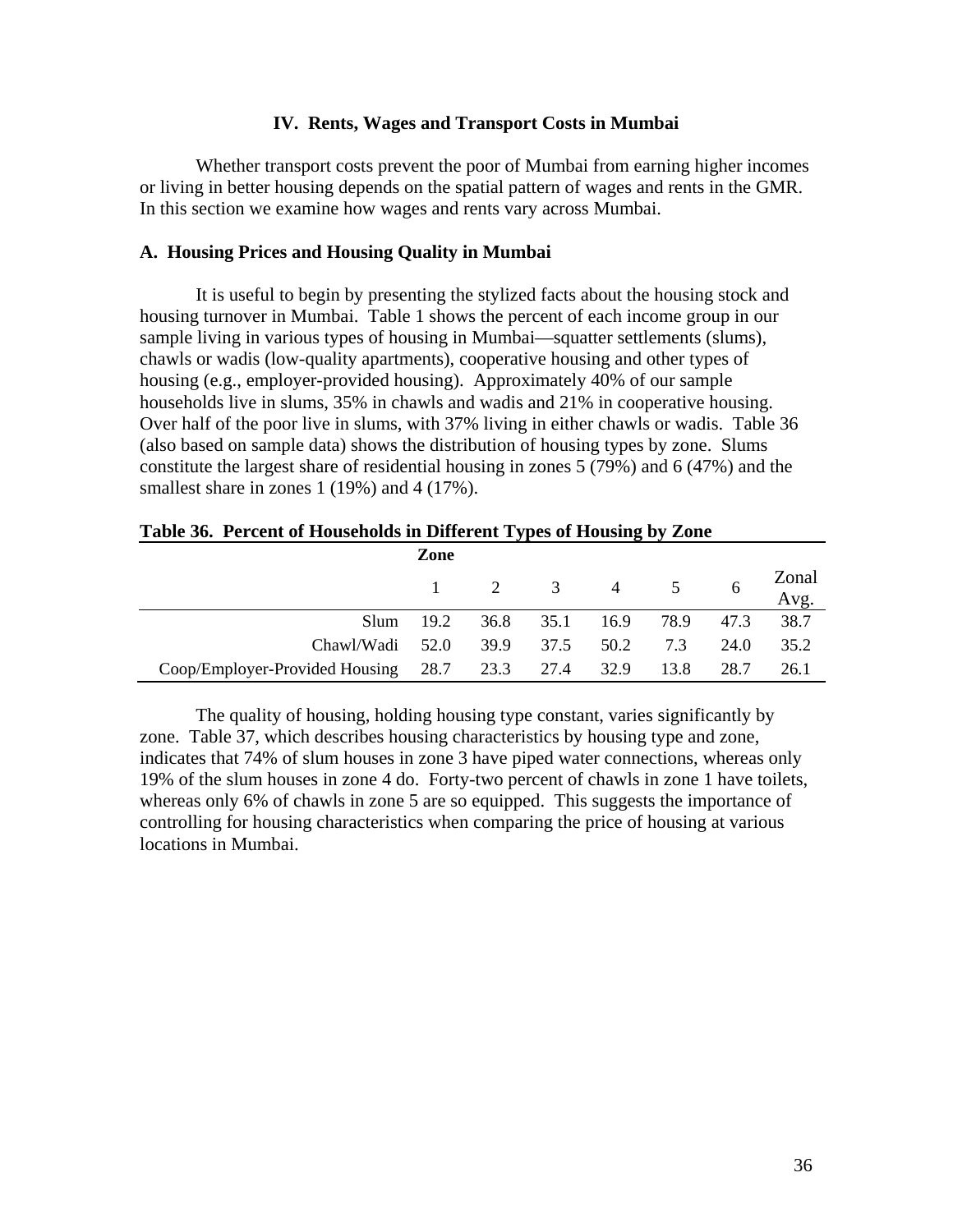|                      | Zone           | Slum | Chawl      | Coop/<br>Employer<br>Provided | All Types |  |
|----------------------|----------------|------|------------|-------------------------------|-----------|--|
|                      | $\mathbf{1}$   | 24%  | 59%        | 87%                           | 60%       |  |
|                      | $\overline{c}$ | 26%  | 46%        | 87%                           | 48%       |  |
|                      | 3              | 40%  | 41%        | 97%                           | 56%       |  |
|                      | 4              | 55%  | 37%        | 89%                           | 57%       |  |
| Kitchen in the unit  | 5              | 41%  | 63%        | 100%                          | 50%       |  |
|                      | 6              | 34%  | 46%        | 94%                           | 54%       |  |
|                      | Zone Avg       | 37%  | 45%        | 92%                           | 54%       |  |
|                      | $\mathbf{1}$   | 8%   | 42%        | 73%                           | 45%       |  |
|                      | $\overline{c}$ | 6%   | 10%        | 65%                           | 21%       |  |
|                      | 3              | 4%   | 18%        | 98%                           | 35%       |  |
|                      | 4              | 13%  | 16%        | 88%                           | 39%       |  |
| Toilet in the unit   | 5              | 4%   | 6%         | 96%                           | 16%       |  |
|                      | 6              | 5%   | 26%        | 91%                           | 35%       |  |
|                      | Zone Avg       | 5%   | 21%        | 86%                           | 32%       |  |
|                      | 1              | 38%  | 75%        | 96%                           | 74%       |  |
|                      | $\overline{c}$ | 50%  | 80%        | 98%                           | 73%       |  |
|                      | 3              | 61%  | 53%        | 98%                           | 68%       |  |
| Bathroom in the unit | $\overline{4}$ | 43%  | 47%        | 91%                           | 61%       |  |
|                      | 5              | 28%  | 60%        | 98%                           | 40%       |  |
|                      | 6              | 24%  | 54%        | 94%                           | 51%       |  |
|                      | Zone Avg       | 39%  | 60%        | 95%                           | 61%       |  |
|                      | 1              | 36%  | 94%        | 99%                           | 84%       |  |
|                      | $\overline{c}$ | 61%  | 93%        | 100%                          | 83%       |  |
| ater in the unit     | 3              | 74%  | 58%        | 98%                           | 75%       |  |
|                      | $\overline{4}$ | 19%  | 48%<br>93% |                               | 58%       |  |
|                      | 5              | 41%  | 69%        | 100%                          | 51%       |  |
| ጆ                    | 6              | 47%  | 67%        | 100%                          | 67%       |  |
|                      | Zone Avg       | 50%  | 69%        | 98%                           | 69%       |  |
|                      | 1              | 171  | 259        | 417                           | 288       |  |
|                      | $\overline{c}$ | 147  | 208        | 325                           | 212       |  |
|                      | 3              | 190  | 221        | 453                           | 274       |  |
| Size (sqft)          | 4              | 163  | 223        | 492                           | 302       |  |
|                      | 5              | 170  | 200        | 387                           | 202       |  |
|                      | 6              | 182  | 231        | 426                           | 264       |  |
|                      | Zone Avg       | 172  | 226        | 428                           | 258       |  |

**Table 37. Housing Characteristics by Housing Type and Zone** 

Residential mobility in Mumbai is low, for all income groups. As shown in Table 1, approximately 75% of households have lived in their current dwelling for 10 years or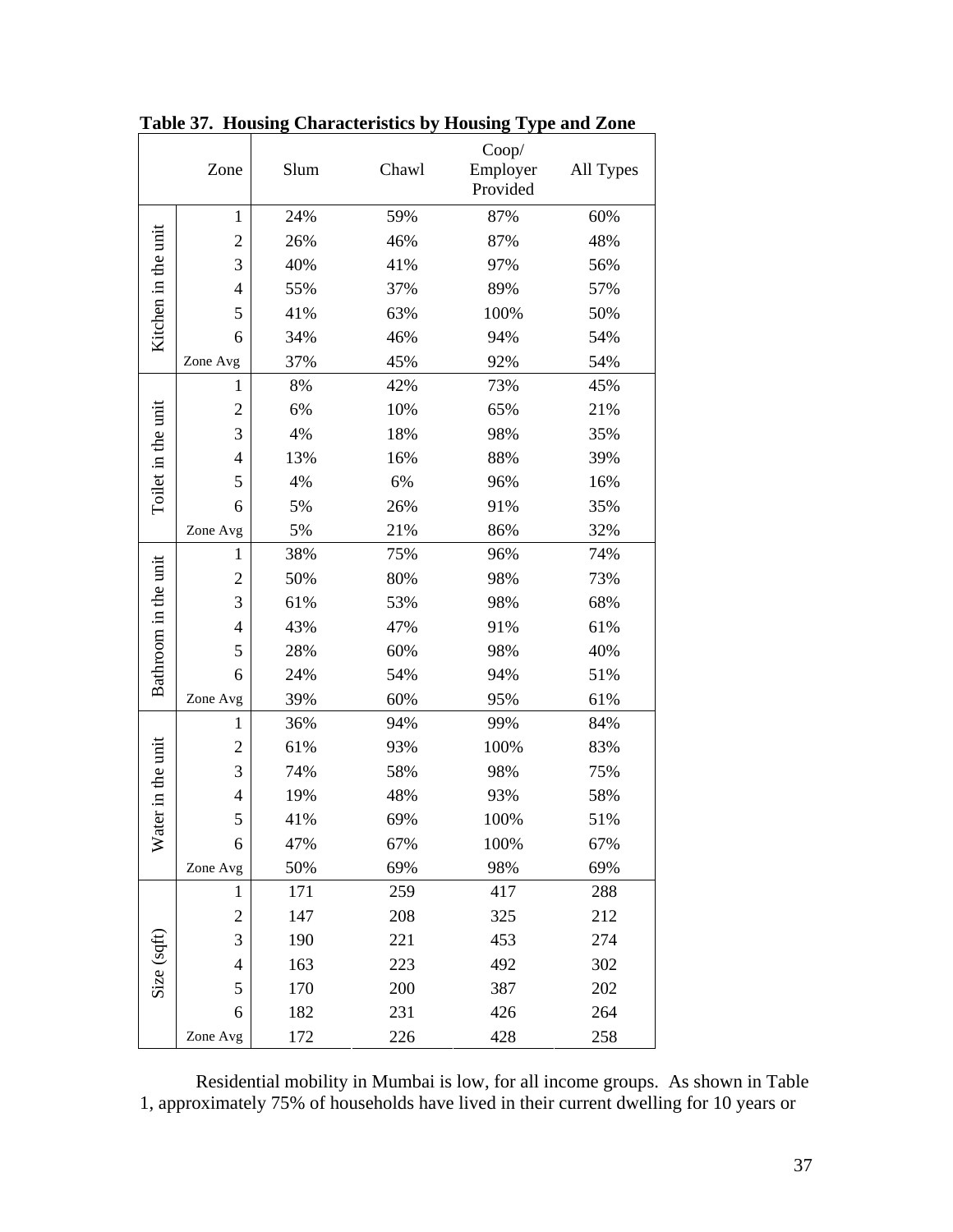more, and 40% of household heads have lived in their current house since birth. Low residential mobility for slum dwellers may be due to lack of secure title. At higher income levels, rent control and laws, such as building height restrictions, that have effectively reduced the supply of housing are likely responsible for low housing turnover (Phatak, 2003; Bertaud, 2002; Bertaud and Brueckner, 2004).

Regarding housing tenure, 74% of sample households claim to own their own home, whereas 26% indicate that they rent. Surprisingly, 83% of households living in notified squatter settlements claim to own their own homes, although it is unlikely that they possess a transferable title. The large percent of home owners makes the calculation of housing costs difficult. Most of the home owners in our sample likely made a large initial payment for their homes; however we do not know what they paid. Households who say that they own their own homes report making very low monthly payments.<sup>16</sup> We did, however, ask households (both renters and owners) what a house like theirs would rent for each month and what it would sell for.<sup>17</sup> We use the answers to these questions to estimate market prices in Mumbai.

To see how housing prices vary spatially in Mumbai we have plotted, by section, the average price per square foot of slum, chawl and cooperative housing (see Figures 4- 6). Figure 4 clearly shows that the cost of slum housing is higher in the center of Mumbai than in the suburbs. The same general pattern obtains for chawls, with a few exceptions. The cost of cooperative or employer-provided housing (per square foot) is also generally higher in zones 1-3 than in the suburbs.

For the poor, do differences in the cost of housing between central Mumbai (especially zones 1 and 2) and the suburbs compensate for differences in wages between zones 1 and 2 and the suburbs? Answering this question requires examining spatial variation in wages received by skilled and unskilled labor, since the majority of workers in poor households fall into these employment categories.18 We do this in the next section.

 $\overline{a}$ 

<sup>&</sup>lt;sup>16</sup> Mortgage markets in Mumbai were relatively undeveloped ten years ago, and few households report making mortgage payments.

<sup>&</sup>lt;sup>17</sup> We have used the answers to these questions to compute for each household the interest rate that would equate the purchase price of the house to the discounted present value of rental payments. The mean interest rate is 5.6% and the median 4.8%.

 $18$  Forty percent of workers in poor households (persons who are either the main earner or the second most important earner) are unskilled workers; 30% are skilled workers.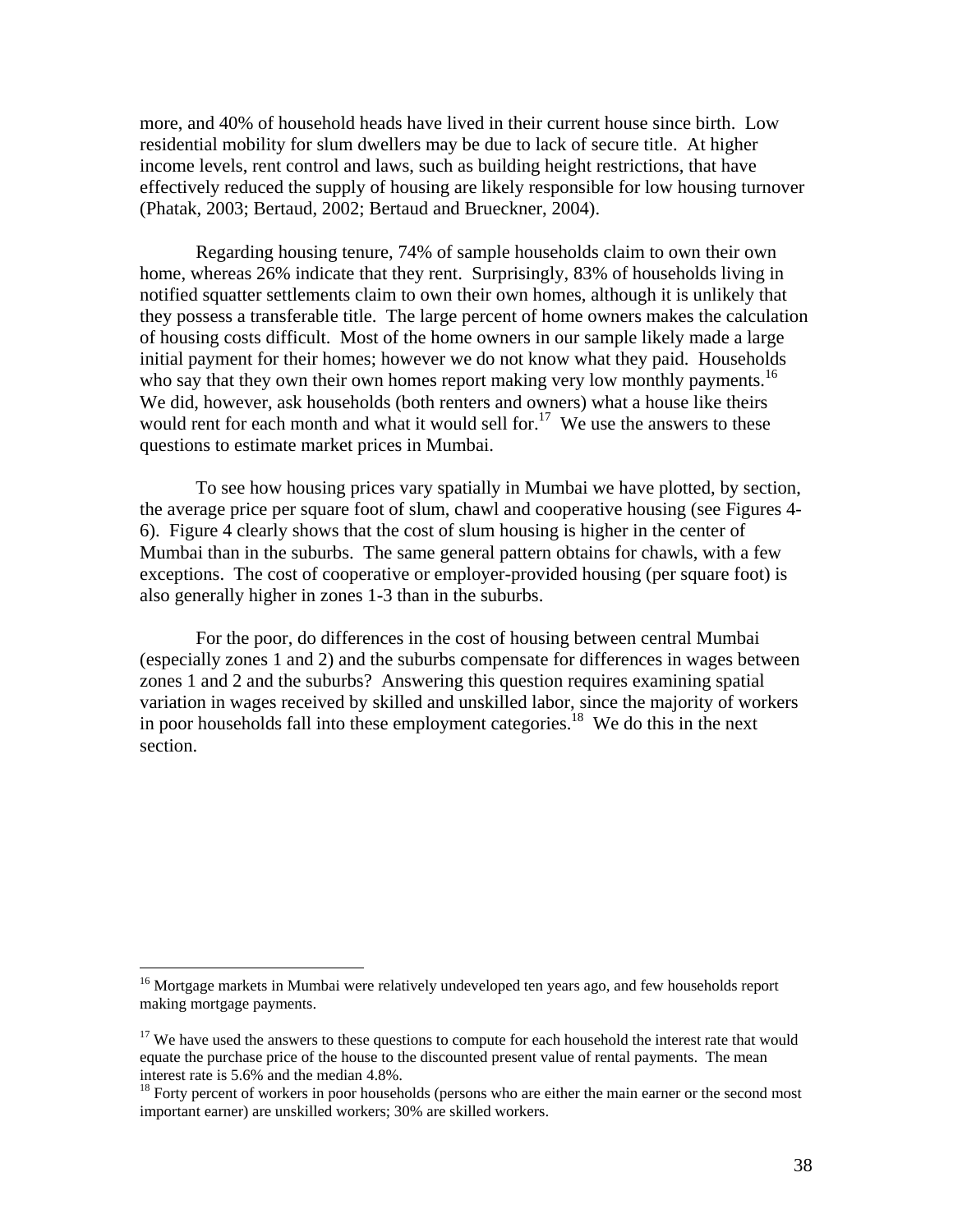

**Figure 4. Mean Rent per Square Foot for Slums (Rs./Month)**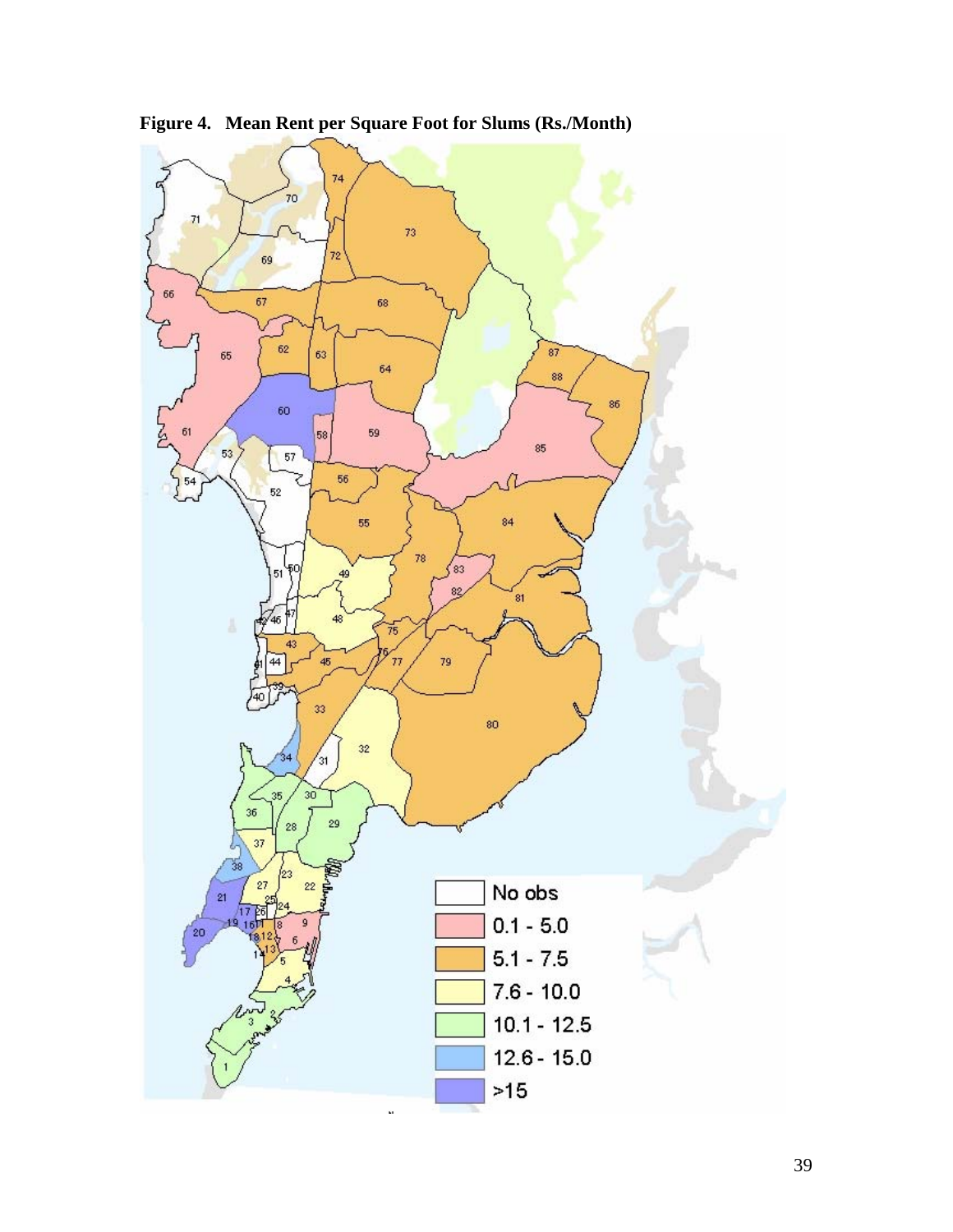

**Figure 5. Mean Rent per Square Foot for Chawls and Wadis (Rs./Month)**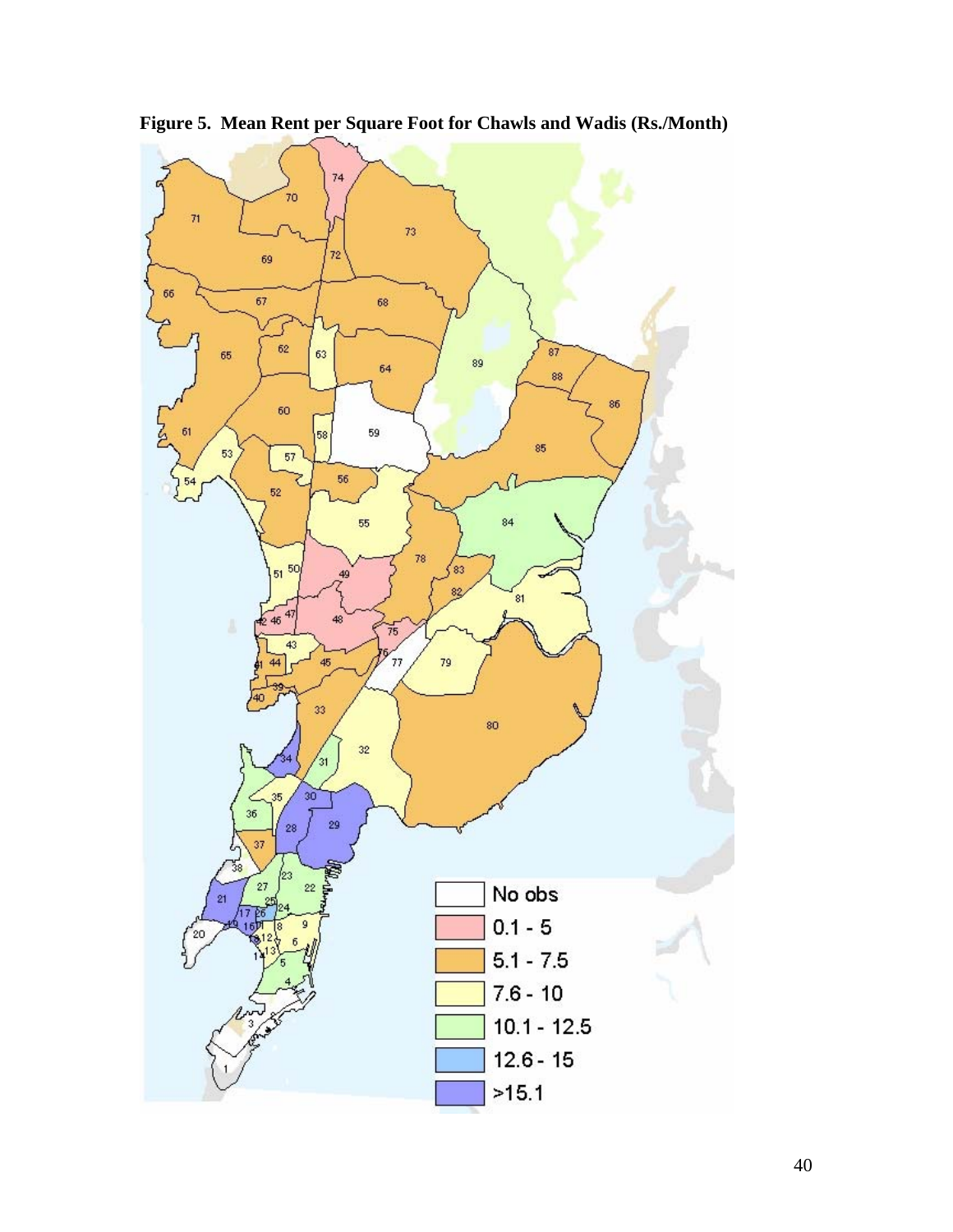

**Figure 6. Mean Rent per Sq. Ft. for Coop/Employer Provided Housing (Rs./Month)**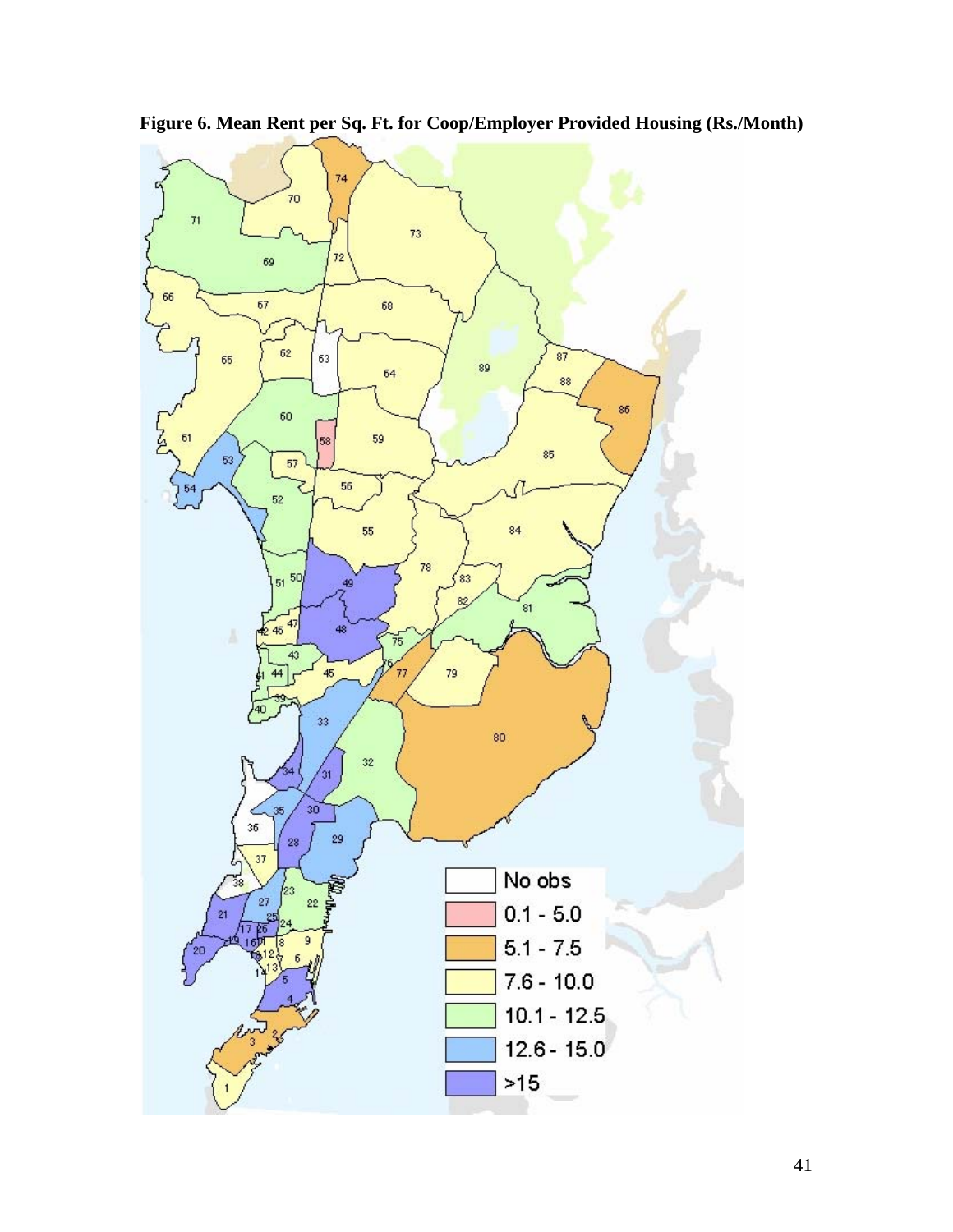# **B. Wages in Mumbai**

To shed light on the tradeoff between rents and wages, we use the information from our survey to plot average wages by section and occupation. Figure 7, which shows average wage by section for unskilled workers, indicates that wages for unskilled labor tend to be higher in zones 1 and 2 of Mumbai than in the suburbs; however, there are important exceptions in zones 4 (sections 59) and zone 6 (section 81). Results for skilled workers (Figure 8) are even more mixed. This suggests that determining whether poor households in central Mumbai are better off than poor households in the suburbs is complicated.

One might also wish to ask whether, holding residential location fixed, poor households in zones 5 and 6 would be better off commuting farther than they do currently. Table 38 shows where poor workers in each residential zone work, broken down by skill type. Over 80% of unskilled workers and 70% of skilled workers who live in zones 1-3 also work in the zone in which they live. These percentage fall in zones 5 and 6; nevertheless between 55 and 60% of skilled and unskilled workers in zones 5 and 6 work in the zone in which they live. An interesting question is whether these workers would be better off if they commuted farther than they do.

|           |                       | Residential zone |                |       |                |       |       |          |
|-----------|-----------------------|------------------|----------------|-------|----------------|-------|-------|----------|
| Work zone |                       | 1                | $\overline{2}$ | 3     | $\overline{4}$ | 5     | 6     | Zone Avg |
|           | At Home               | 0.0              | 2.8            | 2.6   | 5.5            | 0.8   | 1.0   | 2.3      |
|           | 1                     | 93.0             | 9.7            | 0.9   | 5.5            | 7.3   | 6.8   | 12.3     |
|           | 2                     | 4.7              | 81.9           | 4.3   | 0.0            | 2.4   | 8.7   | 13.8     |
|           | 3                     | 0.0              | 1.4            | 78.4  | 19.3           | 4.0   | 2.9   | 21.3     |
| Unskilled | 4                     | 0.0              | 0.0            | 3.4   | 65.1           | 0.0   | 12.6  | 15.5     |
|           | 5                     | 0.0              | 1.4            | 4.3   | 0.0            | 58.9  | 4.9   | 14.8     |
|           | 6                     | 0.0              | 0.0            | 0.0   | 0.0            | 8.1   | 53.4  | 11.5     |
|           | Outside of GMR        | 2.3              | 2.8            | 1.7   | 0.9            | 4.8   | 5.8   | 3.2      |
|           | Not fixed             | 0.0              | 0.0            | 4.3   | 3.7            | 13.7  | 3.9   | 5.3      |
|           | Total                 | 100.0            | 100.0          | 100.0 | 100.0          | 100.0 | 100.0 | 100.0    |
|           | At Home               | 14.3             | 8.9            | 8.4   | 11.4           | 1.1   | 1.5   | 7.2      |
| Skilled   | 1                     | 73.8             | 24.4           | 2.4   | 7.6            | 6.9   | 7.5   | 14.7     |
|           | 2                     | 7.1              | 64.4           | 4.8   | 1.0            | 10.3  | 4.5   | 11.4     |
|           | 3                     | 2.4              | 0.0            | 68.7  | 18.1           | 2.3   | 6.0   | 19.3     |
|           | 4                     | 0.0              | 0.0            | 4.8   | 56.2           | 0.0   | 7.5   | 15.9     |
|           | 5                     | 0.0              | 0.0            | 4.8   | 0.0            | 58.6  | 1.5   | 13.1     |
|           | 6                     | 2.4              | 2.2            | 1.2   | 0.0            | 1.1   | 55.2  | 9.6      |
|           | <b>Outside of GMR</b> | 0.0              | 0.0            | 0.0   | 1.0            | 4.6   | 3.0   | 1.6      |
|           | Not fixed             | 0.0              | 0.0            | 4.8   | 4.8            | 14.9  | 13.4  | 7.2      |
|           | Total                 | 100.0            | 100.0          | 100.0 | 100.0          | 100.0 | 100.0 | 100.0    |

**Table 38. Commuting Pattern of Unskilled and Skilled Workers**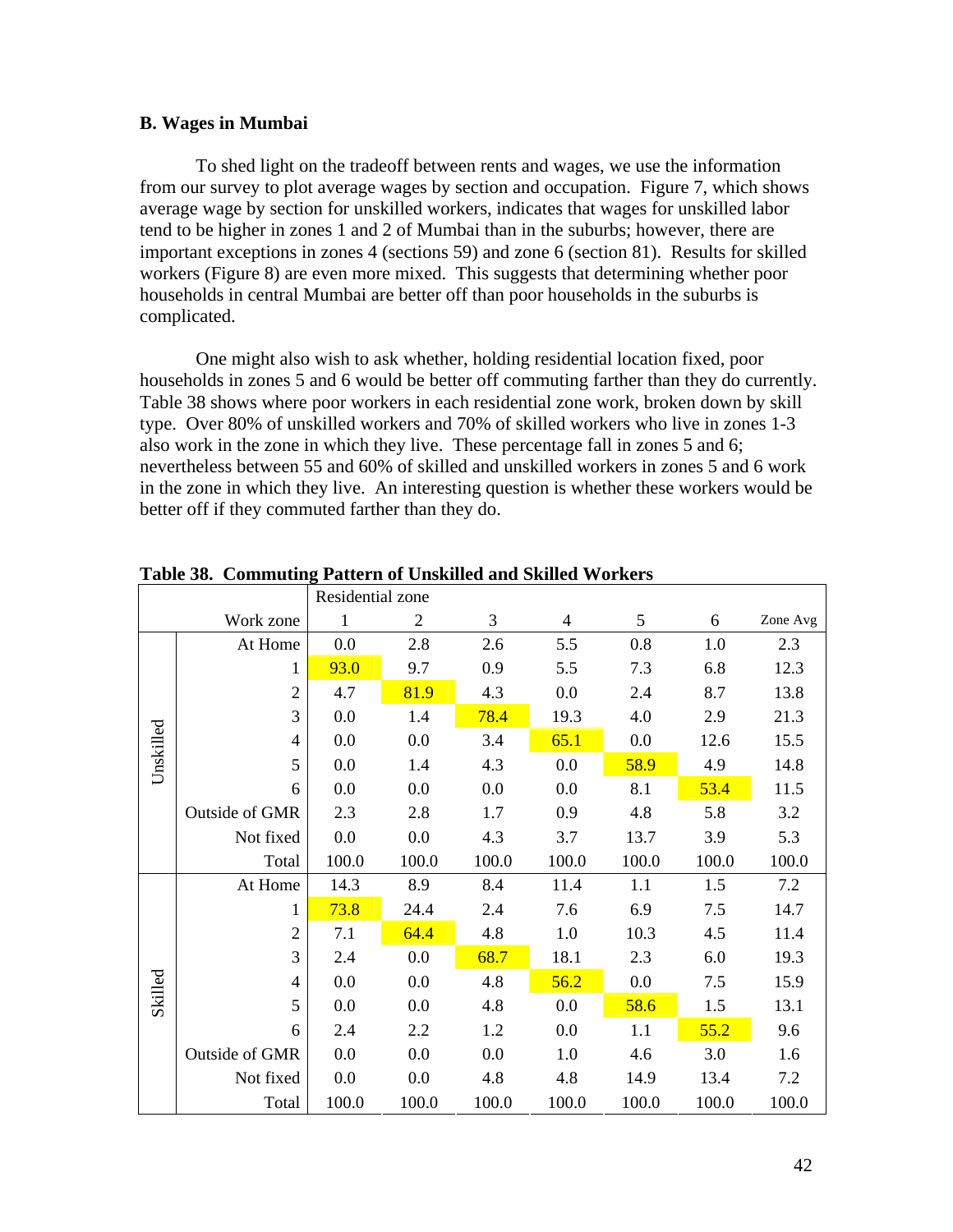There is also the issue of employment security. Table 39 shows the proportion of working-aged men in our sample households who are not working, by household income and zone of residence.<sup>19</sup> These figures suggest that unemployment rates for the poor are highest in zones 5 and 6—9.2% in zone 5 and 19.4% in zone 6—and are much higher than for other income groups. Whether this is the result of high commuting costs requires further study.

|                |                | ana <i>L</i> one of Residence |             |          |      |               |
|----------------|----------------|-------------------------------|-------------|----------|------|---------------|
| Zone           | $<$ 5 $\bf{k}$ | $5 - 7.5k$                    | $7.5 - 10k$ | $10-20k$ | >20k | <b>HH</b> Avg |
|                | 8.8            | 9.6                           | 6.8         | 2.2      | 4.8  | 6.3           |
| 2              | 8.1            | 8.6                           | 6.2         | 8.2      | 0.0  | 7.3           |
| 3              | 3.8            | 6.0                           | 4.6         | 4.5      | 3.6  | 4.7           |
| $\overline{4}$ | 4.9            | 4.8                           | 4.1         | 6.1      | 4.8  | 4.9           |
| 5              | 9.2            | 5.1                           | 4.7         | 5.7      | 3.1  | 6.2           |
| 6              | 19.4           | 7.7                           | 7.8         | 5.6      | 7.8  | 9.8           |
| Average        | 8.9            | 6.8                           | 5.7         | 5.4      | 4.3  | 6.5           |

**Table 39. Percent of Men Aged 25-59 Not Working, by Household Income and Zone of Residence** 

 $\overline{a}$ 

<sup>&</sup>lt;sup>19</sup> We did not ascertain whether a person was unemployed; hence all that we can report is whether men of working age are employed or not.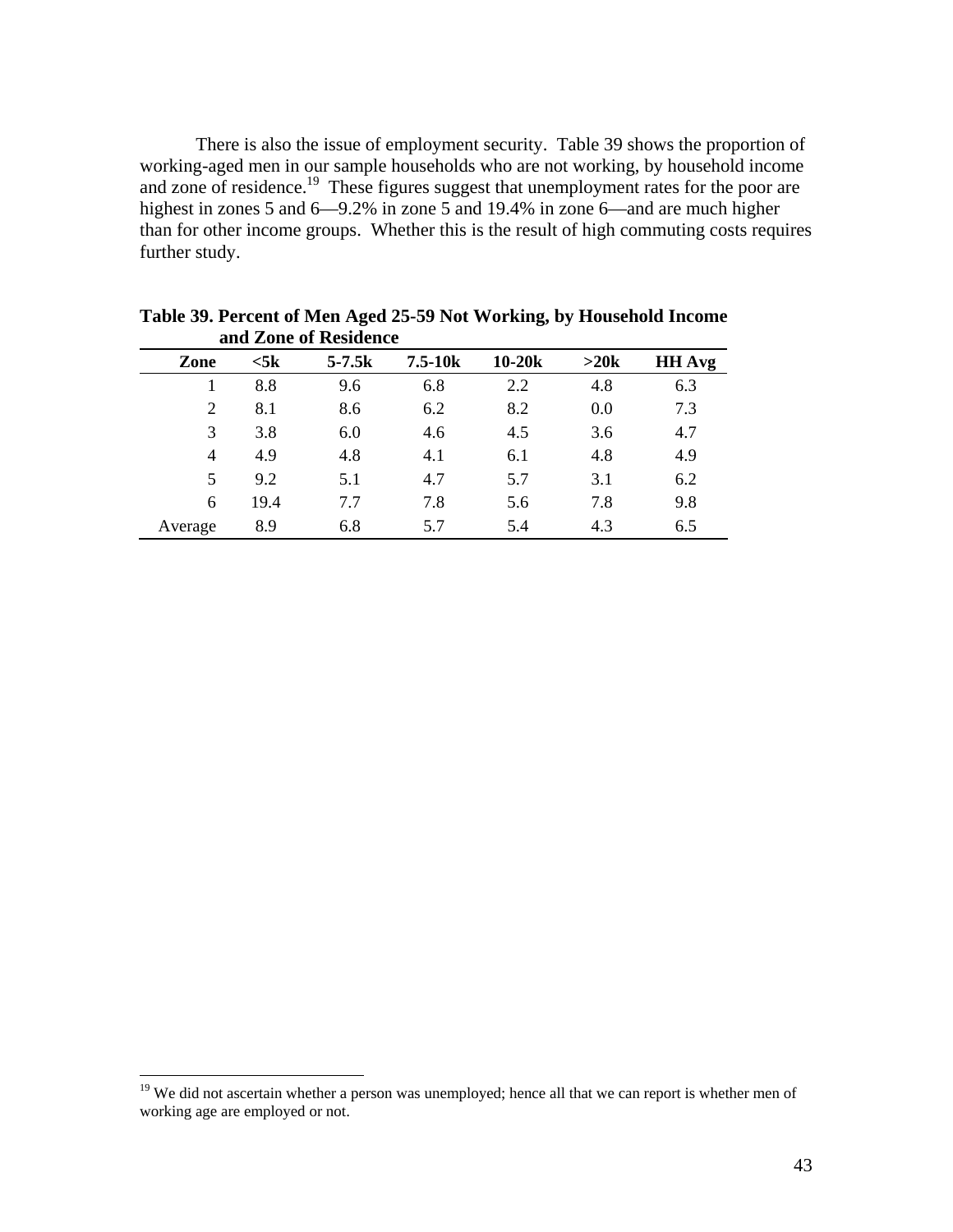

**Figure 7. Mean Monthly Earnings for Unskilled Laborers (Rs.)**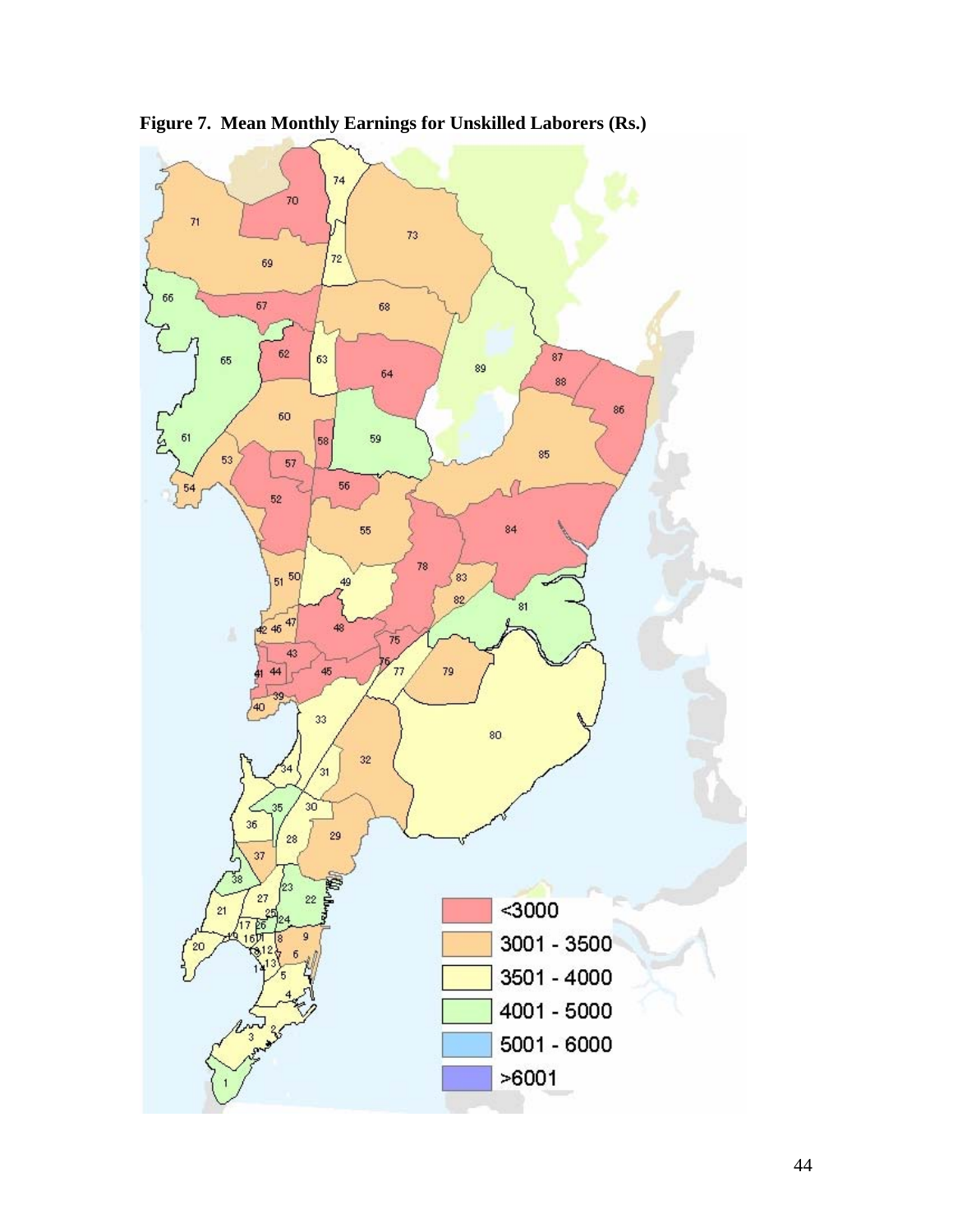

**Figure 8. Mean Monthly Earnings for Skilled Laborers (Rs.)**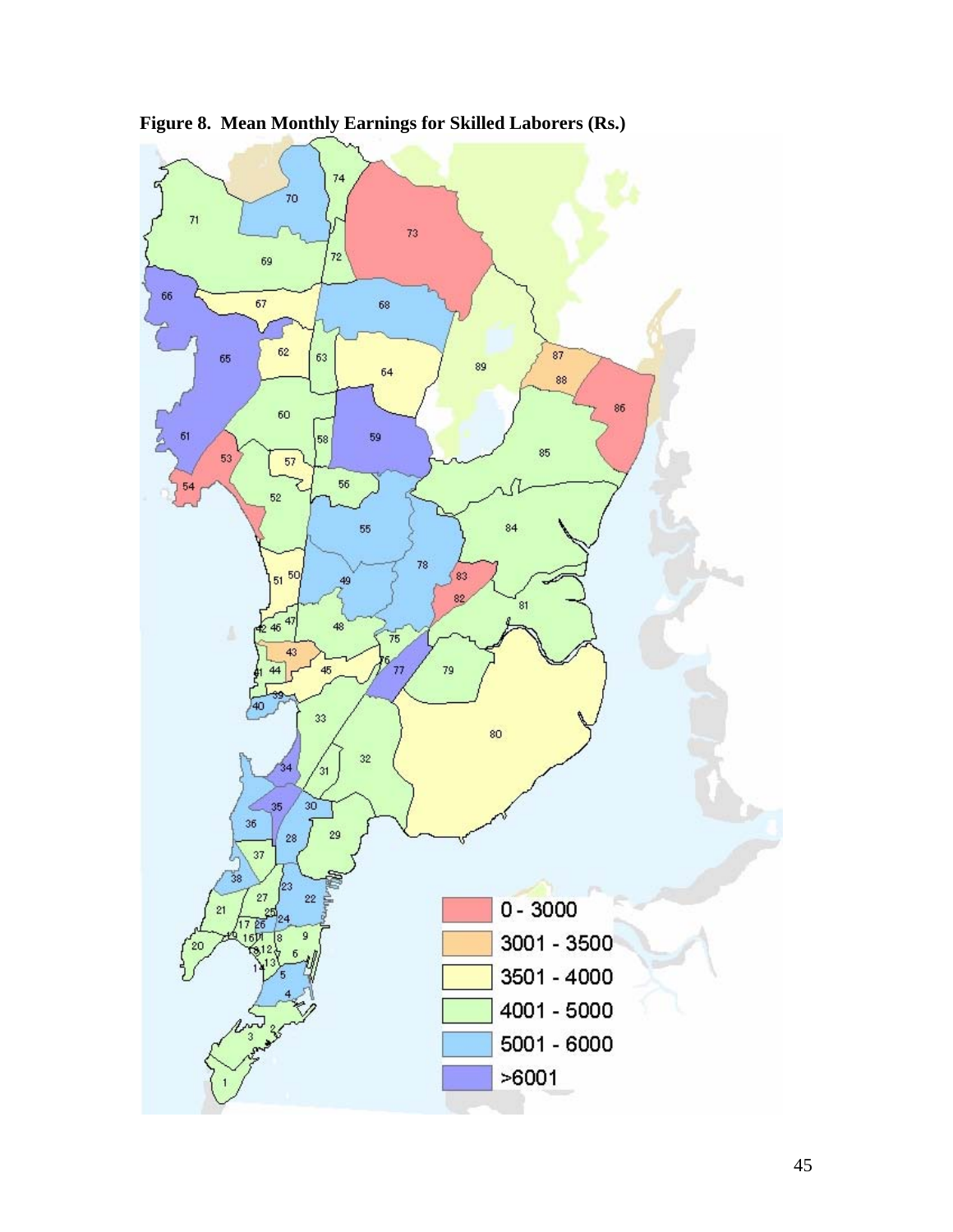# **V. Conclusions and Future Research Agenda**

# **A. Major Findings**

This study has described the salient facts about travel patterns in Mumbai, for both poor and non-poor households. What do these facts imply about the relationship between urban transport and the welfare of the poor?

A striking finding of our survey is the extent to which all households—but especially poor households—rely on walking. Overall, 44% of commuters in Mumbai walk to work. The proportion of the poor who walk to work is even higher—63%. Walking is an even higher modal share for non-work than for work trips.

A second finding is that public transit remains an important factor in the mobility of the poor, and especially in the mobility of the middle class. Overall, rail remains the main mode to work for 23% of commuters, while bus remains the main mode for 16% of commuters. The modal shares for bus are highest for the poor in zones 1-3 (21% of the poor in zone 2 take the bus to work) while rail shares are highest for the poor in the suburbs (25% of the poor in zone 6 take rail to work).

Is the cost and/or lack of accessibility to transit a barrier to the mobility of the poor? Does it keep them from obtaining better housing and/or better jobs? This is a difficult question to answer without further analysis of our survey data; however, it appears that transport is less of a barrier to the poor who live in central Mumbai (zones 1- 3) than it is to the poor who live in the suburbs (zones 4-6).

The poor who live in zones 1-3 of Mumbai (central Mumbai) live closer to the non-poor than do poor households in the suburbs. They also live closer to higher-paying jobs for unskilled workers. Workers in these households, on average, commute short distances (less than 3 km) although a non-negligible fraction of them (one-third in zone 2) take public transit to work. It is true that the cost of housing for the poor is higher in central Mumbai than in the suburbs, but the quality of slum housing is at least as good in central Mumbai as in the suburbs.

The poor who live in the suburbs of Mumbai, especially in zones 5 and 6, are more isolated from the rich than the poor in central Mumbai: 37% of the poor live in zones 5 and 6, whereas only one-fifth of higher income groups do. Wages for skilled and unskilled labor are generally lower in zones 5 and 6 than in the central city, and it appears that unemployment rates for poor males are also higher in these zones. The lower cost of slum and chawl housing in zones 5 and 6 may partly compensate for lower wages; however, a larger proportion of workers in poor households leave zones 5 and 6 to work than is true for poor workers in other zones. Commuting distances are much higher for poor workers in the suburbs than for poor workers in zones 1-3.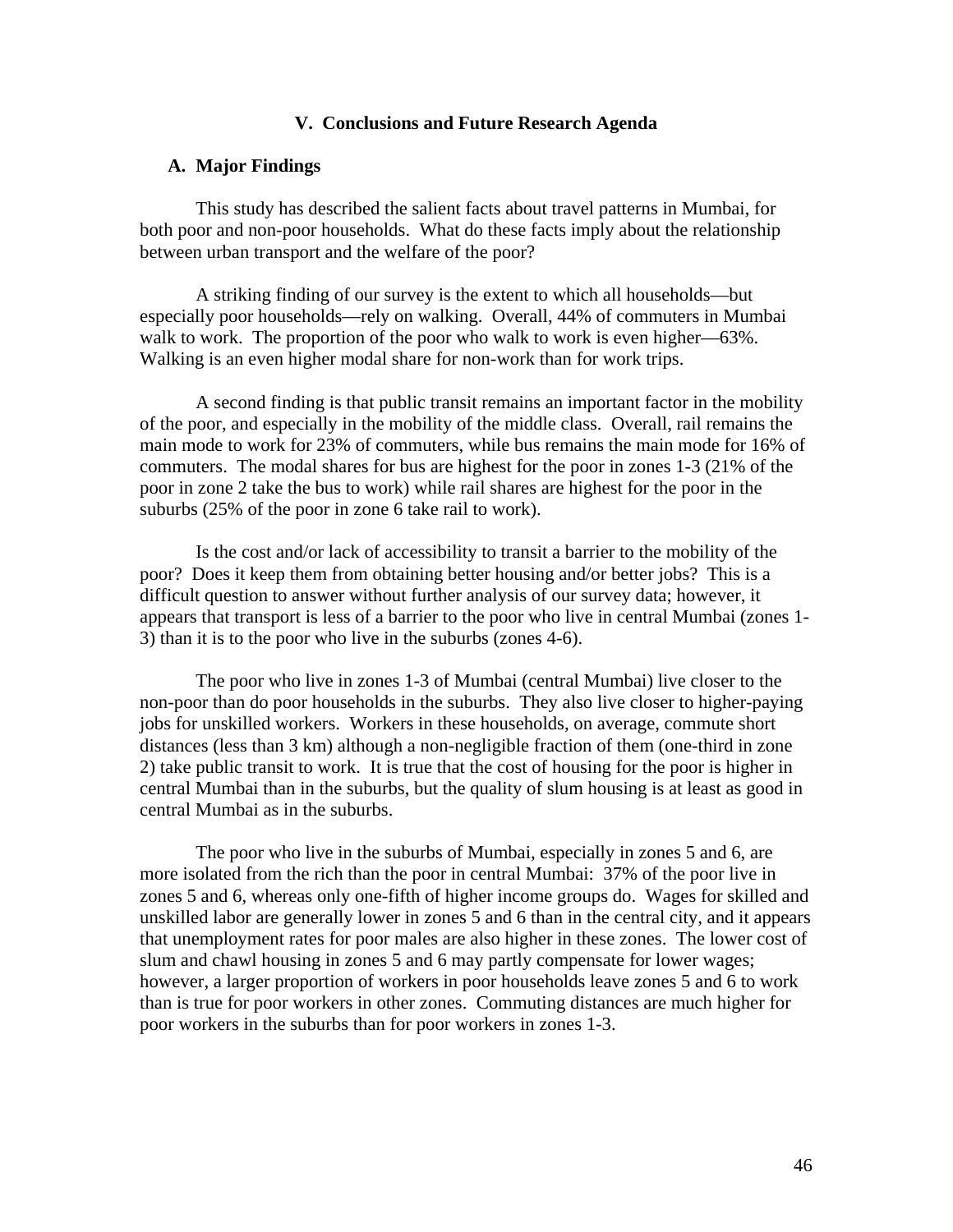# **B. Future Research Agenda**

The motivation for this survey was primarily to inform transportation policy in Mumbai. A natural question to ask is "Does providing better public transit improve people's quality of life, especially for the poor?" To evaluate a public transportation improvement, we need to estimate how people value reductions in travel time, waiting time and/or the provision of new transit services. Estimating models of mode choice will allow us to compute the monetary value of changes in such policies and thus allow us to estimate their welfare effects in the short run, holding people's residential and employment locations fixed. This will allow us to see how the poor and the non-poor in various parts of Mumbai might benefit from transport policies.

A critical issue is whether the proximity of residence and job locations is a result of people's preferences or indicates problems in mobility. Do we see this as an efficient solution, in the sense that commute time is minimized, or rather as a manifestation of mobility constraints? Does the cost of transportation limit people's opportunity to earn higher wages in the city center while enjoying lower-cost or higher quality housing in the suburbs? If mobility is the issue, the benefits of transportation improvement will be much larger in the long run when people can look for better employment opportunities or better housing. To examine the long-run benefits of transport improvements we need to know more about how people choose housing and employment locations. We will need to estimate a model of the choice of housing and employment location in which people evaluate the trade off between money, housing quality and commuting time.

Once such a model has been estimated, it can be used to evaluate the long-run benefits of a transport project; i.e., the benefits during a time frame long enough to allow people to change jobs and/or houses. In addition, the model can be used to evaluate the welfare implications of a slum upgrading or slum relocation project, which represent alternative ways of improving the welfare of the poor Mumbai. This remains a topic for future research.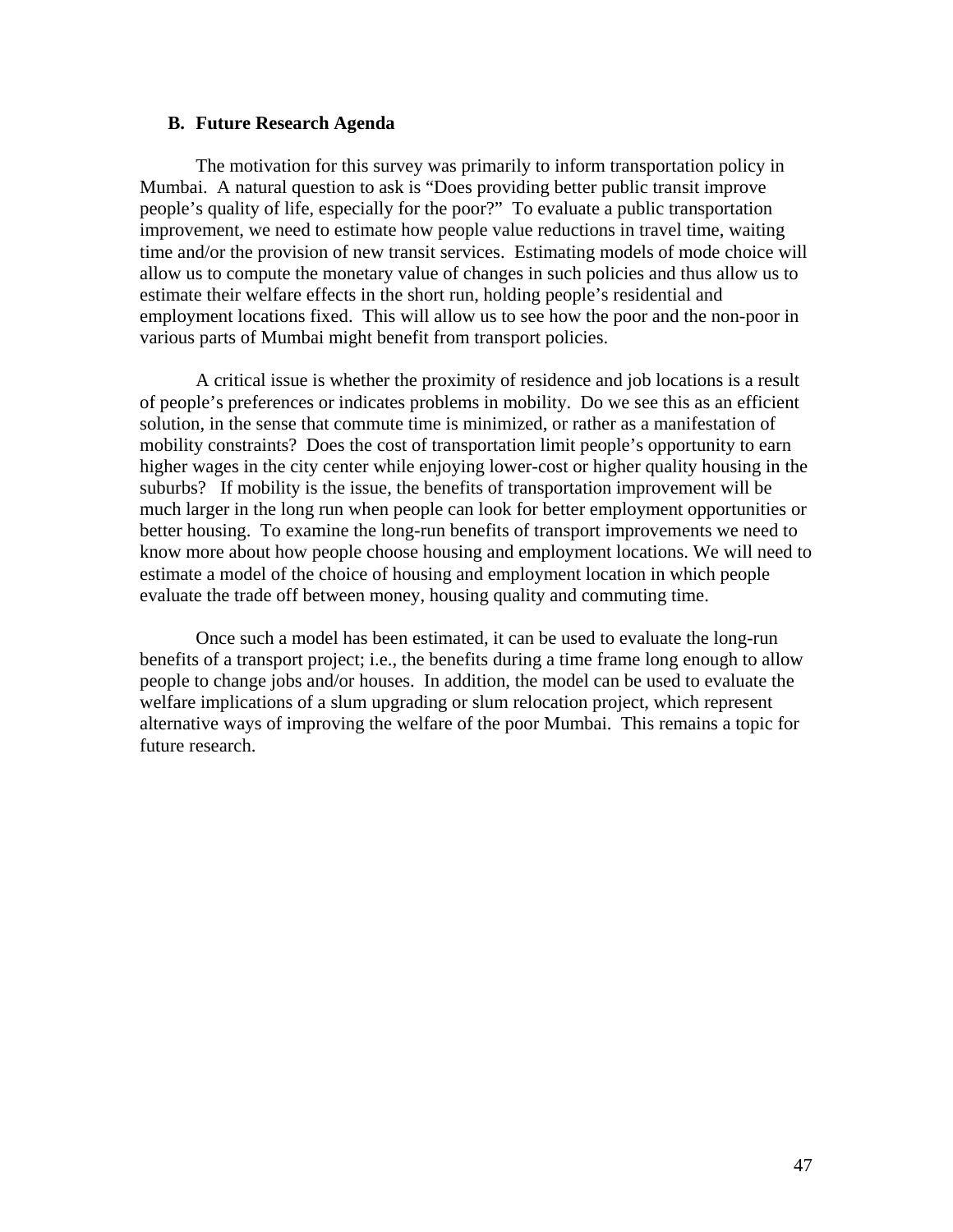# **References**

Bertaud, Alain, 2002. Mumbai FSI conundrum. The perfect storm: the four factors restricting the construction of new floor space in Mumbai. http://alain-bertaud.com/AB\_Files/AB\_Mumbai\_FSI\_conundrum.pdf

Bertaud, Alain, and Jan Brueckner, 2004. Analyzing Building Height Restrictions: Predicted Impacts, Welfare Costs, and a Case Study of Bangalore, India. Policy Research Working Paper No. 3290. Washington, DC: World Bank.

Godard, X. and L. Diaz Olvera, 2000 Poverty and Urban Transport, French experience and developing cities. World Bank Urban Transport Strategy Review Background Paper, Washington, DC.

Munshi, Kaivan and Mark Rosenzweig, 2004. Traditional Institutions Meet the Modern World: Caste, Gender and Schooling Choice in a Globalizing Economy. Mimeo. Brown University.

Phatak, V. 2003. Developing Land and Real Estate Markets: The Case of the Mumbai Region. Mimeo.

World Bank, 2002. *Cities on the Move*. Washington, DC.

UNHABITAT, 2003. The Challenge of Slums, Earthscan, London and Sterling, VA.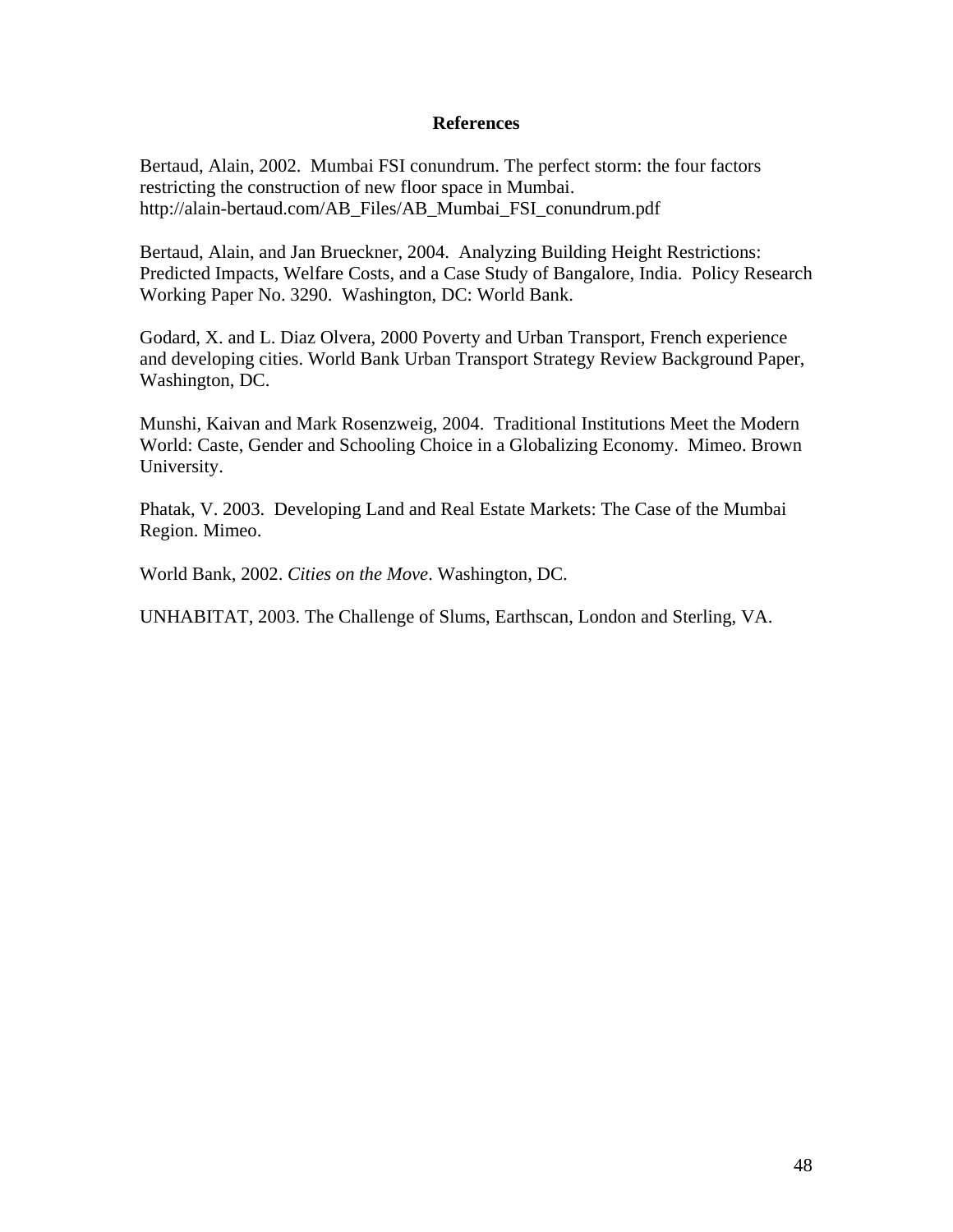# **Appendix A Household Questionnaire and Travel Diary**

1. Household ID [Format xx-yyyy-z; all numeric and valid values of xx are 1-88] XX means Section; validated as above YYYY means Enumeration Block Z means Household

### **REPLACEMENT**

- 2. Is this a replacement household?
	- 1. Yes
	- 2. No **[GO TO Q**5.**]**
- 3. This household replaces number [Format xx-yyyy-z]
- 4. Reason for replacement
	- 1. Dwelling not found
	- 2. Occupant not at home
	- 3. Refusal
	- 4. Other \_\_\_\_\_\_\_\_\_\_\_\_\_\_\_ (Character / string field with length of 100)

### **HOUSEHOLD LOCATION**

- 5. Address
	- 5.1 Street (Character / string field with length of 100)
	- 5.2 Ward (updateable Pull-down list with all wards in Mumbai)
	- 5.3 Area (updateable pull-down with Section Names)
	- 5.4 City (updateable pull-down list having Mumbai, Thane etc.)
	- 5.5 PIN (updateable pull-down list of pin codes)

Geographic coordinates (using GPS); This value will be allowed to be inserted at any time during the survey until it is marked COMPLETED.

- 6. Longitude
- 7. Latitude

**INTERVIEW** (*no data entry needed*)

- 8. Date of Interview (Automatic today's date)
- 9. Interviewer (Automatic from login information)

#### **HOUSEHOLD MODULE**

Could you please tell me the first names of all the people who live in your household? **[Start of Household Profile LOOP]** 

#### 10. Name of Household Member

**[List of Household Member can also be found here; once all HH Members are created]**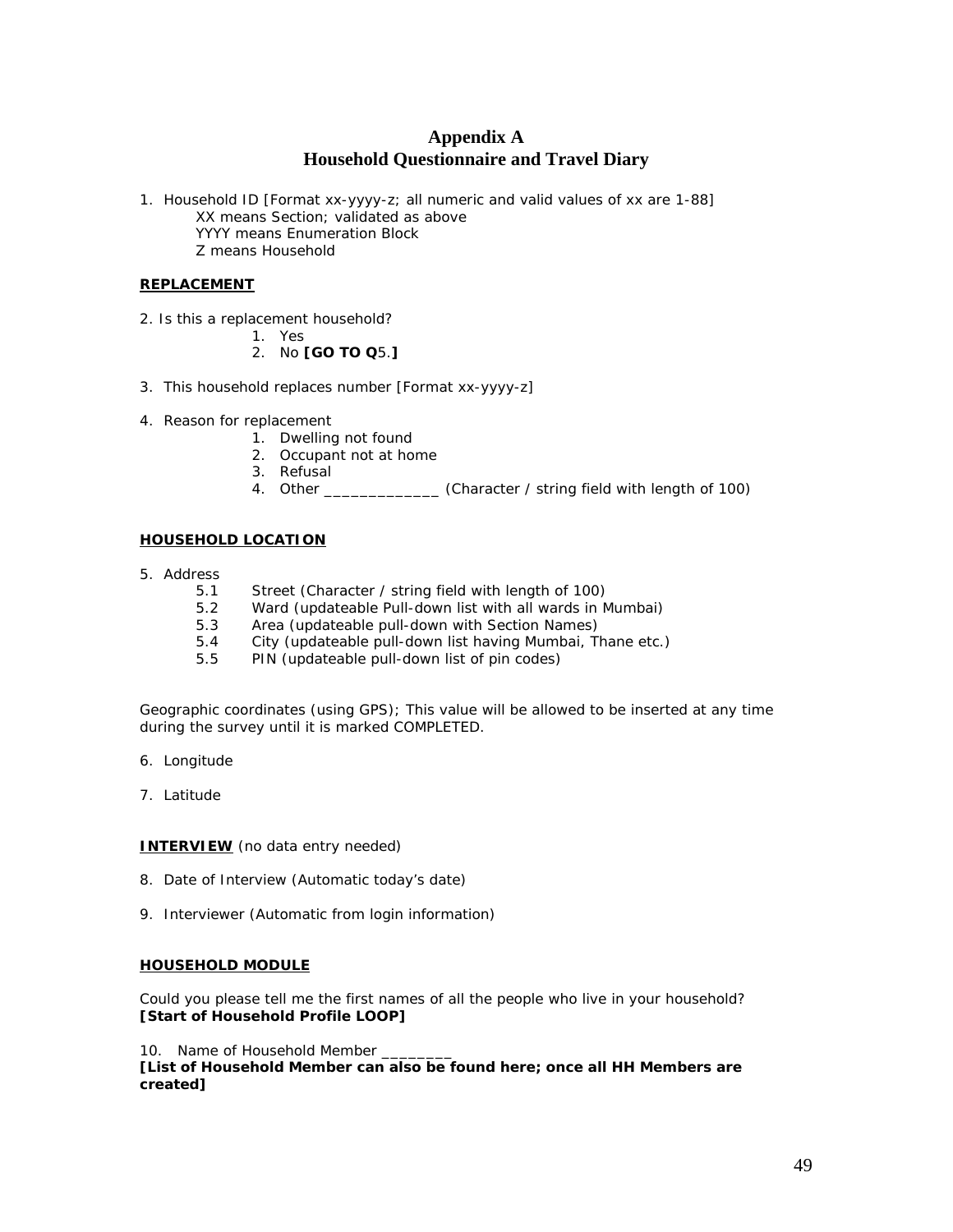- 11. Is <NAME> male or female? (Do not ask if obvious from name itself)
	- 1. Male
	- 2. Female
- 12. How old is <NAME>? Age in years)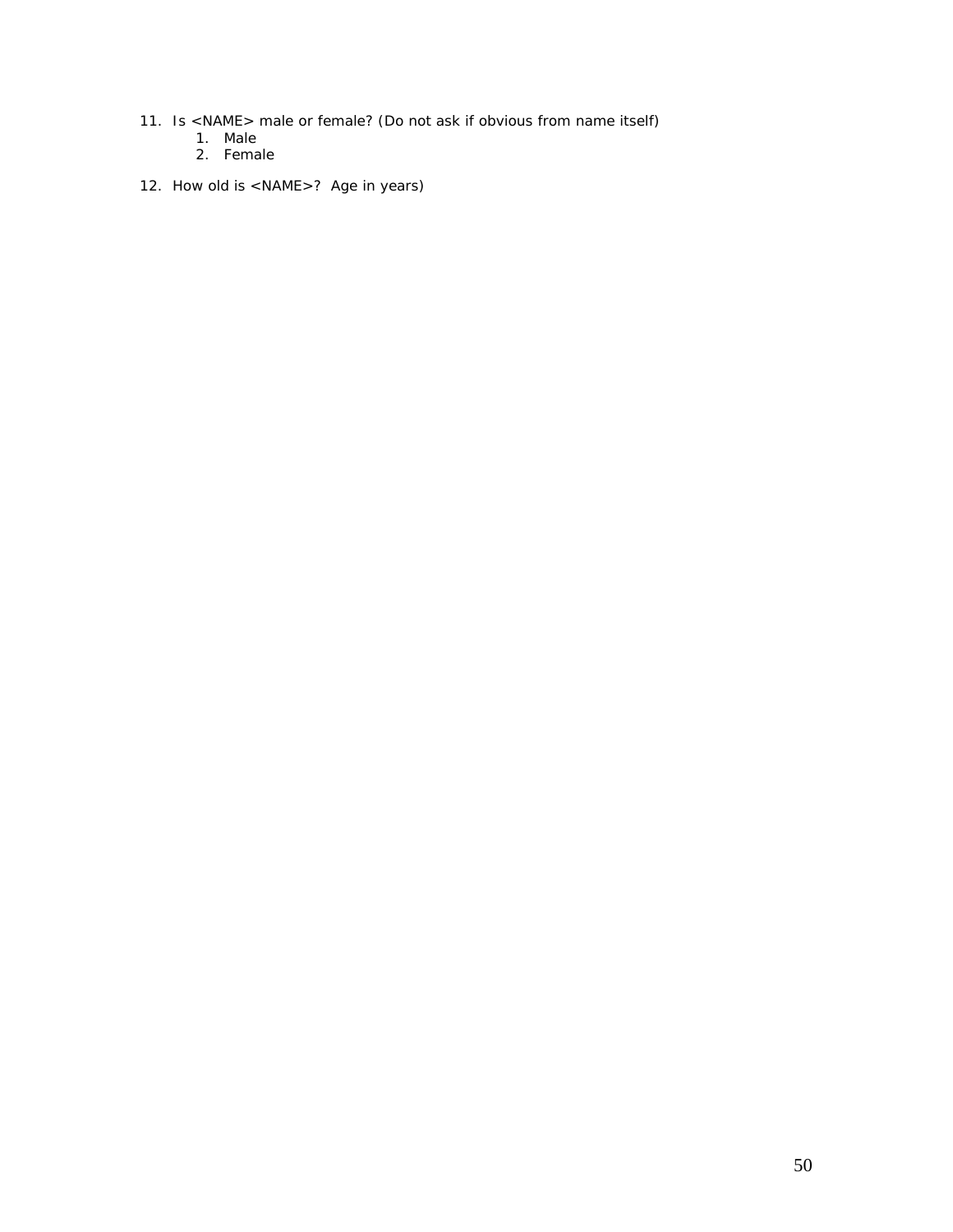**[Q**13. **will be asked to identify main respondent as HH Member list is being generated. Once Main Respondent is idntified SKIP from Q**13. **to Q**18.**]** 

- 13. Is this person the main respondent?
	- 1. Yes **[GO TO Q**14.**]**
	- 2. No **[GOTO Q**19. **]**
	- 14. What is your religion?
		- 1. Hindu
		- 2. Muslim
		- 3. Christian
		- 4. Sikh
		- 5. Buddhist
		- 6. Jain
		- 7. Other
	- 15. What is your mother tongue?
		- 1. Marathi
		- 2. Hindi
		- 3. Konkani
		- 4. Gujrati
		- 5. Marwari
		- 6. Pujabi
		- 7. Sindhi
		- 8. Kannada
		- 9. Tamil
		- 10. Telugu
		- 11. English
		- 12. Other
	- 16. When did you move here ?
		- 1. Within last 12 months
		- 2. 1-2 years ago
		- 3. 3-5 years ago
		- 4. 6-10 years ago
		- 5. >10 years ago
		- 6. Since birth **[GO TO Q**19.**]**
	- 17. Where did you live before this? (Read list to respondent)
		- 1. Within same neighborhood
		- 2. Other neighborhood in Mumbai
		- 3. Outside Mumbai
	- 18. Why did you move here? Please give two reasons. (Read list to respondent before he answers.)
		- 1. There was space available
		- 2. Family members/people who speak the same language live here
		- 3. It is a good place to find a job
		- 4. It is close to my work
		- 5. Housing is affordable
		- 6. It is close to transportation
		- 7. It is close to schools
		- 8. I was resettled
		- 9. Other

18.1 Reason A \_\_\_\_\_\_\_\_\_\_ 18.2 Reason B \_\_\_\_\_\_\_\_\_\_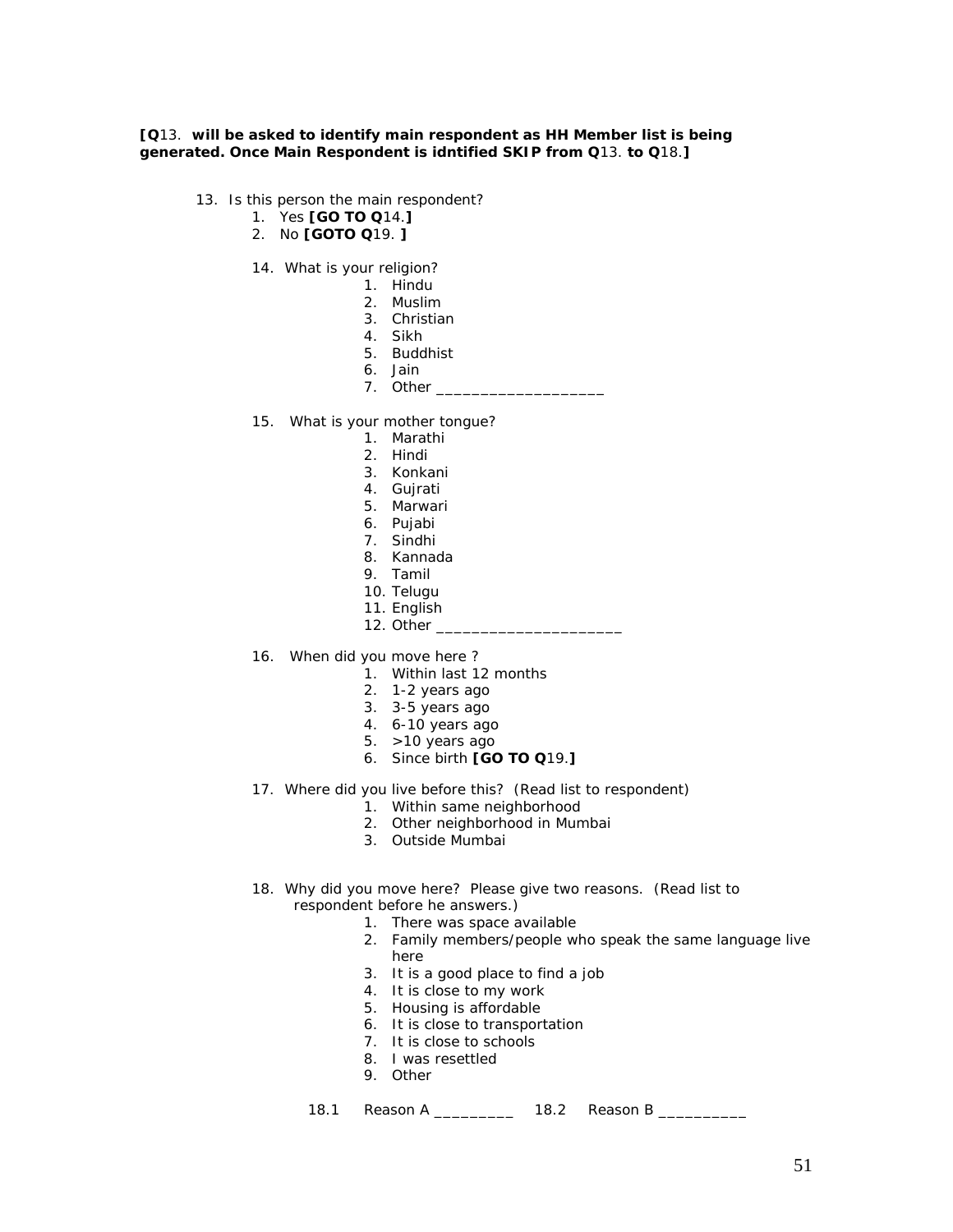- 19. What is <NAME'S> relationship to the head of household?
	- 1. Head of household
	- 2. Spouse
	- 3. Child
	- 4. Brother
	- 5. Sister
	- 6. Parent
	- 7. Other

### **[Q**20. **TO Q**22. **WILL BE ASKED FOR ALL HH MEMBERS WHO ARE AGED 16 OR MORE, ELSE GOTO Q**10.**]**

- 20. What is <NAME'S> marital status? Is he (she) . . . .(Read list to respondent)
	- 1. Never married
	- 2. Currently married
	- 3. Widowed
	- 4. Divorced or separated
- 21. What is the highest level of education he (she) completed? (Read list to respondent.)
	- 1. Less than primary school
	- 2. Primary school
	- 3. Middle school
	- 4. High school
	- 5. 12th grade/Technical training
	- 6. Graduation
	- 7. Post graduate degree
- 22. What is <NAME's> occupation? (Read list to respondent.)
	- 1. Unskilled worker
	- 2. fSkilled worker
	- 3. Petty trader
	- 4. Shop owner
	- 5. Businessman with no employees
	- 6. Businessman with 1-9 employees
	- 7. Businessman with 10+ employees
	- 8. Self employed professional
	- 9. Clerical/Salesman
	- 10. Supervisor
	- 11. Officer/Junior executive
	- 12. Officer/Middle/Senior executive
	- 13. Housewife
	- 14. Student
	- 15. Other \_\_\_\_\_\_\_\_\_\_

#### **[If no more HH Members left then GOTO Q23. ELSE GOTO Q10.]**

#### **EDUCATION MODULE**

#### **[Q23. TO Q**27. **WILL BE ASKED FOR ALL HH MEMBERS WHO ARE AGED 5-21, THEN GOTO Q**28.**]**

## **[If THERE ARE NO HH MEMBERS WHO ARE AGED BETWEEN 5-21, THEN GOTO Q**31.**]**

- 23. Is <NAME> currently attending school?
	- 1. Yes **[GO TO Q**25.**]**
	- 2. No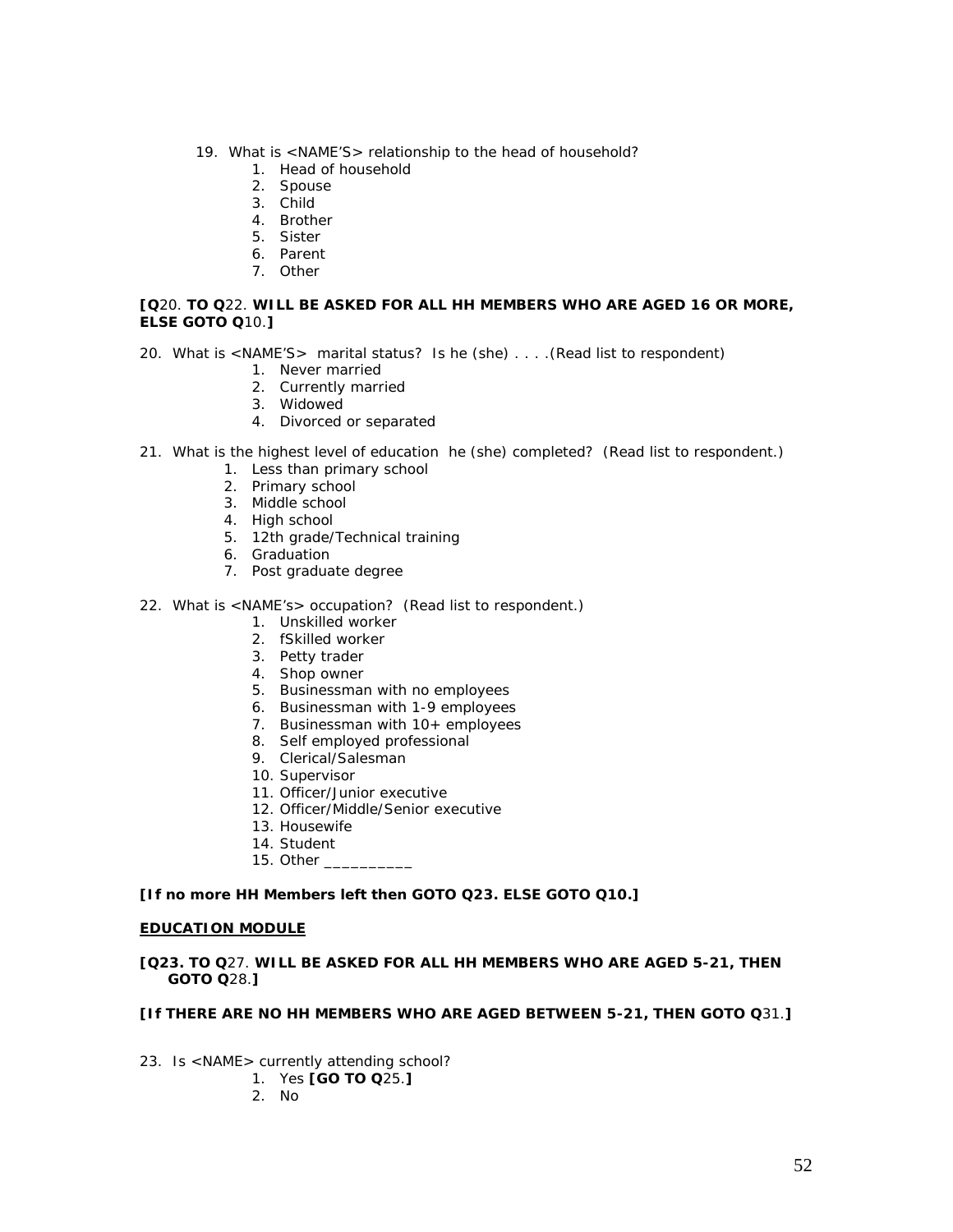24. Why is <NAME> not attending school? (Interviewer selects which of the following best applies.)

- 1. The child is working
- 2. The child failed at school
- 3. The school is too far away
- 4. We don't have the money
- 5. The child is sick or injured
- 6. Other

## **[LOOP BACK TO Q23.]**

- 25. What type of school is <NAME> attending?
	- Pre-primary Primary Middle school High school Technical training College
- 26. Is this school public or private, or a semi-government school?
	- Public Private Semi-government
- 27. Did you pay a donation to the school?
	- Yes  $N<sub>0</sub>$  **[LOOP BACK TO Q23.]**

#### **EDUCATION MODULE (Contd…)**

#### **[AUTO SELECT ONE CHILD AGED 10 OR YOUNGER AND ONE CHILD AGED 11 OR MORE WHO ATTENDS SCHOOL (Q23.=YES) USING KISH TABLE LOGIC]**

#### **[IF FOUND NONE GOTO Q**31.**]**

- 28. How far away is <NAME's> school?
	- 1. Less than a 15 minute walk
	- 2. A 15-30 minute walk
	- 3. A 30-60 minute walk
	- 4. More than a one hour walk.
	- 5. Don't know [Do not read this option]
- 29. Where is <NAME's> school located? **[Pull-down list of Section Names]**
- 30. How does <NAME> usually travel when getting to school? Please describe one complete trip from home to school. [Interviewer codes three most important modes and time taken based upon respondents description of the trip]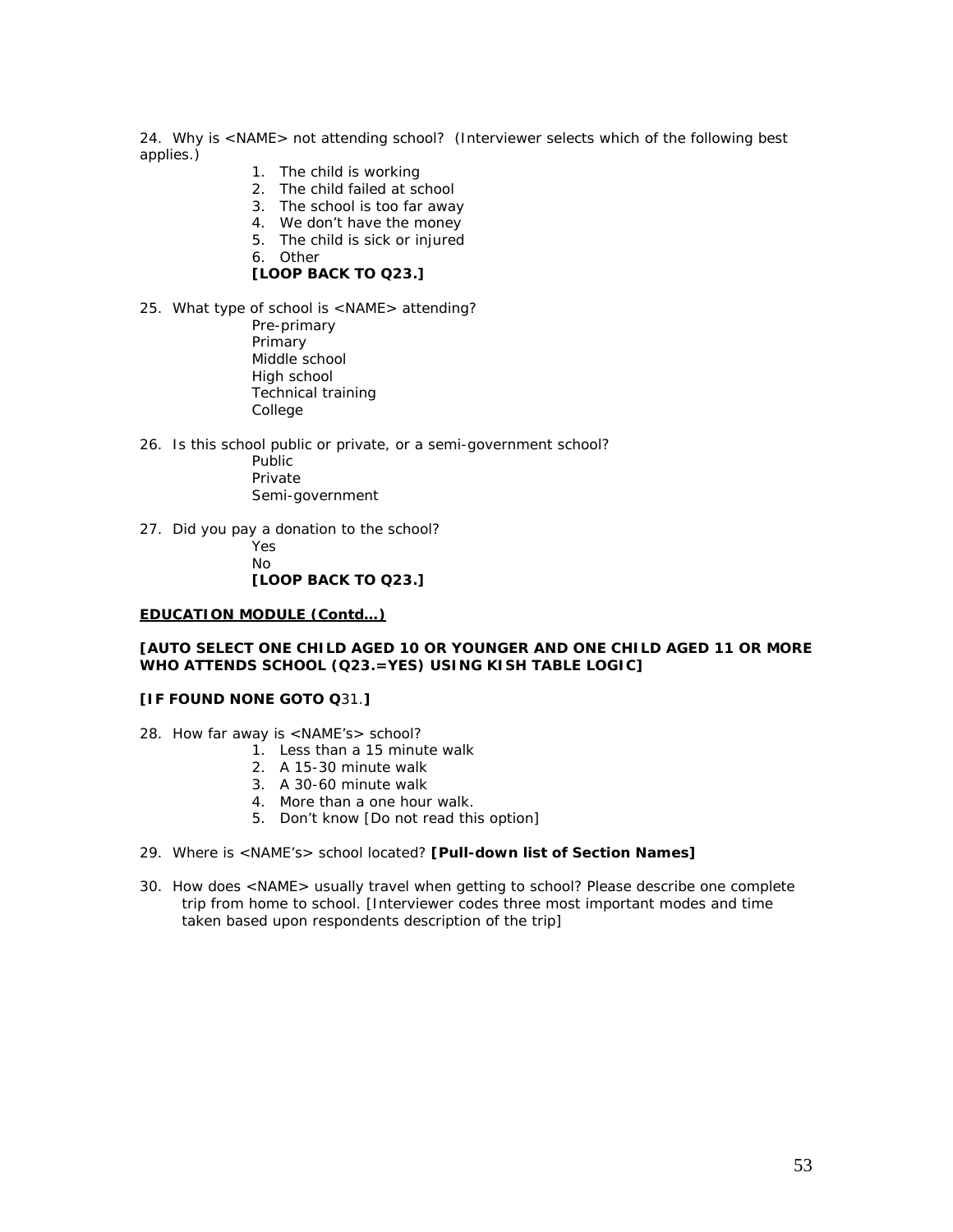- 1. On foot
- 2. By bicycle
- 3. By train
- 4. By public bus
- 5. By school bus
- 6. By auto-rickshaw
- 7. By taxi
- 8. By two-wheeler (own vehicle)
- 9. By own car/jeep/van
- 10. In someone else's car/jeep/van
- 11. Other \_

### **[LOOP FOR THREE MODES A, B & C; THEN GOTO Q**31.**]**

- 30.1 Mode A/B/C: \_\_\_\_\_\_
- 30.2 Time taken \_\_\_\_\_\_\_\_

**If mode is 1, 2, 8 or 9 goto Q**30.**1 until all 3 modes done** 

**If mode is 3, 4 or 5 go to Q**30.**3.1 else go to Q**30.**4** 

 30.3.1 BUS / TRAIN PASS? 1. YES **[GOTO Q**30.**3.2]**

- 2. NO **[GOTO Q**30.**4]**
- 30.3.2 Duration of Pass Cost of Pass **[GOTO Q**30.**1 until all 3 modes done]**
- 30.4 Cost of Trip **[GOTO Q**30.**1 until all 3 modes done]**

#### **LIVELIHOOD MODULE**

- 31. {Display list of household members list > 16years} In terms of this family's livelihood, who is the most important income earner in the household? Who is the second most important income earner? (Select 2 names from the list)
	- 31.1 First Important HH Member 31.2 Second Important HH Member

### **[Q32. TO Q**38. **WILL BE ASKED FOR THE TWO MOST IMPORTANT EARNERS SELECTED ABOVE, THEN GOTO Q**50.**] IF NO EARNERS, GO TO Q.**50.

- 32.How many jobs does <NAME> have? \_\_\_\_\_\_\_
- 33. Now I will ask about <NAME's> main job, the one in which he/she spends the most time. What does he/she do in this job?
	- 1. Street vendor or person who makes goods at home **[GO TO Q**39.**]**
	- 2. Other
- 34. Where does <NAME> usually work
	- 34.1 Section \_\_\_ **[Pull-down list of 88 Section Names]**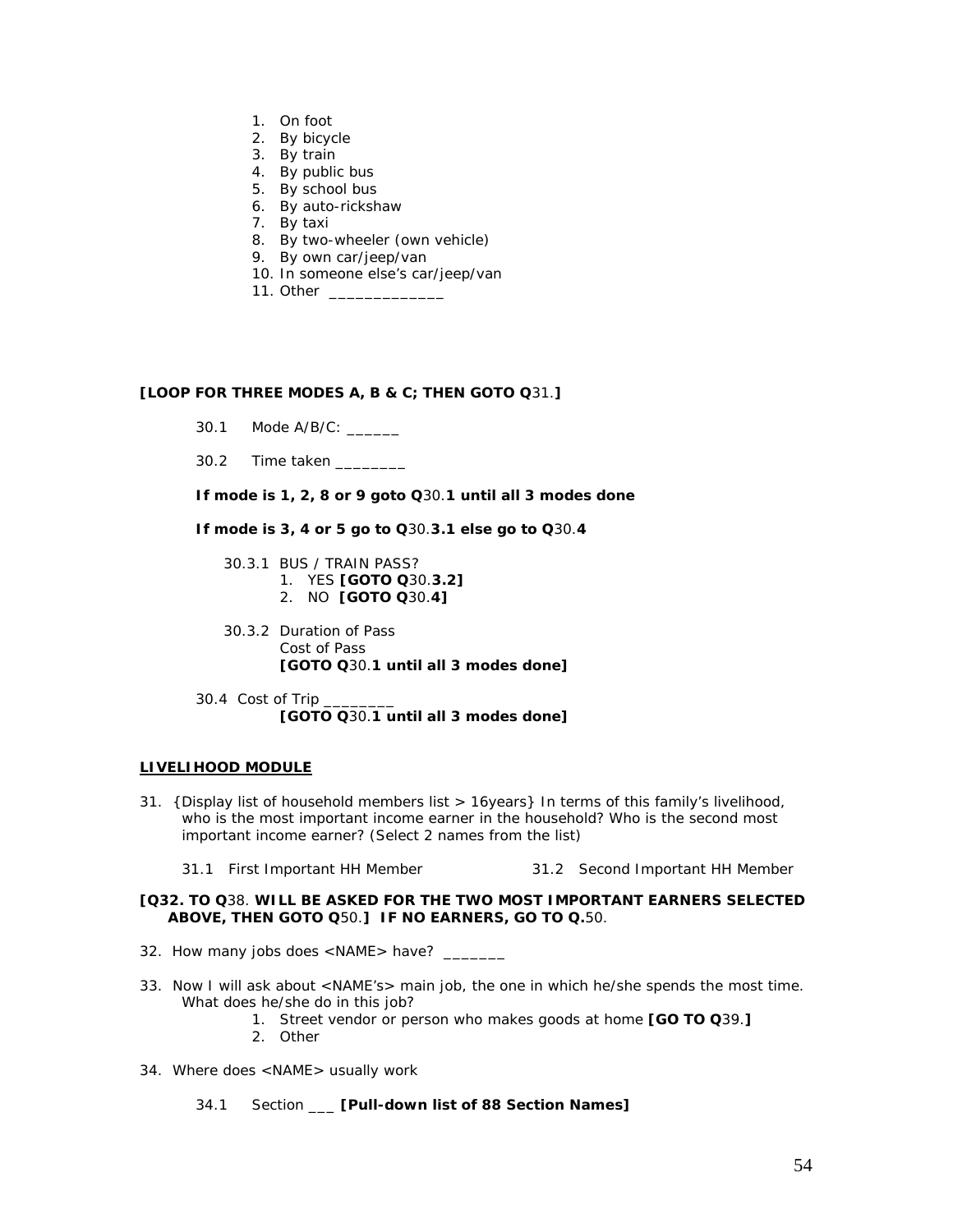### 34.2 PIN CODE **[Pull-down list of pin codes]**

- 35. Is there public transport available within a 10 minute walk of this location?
	- 1. Yes
	- 2. No
- 36. How does <NAME> usually travel when getting to work? Please describe one complete trip from home to work. [Interviewer codes three most important modes and time taken based upon respondent's description of the trip]
	- 1. On foot
	- 2. By bicycle
	- 3. By train
	- 4. By bus
	- 5. By auto-rickshaw
	- 6. By taxi
	- 7. By two-wheeler (own vehicle)
	- 8. By own car/jeep/van
	- 9. In someone else's car/jeep/van
	- 10. ther

### **[LOOP FOR THREE MODES A, B & C; THEN GOTO Q37]**

- 36.1 Mode A/B/C:
- 36.2 Time taken

**If mode is 1, 2, 7 or 8 goto Q**36.**1 until all 3 modes done** 

**If mode is 3 or 4 go to Q**36.**3.1 else go to Q**36.**4** 

- 36.3.1 BUS / TRAIN PASS?
	- 1. YES **[GOTO Q**36.**3.2]**
	- 2. NO **[GOTO Q**36.**4]**
- 36.3.2 Duration of Pass Cost of Pass **[GOTO Q**36.**1 until all 3 modes done]**
- 36.4 Cost of Trip **[GOTO Q**36.**1 until all 3 modes done]**
- 37. Did <NAME> work full-time at this job last month?
	- 1. Yes
	- 2. No
- 38. On average, in what category would you say <NAME'S> monthly earnings fall? (Read list to respondent.)
	- 1. 0-1,000 Rs.
	- 2. 1,000-5,000 Rs.
	- 3. 5,000-10,000 Rs.
	- 4. 10,000-25,000 Rs.
	- $5. > 25,000$  Rs.
	- 6. Don't know [DO NOT READ TO RESPONDENT.]
	- 7. Refused [DO NOT READ TO RESPONDENT.]

**[LOOP BACK TO Q31. UNTIL TWO SELECTED MEMBERS COMPLETED then GOTO Q**50.**]**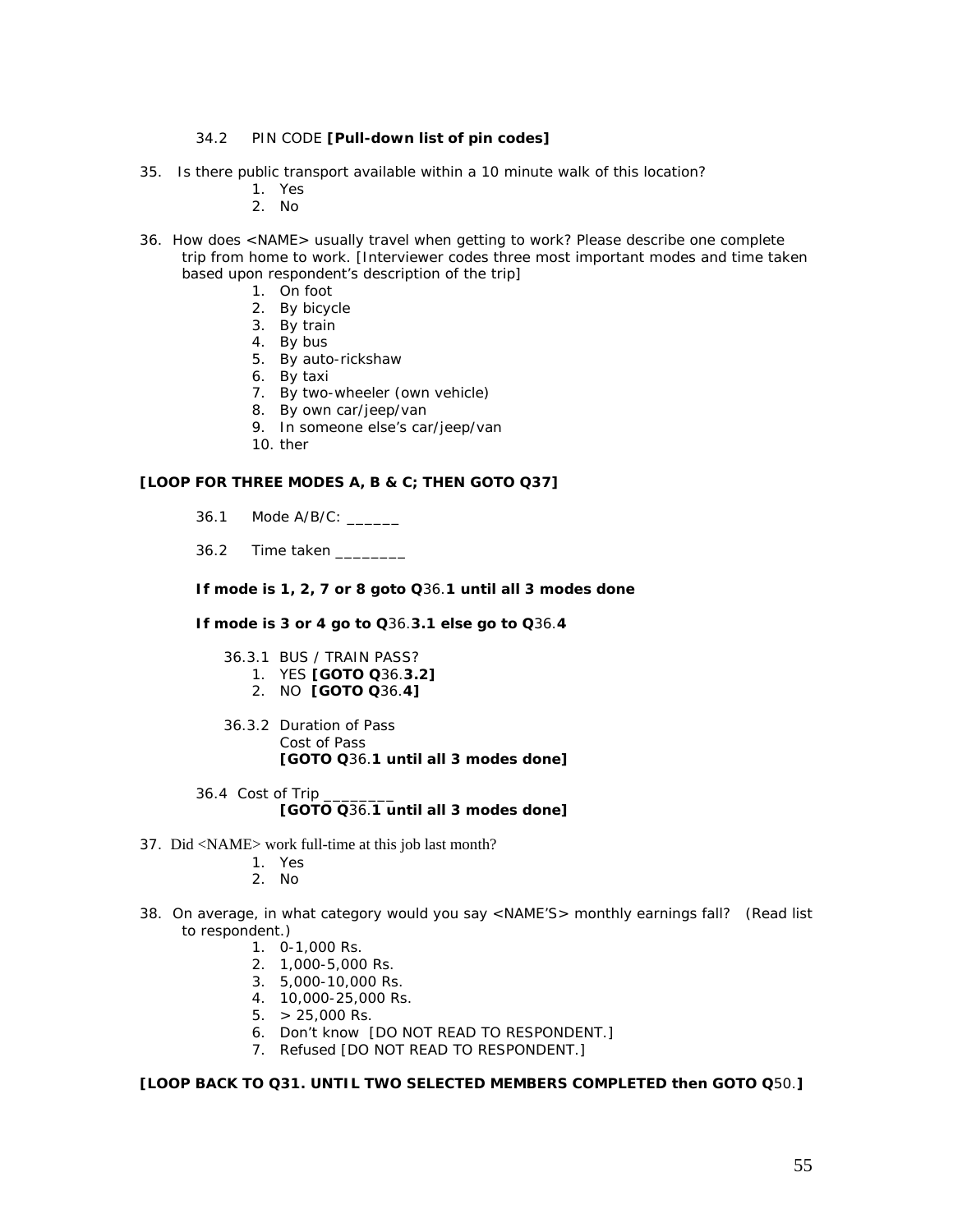### **[Q**39. **TO Q**49. **WILL BE ASKED IF HH MEMBER IS A STREET VENDOR]**

- 39. Does <NAME'S> work require him to travel?
	- 1. Yes
	- 2. No GOTO Q.49.
- 40. Does <Name> purchase goods for his work ?
	- 1. Yes
		- 2. No GOTO Q.43.
- 41. Where is <Name> getting these materials from? **[Pull-down list of Section Names] [If more than one location, ask most frequent.]**
- 42. How does <NAME> usually transposrt these materials? Please describe one complete trip. [Interviewer codes three most important modes and time taken based upon respondents description of the trip]
	- 1. On foot
	- 2. By bicycle
	- 3. By train
	- 4. By bus
	- 5. By auto-rickshaw
	- 6. By taxi
	- 7. By two-wheeler (own vehicle)
	- 8. By own car/jeep/van
	- 9. In someone else's car/jeep/van
	- 10. Other

# **[LOOP FOR THREE MODES A, B & C; THEN GOTO Q.**43.**]**

- 42.1 Mode A/B/C: \_\_\_\_\_\_
- 42.2 Time taken

**If mode is 1, 2, 7 or 8 goto Q**42.**1 until all 3 modes done** 

**If mode is 3 or 4 go to Q**42.**3.1 else go to Q**42.**4** 

- 42.3.1 BUS / TRAIN PASS? 1. YES **[GOTO Q**42.**3.2]** 2. NO **[GOTO Q**42.**4]**
- 42.3.2 Duration of Pass Cost of Pass **[GOTO Q**42.**1 until all 3 modes done]**
- 42.4 Cost of Trip **[GOTO Q**42.**1 until all 3 modes done]**
- 43. Does <NAME> sell goods ? \_\_\_\_\_\_\_\_
	- 1. Yes
	- 2. No GO TO Q47.

44. Where does <NAME> sell goods ?

[Pull down list of Sections Names. If more than one location, describe most frequent.]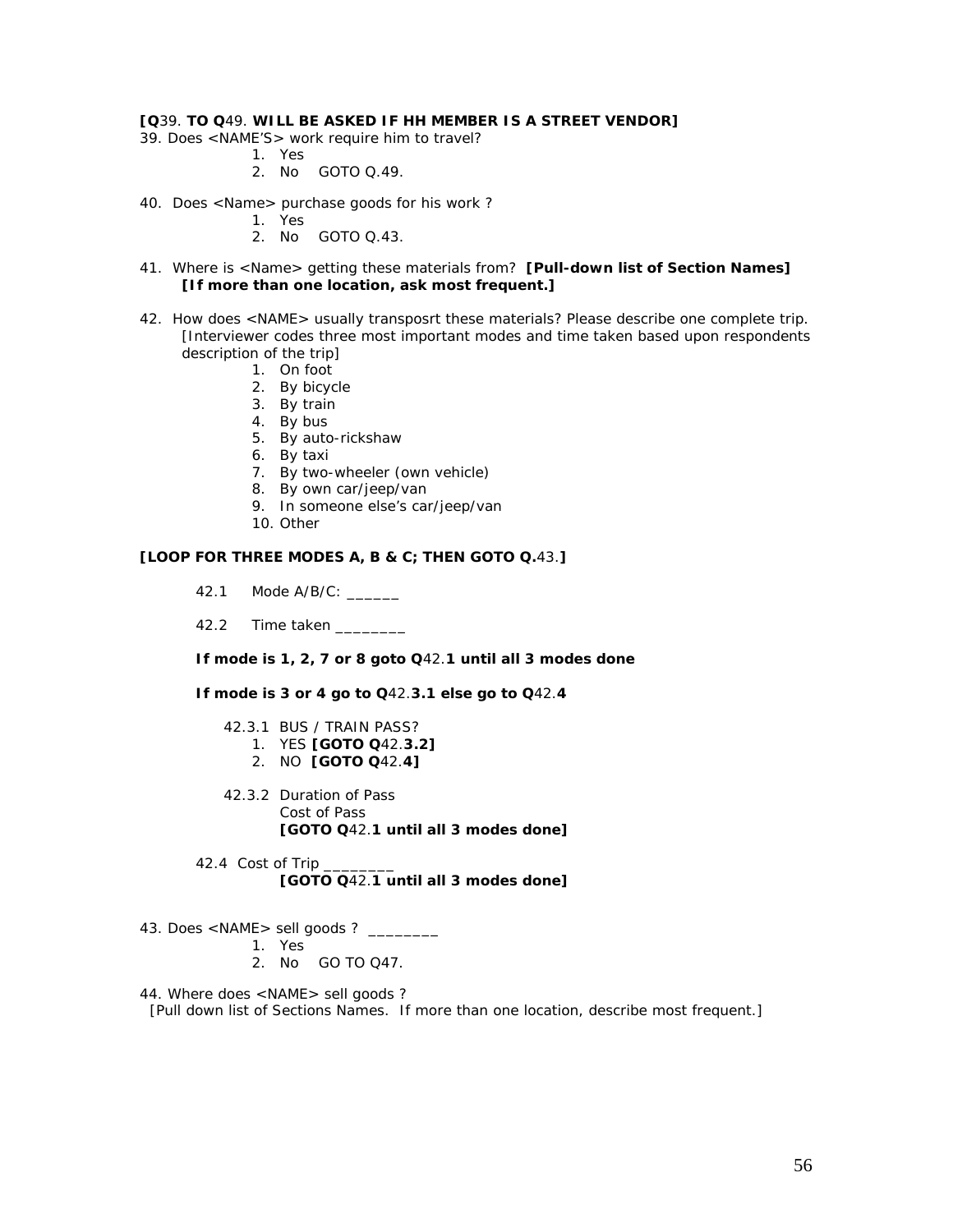- 45. How does <NAME> usually transport these goods? Please describe one complete trip. [Interviewer codes three most important modes and time taken based upon respondents description of the trip]
	- 1. On foot
	- 2. By bicycle
	- 3. By train
	- 4. By bus
	- 5. By auto-rickshaw
	- 6. By taxi
	- 7. By two-wheeler (own vehicle)
	- 8. By own car/jeep/van
	- 9. In someone else's car/jeep/van
	- 10. Other

## **[LOOP FOR THREE MODES A, B & C; THEN GOTO Q**46.**]**

- 45.1 Mode A/B/C: \_\_\_\_\_\_
- 45.2 Time taken \_\_\_\_\_\_\_\_

**If mode is 1, 2, 7 or 8 goto Q**45.**1 until all 3 modes done** 

**If mode is 3 or 4 go to Q**45.**3.1 else go to Q**45.**4** 

- 45.3.1 BUS / TRAIN PASS?
	- 1. YES **[GOTO Q**45.**3.2]**
	- 2. NO **[GOTO Q**45.**4]**
- 45.3.2 Duration of Pass Cost of Pass **[GOTO Q**45.**1 until all 3 modes done]**
- 45.4 Cost of Trip **[GOTO Q**45.**1 until all 3 modes done]**
- 46. Does <NAME> own his own cart for selling goods ?
	- 1. Yes
	- 2. No
- 47. I will read a list of problems that <NAME> might face in transporting goods purchased or sold. Please tell me whether or not each one is a probem:
	- 1. The roads are in poor condition [Y/N]
	- 2. Transport services are unreliable [Y/N]
	- 3. It is difficult to transport the cart [Y/N]
	- 4. Goods may be stolen [Y/N]

### **[If only one problem , go to Q**49.**]**

48. Please list the problems in order of importance. Palm will allow interviewer to rank 1, 2, 3, etc.]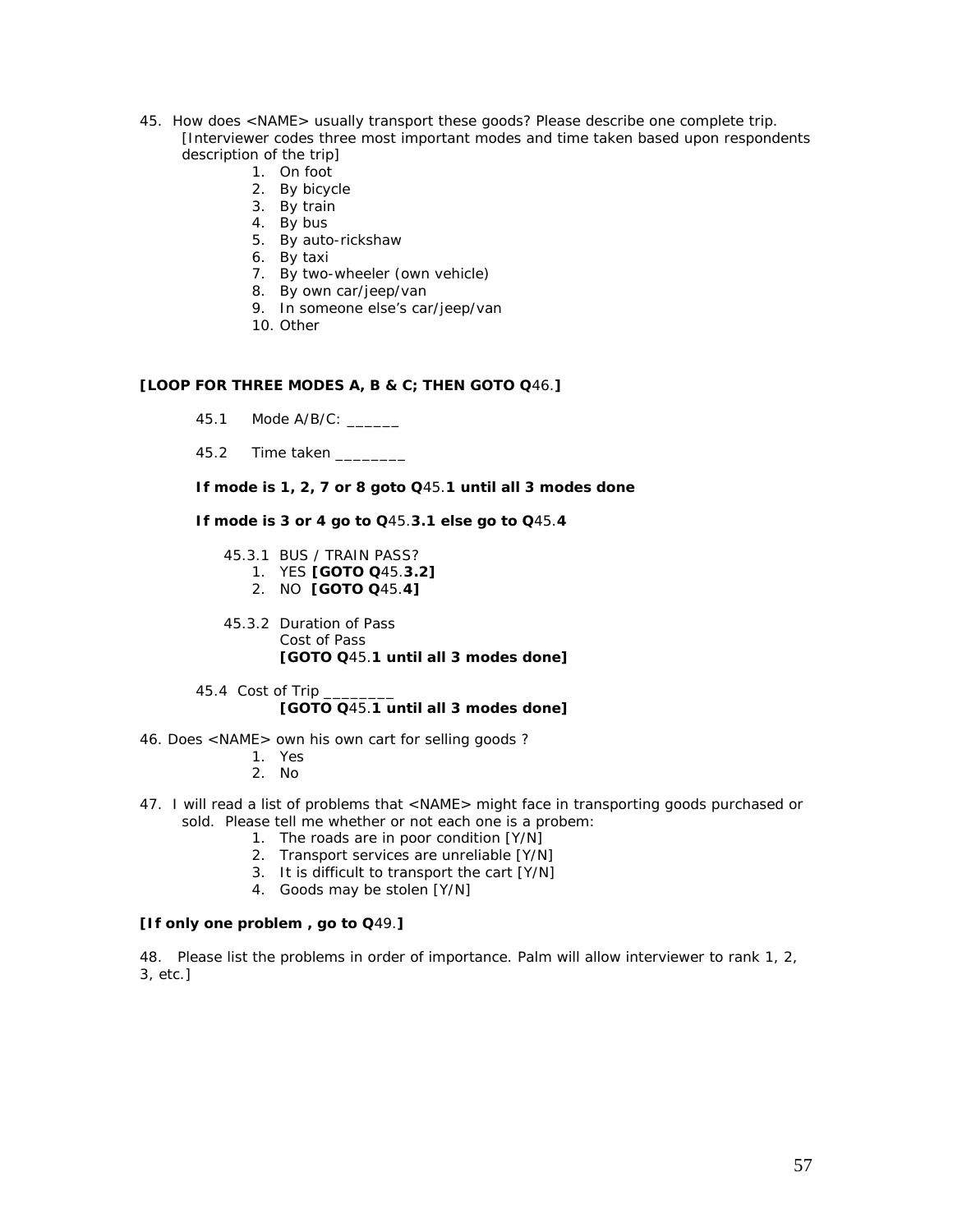- 49. On average, in what category would you say <NAME'S> monthly earnings fall? (Read list to respondent.)
	- $1.0 1,000$  Rs.
	- 2. 1,000-5,000 Rs.
	- 3. 5,000-10,000 Rs.
	- 4. 10,000-25,000 Rs.
	- $5. > 25,000$  Rs.
	- 6. Don't know [DO NOT READ TO RESPONDENT.]
	- 7. Refused [DO NOT READ TO RESPONDENT.]

### **[LOOP BACK TO Q**31. **FOR 2 MOST IMPORTANT EARNERS]**

### **HEALTH MODULE**

- 50. Now I'm going to ask you how easy it is to reach health care from your home. How far away is the nearest private doctor from your home? (Read list to respondent.)
	- 1. Less than a 10 minute walk...
	- 2. A 10-20 minute walk..
	- 3. A 21-30 minute walk.
	- 4. More than a half hour walk.
	- 5. Don't know [DO NOT READ]
- 51. How far away is the nearest clinic from your home? (Read list to respondent.)
	- 1. Less than a 10 minute walk..
	- 2. A 10-20 minute walk.
	- 3. A 21-30 minute walk..
	- 4. More than a half hour walk..
	- 5. Don't know [DO NOT READ]
- 52. How far away is the nearest Municipal Hospital from your home? (Read list to respondent.)
	- 1. Less than a 15 minute walk.
	- 2. A 15-30 minute walk.
	- 3. A 30-60 minute walk.
	- 4. More than an hour walk.
	- 5. Don't know [DO NOT READ]
- 53. How far away is the nearest Private Hopsital or Nursing Home from your home? (Read list to respondent.)
	- 1. Less than a 15 minute walk.
	- 2. A 15-30 minute walk.
	- 3. A 30-60 minute walk.
	- 4. More than an hour walk
	- 5. Don't' know [DO NOT READ]
- 54. Now suppose you were to become seriously ill—so ill that you immediately required a doctor's attention. Which one of the following providers would you go to for treatment? (Read list to respondent.)
	- 1. Private Doctor
		- 2. Clinic
		- 3. Municipal Hospital
		- 4. Private Hospital/ Nursing Home
- 55. Where is this located? **[Pull-down list of Section Names]**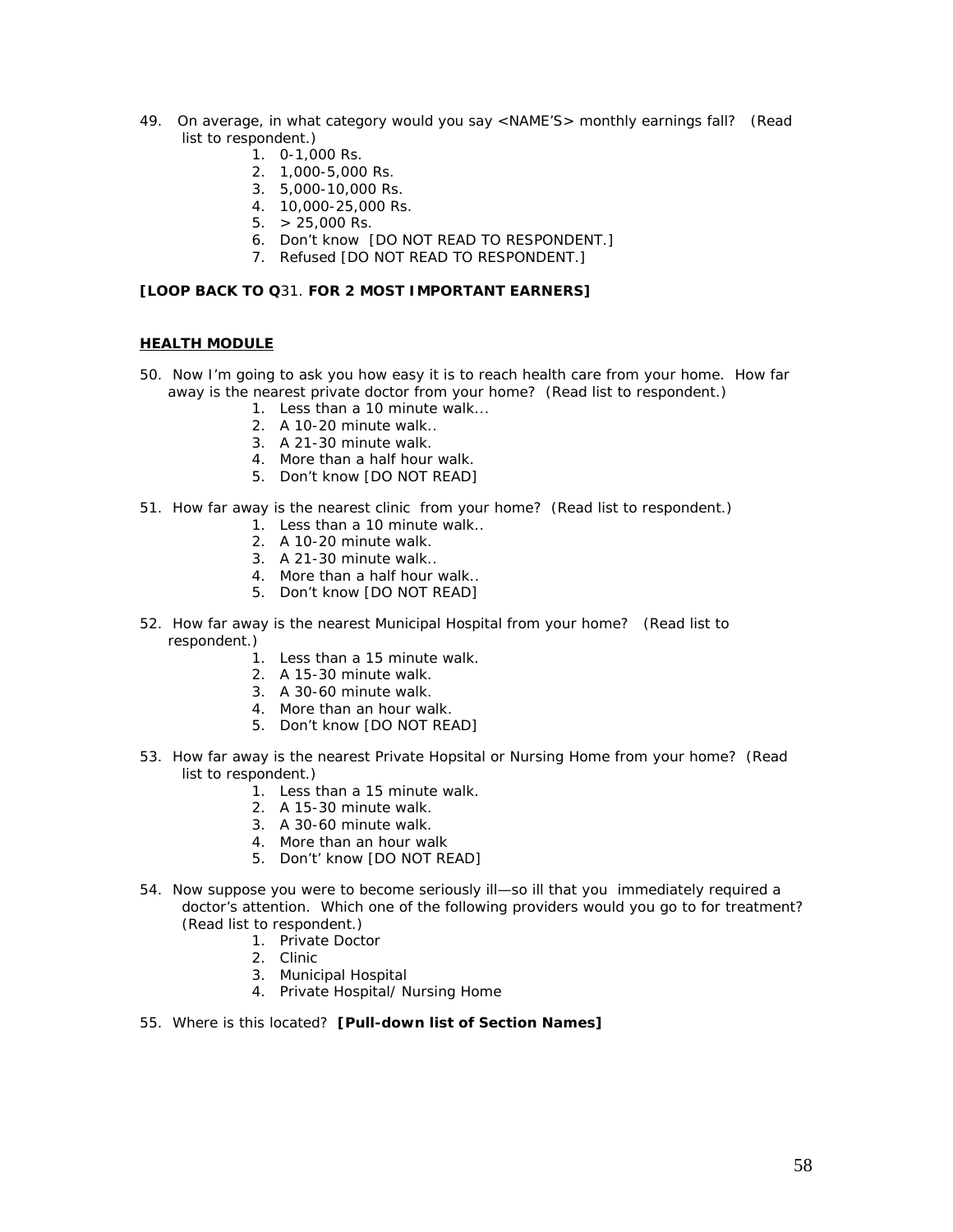- 56. How would you go there? Please describe one complete trip. [Interviewer codes three most important modes and time taken based upon respondents description of the trip]
	- 1. On foot
	- 2. By bicycle
	- 3. By train
	- 4. By bus
	- 5. By auto-rickshaw
	- 6. By taxi
	- 7. By two-wheeler (own vehicle)
	- 8. By own car/jeep/van
	- 9. In someone else's car/jeep/van
	- 10. Other

### **[LOOP FOR THREE MODES A, B & C; THEN GOTO Q**57.**]**

- 56.1 Mode A/B/C: \_\_\_\_\_\_
- 56.2 Time taken \_\_\_\_\_\_\_\_

**If mode is 1, 2, 7 or 8 goto Q**56.**1 until all 3 modes done** 

**If mode is 3 or 4 go to Q**56.**3.1 else go to Q**56.**4** 

- 56.3.1 BUS / TRAIN PASS? 1. YES **[GOTO Q**56.**3.2]**
	- 2. NO **[GOTO Q**56.**4]**
- 56.3.2 Duration of Pass Cost of Pass **[GOTO Q**56.**1 until all 3 modes done]**
- 56.4 Cost of Trip **[GOTO Q**56.**1 until all 3 modes done]**
- 57. Which of the following describe your reason for going to this particular health care provider ? (Read list to respondent and check all that apply.)
	- 1. It is the nearest to home
	- 2. It is inexpensive
	- 3. It provides better care
	- 4. Other reason

#### **[If there are no children 10 or under, go to Q**62.**]**

- 58. Suppose that one of your children were seriously ill—so ill that they required immdediate attendtion from a doctor. Which one of the following providers would you go to for treatment? (Read list to respondent.)
	- 1. Private Doctor
	- 2. Clinic
	- 3. Municipal Hospital
	- 4. Private Hospital/ Nursing Home
- 59. Where is this located? **[Pull-down list of Sections Names]**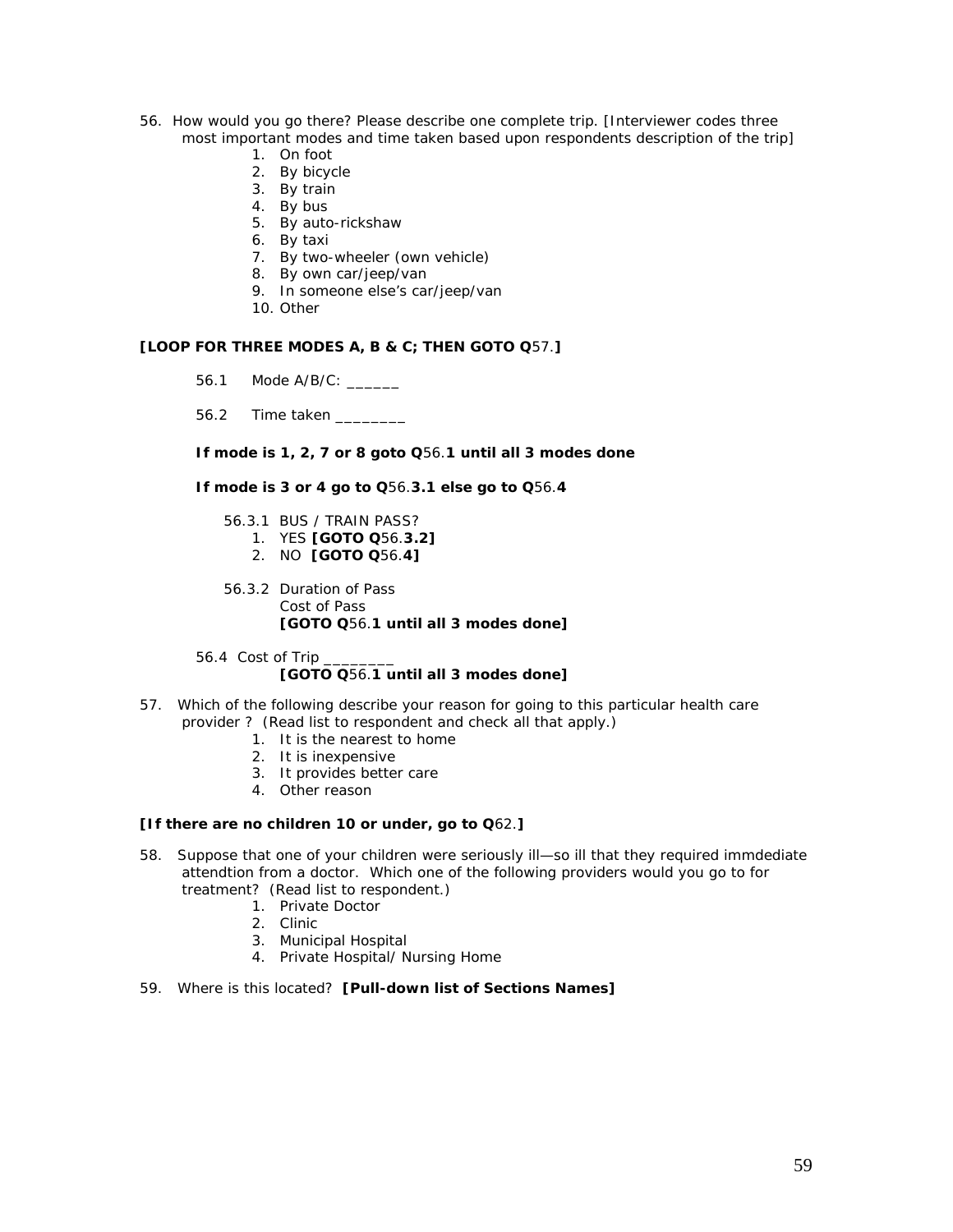- 60. How would you go there? Please describe one complete trip. [Interviewer codes three most important modes and time taken based upon respondents description of the trip]
	- 1. On foot
	- 2. By bicycle
	- 3. By train
	- 4. By bus
	- 5. By auto-rickshaw
	- 6. By taxi
	- 7. By two-wheeler (own vehicle)
	- 8. By own car/jeep/van
	- 9. In someone else's car/jeep/van
	- 10. Other

### **[LOOP FOR THREE MODES A, B & C; THEN GOTO Q**61.**]**

- 60.1 Mode A/B/C: \_\_\_\_\_\_
- 60.2 Time taken \_\_\_\_\_\_\_\_

**If mode is 1, 2, 7 or 8 goto Q**60.**1 until all 3 modes done** 

**If mode is 3 or 4 go to Q**60.**3.1 else go to Q**60.**4** 

- 60.3.1 BUS / TRAIN PASS? 1. YES **[GOTO Q**60.**3.2]**
	- 2. NO **[GOTO Q**60.**4]**
- 60.3.2 Duration of Pass Cost of Pass **[GOTO Q**60.**1 until all 3 modes done]**
- 60.4 Cost of Trip **[GOTO Q**60.**1 until all 3 modes done]**
- 61. Which of the following describe your reason for going to this particular health care provider ? (Read list to respondent and check all that apply.)
	- 1. It is the nearest to home
	- 2. It is inexpensive
	- 3. It provides better care
	- 4. Other reason

#### **TRANSPORTATION MODULE**

- 62. Now I'm going to ask you how far public transportation is from your home. How far is the nearest bus stop from your home? (Read list to respondent.)
	- 1. Less than one kilometer
	- 2. Between one and two kilometers
	- 3. Between two and four kilometers
	- 4. More than four kilometers
	- 5. Don't know [DO NOT READ.]

63. How long would it take a person to walk to this bus stop from your home? (Read list to respondent.)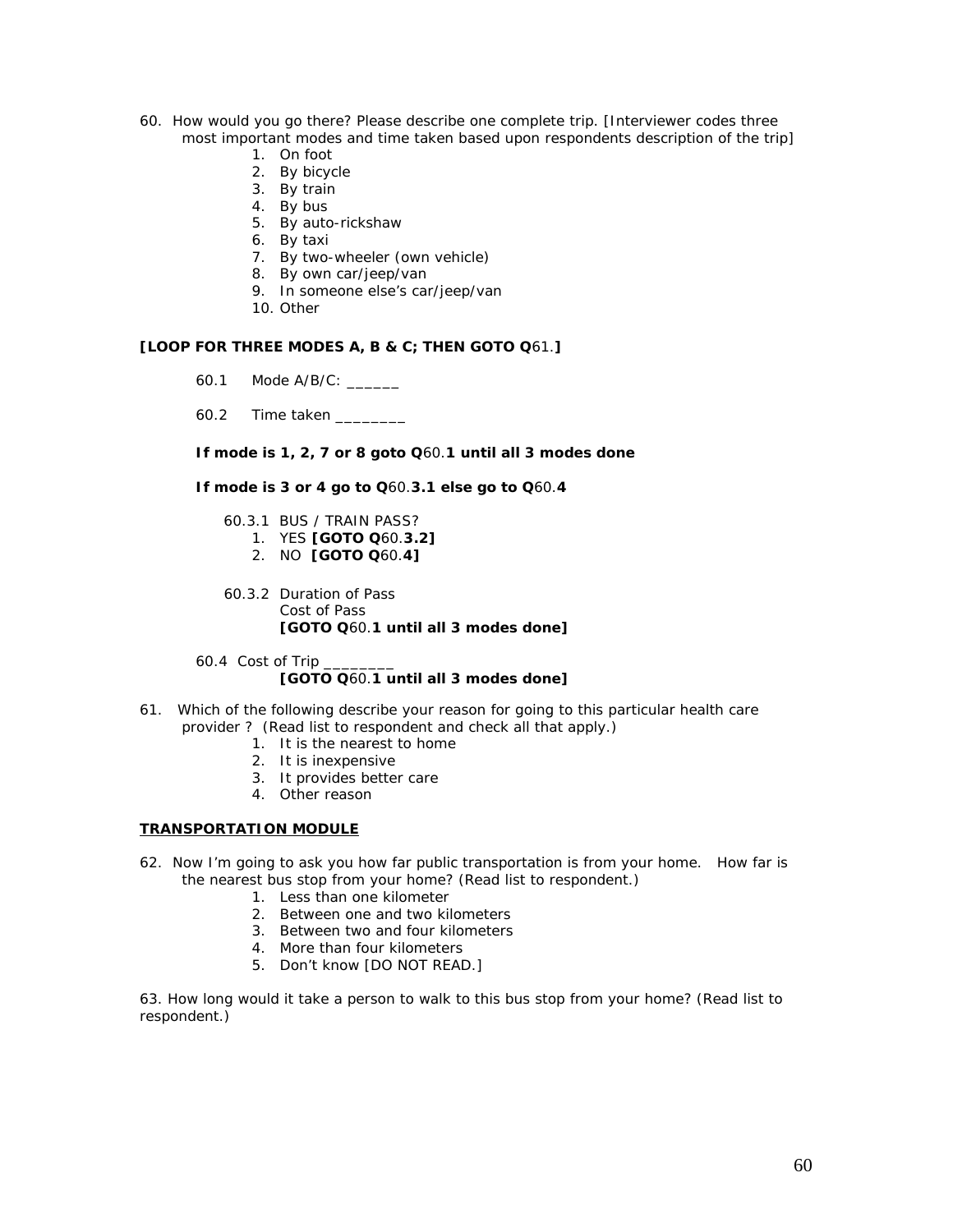- 1. Less than 5 minutes
- 2. 5-10 minutes
- 3. 10-20 minutes
- 4. 20-30 minutes
- 5. More than 30 minutes
- 6. Don't Know [DO NOT READ]
- 64. How reliable is the bus service? Is it …. (Read list to respondent.)
	- 1. Very reliable
	- 2. Somewhat reliable
	- 3. Unreliable
	- 4. Don't Know [DO NOT READ]
- 65. Now I am going to ask you how you feel about the bus service in Mumbai. How do you feel about the amount of crowding on buses in Mumbai? (Read list to respondent.)
	- 1. Satisfied
	- 2. Neutral (neither satisfied nor dissatisfied)
	- 3. Dissatisfied
- 66. How safe do you feel when riding buses in Mumbai? (Read list to respondent.)
	- 1. Very safe
	- 2. Neutral (neither very safe nor very unsafe)
	- 3. Unsafe
- 67. How convenient are the bus routes in Mumbai for you—do they go to the places you wish to go? (Read list to respondent.)
	- 1. Very convenient
		- 2. Neither convenient nor inconvenient
		- 3. Not very convenient
- 68. How satisfied are you with the frequency of bus service--with how often buses come? (Read list to respondent.)
	- 1. Satisfied
	- 2. Neutral (neither satisfied nor dissatisfied)
	- 3. Dissatisfied
- 69. How far is the nearest railway station from your home? Is it…. (Read list to respondent.)
	- 1. Less than one kilometer
	- 2. Between one and two kilometers
	- 3. Between two and four kilometers
	- 4. More than four kilometers
	- 5. Don't Know [DO NOT READ] ...........
- 70. How long would it take a person to walk to this railway station from your home? (Read list to respondent.)
	- 1. Less than 5 minutes
	- 2. 5-10 minutes
	- 3. 10-20 minutes
	- 4. 20-30 minutes
	- 5. More than 30 minutes
	- 6. Don't Know [DO NOT READ]
- 71. How reliable is the train service. Is it (Read list to respondent.)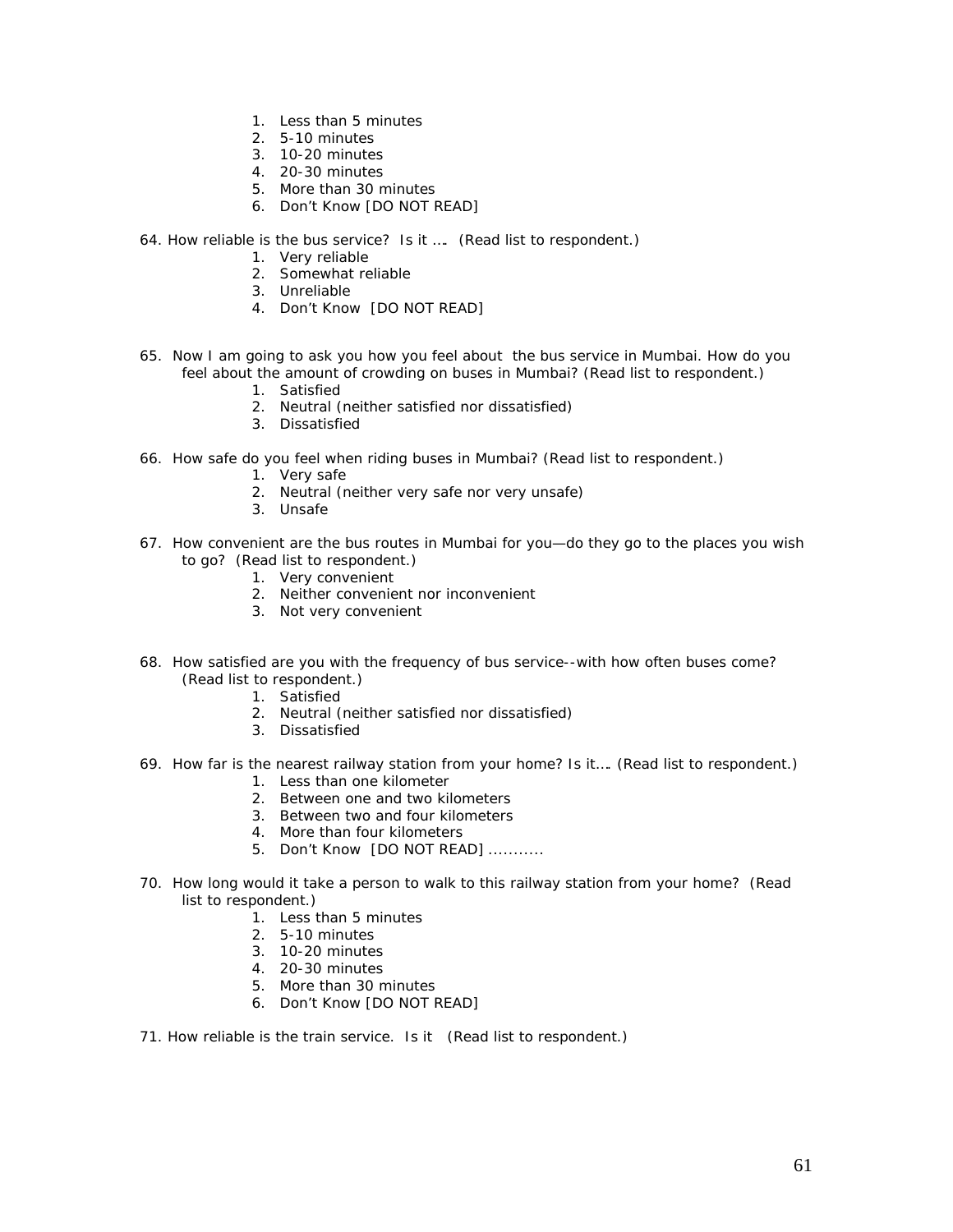- 1. Very reliable
- 2. Somewhat reliable
- 3. Unreliable
- 4. Don't Know [DO NOT READ]
- 72. Now I am going to ask you how you feel about the train service in Mumbai. How do you feel about the amount of crowding on trains in Mumbai? (Read list to respondent.)
	- 1. Satisfied
	- 2. Neutral (neither satisfied nor dissatisfied)
	- 3. Dissatisfied
- 73. How safe do you feel when riding trains in Mumbai? (Read list to respondent.)
	- 1. Very safe
	- 2. Neutral (neither very safe nor very unsafe)
	- 3. Unsafe
- 74. How convenient are the train routes in Mumbai for you? Do they go to the places you wish to go? (Read list to respondent.)
	- 1. Very convenient
	- 2. Neither convenient nor inconvenient
	- 3. Not very convenient
- 75. How satisfied are you with the frequency of train service—with how often trains come? (Read list to respondent.)
	- 1. Satisfied
	- 2. Neutral (neither satisfied nor dissatisfied)
	- 3. Dissatisfied
- 76. How far from your home you would you have to go to catch a taxi? [SAY auto-rickshaw for suburbs and taxi for downtown Mumbai.]
	- 1. Less than one kilometer
	- 2. Between one and two kilometers
	- 3. Between two and four kilometers
	- 4. More than four kilometers
	- 5. Don't Know [DO NOT READ]

77. How long would it take a person to walk from your home to catch a taxi? (Read list to respondent.)

- 1. Less than 5 minutes
- 2. 5-10 minutes
- 3. 10-20 minutes
- 4. 20-30 minutes
- 5. More than 30 minutes
- 6. Don't Know [DO NOT READ]
- 78. How reliable the taxi service is in your neighborhood? How frequently do the taxis come? (Read list to respondent.)
	- 1. Very frequently
	- 2. Somewhat frequently
	- 3. Not very frequently
	- 4. Don't Know [DO NOT KNOW]

79. Now I'd like to ask you about the condition of roads in your neighborhood. Is there a road through this neighborhood ?

- 1. Yes
- 2. No **[GO TO Q**82.**]**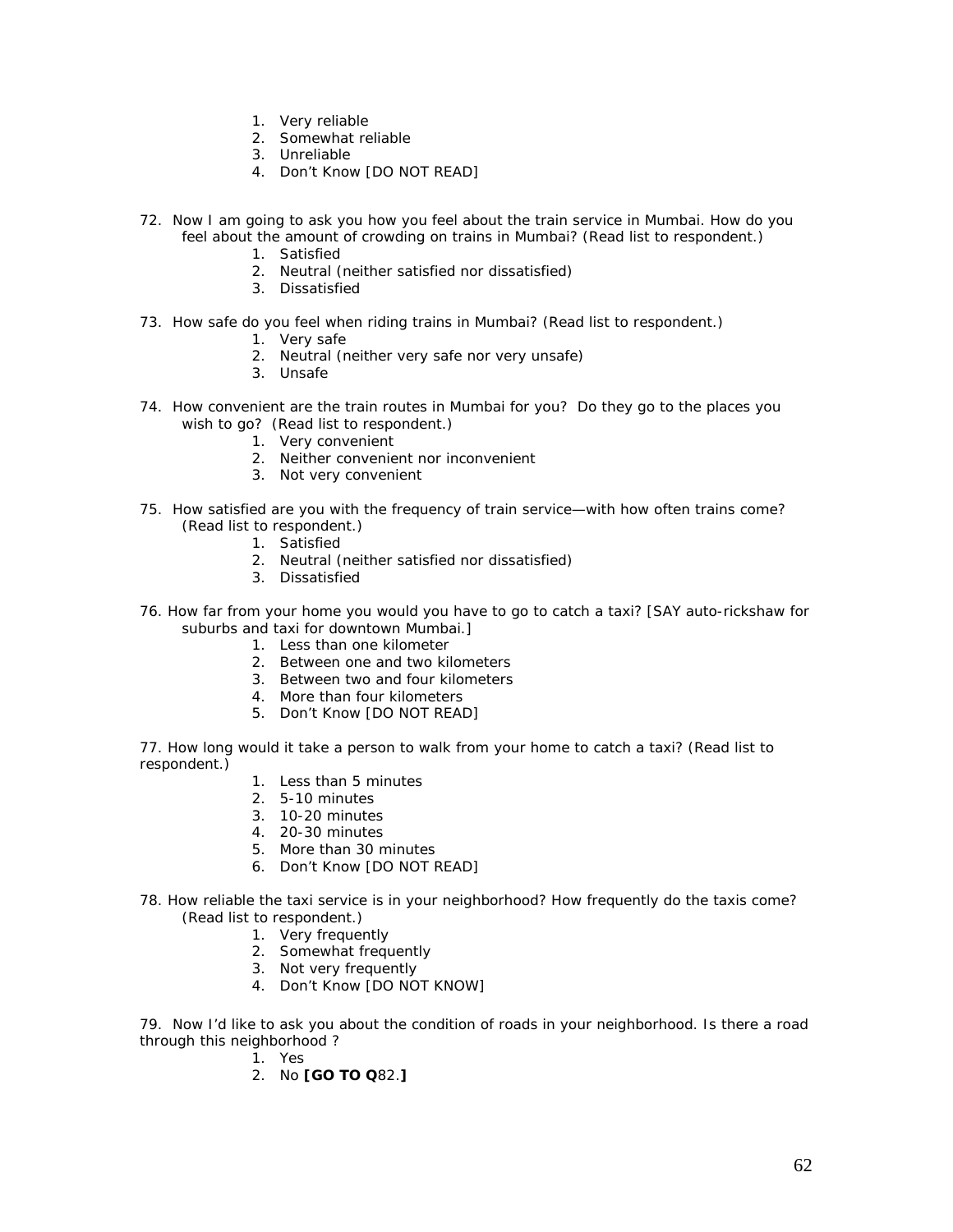- 80. Can motor vehicles drive on the road all year long (even during monsoons)?
	- 1. Yes **[GO TO Q**82.**]**
	- 2. No
- 81. Can motor vehicles drive on the road when the weather is dry?
	- 1. Yes
	- 2. No
- 82. Does your neighborhood have footpaths that you can use ?
	- 1. Yes
	- 2. No
- 83. Were there places you wanted to go in the past week but couldn't get to ?
	- 1. Yes
	- 2. No **[GO TO Q**86.**]**
- 84. Which of the following places couldn't you get to? [Interviewer read list and check all that apply.]
	- 1. Places to shop
	- 2. Relatives' house
	- 3. Doctor or hospital
	- 4. Work related places
	- 5. Education related places
	- 6. Other
- 85. Why couldn't you get to them? [Interviewer read list and check all that apply.]
	- 1. Lack of money
	- 2. No bus or train line nearby
	- 3. Too far to walk
	- 4. Not enough time
	- 5. I am disabled
	- 6. Other

### **HOUSING MODULE**

- 86. Housing Category by Housing Delivery System [Enumerator to observe. If unsure about 6. ask "Is this housing provided by your employer?"]
	- 1. Non-notified squatter settlement
	- 2. Notified squatter settlement
	- 3. Resettlement
	- 4. Chawls
	- 5. Cooperative housing
	- 6. Employer housing (govt. or private)
	- 7. Bungalow
	- 8. Other
- 87. Type of dwelling unit [Enumerator to observe.]
	- 1. Free-standing house
	- 2. Attached house
	- 3. Flat/apartment
- 88. What is the predominant material of the floors? [Enumerator to observe.]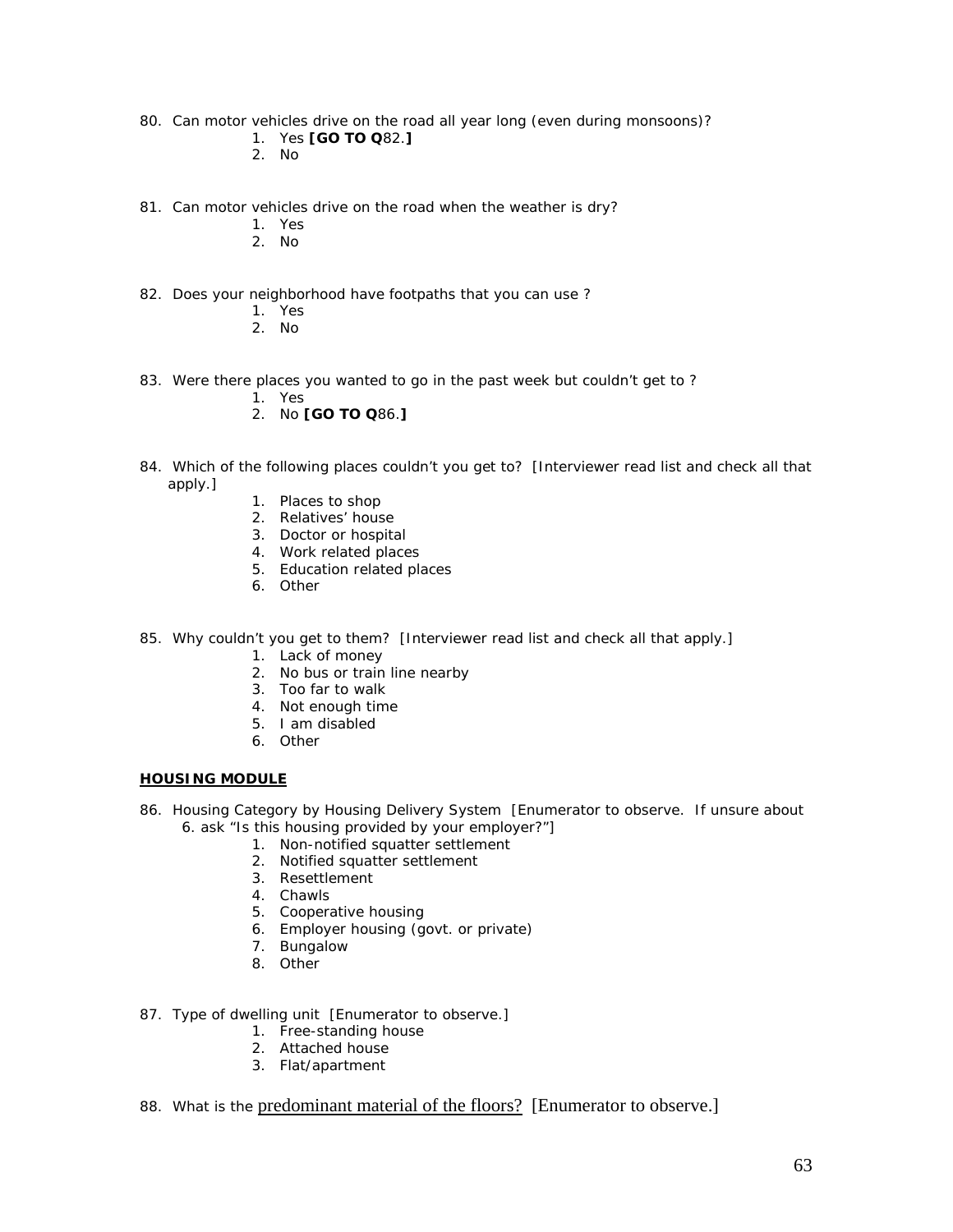- 1. Mud
- 2. Wood
- 3. Brick
- 4. Stone
- 5. Cement
- 6. Mosaic/Floor Tile
- 7. Other

# 89. What is the predominant material of exterior walls? [Enumerator to observe.]

- 1. Grass/thatch
- 2. Plastic/polyethylene
- 3. Wood
- 4. Mud/Unburnt brick
- 5. Metal/asbestos sheets
- 6. Burnt brick
- 7. Stone
- 8. Concrete
- 9. Other

# 90. What is the predominant material of the roof? [Enumerator to observe.]

- 1. Grass/thatch/wood/mud
- 2. Plastic/polyethylene
- 3. Tiles
- 4. Slate
- 5. Metal/asbestos sheets
- 6. Brick
- 7. Stone
- 8. Concrete
- 9. Other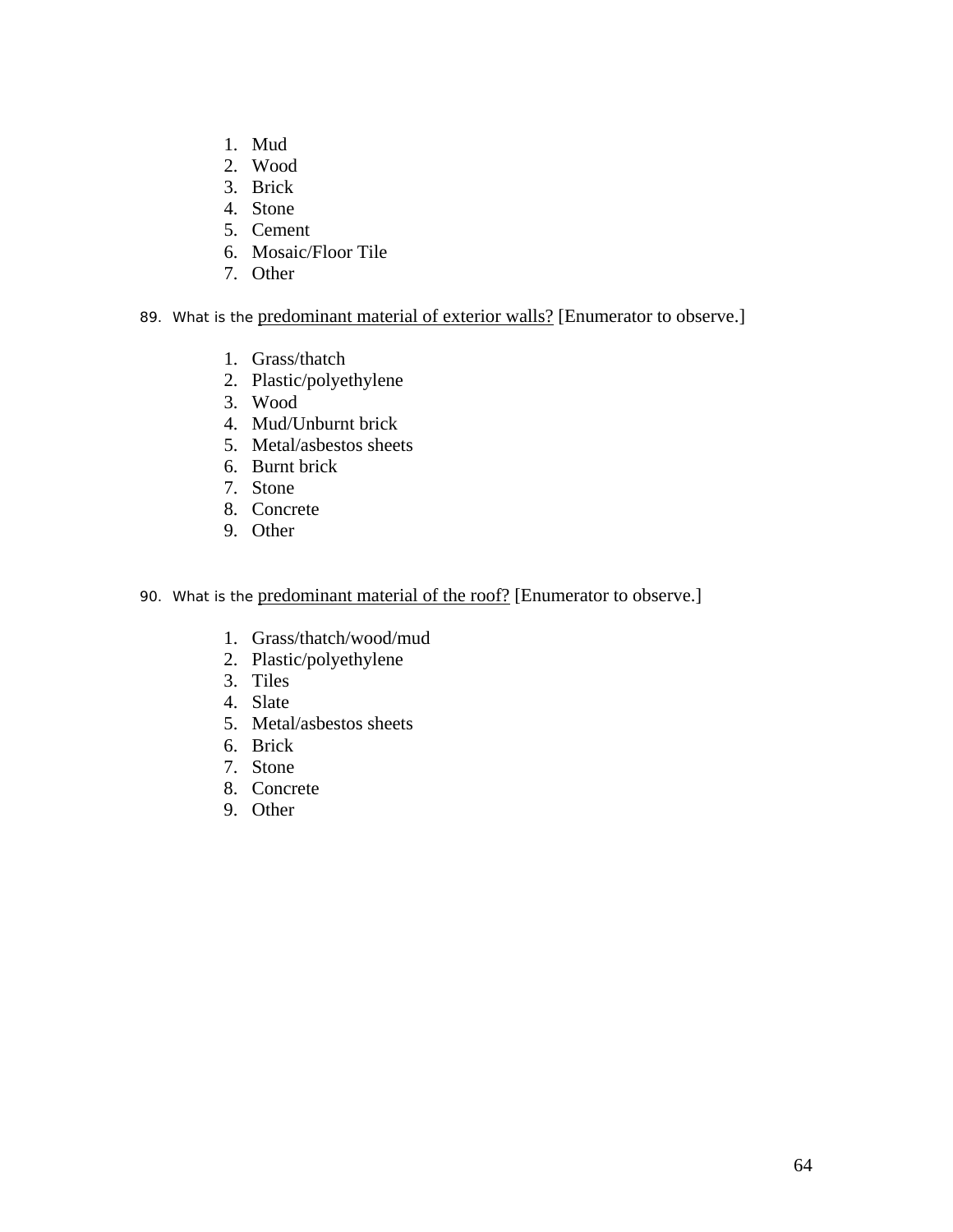- 91. Area occupied by the household for living space \_\_\_\_ sq. ft. [Enumerator to observe. If necessary, ask "How big is your house in square feet?"]
- 92. Number of rooms in dwelling unit, excluding bathrooms and kitchen. [Enumerator to observe. If necessary, ask "Not including the bathroom and kitchen, how many rooms are in your house?"]
- 93. Separate kitchen [Enumerator to observe. If necessary, ask "Do you have a separate kitchen (one that is a separate room in the house)?]
	- 1. Within house-separate kitchen
	- 2. No separate kitchen
- 94. Whether there is a toilet inside the house. [Enumerator to observe. If necessary, ask "Do you have a toilet inside your house?"]
	- 1. Yes
	- 2. No
- 95. Separate bathroom inside the house [Enumerator to observe. If necessary, ask "Do you have a separate bathroom (one that is a separate room inside the house)?"]
	- 1. Separate bathroom within the house
	- 2. No separate bathroom
- 96. Whether piped water connection inside the house [Enumerator to observe. If necessary, ask "Do you have a water tap inside the house?"]
	- 1. Yes
	- 2. No
- 97. Do you own this house?
	- 1. Yes **[GO TO Q**100.**]**
	- 2. No
- 98. How much do you pay each month for rent? (Rs.)
- 99. How much was the monthly rent when you first moved here? (Rs.) **[GO TO Q101.]**

100. Is there any payment you make each month to live here? (Includes mortgage payments.) If so, how much do you pay each month?

101. Can you tell me what a house (apartment) like yours would sell for in this neighbourhood? (Rs.) \_

102. Can you tell me what a house (apartment) like yours in this neighbourhood would rent for each month?

#### **CONSUMPTION MODULE**

We'd like to know how the amount you spend on transportation compares with what you spend on other goods. So, I'm going to ask you how much you spend on different things.

- 103. Does your household cook at home?
	- 1. Yes
	- 2. No **[GO TO Q**106.**]**

Now I'm going to ask whether your household buys any of the following items. If you do buy them, I'll ask you how much of each item you usually buy every two weeks and how much you spend on each item. {Interviewer to decide whether to ask for aggregate or individual values}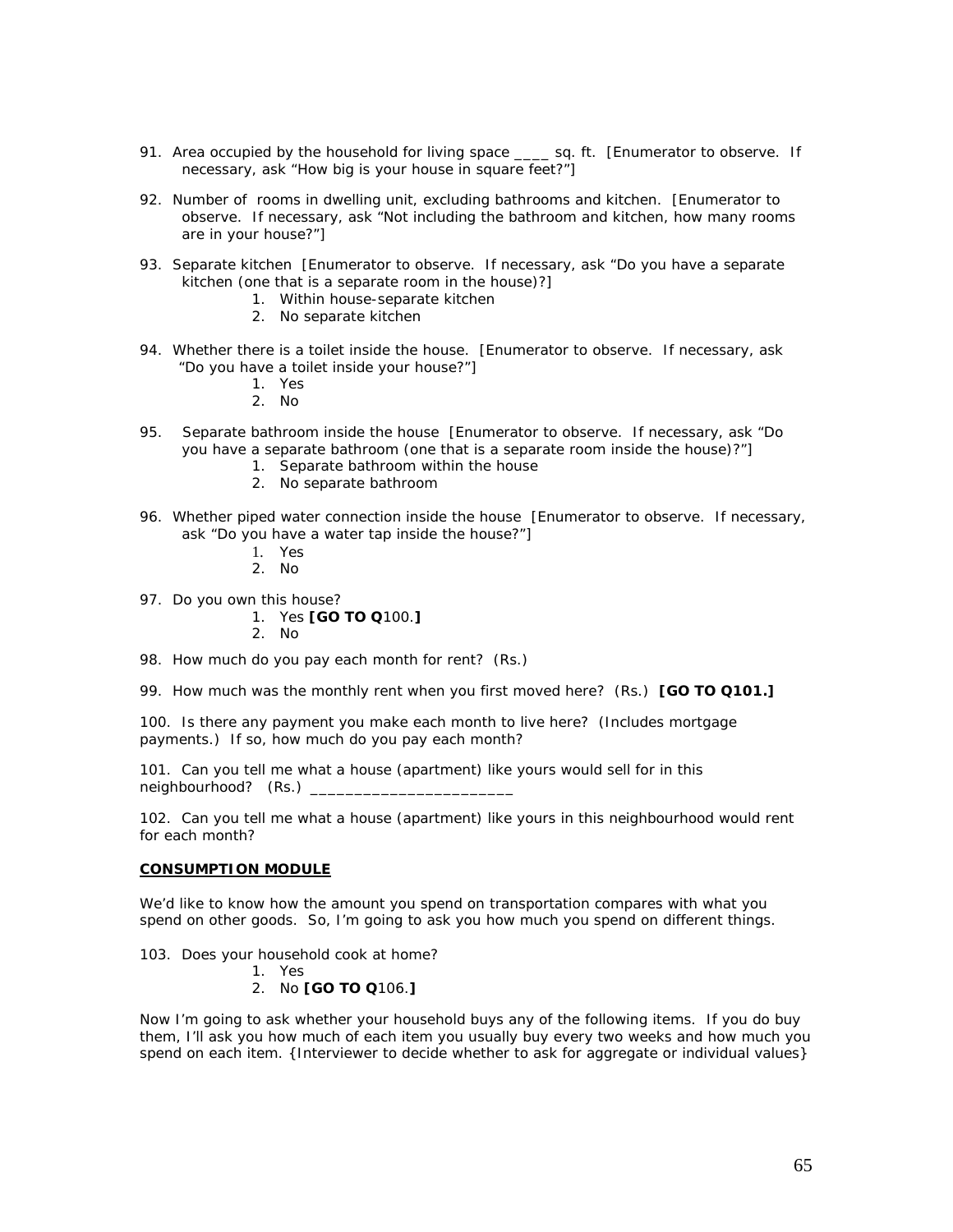- 104. Did your household consume the following cereals <item- *read from list below*> in the last fortnight? If Yes, ask for quantity, units and fortnightly expenditure OR the aggregate values.
	- 1. Chira / Poha
	- 2. Suji/Rava
	- 3. Maida
	- 4. Wheat
	- 5. Rice
	- 6. Maize/Makka
	- 7. Bajra
	- 8. Jowar
	- 9. Other cereals
	- 10. Total Cereals

104.1 Quantity/Unit(gms/kgs) 104.2 Cost(Rs) for each item

### **[If unable to get individual info then display screen for getting aggregate for all cereals; quantity and cost]**

105. Did your household consume the following pulses <item- *read from list below*> in the last fortnight? If Yes, ask for quantity, units and fortnightly expenditure OR the aggregate values.

- 1. Moong
- 2. Masoor
- 3. Arhar 4. Urad
- 
- 5. Channa dal
- 6. Mixed dal
- 7. Rajma
- 8. Gram
- 9. all others
- 10. Total pulses

105.1 Quantity/Unit(gms/kgs) 105.2 Cost(Rs) for each item

### **[If unable to get individual info then display screen for getting aggregate for all Pulses; quantity and cost]**

- 106. Did your household consume the following food items <item- *read from list below*> in the last week? If Yes, ask for weekly total expenses.
	- 1. Meat
	- 2. Fish
	- 3. Eggs
	- 4. Vegetables
	- 5. Fruits
	- 6. Milk/milk products ( Curd, raita, butter, milk powder and baby formula)
	- 7. Beverages (non-alcoholic, incl. tea, coffee, sodas; but excluding water)
	- 8. Sweets, candies, biscuits
	- 9. Purchased bread (chapatis, nan, bun, etc.)
	- 10. Alcoholic drinks incl. Beer
	- 11. Canned food
	- $12.$   $\_\_$
	- 13. \_\_\_\_\_\_\_\_\_\_\_  $14.$

106.1 Weekly expenses(Rs) for each item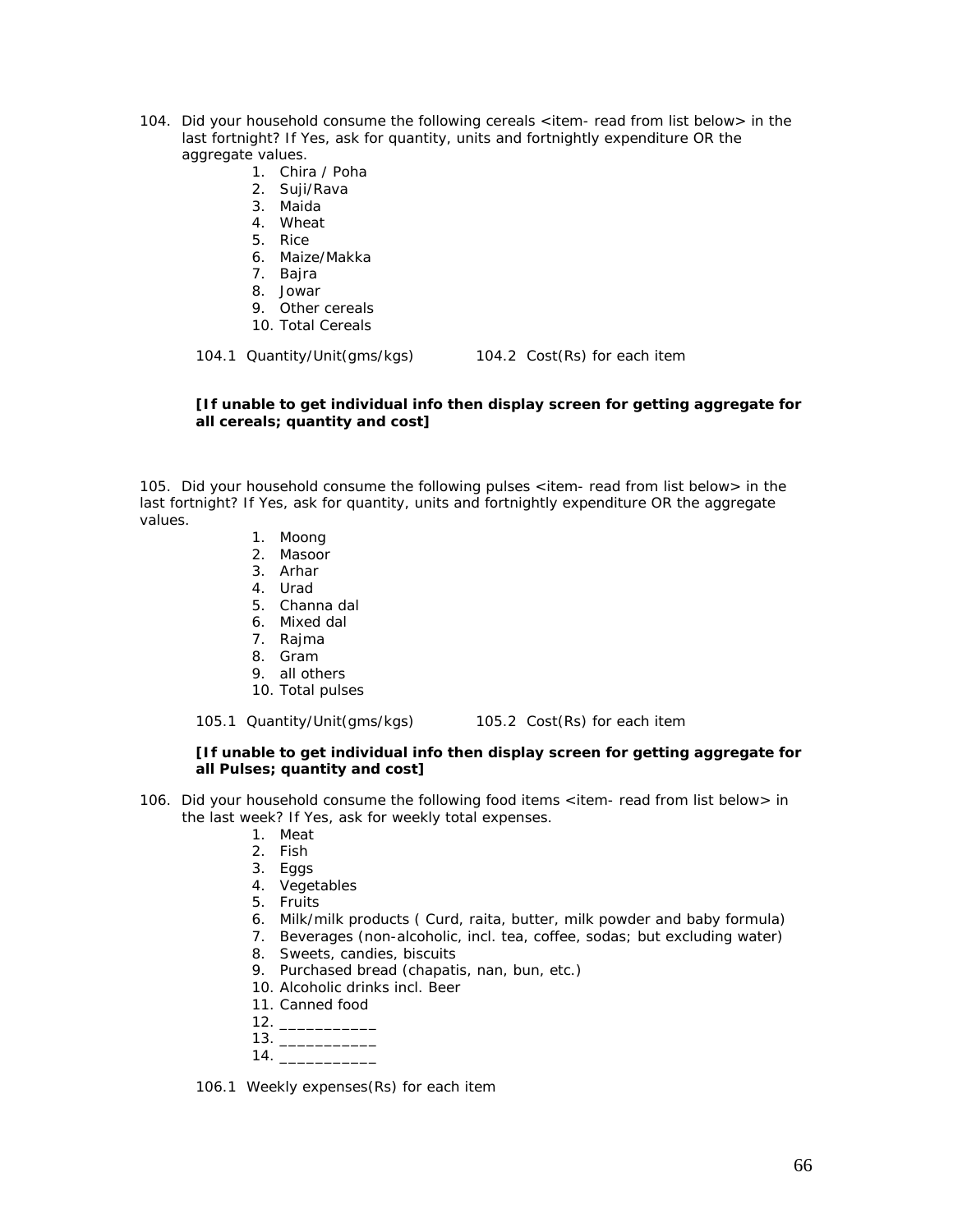- 107. How much did you spend on the following items <item- *read from list below*> in the last month? If Yes, ask for monthly total expenses.
	- *Food Staples* 
		- 1. Besan
		- 2. Desi ghee
		- 3. Cooking oil
		- 4. Sugar, salt and spices

# *Hygiene products / services*

- 1. Toothpaste
- 2. Shampoo and Soap
- 3. Cosmetics and hair oil
- 4. Shaving supplies

### *Personal services*

- 5. Haircuts
- 6. Beauty treatment
- 7. Facial/massage
- 8. Household cleaning products and toilet supplies
- 9. Wages paid to domestic help (cook, maid, watchman, driver, car cleaners, sweepers, etc.)

### *Transport, communication and recreation*

- 10. Fuel (own vehicle)
- 11. Public bus or contracted carriage
- 12. Rail fare
- 13. Inter-mediate public transport (taxi, auto, six-seater, and cycle-rickshaw)
- 14. School bus
- 15. Communication (telephone bills, postal expenses, Internet access fees, cable subscriptions)
- 16. Recreation and entertainment (cinema, sports goods, sports club fees, gym membership, etc.)

*Household support services* 

- 17. Repayment of loan/installments of goods purchased on hire purchase
- 18. Repayment of other loans (informal, credit cards, etc.)
- 19. Electricity payments
- 20. Payments for water, sewer services
- 107.1 Weekly expenses(Rs) for each item

108. How much did your household spend on the following <item- *read from list below*> in the last week?

- 1. Meals (breakfast, lunch, dinner) outside home
- 2. Drinks (incl. alcohol) and snacks outside home
- 3. Tobacco, cigarettes, cigars, bidi, etc.
- 4. Lottery tickets
- 5. Regular worship, alms, etc.
- 6. Newspapers & magazines purchased on street

# **[DO NOT BREAK DOWN EXPENDITURE BY HOUSEHOLD MEMBER.]**

108.1 Weekly expenses for each item (Rs)

109. How much did your household spend on the following <item- *read from list below*> in the last YEAR?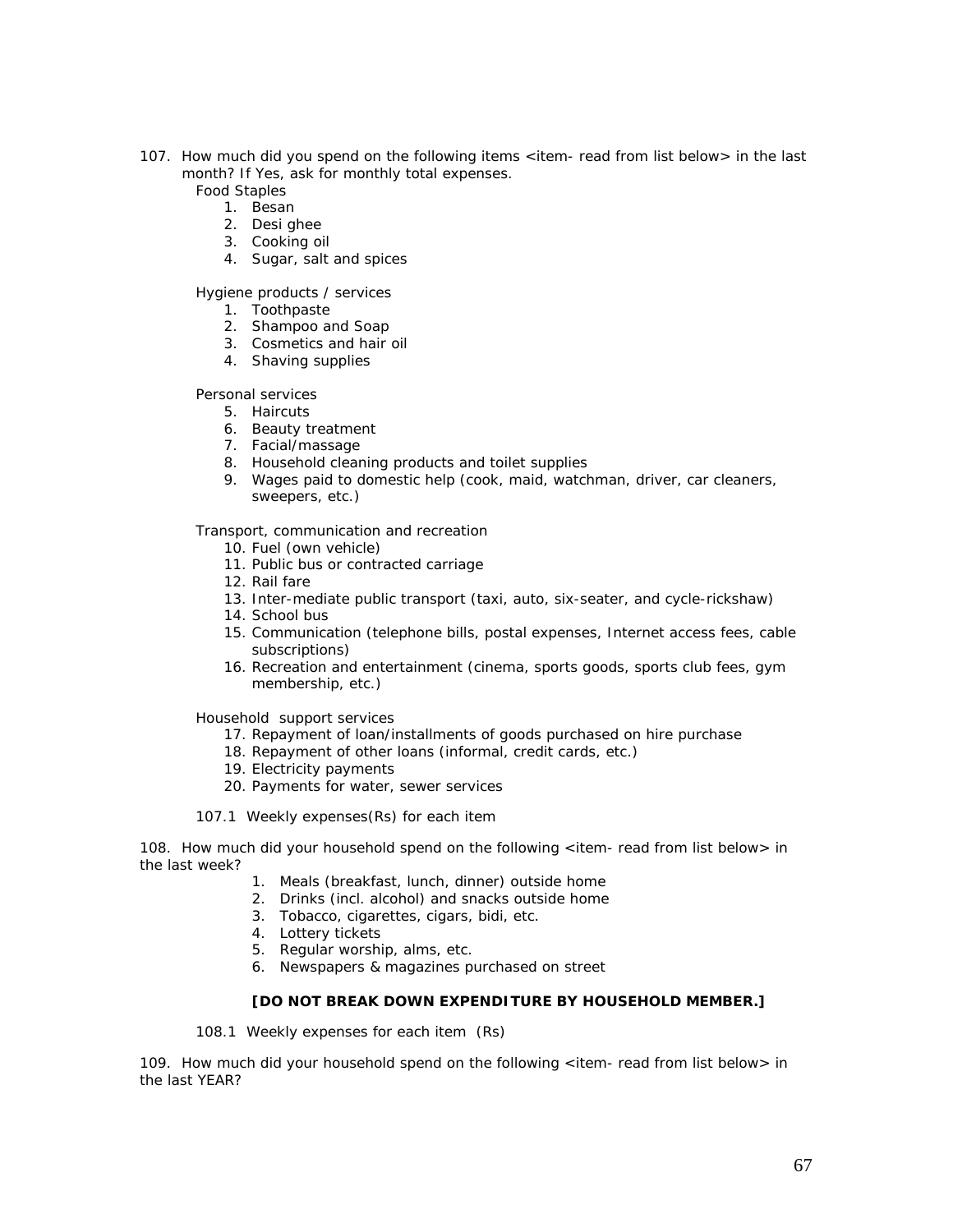1.Clothing and footwear (incl. Materials, tailoring)

Education

School fees

- 2.Tuition fees
- 3. Books
- 4. Uniform
- 5. Total [Auto Calculated]
- 6. Private tuition and coaching
- 7. College fees
- 8. Books, stationary and journals
- 9. Boarding / hostel fees
- 10. Others (examination or application fees, etc.)
- 11. Scholarships and financial aid received
- 12. Total [Auto Calculated]

Medical Care

- 13. Medical care including doctors fees, tests etc
- 14. Medicines and eyeglasses
- 15. Hospitalization

Asset Development/Maintenance/Festivities

- 16. Annual house repair and maintenance
- 17. Vehicle repair and maintenance
- 18. Vehicle ownership costs (Car loan payments)
- 19. Non Motorized Transport (NMT) repair and maintenance
- 20. Insurance (including Life, Vehicle, Mediclaim etc)
- 21. Ceremonies (Weddings, Funerals, Dowry, Wedding gifts, Birthday gifts etc.)
- 22. Donations at festivals (Ganpati, Navaratri etc.)
- 23-25. Other major non-food expenditures

109.1 Annual expenditure (Rs) (for each of above heads)

### **Durable goods / household assets**

110. Please tell me if your household owns any of the following assets. [Note: First go through list and record number of each item. Then get other information for each item. If household owns more than one unit of an item, note how many.]

110.1.1 YES=1 and NO=2 110.1.2 Number of items for each of the above

Furniture

1 Bedstead

- 2 almirah, dressing table
- 3 chair, stool, bench, table
- 4 suitcase, trunk, box, handbag and other travel goods
- 5 foam, rubber cushion (dunlopillo type)
- 6 carpet, daree & other floor mattings
- 7 paintings, drawings, engravings etc.

goods for recreation

8 gramophone & record player

9 Radio

- 10 tape recorder, CD player
- 11 Television
- 12 VCR/VCP

household appliances

- 13 electric fan
- 14 air conditioner
- 15 sewing machine
- 16 washing machine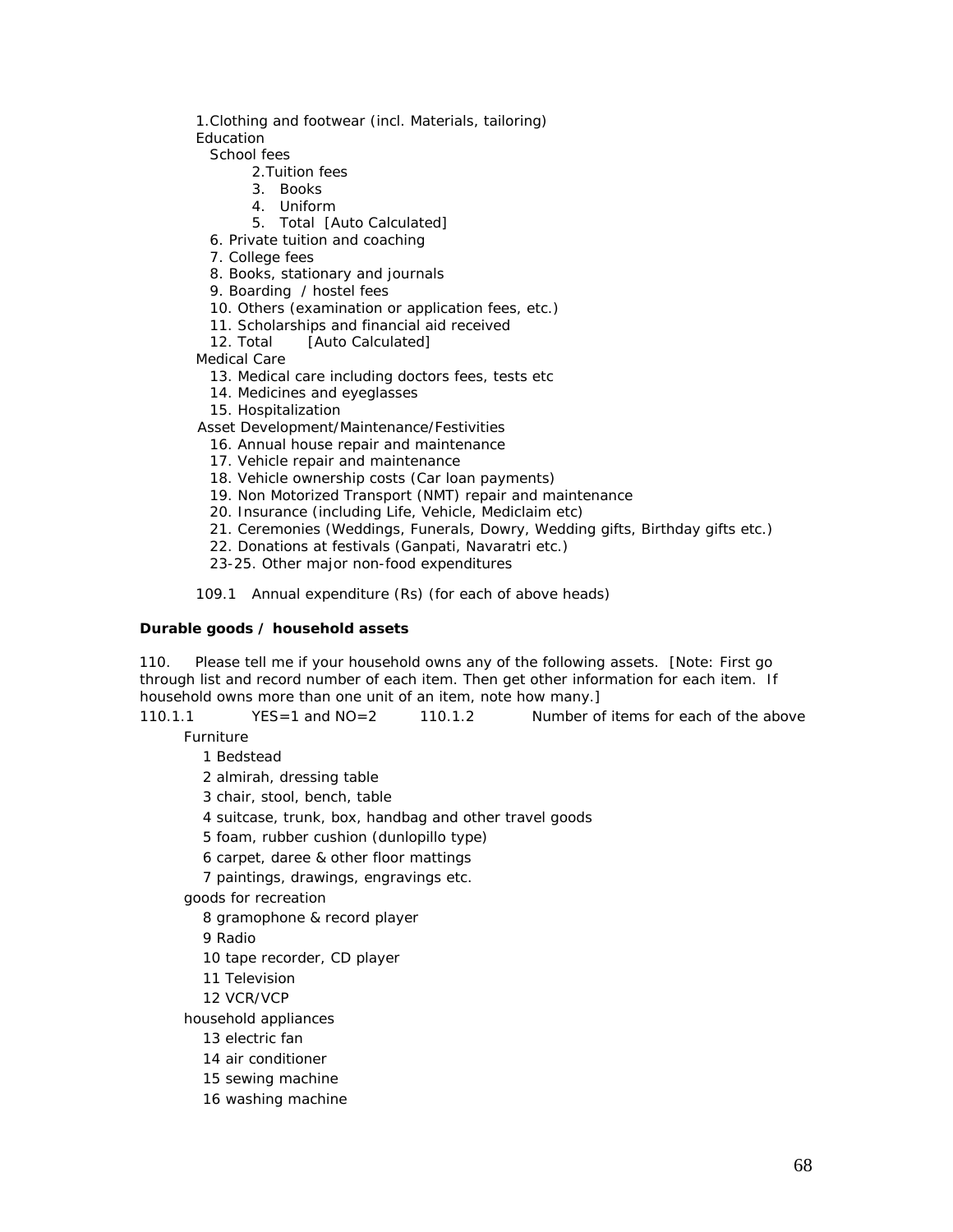- 17 stove
- 18 pressure cooker/pressure pan
- 19 Computer
- 20 Refrigerator
- personal transport equipment
	- 21 Bicycle
	- 22 motor cycle, scooter
	- 23 motor car, jeep
- 111. On average, in what category would you say your household's monthly income falls? (Enumerator to explain that this is income of all members of the household put together)
	- 1. Below Rs. 5,000
	- 2. Rs. 5,001 to 7,500
	- 3. Rs. 7,501 to 10,000
	- 4. Rs. 10,001 to 15,000
	- 5. Rs. 15,001 to 20,000
	- 6. Rs. 20,001 to 25,000
	- 7. Rs. 25,001 to 50,000
	- 8. Rs. 50,001 to 75,000
	- 9. Rs. 75,001 and above
	- 10. Don't Know (Enumerators DO NOT READ THIS to respondent)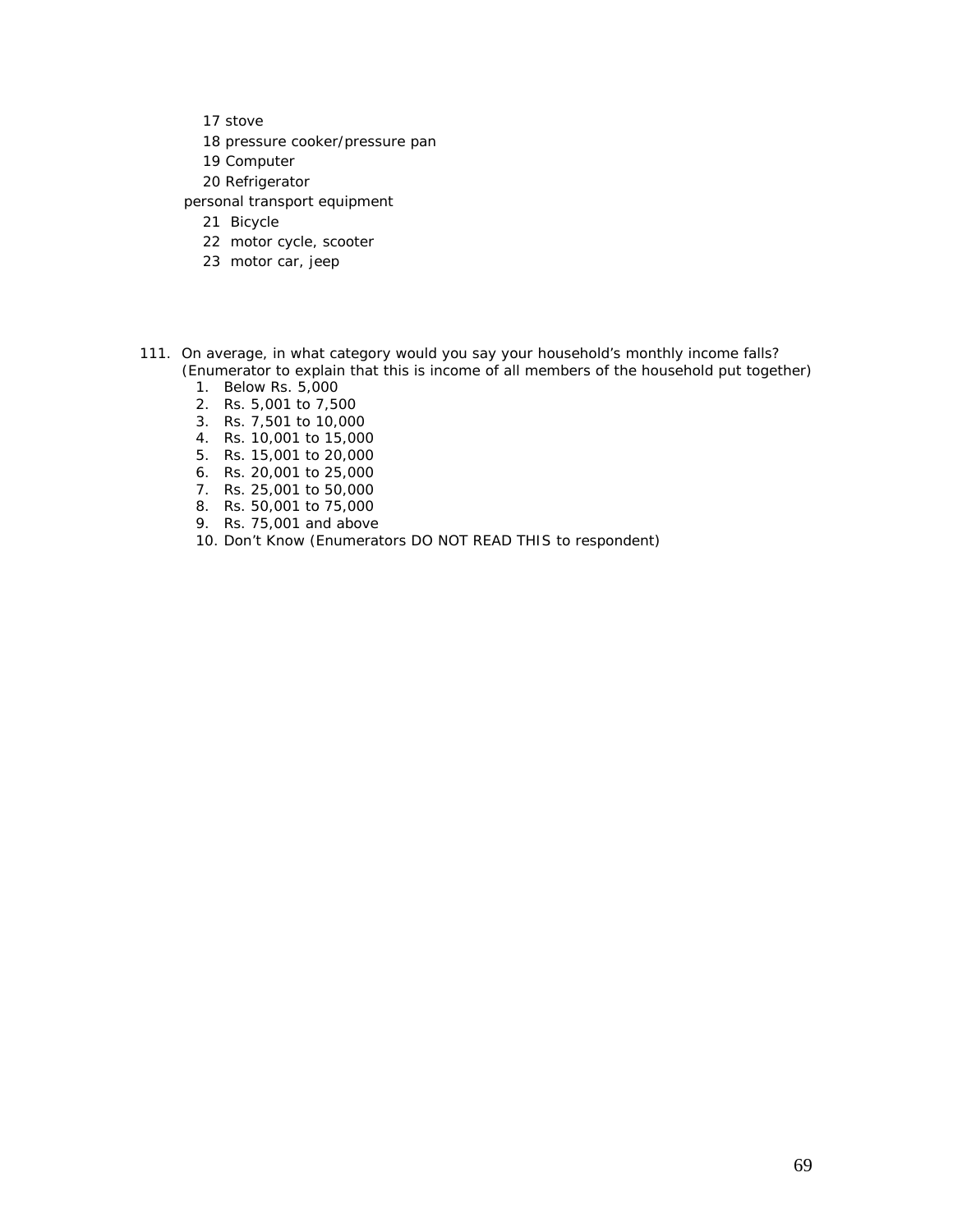# **Appendix B Survey Protocols**

# **Questionnaire Development**

 A household questionnaire and travel diary were drafted based on household surveys administered by one of the authors (Somik Lall) in other cities in India. These drafts were modified based on 6 focus groups conducted in Mumbai in August of 2004, on the comments of the enumerators during training sessions, and on one-on-one interviews conducted with approximately 20 households. Most changes in the survey were aimed at making it easier for respondents to report information: Open-ended questions (e.g., asking distance from an origin to a destination) were replaced by a series of intervals; destinations were coded using neighbourhoods and pin codes rather than by requiring street addresses.

 After the questionnaire was revised, we conducted two 100 household pre-tests and made further revisions to the questionnaire. The pre-tests revealed that our consumption module required 30-40 minutes of time to complete; hence, we decided to correlate information provided by this module for the first 500 households with income information to see if the module could be dropped from the survey.

Technology Used

A Palm Pilot® based mobile device was used to collect and record the survey data. The questionnaire was programmed into the Palm, and responses to the travel diary were also recorded by enumerators in the Palm, although paper versions of the travel diary were distributed to households. In the Palm, responses to most questions were listed in the form of drop-down menus. Enumerators were able to read the questions and record responses directly in the Palm.

The questionnaire was divided into logical modules which could be answered independently while maintaining the logical sequence of questions within a module. The software automatically took care of the logical skip patterns and looping of questions. The program also checked responses for logical correctness, refusing answers that were implausible or clearly incorrect. This helped to reduce errors in recording survey responses.

# **Field Work Organization**

The field work was contracted to a local firm (MaRS Ltd.) with experience in carrying out household surveys. The survey took approximately 4 months to implement with 17 enumerators and three supervisors. The work was organized as follows:

*Field Staff Training* – All field staff received extensive training, with separate sessions on the use of the Palm. The training covered survey objectives, methodology,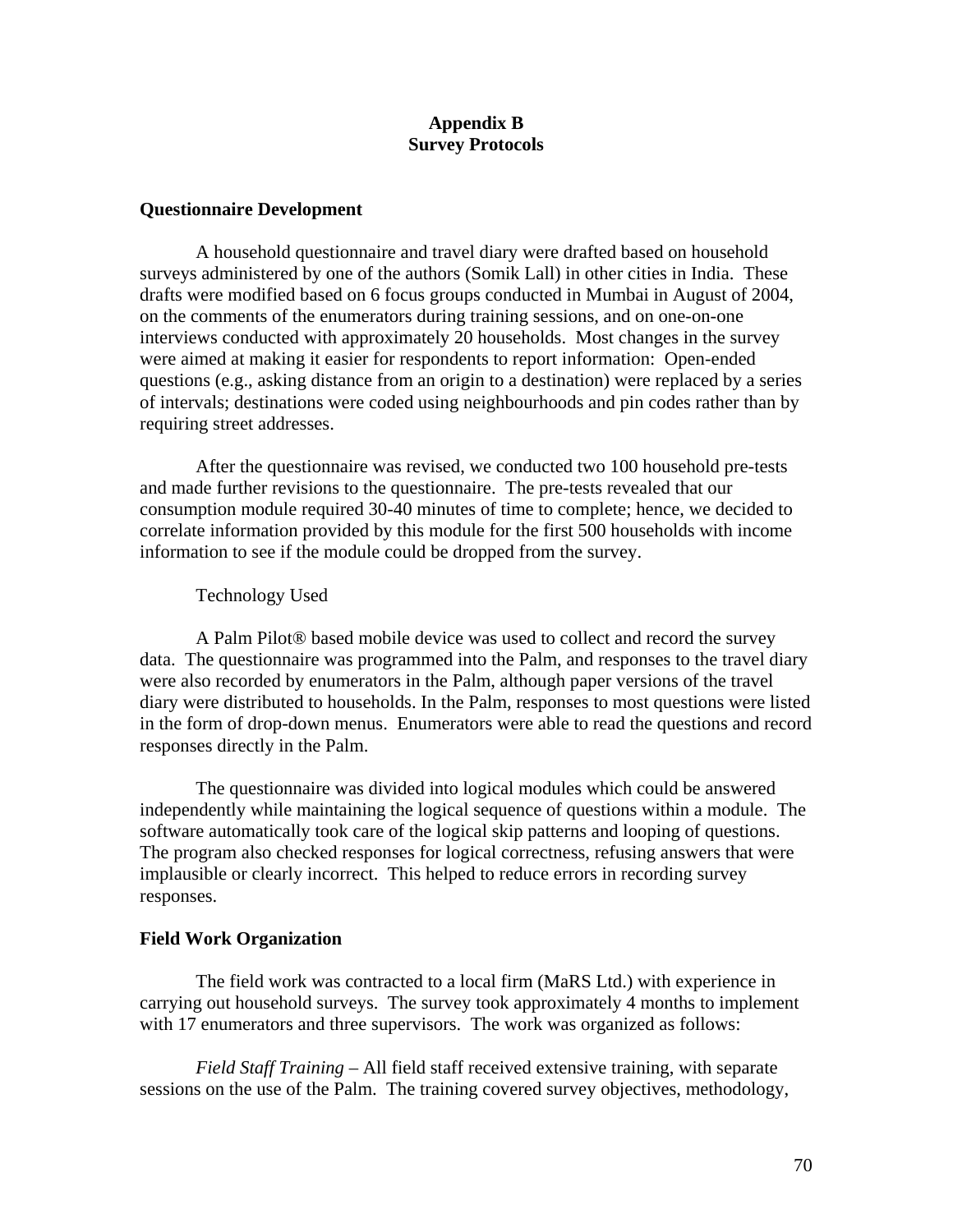interviewing techniques, a detailed discussion of the content and purpose of the questionnaire, and practice sessions in the field. A survey manual was developed and distributed to all field staff.

*Field Teams* – The data were collected by 3 field teams, each consisting of 5-6 members. Each team was responsible for a particular set of enumeration blocks. The assignment of blocks to the various teams was done to balance work load and travel time across teams: on average each enumerator covered 2.4 households a day.

*Field Testing* – Field testing, in the form of one-on-one interview and pre-tests, was conducted to determine the following:

- Appropriateness of the instrument (including the Palm technology)
- Length/timing of the interviews
- Wording/phrasing
- Level of cooperation from respondents
- Ability of the enumerators to carry out the study

The survey instrument was adjusted appropriately after the field testing.

*Structure of the Interviews*: The interviews were conducted in Hindi or Marathi. Each household was visited twice. During the first visit, the interviewer completed the main survey module. Hard copies of the travel diaries were left behind, which were collected by the enumerator two days later. (The day after administration of the main questionnaire was designated the travel day.)

At the end of each day the enumerators transferred the data collected in the Palm into a small removable memory chip, which was used as a secure backup device. Data from the enumerator's memory chip were transferred to a supervisor's hand-held device. The supervisor could also backup all the data collected from enumerators into his/her own memory chip for additional backup and secure storage. The consolidated survey data from the supervisors' Palms were downloaded to PCs and transferred electronically to the World Bank twice weekly.

*Replacement Households*: If a household was not found, or refused to respond, it was replaced by another household in the EB. The replacement household was selected from the listing of all households in the ward on the basis of a pre-determined random procedure.

Lessons Learned in Survey Implementation

The implementation of this survey provided several lessons which may be useful to other practitioners considering such a study. First, it would have been useful to have more information on the labor market history of individuals, and on housing mobility. One of the benefits of a transit system is that it gives people access to better housing and jobs. To measure the long-term benefits of transit improvements requires an assessment of how mobile people are in terms of where they live and work. Second, the income categories could have been more finely disaggregated, particularly at the bottom end of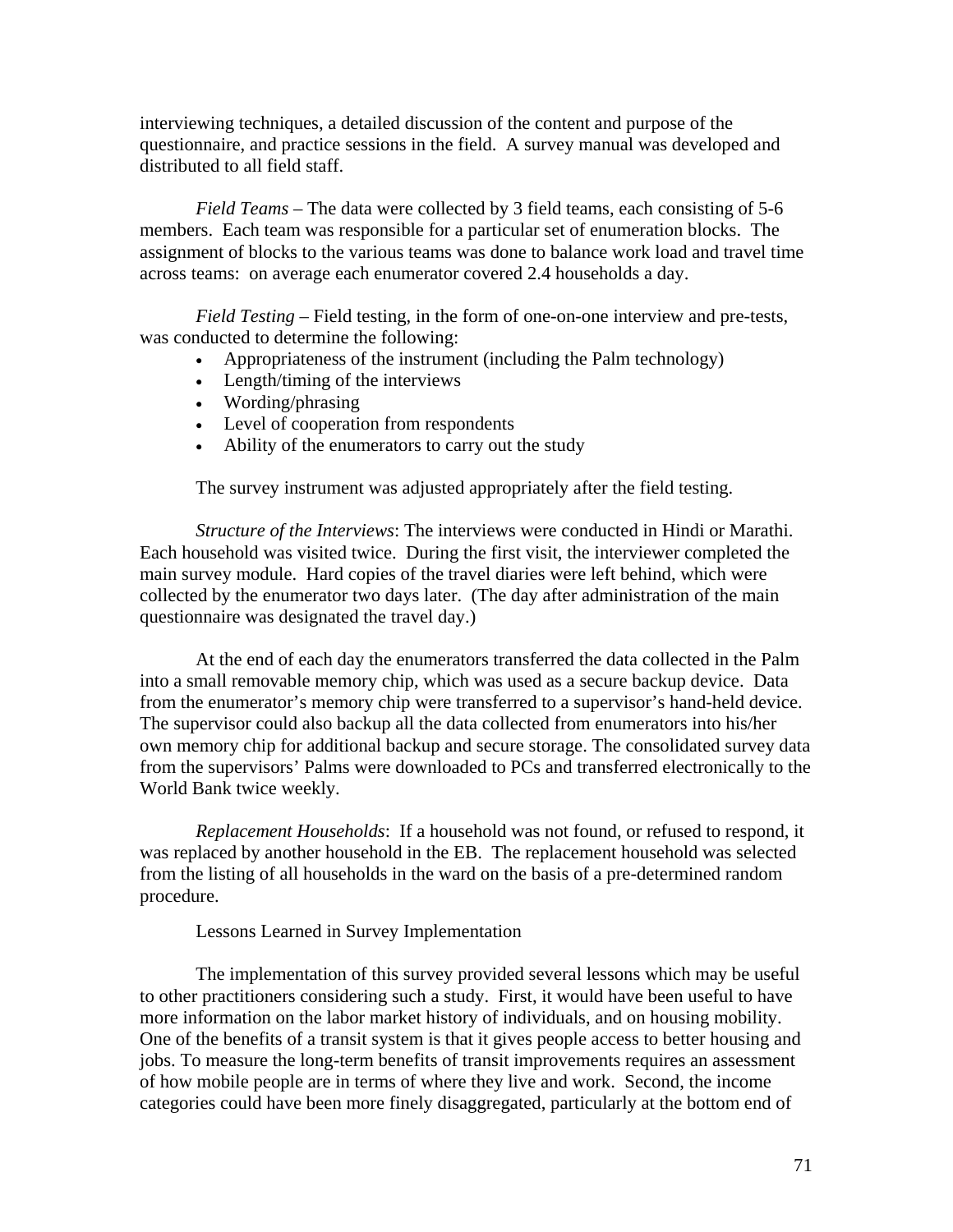the income distribution. Third, it was particularly difficult to obtain access to respondents in the higher income households. This required a special letter of introduction from City Officials, and several visits to the households. This additional effort should be accounted for in planning the field work. Finally, the focus groups, which were organized by local NGOs, at times became somewhat 'political'. It is important to ensure that such opportunities for information gathering avoid advocacy of any kind to obtain the most accurate data from the participants as possible.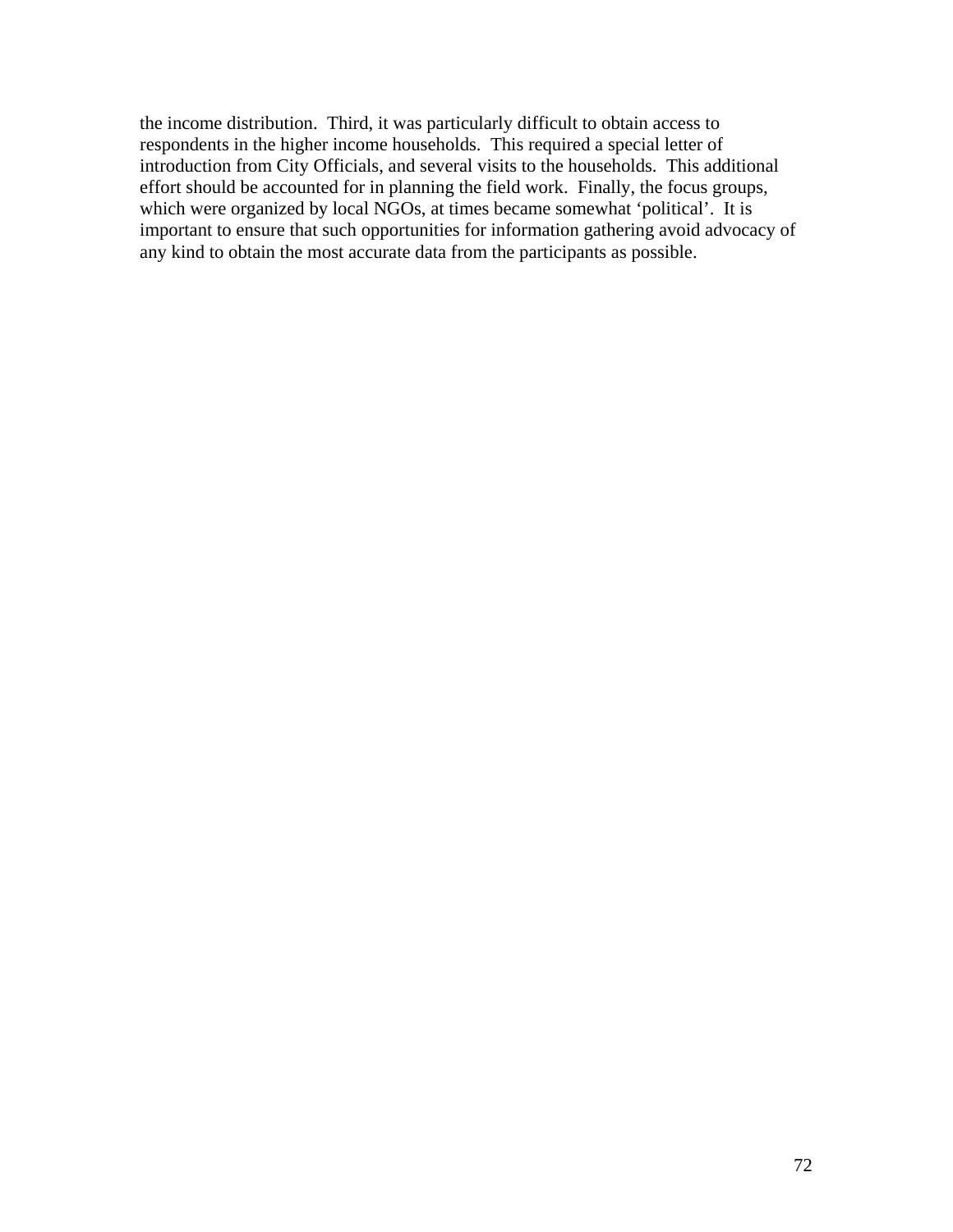#### **Appendix C Comparison of Sampled Households with NSS Households**

A comparison of our sample households and the 1,618 households in Mumbai who were sampled in the  $55<sup>th</sup>$  round of the National Sample Survey, conducted in July 1999 through June 2000 reflects some similarities and differences. The households in our survey are almost identical in religious composition to those in the NSS (see Table C-1): three-quarters are Hindu and one-sixth are Muslim. Our households differ, however, from those in the NSS in size, characteristics of the household head, and income.

Our sample has fewer single-person households and fewer very large households compared to the NSS. As Table C-2 indicates, only 1.1% of our households are singleperson households, compared to 15.3 % in the NSS, and only 6.6% of our households are larger than 6 persons, compared to 14.5% in the NSS. Not surprisingly, we also have more currently married household heads (91% v. 82%, see Table C-5) and more primeaged heads of household (those in their 30s, 40s and 50s) than the NSS (see Table C-4). The source of these discrepancies is likely due to differences in the populations sampled. The NSS covers "inmates (including residential staff) of a hostel, mess, hotel, boarding and lodging house, etc.", who are likely to constitute a single member household. It also covers "households residing in open space, roadside shelter, under a bridge etc., more or less regularly in the same place". Both of these categories are not covered in our survey. The NSS definition of a household is also slightly different from ours as it includes resident employees, domestic servants, or paying guests, which will contribute towards larger household sizes.

There are also differences in educational attainment among household heads in the two samples. (See Table C-6.) There is not a one-to-one correspondence between education categories in the two surveys; however, if we assume an illiterate person would have at most a primary education, 38% of head of households in the NSS are estimated to have completed primary education or less, whereas only 10% of our household heads fall in this category. In contrast, 58% of our household heads have completed middle or high school, whereas only 38% of household heads in the NSS have achieved this education level.

This difference in educational attainment would be expected to result in fewer very poor households in our sample. Since the NSS measures consumption expenditures and we have only household income intervals, a direct comparison of incomes is difficult. The following argument, however, suggests that our households are, on average, better off than those in the NSS. Based on the NSS, the Indian government Planning Commission estimates the poverty line for urban Maharashtra as Rs. 594 per month per capita, which translates into Rs. 2,793 in 2004 for an average household of 4.3 persons. We also know the population under the poverty line in 1999-2000 for the same region is 26.8%, which is about the same as the share of households with an income of Rs. 5,000 or less in our sample. Since it is difficult to believe that households reported to earn Rs. 5,000 or less spend only Rs. 2,793, it appears that we have a less poor sample than the NSS.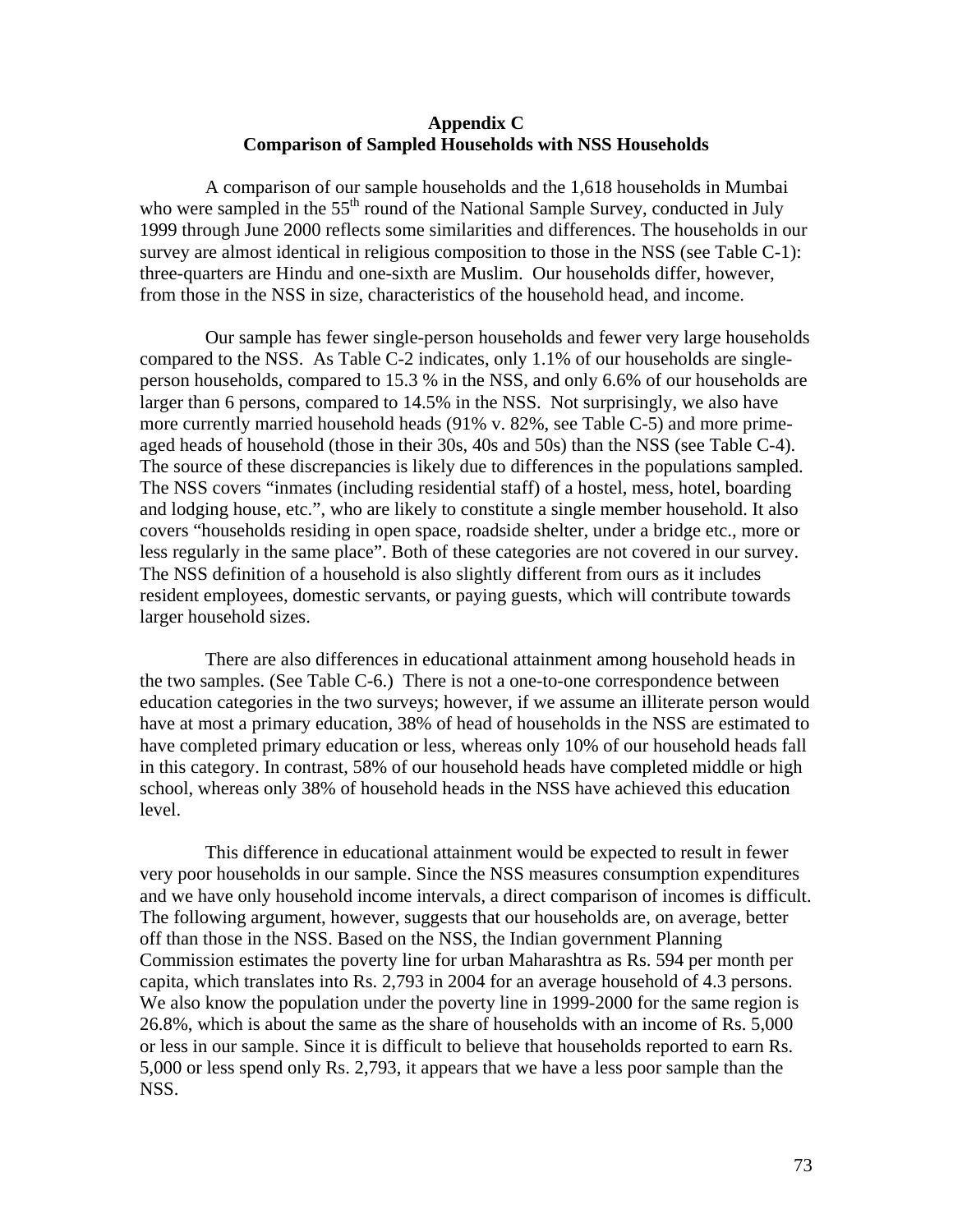**Table C-1 Religion** 

|                 | <b>Our survey</b> |                | <b>NSS</b>        |                |
|-----------------|-------------------|----------------|-------------------|----------------|
|                 | Freq.             | <b>Percent</b> | <b>Sample Obs</b> | <b>Percent</b> |
| Hindu           | 3,738             | 75.2           | 1,211             | 75.4           |
| Muslim          | 820               | 16.5           | 251               | 16.4           |
| Christian       | 165               | 3.3            | 66                | 3.9            |
| Sikh            | 19                | 0.4            | $\overline{4}$    | 0.2            |
| <b>Buddhist</b> | 131               | 2.6            | 29                | 1.6            |
| Jain            | 68                | 1.4            | 43                | 1.7            |
| Other           | 33                | 0.7            | 13                | 0.8            |
| Total           | 4,974             | 100            | 1,617             | 100            |

# **Table C-2 Household Size**

|                | <b>Our survey</b> |         | <b>NSS</b>        |                |
|----------------|-------------------|---------|-------------------|----------------|
|                | Freq.             | Percent | <b>Sample Obs</b> | <b>Percent</b> |
|                | 57                | 1.1     | 263               | 15.3           |
| $\overline{2}$ | 378               | 7.6     | 134               | 7.9            |
| 3              | 857               | 17.2    | 192               | 11.7           |
| 4              | 1,615             | 32.4    | 354               | 23.6           |
| 5              | 1,238             | 24.9    | 286               | 16.6           |
| 6              | 509               | 10.2    | 170               | 10.5           |
| $\mathbf{r}$   | 167               | 3.4     | 94                | 6.2            |
| >8             | 159               | 3.2     | 125               | 8.3            |
| Total          | 4,980             | 100     | 1618              | 100            |

# **Table C-3 Gender of the Head of Household**

|       | <b>Our survey</b> |         | <b>NSS</b>        |                |
|-------|-------------------|---------|-------------------|----------------|
|       | Freq.             | Percent | <b>Sample Obs</b> | <b>Percent</b> |
| M     | 4,756             | 95.5    | 1,479             | 92.0           |
| F     | 224               | 4.5     | 139               | 8.0            |
| Total | 4,980             | 100     | 1,618             | 100.0          |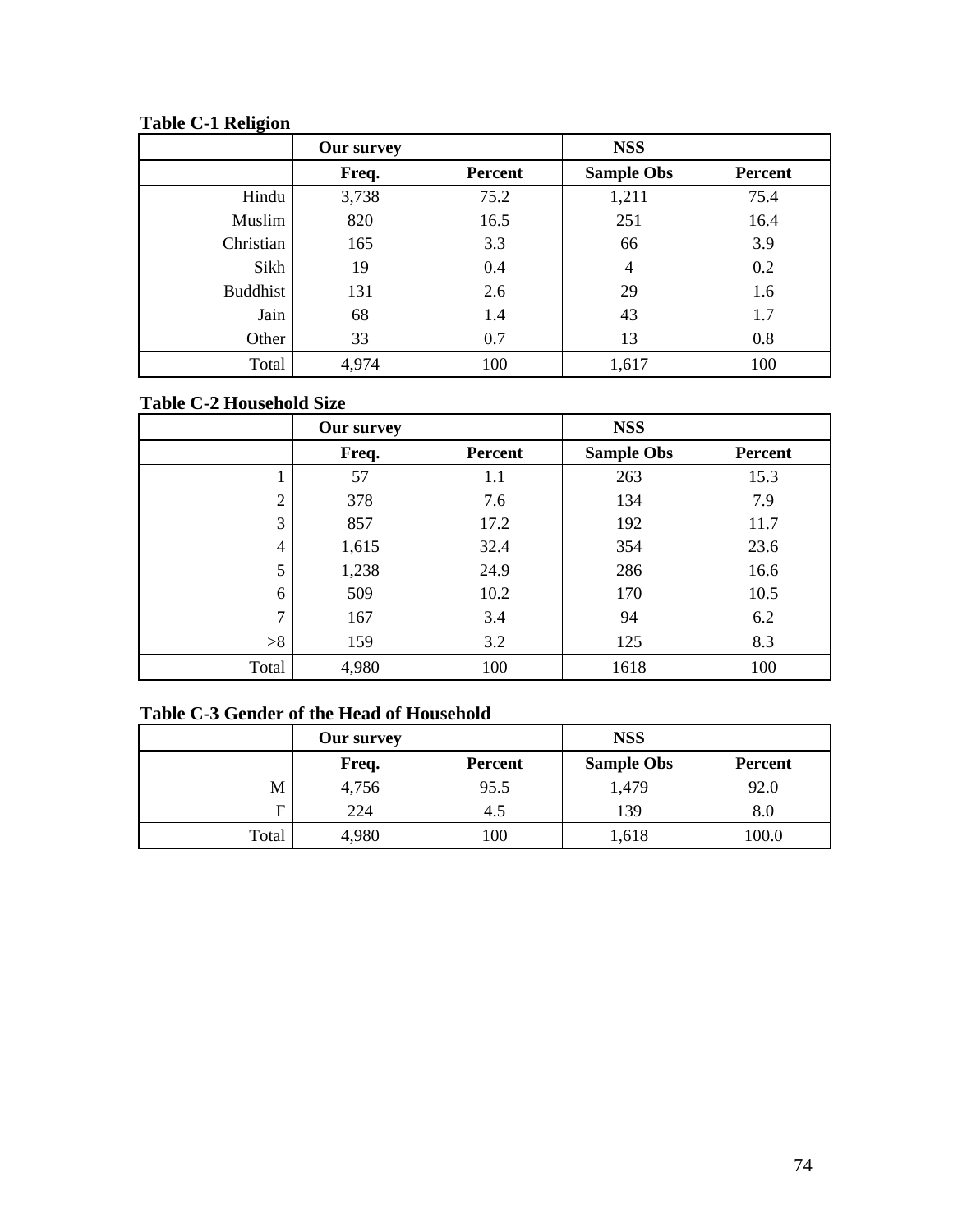|         | o<br><b>Our survey</b> |                | <b>NSS</b>        |                |
|---------|------------------------|----------------|-------------------|----------------|
|         | Freq.                  | <b>Percent</b> | <b>Sample Obs</b> | <b>Percent</b> |
| $10-19$ | 16                     | 0.3            | 42                | 2.5            |
| $20-29$ | 633                    | 12.7           | 290               | 17.7           |
| $30-39$ | 1,742                  | 35.0           | 418               | 27.2           |
| 40-49   | 1,584                  | 31.8           | 392               | 24.3           |
| 50-59   | 769                    | 15.4           | 260               | 15.4           |
| 60-69   | 198                    | 4.0            | 156               | 9.1            |
| 70-79   | 34                     | 0.7            | 51                | 3.1            |
| >80     | 4                      | 0.1            | 9                 | 0.7            |
| Total   | 4,980                  | 100            | 1,618             | 100            |

**Table C-4 Age of the Head of Household** 

## **Table C-5 Marital Status of the Head of Household**

|                         | <b>Our survey</b> |                | <b>NSS</b>        |         |
|-------------------------|-------------------|----------------|-------------------|---------|
|                         | Freq.             | <b>Percent</b> | <b>Sample Obs</b> | Percent |
| Never married           | 325               | 6.5            | 162               | 9.7     |
| Currently married       | 4,522             | 90.8           | 1,303             | 81.5    |
| Widowed                 | 120               | 2.4            | 145               | 8.3     |
| Divorced /<br>Separated | 13                | 0.3            | 8                 | 0.5     |
| Total                   | 4,980             | 100            | 1,618             | 100.0   |

# **Table C-6 Education of the Head of Household**

|                                | <b>Our survey</b> |                | <b>NSS</b>        |                |
|--------------------------------|-------------------|----------------|-------------------|----------------|
|                                | Freq.             | <b>Percent</b> | <b>Sample Obs</b> | <b>Percent</b> |
| Not literate                   |                   |                | 190               | 12.1           |
| Literate through other program |                   |                | 11                | 0.8            |
| $\leq$ Primary                 | 258               | 5.2            | 186               | 11.3           |
| Primary                        | 258               | 5.2            | 211               | 13.7           |
| Middle school                  | 1,220             | 24.5           | 279               | 17.2           |
| High school                    | 1,636             | 32.9           | 362               | 20.8           |
| 12th grade/Technical training  | 709               | 14.2           | 123               | 8.1            |
| College                        | 665               | 13.4           | 256               | 16             |
| Post graduate                  | 234               | 4.7            |                   |                |
| Total                          | 4,980             | 100            | 1618              | 100.0          |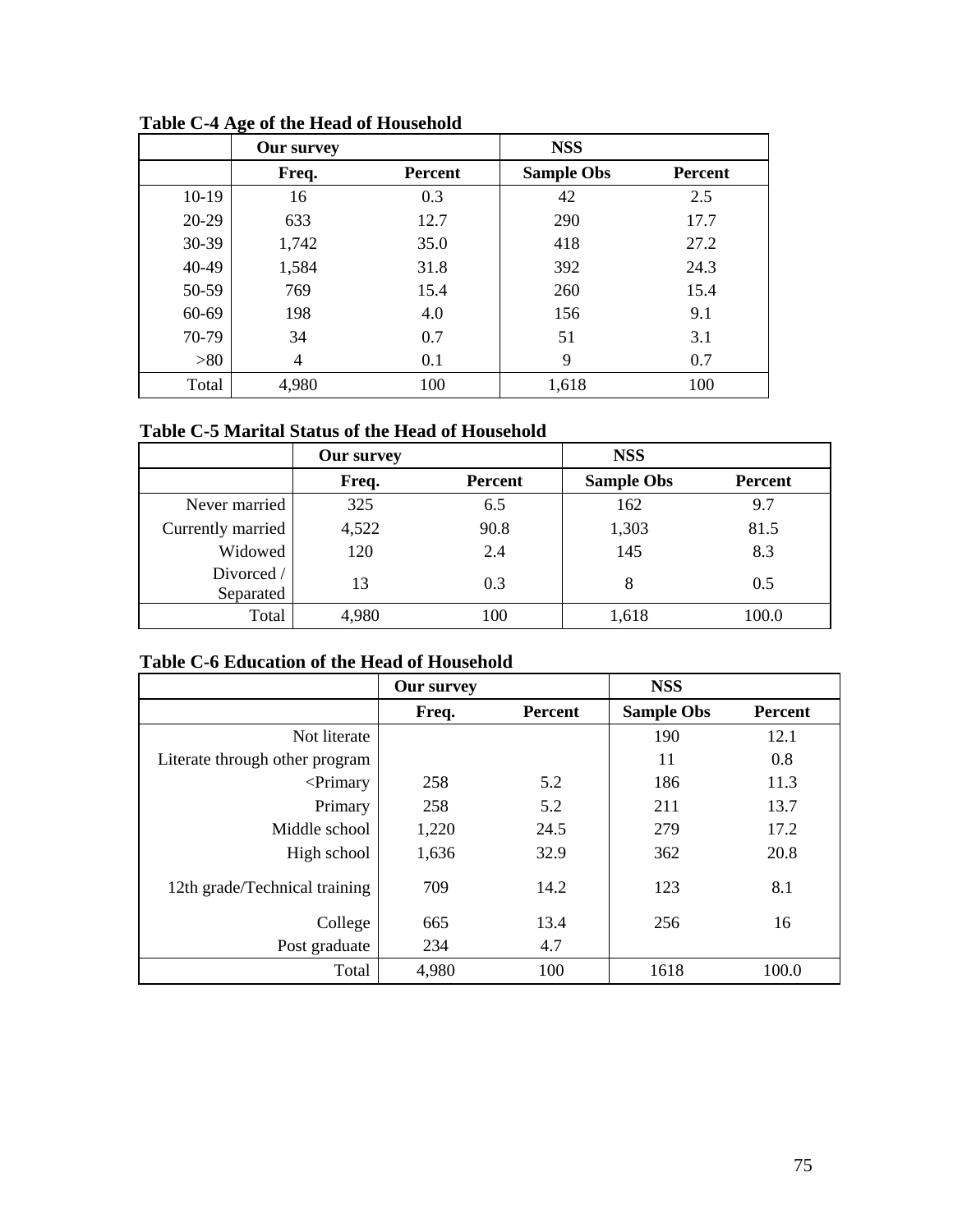### **Appendix D Additional Tables**

|                    |                | Work |              |                |      |                          |            |      |         |            |       |
|--------------------|----------------|------|--------------|----------------|------|--------------------------|------------|------|---------|------------|-------|
|                    | Home           | At   | $\mathbf{1}$ | $\mathfrak{2}$ | 3    | $\overline{\mathcal{L}}$ | $\sqrt{5}$ | 6    | Outside | <b>Not</b> | Total |
|                    |                | home |              |                |      |                          |            |      | of GMR  | Fixed      |       |
|                    | 1              | 10.3 | 79.4         | 5.9            | 2.9  | 0.0                      | 0.0        | 0.7  | 0.7     | 0.0        | 100   |
|                    | $\overline{2}$ | 6.1  | 13.9         | 74.6           | 2.4  | 0.0                      | 0.6        | 1.2  | 1.2     | 0.0        | 100   |
|                    | 3              | 5.3  | 2.5          | 3.9            | 76.9 | 2.9                      | 3.9        | 0.4  | 0.7     | 3.6        | 100   |
|                    | $\overline{4}$ | 10.3 | 6.9          | 1.0            | 20.7 | 55.2                     | 0.0        | 0.3  | 1.4     | 4.1        | 100   |
| HH income <5k      | 5              | 1.8  | 6.2          | 4.7            | 3.3  | 0.0                      | 62.0       | 5.1  | 4.0     | 12.8       | 100   |
|                    | 6              | 2.5  | 8.3          | 6.6            | 5.0  | 12.0                     | 2.9        | 49.4 | 5.8     | 7.5        | 100   |
|                    | Total          | 5.8  | 14.1         | 12.6           | 22.0 | 14.2                     | 13.6       | 10.0 | 2.5     | 5.4        | 100   |
|                    |                | 10.9 | 76.5         | 4.9            | 4.4  | 0.6                      | 1.1        | 1.1  | 0.6     | 0.0        | 100   |
|                    | $\overline{c}$ | 8.3  | 16.2         | 66.2           | 4.6  | 1.7                      | 1.0        | 0.3  | 1.7     | 0.0        | 100   |
|                    | 3              | 3.8  | 4.7          | 6.0            | 78.0 | 2.5                      | 0.6        | 0.6  | 0.3     | 3.5        | 100   |
|                    | $\overline{4}$ | 10.6 | 9.4          | 4.7            | 17.0 | 50.4                     | 0.3        | 0.6  | 2.4     | 4.7        | 100   |
|                    | 5              | 3.3  | 8.5          | 5.9            | 7.2  | 0.7                      | 55.6       | 7.2  | 5.6     | 6.2        | 100   |
| HH income 5k-7.5k  | 6              | 2.9  | 12.7         | 7.8            | 9.3  | 14.7                     | 3.2        | 40.5 | 3.8     | 5.2        | 100   |
|                    | Total          | 6.3  | 17.0         | 16.1           | 21.3 | 13.3                     | 10.5       | 9.4  | 2.5     | 3.6        | 100   |
|                    | $\mathbf{1}$   | 9.3  | 73.9         | 6.8            | 4.4  | 1.2                      | 1.9        | 1.9  | 0.6     | 0.0        | 100   |
|                    | $\mathfrak{2}$ | 3.3  | 22.1         | 58.8           | 7.4  | 3.3                      | 1.5        | 1.5  | 2.2     | 0.0        | 100   |
|                    | 3              | 4.7  | 8.6          | 5.8            | 69.1 | 5.0                      | 0.7        | 1.4  | 0.4     | 4.3        | 100   |
| HH income 7.5k-10k | $\overline{4}$ | 8.1  | 8.1          | 3.5            | 20.9 | 51.7                     | 0.4        | 0.8  | 3.5     | 3.1        | 100   |
|                    | 5              | 0.9  | 12.3         | 12.3           | 8.5  | 1.9                      | 47.2       | 9.4  | 2.4     | 5.2        | 100   |
|                    | 6              | 5.3  | 15.6         | 9.9            | 6.1  | 14.1                     | 4.2        | 34.2 | 6.1     | 4.6        | 100   |
|                    | Total          | 5.1  | 20.1         | 17.2           | 21.3 | 13.8                     | 8.4        | 8.5  | 2.6     | 3.0        | 100   |
|                    | $\mathbf{1}$   | 5.5  | 75.9         | 4.1            | 3.6  | 1.4                      | 1.4        | 6.4  | 1.4     | 0.5        | 100   |
| income 10k-20k     | $\overline{2}$ | 7.3  | 22.3         | 51.2           | 8.5  | 1.2                      | 2.7        | 1.2  | 5.8     | 0.0        | 100   |
|                    | 3              | 4.8  | 10.3         | 4.0            | 70.0 | 6.6                      | 2.6        | 0.4  | 0.0     | 1.5        | 100   |
|                    | $\overline{4}$ | 6.2  | 14.6         | 6.2            | 25.7 | 40.3                     | 0.4        | 1.3  | 3.5     | 1.8        | 100   |
|                    | 5              | 2.3  | 6.8          | 12.5           | 11.4 | 0.0                      | 51.1       | 4.6  | 6.8     | 4.6        | 100   |
|                    | $6\,$          | 7.1  | 15.2         | 8.5            | 8.5  | 17.4                     | 3.6        | 30.4 | 5.8     | 3.6        | 100   |
| ΗH                 | Total          | 5.9  | 25.3         | 15.3           | 23.9 | 11.9                     | 5.5        | 7.2  | 3.5     | 1.6        | 100   |
|                    | 1              | 6.2  | 72.3         | 6.2            | 6.2  | 1.5                      | 0.0        | 3.1  | 4.6     | 0.0        | 100   |
|                    | $\overline{c}$ | 5.1  | 42.4         | 39.0           | 6.8  | 0.0                      | 1.7        | 1.7  | 3.4     | 0.0        | 100   |
| HH income >20k     | 3              | 9.1  | 10.1         | 6.1            | 66.7 | 4.0                      | 3.0        | 1.0  | 0.0     | 0.0        | 100   |
|                    | $\overline{4}$ |      |              |                |      |                          |            |      |         |            |       |
|                    |                | 6.8  | 15.9         | 9.1            | 26.5 | 30.3                     | 2.3        | 1.5  | 7.6     | 0.0        | 100   |
|                    | 5              | 0.0  | 20.6         | 8.8            | 5.9  | 5.9                      | 41.2       | 2.9  | 11.8    | 2.9        | 100   |
|                    | 6              | 6.4  | 19.1         | 6.4            | 12.7 | 25.4                     | 6.4        | 15.9 | 7.9     | 0.0        | 100   |
|                    | Total          | 6.4  | 27.0         | 11.5           | 26.3 | 13.9                     | 5.5        | 3.8  | 5.3     | 0.2        | 100   |

# **Table D-1 Work location by Residential Location and Income**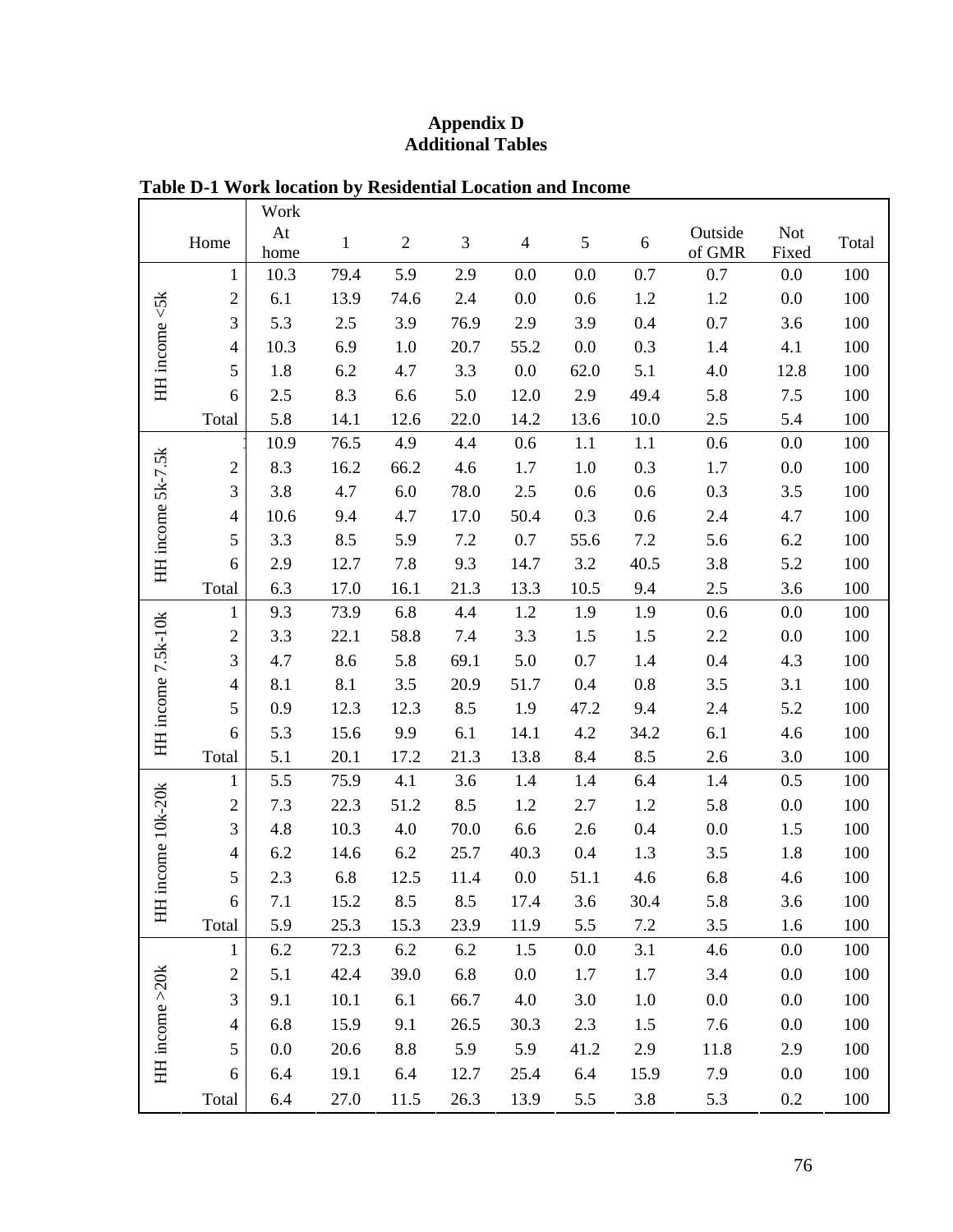|                   | Work | Shopping  | School    | Social<br>Visit | Entertain-<br>ment | Health<br>Care | Personal  | Total |
|-------------------|------|-----------|-----------|-----------------|--------------------|----------------|-----------|-------|
| On foot           | 12   | 11        | 16        | 12              | 13                 | 9              | 15        | 13    |
| Bicycle           | 18   | NA        | <b>NA</b> | NA              | <b>NA</b>          | NA             | 17        | 18    |
| Train             | 59   | 38        | 45        | 58              | 63                 | <b>NA</b>      | 52        | 58    |
| <b>Public Bus</b> | 39   | 27        | 33        | 37              | 35                 | 34             | 40        | 38    |
| Auto-Rickshaw     | 15   | 15        | 15        | 17              | 22                 | 15             | 22        | 17    |
| Taxi              | 23   | 18        | <b>NA</b> | 30              | 23                 | 11             | 25        | 24    |
| Two-Wheeler       | 20   | 18        | 14        | 24              | 24                 | <b>NA</b>      | 20        | 21    |
| Own Car           | 28   | <b>NA</b> | <b>NA</b> | 17              | 33                 | <b>NA</b>      | 33        | 29    |
| Other's car       | 65   | <b>NA</b> | <b>NA</b> | 41              | 29                 | <b>NA</b>      | <b>NA</b> | 42    |
| Total             | 28   | 13        | 24        | 24              | 22                 | 15             | 26        | 25    |

**Table D-2 Mean Travel Time (minutes) by Purpose and Main Mode** 

# **Table D-3 Mean Travel Distance (km) by Purpose and Main Mode**

| Purpose           | Work | Shopping  | School    | Social<br>Visit | Entertain-<br>ment | Health<br>Care | Personal  | Total |
|-------------------|------|-----------|-----------|-----------------|--------------------|----------------|-----------|-------|
| On foot           | 1.7  | 1.5       | 1.6       | 1.3             | 1.4                | 1.7            | 1.8       | 1.6   |
| Bicycle           | 2.3  | <b>NA</b> | <b>NA</b> | <b>NA</b>       | <b>NA</b>          | <b>NA</b>      | 3.0       | 2.3   |
| Train             | 15.3 | 10.3      | 10.6      | 12.6            | 14.0               | <b>NA</b>      | 13.3      | 14.7  |
| <b>Public Bus</b> | 4.9  | 3.1       | 3.7       | 4.5             | 4.2                | 4.1            | 5.2       | 4.6   |
| Auto-Rickshaw     | 2.7  | 2.6       | 2.2       | 2.9             | 3.2                | 2.7            | 3.1       | 2.8   |
| Taxi              | 4.4  | 1.7       | <b>NA</b> | 3.8             | 2.4                | 1.3            | 3.7       | 3.2   |
| Two-Wheeler       | 3.8  | 3.1       | 2.0       | 3.8             | 4.0                | <b>NA</b>      | 3.5       | 3.7   |
| Own Car           | 5.6  | <b>NA</b> | <b>NA</b> | 2.0             | 7.6                | <b>NA</b>      | 6.0       | 5.7   |
| Other's car       | 6.9  | <b>NA</b> | <b>NA</b> | 5.4             | 6.3                | <b>NA</b>      | <b>NA</b> | 5.9   |
| Total             | 5.3  | 1.8       | 3.5       | 3.4             | 3.1                | 2.3            | 4.3       | 4.3   |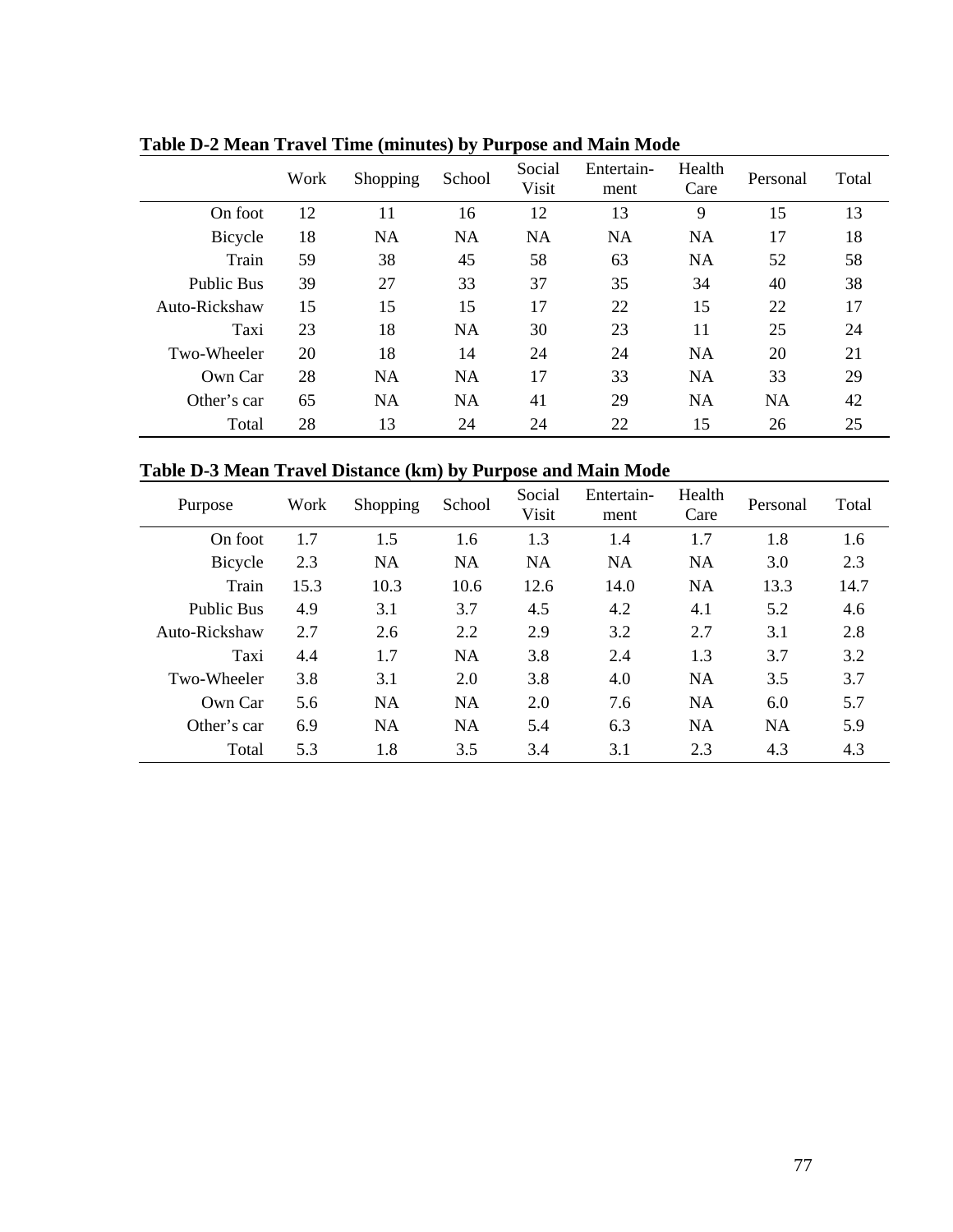|          |                      | <15              | 15-30            | 30-60            | $>60$            | Don't<br>know    | <b>Total</b>     |
|----------|----------------------|------------------|------------------|------------------|------------------|------------------|------------------|
|          | On foot              | 97               | 75               | 24               | 3                | 5                | 76               |
|          | <b>Bicycle</b>       | $\boldsymbol{0}$ | $\overline{2}$   | $\overline{2}$   | $\overline{0}$   | $\mathbf{0}$     | 1                |
|          | <b>Train</b>         | $\boldsymbol{0}$ | $\mathbf{1}$     | 13               | 39               | 73               | 5                |
|          | <b>Public Bus</b>    | 1                | 13               | 42               | 48               | 14               | 11               |
| $5-7.5k$ | <b>School Bus</b>    | $\boldsymbol{0}$ | 3                | 12               | $\tau$           | 5                | $\mathfrak{Z}$   |
|          | <b>Auto-Rickshaw</b> | 1                | $\overline{4}$   | 6                | $\boldsymbol{0}$ | $\Omega$         | $\overline{c}$   |
|          | <b>Two-Wheeler</b>   | $\boldsymbol{0}$ | $\mathbf{2}$     | $\boldsymbol{0}$ | $\boldsymbol{0}$ | $\theta$         | $\mathbf 1$      |
|          | <b>Own Car</b>       | $\boldsymbol{0}$ | $\boldsymbol{0}$ | $\boldsymbol{0}$ | $\overline{0}$   | $\boldsymbol{0}$ | $\boldsymbol{0}$ |
|          | Other                | $\boldsymbol{0}$ | $\boldsymbol{0}$ | $\boldsymbol{0}$ | 3                | 5                | $\boldsymbol{0}$ |
|          | On foot              | 95               | 65               | 8                | $\overline{4}$   | $\boldsymbol{0}$ | 70               |
|          | <b>Bicycle</b>       | $\boldsymbol{0}$ | $\overline{4}$   | $\boldsymbol{0}$ | $\overline{0}$   | $\mathbf{0}$     | $\mathbf{1}$     |
|          | <b>Train</b>         | $\boldsymbol{0}$ | $\overline{2}$   | 13               | 46               | 72               | $\tau$           |
|          | <b>Public Bus</b>    | 1                | 10               | 63               | 26               | 22               | 12               |
| 7.5-10k  | <b>School Bus</b>    | 1                | 11               | 13               | 11               | $\boldsymbol{0}$ | 6                |
|          | <b>Auto-Rickshaw</b> | 1                | 5                | 1                | $\overline{4}$   | $\mathbf{0}$     | $\mathfrak{Z}$   |
|          | <b>Taxi</b>          | $\mathbf{0}$     | $\boldsymbol{0}$ | 1                | 1                | $\Omega$         | $\boldsymbol{0}$ |
|          | <b>Two-Wheeler</b>   | 1                | 3                | 1                | 1                | 0                | 1                |
|          | Other's car          | $\boldsymbol{0}$ | $\boldsymbol{0}$ | $\overline{0}$   | 6                | $\overline{0}$   | $\boldsymbol{0}$ |
|          | <b>Other</b>         | $\boldsymbol{0}$ | $\boldsymbol{0}$ | $\boldsymbol{0}$ | $\boldsymbol{0}$ | 6                | $\boldsymbol{0}$ |
|          | On foot              | 91               | 30               | $\overline{3}$   | $\overline{0}$   | 13               | 46               |
|          | <b>Bicycle</b>       | 1                | $\overline{4}$   | $\boldsymbol{0}$ | $\overline{0}$   | $\boldsymbol{0}$ | $\mathbf{2}$     |
|          | <b>Train</b>         | $\boldsymbol{0}$ | $\boldsymbol{0}$ | 19               | 47               | 44               | $8\,$            |
|          | <b>Public Bus</b>    | 1                | 20               | 45               | 34               | 31               | 17               |
| $10-20k$ | <b>School Bus</b>    | 3                | 28               | 23               | 13               | $\boldsymbol{0}$ | 16               |
|          | <b>Auto-Rickshaw</b> | 3                | 10               | 3                | $\overline{4}$   | $\theta$         | 6                |
|          | <b>Two-Wheeler</b>   | $\mathbf{0}$     | 5                | $\mathfrak{S}$   | 1                | $\Omega$         | 3                |
|          | <b>Own Car</b>       | 1                | 1                | $\boldsymbol{0}$ | $\boldsymbol{0}$ | $\theta$         | 1                |
|          | Other's car          | $\overline{0}$   | 1                | $\overline{c}$   | $\boldsymbol{0}$ | 6                | 1                |
|          | <b>Other</b>         | $\boldsymbol{0}$ | $\boldsymbol{0}$ | $\boldsymbol{0}$ | $\boldsymbol{0}$ | 6                | $\boldsymbol{0}$ |
|          | On foot              | 86               | 19               | 10               | $\overline{0}$   | $\overline{0}$   | 41               |
|          | <b>Bicycle</b>       | $\mathbf{1}$     | $\overline{2}$   | $\boldsymbol{0}$ | $\overline{0}$   | $\boldsymbol{0}$ | $\mathbf{1}$     |
|          | <b>Train</b>         | $\boldsymbol{0}$ | $\overline{0}$   | 19               | 29               | 44               | $8\,$            |
|          | <b>Public Bus</b>    | $\overline{4}$   | 14               | 19               | 21               | 22               | 12               |
| >20k     | <b>School Bus</b>    | 1                | 40               | 43               | 18               | 11               | 21               |
|          | <b>Auto-Rickshaw</b> | 1                | 17               | $\boldsymbol{0}$ | 11               | $\overline{0}$   | $\tau$           |
|          | <b>Two-Wheeler</b>   | $\overline{4}$   | 3                | 5                | 18               | 22               | $\tau$           |
|          | <b>Own Car</b>       | 1                | 5                | $\boldsymbol{0}$ | $\overline{4}$   | $\boldsymbol{0}$ | 3                |
|          | <b>Other</b>         | $\boldsymbol{0}$ | $\boldsymbol{0}$ | 5                | $\boldsymbol{0}$ | $\boldsymbol{0}$ | $\mathbf{1}$     |

**Table D4 Main Mode to School by distance to School for Other HHs (column %)**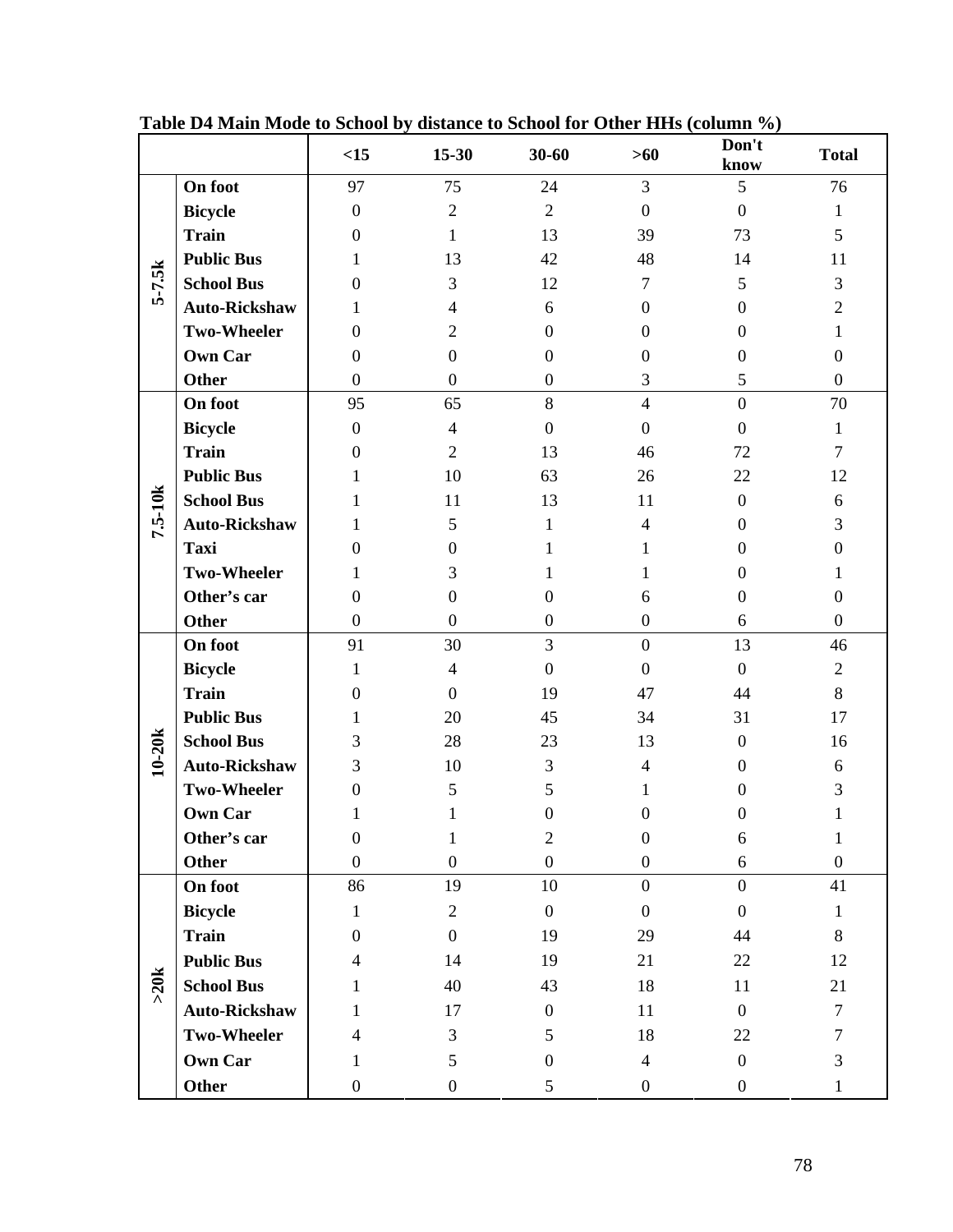|          | Zone                    | $<$ 5 $k$ | $5k-7.5k$ | 7.5k-10k | 10k-20k | $>20k$ | <b>Total</b> |
|----------|-------------------------|-----------|-----------|----------|---------|--------|--------------|
|          | 1                       | 8.4       | 8.5       | 13.8     | 8.9     | 3.3    | 9.9          |
|          | $\overline{2}$          | 14.0      | 13.6      | 13.0     | 9.0     | 7.0    | 11.9         |
|          | 3                       | 19.3      | 16.8      | 14.9     | 14.2    | 4.8    | 15.6         |
| Commuter | $\overline{\mathbf{4}}$ | 16.3      | 17.6      | 13.1     | 11.6    | 8.6    | 13.7         |
|          | 5                       | 17.1      | 14.8      | 16.2     | 12.3    | 18.8   | 15.6         |
| Rail     | 6                       | 18.9      | 15.6      | 16.2     | 14.0    | 16.1   | 16.0         |
|          | <b>Total</b>            | 16.9      | 15.4      | 14.7     | 11.7    | 9.9    | 14.2         |
|          | 1                       | 2.2       | 2.9       | 2.7      | 2.6     | 1.0    | 2.6          |
|          | $\overline{2}$          | 1.6       | 2.1       | 2.5      | 3.3     | 3.5    | 2.5          |
| commuter | $\overline{\mathbf{3}}$ | 6.3       | 5.8       | 7.3      | 8.2     | 7.0    | 6.8          |
|          | $\overline{\mathbf{4}}$ | 14.0      | 8.0       | 9.7      | 8.0     | 9.1    | 9.7          |
|          | 5                       | 7.5       | 7.4       | 11.0     | 7.7     | 9.3    | 8.7          |
| Bus      | 6                       | 10.1      | 10.8      | 10.6     | 8.6     | 11.6   | 10.2         |
|          | <b>Total</b>            | 6.9       | 6.3       | 7.4      | 6.1     | 7.4    | 6.7          |

**Table D-5 Mean Out of Vehicle Time by Residential Zone and Income** 

## **Table D-6 Opinion on Bus Service by Zone**

|                    |                 | 1  | $\boldsymbol{2}$ | 3  | $\overline{\mathbf{4}}$ | 5  | 6  | <b>Total</b>   |
|--------------------|-----------------|----|------------------|----|-------------------------|----|----|----------------|
|                    | <b>Positive</b> | 59 | 67               | 65 | 68                      | 57 | 65 | 64             |
| <b>Reliability</b> | <b>Neutral</b>  | 35 | 32               | 32 | 25                      | 34 | 26 | 30             |
|                    | <b>Negative</b> | 6  | 1                | 3  | 7                       | 9  | 9  | 6              |
|                    | <b>Positive</b> | 33 | 44               | 33 | 15                      | 48 | 44 | 35             |
| Crowding           | <b>Neutral</b>  | 49 | 37               | 27 | 19                      | 30 | 24 | 30             |
|                    | <b>Negative</b> | 17 | 18               | 41 | 66                      | 22 | 33 | 35             |
|                    | <b>Positive</b> | 52 | 64               | 66 | 69                      | 76 | 76 | 67             |
| <b>Safety</b>      | <b>Neutral</b>  | 33 | 27               | 29 | 24                      | 19 | 20 | 25             |
|                    | <b>Negative</b> | 15 | 9                | 6  | 6                       | 5  | 5  | $\overline{7}$ |
|                    | <b>Positive</b> | 60 | 70               | 72 | 74                      | 66 | 64 | 69             |
| Convenience        | <b>Neutral</b>  | 28 | 25               | 23 | 18                      | 28 | 24 | 24             |
|                    | <b>Negative</b> | 12 | 5                | 5  | 7                       | 6  | 12 | 7              |
|                    | <b>Positive</b> | 44 | 59               | 64 | 63                      | 62 | 62 | 60             |
| <b>Frequency</b>   | <b>Neutral</b>  | 32 | 27               | 28 | 25                      | 27 | 26 | 27             |
|                    | <b>Negative</b> | 24 | 14               | 8  | 13                      | 11 | 12 | 13             |